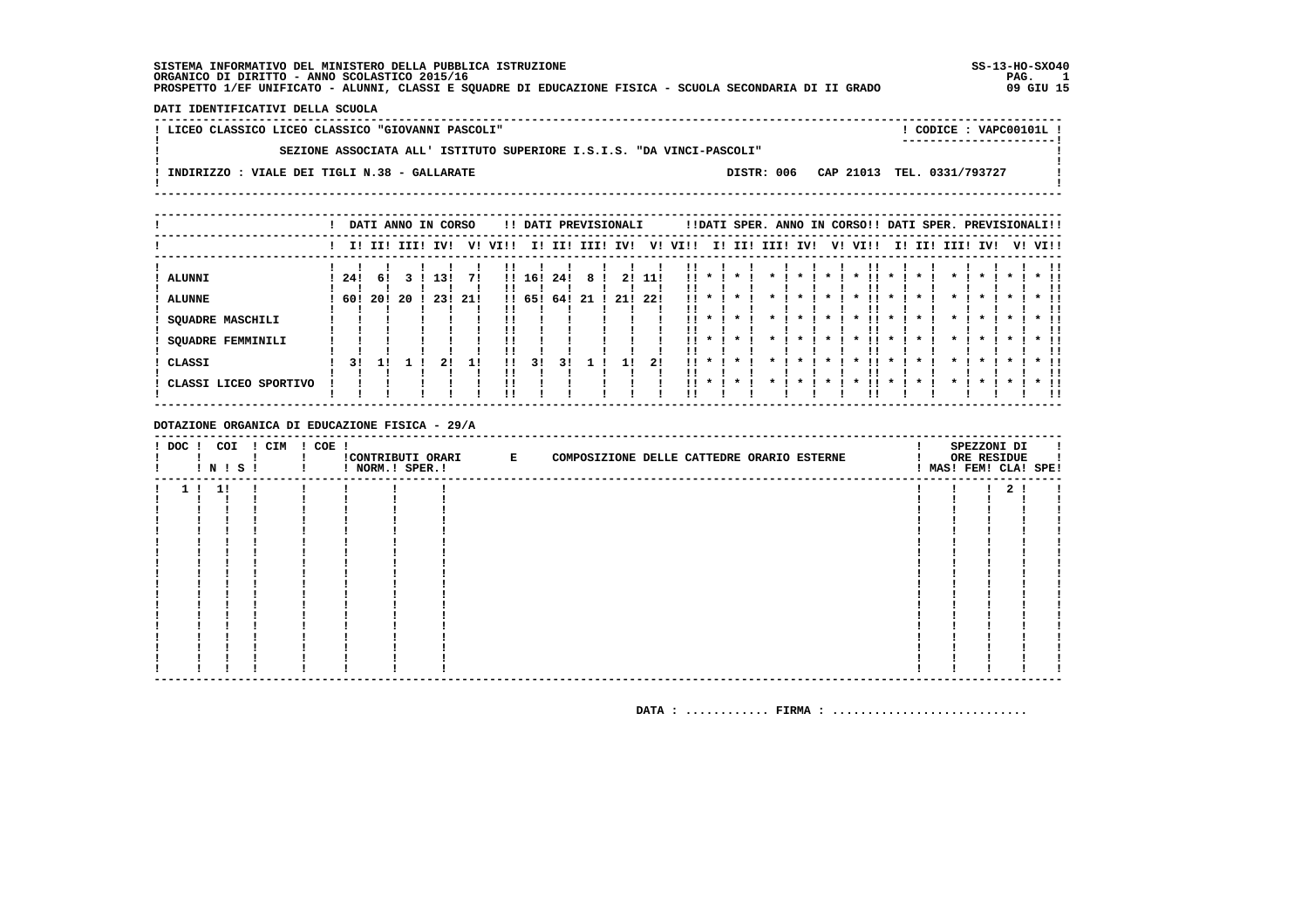DATI IDENTIFICATIVI DELLA SCUOLA

| ! LICEO CLASSICO LICEO CLASSICO I.S.I.S "STEIN" GAVIRATE |            | CODICE: VAPC012013 !<br>---------------------- |  |
|----------------------------------------------------------|------------|------------------------------------------------|--|
| SEZIONE ASSOCIATA ALL' ISTITUTO SUPERIORE "E. STEIN"     |            |                                                |  |
| . INDIRIZZO : VIA DEI GELSOMINI N. 14 - GAVIRATE         | DISTR: 002 | CAP 21026 TEL. 0332/745525                     |  |
|                                                          |            |                                                |  |

|                                                                                                 |             |    |           | DATI ANNO IN CORSO |                            |     |     | !! DATI PREVISIONALI |           |           |           |                    |         |      |                    | !!DATI SPER. ANNO IN CORSO!! DATI SPER. PREVISIONALI!! |                    |     |                    |              |                    |         |                   |
|-------------------------------------------------------------------------------------------------|-------------|----|-----------|--------------------|----------------------------|-----|-----|----------------------|-----------|-----------|-----------|--------------------|---------|------|--------------------|--------------------------------------------------------|--------------------|-----|--------------------|--------------|--------------------|---------|-------------------|
|                                                                                                 | I! II! III! |    | IV!       | V!                 | VI!!                       | II. | II! | III!                 | IV!       | V!        | VI!!      | I!                 | II!     | III! | IV!                | V! VI!!                                                | I!                 | II! | III!               | IV!          |                    | V! VI!! |                   |
| <b>ALUNNI</b><br><b>ALUNNE</b><br><b>SQUADRE MASCHILI</b><br><b>SQUADRE FEMMINILI</b><br>CLASSI |             | 13 | 6!<br>10! | 71<br>16!<br>1!    | !!<br>!!<br>!!<br>!!<br>!! |     |     |                      | 6!<br>13! | 51<br>12! | . .<br>11 | $\boldsymbol{\pi}$ |         |      | $\boldsymbol{\pi}$ | $\boldsymbol{\ast}$<br>. .<br>$\boldsymbol{\ast}$      | $\boldsymbol{\pi}$ |     | $\boldsymbol{\pi}$ | $\mathbf{x}$ | $\boldsymbol{\pi}$ |         | $*$ !!<br>$*$ !!  |
| CLASSI LICEO SPORTIVO                                                                           |             |    |           |                    | !!<br>!!<br>''             |     |     |                      |           |           | . .       | $\cdot$            | $\cdot$ |      |                    |                                                        |                    |     |                    |              |                    |         | <br>$*$ 11<br>-11 |

DOTAZIONE ORGANICA DI EDUCAZIONE FISICA - 29/A

| $!$ DOC $!$ | COI<br>! N ! S ! | ! CIM | $! COE$ ! |                | ! NORM.! SPER.! | !CONTRIBUTI ORARI E | COMPOSIZIONE DELLE CATTEDRE ORARIO ESTERNE |  | SPEZZONI DI<br>ORE RESIDUE<br>! MAS! FEM! CLA! SPE! |  |
|-------------|------------------|-------|-----------|----------------|-----------------|---------------------|--------------------------------------------|--|-----------------------------------------------------|--|
|             |                  |       |           | $4\phantom{0}$ |                 | CEDE A              | LUINO CITTA DI LUINO-CARLO VOLONTE (       |  |                                                     |  |
|             |                  |       |           |                |                 |                     | <b>VATF00301D</b><br>IST.TECN.IND.         |  |                                                     |  |
|             |                  |       |           |                |                 |                     |                                            |  |                                                     |  |
|             |                  |       |           |                |                 |                     |                                            |  |                                                     |  |
|             |                  |       |           |                |                 |                     |                                            |  |                                                     |  |
|             |                  |       |           |                |                 |                     |                                            |  |                                                     |  |
|             |                  |       |           |                |                 |                     |                                            |  |                                                     |  |
|             |                  |       |           |                |                 |                     |                                            |  |                                                     |  |
|             |                  |       |           |                |                 |                     |                                            |  |                                                     |  |
|             |                  |       |           |                |                 |                     |                                            |  |                                                     |  |
|             |                  |       |           |                |                 |                     |                                            |  |                                                     |  |
|             |                  |       |           |                |                 |                     |                                            |  |                                                     |  |
|             |                  |       |           |                |                 |                     |                                            |  |                                                     |  |
|             |                  |       |           |                |                 |                     |                                            |  |                                                     |  |
|             |                  |       |           |                |                 |                     |                                            |  |                                                     |  |
|             |                  |       |           |                |                 |                     |                                            |  |                                                     |  |
|             |                  |       |           |                |                 |                     |                                            |  |                                                     |  |
|             |                  |       |           |                |                 |                     |                                            |  |                                                     |  |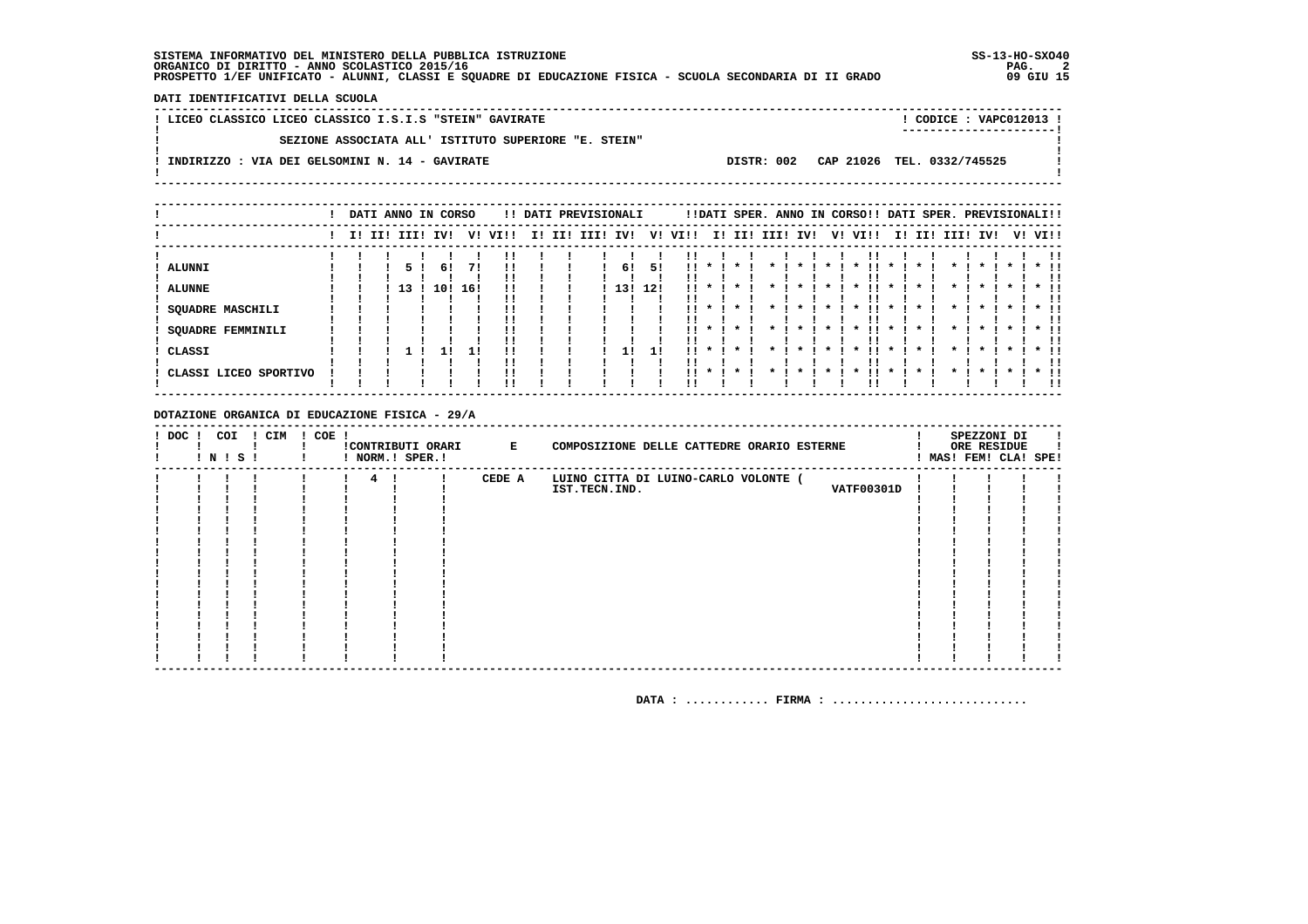DATI IDENTIFICATIVI DELLA SCUOLA

|                                         |            | CODICE: VAPC020001 !       |  |
|-----------------------------------------|------------|----------------------------|--|
| LICEO CLASSICO ERNESTO CAIROLI - VARESE |            |                            |  |
| INDIRIZZO : VIA DANTE 11 - VARESE       | DISTR: 003 | CAP 21100 TEL. 0332/281690 |  |

|                                                      |            |    | DATI ANNO IN CORSO |                |     |              |             |     |      | !! DATI PREVISIONALI |     |          |                               |     |      |     |    | !!DATI SPER. ANNO IN CORSO!! DATI SPER. PREVISIONALI!! |     |      |      |     |    |      |
|------------------------------------------------------|------------|----|--------------------|----------------|-----|--------------|-------------|-----|------|----------------------|-----|----------|-------------------------------|-----|------|-----|----|--------------------------------------------------------|-----|------|------|-----|----|------|
|                                                      |            |    | I! II! III!        | IV!            | v!  | VIII         | II.         | II! | III! | IV!                  | V!  | VI!!     | II.                           | II! | IIII | IVI | V! | VI!!                                                   | II. | III. | IIII | IV! | v! | VI!! |
| ALUNNI<br><b>ALUNNE</b><br><b>SQUADRE MASCHILI</b>   | 59! 43! 63 |    | !127!122!112       | 62!<br>9911051 | 46! |              | !!165!176!1 |     | L35  | !139!138!            |     | !!       |                               |     |      |     |    |                                                        |     |      |      |     |    |      |
| SQUADRE FEMMINILI<br>CLASSI<br>CLASSI LICEO SPORTIVO | 71         | 71 |                    | 61             | 61  | $\mathbf{H}$ | 6!          | 71  | 6    | 61                   | -61 | <br><br> | $\star$<br>$\cdot$<br>$\cdot$ |     |      |     |    |                                                        |     |      |      |     |    |      |

DOTAZIONE ORGANICA DI EDUCAZIONE FISICA - 29/A

| ! DOC ! | ! N ! S ! | COI | ! CIM | $! COE$ ! | ! NORM.! SPER.! |  | !CONTRIBUTI ORARI E | COMPOSIZIONE DELLE CATTEDRE ORARIO ESTERNE                                                 |  | SPEZZONI DI<br>ORE RESIDUE<br>MAS! FEM! CLA! SPE! |  |
|---------|-----------|-----|-------|-----------|-----------------|--|---------------------|--------------------------------------------------------------------------------------------|--|---------------------------------------------------|--|
| 4!      | 3 I       |     |       |           | 8               |  |                     | COMPLETA CON VARESE - I.T.I.S ISIS "NEWTON" - VARESE<br>IST.TECN.IND.<br><b>VATF01701B</b> |  |                                                   |  |
|         |           |     |       |           |                 |  |                     |                                                                                            |  |                                                   |  |
|         |           |     |       |           |                 |  |                     | E CON VARESE - I.P.S.I.A. ISIS "NEWTON" - VAR                                              |  |                                                   |  |
|         |           |     |       |           |                 |  |                     | I.P.IND. E ART.<br><b>VARI01701E</b>                                                       |  |                                                   |  |
|         |           |     |       |           |                 |  |                     |                                                                                            |  |                                                   |  |
|         |           |     |       |           |                 |  |                     |                                                                                            |  |                                                   |  |
|         |           |     |       |           |                 |  |                     |                                                                                            |  |                                                   |  |
|         |           |     |       |           |                 |  |                     |                                                                                            |  |                                                   |  |
|         |           |     |       |           |                 |  |                     |                                                                                            |  |                                                   |  |
|         |           |     |       |           |                 |  |                     |                                                                                            |  |                                                   |  |
|         |           |     |       |           |                 |  |                     |                                                                                            |  |                                                   |  |
|         |           |     |       |           |                 |  |                     |                                                                                            |  |                                                   |  |
|         |           |     |       |           |                 |  |                     |                                                                                            |  |                                                   |  |
|         |           |     |       |           |                 |  |                     |                                                                                            |  |                                                   |  |
|         |           |     |       |           |                 |  |                     |                                                                                            |  |                                                   |  |
|         |           |     |       |           |                 |  |                     |                                                                                            |  |                                                   |  |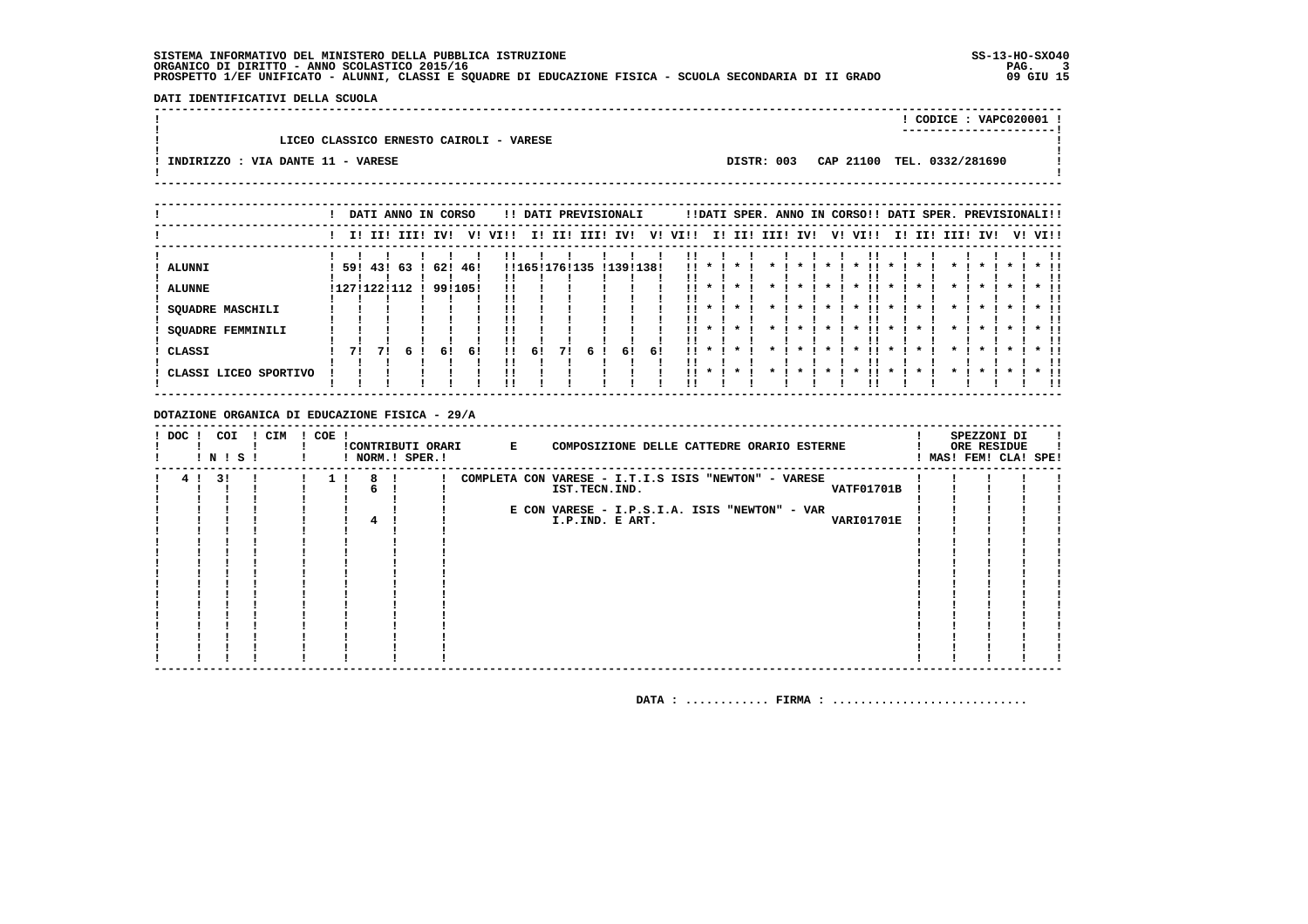DATI IDENTIFICATIVI DELLA SCUOLA

| ! LICEO CLASSICO LICEO CLASSICO - LICEO LINGUISTICO      |  | CODICE: VAPC02701R !                  |
|----------------------------------------------------------|--|---------------------------------------|
| SEZIONE ASSOCIATA ALL' ISTITUTO SUPERIORE DANIELE CRESPI |  |                                       |
| ! INDIRIZZO : VIA CARDUCCI 4 - BUSTO ARSIZIO             |  | DISTR: 008 CAP 21052 TEL. 0331/633256 |
|                                                          |  |                                       |

|                                    |     |     |                    | DATI ANNO IN CORSO |       |              |                   |     |           | !! DATI PREVISIONALI |      |               |              |                              |      |                    |         | !!DATI SPER. ANNO IN CORSO!! DATI SPER. PREVISIONALI!! |             |        |          |              |         |                              |
|------------------------------------|-----|-----|--------------------|--------------------|-------|--------------|-------------------|-----|-----------|----------------------|------|---------------|--------------|------------------------------|------|--------------------|---------|--------------------------------------------------------|-------------|--------|----------|--------------|---------|------------------------------|
|                                    |     |     | I! II! III!        | IVI                | V!    | VI!!         | I!                | II! | III!      | IV!                  | V!   | VI!!          | I!           | II!                          | III! | IV!                | V!      | VI!!                                                   |             | I! II! | III! IV! |              | V! VI!! |                              |
| <b>ALUNNI</b><br><b>ALUNNE</b>     | 42! | 41! | 22<br>!148!123!132 | 34!<br>!124!100!   | -29 ! | $\mathbf{H}$ | 33!<br>!!141!139! | 371 | 40<br>103 | 22!<br>!127!117!     | -35! | !!<br>!!      |              |                              |      |                    |         |                                                        |             |        |          |              |         |                              |
| <b>SQUADRE MASCHILI</b>            |     |     |                    |                    |       |              |                   |     |           |                      |      | !!            |              |                              |      |                    |         |                                                        |             |        |          |              |         |                              |
| <b>SQUADRE FEMMINILI</b><br>CLASSI | 71  | -61 |                    | 6!                 | 51    |              | 71                | 71  |           | 61                   | -61  | 11.<br>ΙI<br> | $\mathbf{r}$ | $\mathbf{x}$<br>$\mathbf{x}$ |      | $\boldsymbol{\pi}$ | $\cdot$ | . .<br>$\mathbf{x}$<br>$\boldsymbol{\ast}$             | $\mathbf x$ |        |          | $\mathbf{x}$ |         | $*$ !!<br>!!                 |
| CLASSI LICEO SPORTIVO              |     |     |                    |                    |       | !!           |                   |     | 6!        |                      |      | . .           | $\mathbf{x}$ | $\star$                      |      |                    |         | $\boldsymbol{\ast}$                                    |             |        |          |              |         | $*$ !!<br>!!<br>$*$ 11<br>!! |

#### DOTAZIONE ORGANICA DI EDUCAZIONE FISICA - 29/A

| ! DOC ! | COI<br>! N ! S ! | CIM | COE ! | ! NORM.! SPER.! |  | !CONTRIBUTI ORARI E | COMPOSIZIONE DELLE CATTEDRE ORARIO ESTERNE           |  | SPEZZONI DI<br>ORE RESIDUE<br>! MAS! FEM! CLA! SPE! |  |
|---------|------------------|-----|-------|-----------------|--|---------------------|------------------------------------------------------|--|-----------------------------------------------------|--|
|         | 31               |     |       | 10              |  |                     | COMPLETA CON GALLARATE - I.T.I.S " GIOVANNI FALCONE" |  |                                                     |  |
|         |                  |     |       | 8               |  |                     | <b>VATF02301P</b><br>IST.TECN.IND.                   |  |                                                     |  |
|         |                  |     |       |                 |  |                     |                                                      |  |                                                     |  |
|         |                  |     |       |                 |  |                     |                                                      |  |                                                     |  |
|         |                  |     |       |                 |  |                     |                                                      |  |                                                     |  |
|         |                  |     |       |                 |  |                     |                                                      |  |                                                     |  |
|         |                  |     |       |                 |  |                     |                                                      |  |                                                     |  |
|         |                  |     |       |                 |  |                     |                                                      |  |                                                     |  |
|         |                  |     |       |                 |  |                     |                                                      |  |                                                     |  |
|         |                  |     |       |                 |  |                     |                                                      |  |                                                     |  |
|         |                  |     |       |                 |  |                     |                                                      |  |                                                     |  |
|         |                  |     |       |                 |  |                     |                                                      |  |                                                     |  |
|         |                  |     |       |                 |  |                     |                                                      |  |                                                     |  |
|         |                  |     |       |                 |  |                     |                                                      |  |                                                     |  |
|         |                  |     |       |                 |  |                     |                                                      |  |                                                     |  |
|         |                  |     |       |                 |  |                     |                                                      |  |                                                     |  |
|         |                  |     |       |                 |  |                     |                                                      |  |                                                     |  |
|         |                  |     |       |                 |  |                     |                                                      |  |                                                     |  |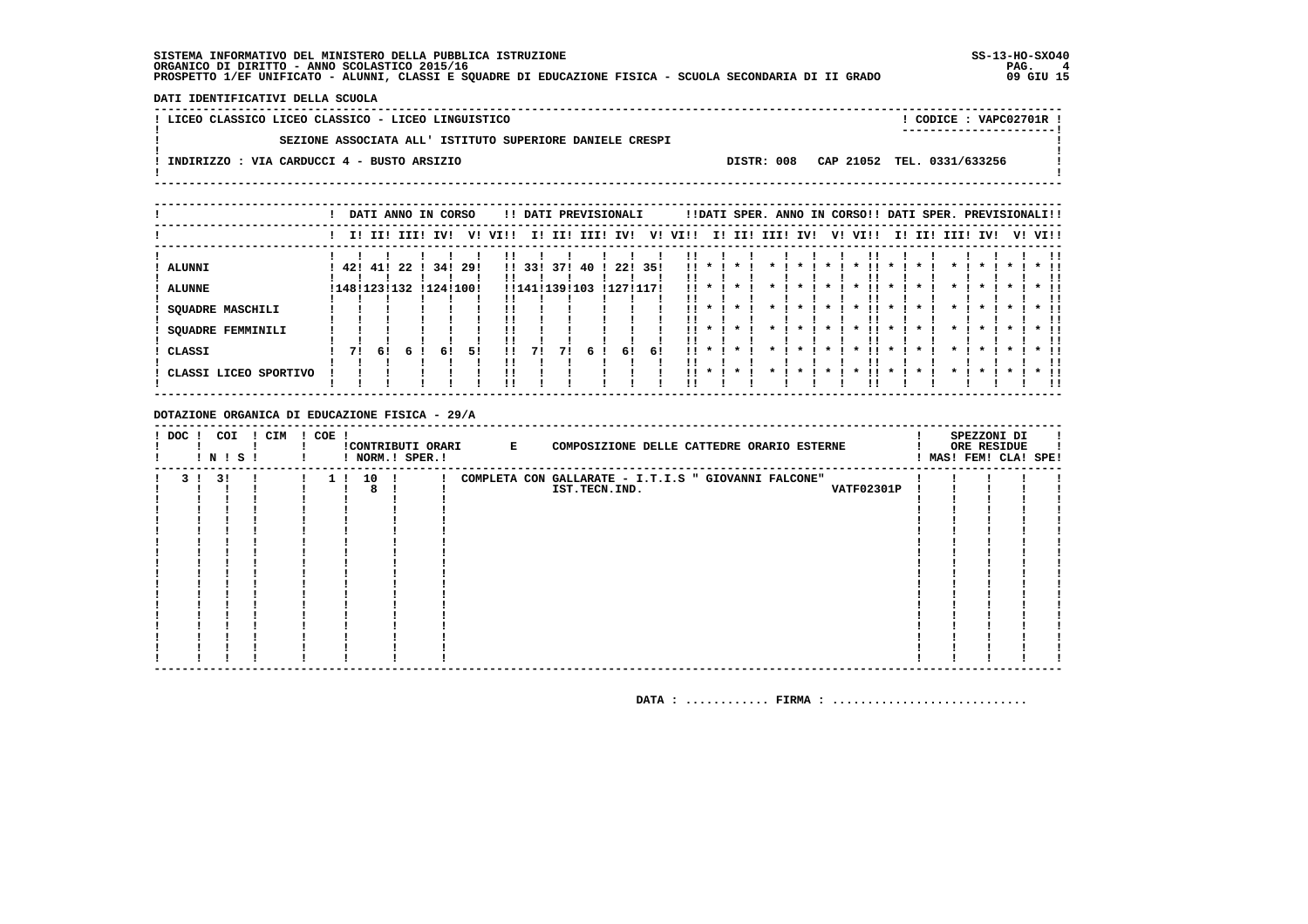DATI IDENTIFICATIVI DELLA SCUOLA 

|                                                  |            | $!$ CODICE : VAPC040006 ! |  |
|--------------------------------------------------|------------|---------------------------|--|
| LICEO CLASSICO LIC. CLASSICO "LEGNANI" - SARONNO |            |                           |  |
| INDIRIZZO : VIA VOLONTERIO, 34 - SARONNO         | DISTR: 009 | CAP 21047 TEL. 02/9602580 |  |
|                                                  |            |                           |  |

|                                                     |              |  | DATI ANNO IN CORSO |           |     |      |                |               |      | !! DATI PREVISIONALI |           |      |    |     | !!DATI SPER. ANNO IN CORSO!! DATI SPER. PREVISIONALI!! |     |         |     |     |      |     |         |
|-----------------------------------------------------|--------------|--|--------------------|-----------|-----|------|----------------|---------------|------|----------------------|-----------|------|----|-----|--------------------------------------------------------|-----|---------|-----|-----|------|-----|---------|
|                                                     |              |  | I! II! III! IV!    |           | V!  | VI!! | II.            | II!           | III! | IV!                  | V!        | VI!! | I! | II! | III!                                                   | IV! | V! VI!! | II. | II! | III! | IV! | V! VI!! |
| ALUNNI                                              |              |  | 60! 61! 43         | 30! 33!   |     |      | !! 68!         |               |      | 63! 65 ! 43!         | -28!      |      |    |     |                                                        |     |         |     |     |      |     |         |
| <b>ALUNNE</b>                                       | !282!244!243 |  |                    | !227!199! |     |      |                | !!276!287!235 |      |                      | !237!228! |      |    |     |                                                        |     |         |     |     |      |     |         |
| <b>SQUADRE MASCHILI</b><br><b>SQUADRE FEMMINILI</b> |              |  |                    |           |     |      |                |               |      |                      |           |      |    |     |                                                        |     |         |     |     |      |     |         |
| CLASSI                                              |              |  | 12! 12! 11 !       | 11 !      | 10! |      | $11 \quad 121$ | 12!           | -11  | -111                 | -11!      | !!   |    |     |                                                        |     |         |     |     |      |     |         |
| ! CLASSI LICEO SPORTIVO                             |              |  |                    |           |     |      |                |               |      |                      |           |      |    |     |                                                        |     |         |     |     |      |     | !!      |

#### DOTAZIONE ORGANICA DI EDUCAZIONE FISICA - 29/A

| ! DOC ! | ! N ! S ! | COI | ! CIM | $! COE$ ! |                | !CONTRIBUTI ORARI E<br>! NORM.! SPER.! |        | COMPOSIZIONE DELLE CATTEDRE ORARIO ESTERNE |  | SPEZZONI DI<br>ORE RESIDUE<br>! MAS! FEM! CLA! SPE! |  |
|---------|-----------|-----|-------|-----------|----------------|----------------------------------------|--------|--------------------------------------------|--|-----------------------------------------------------|--|
|         | 6! 6!     |     |       |           | $\overline{2}$ |                                        | CEDE A | SARONNO - LICEO SCIENTIFICO G. B. GRASSI   |  |                                                     |  |
|         |           |     |       |           |                |                                        |        | <b>VAPS020004</b><br>LIC. SCIENT.          |  |                                                     |  |
|         |           |     |       |           |                |                                        |        |                                            |  |                                                     |  |
|         |           |     |       |           |                |                                        |        |                                            |  |                                                     |  |
|         |           |     |       |           |                |                                        |        |                                            |  |                                                     |  |
|         |           |     |       |           |                |                                        |        |                                            |  |                                                     |  |
|         |           |     |       |           |                |                                        |        |                                            |  |                                                     |  |
|         |           |     |       |           |                |                                        |        |                                            |  |                                                     |  |
|         |           |     |       |           |                |                                        |        |                                            |  |                                                     |  |
|         |           |     |       |           |                |                                        |        |                                            |  |                                                     |  |
|         |           |     |       |           |                |                                        |        |                                            |  |                                                     |  |
|         |           |     |       |           |                |                                        |        |                                            |  |                                                     |  |
|         |           |     |       |           |                |                                        |        |                                            |  |                                                     |  |
|         |           |     |       |           |                |                                        |        |                                            |  |                                                     |  |
|         |           |     |       |           |                |                                        |        |                                            |  |                                                     |  |
|         |           |     |       |           |                |                                        |        |                                            |  |                                                     |  |
|         |           |     |       |           |                |                                        |        |                                            |  |                                                     |  |
|         |           |     |       |           |                |                                        |        |                                            |  |                                                     |  |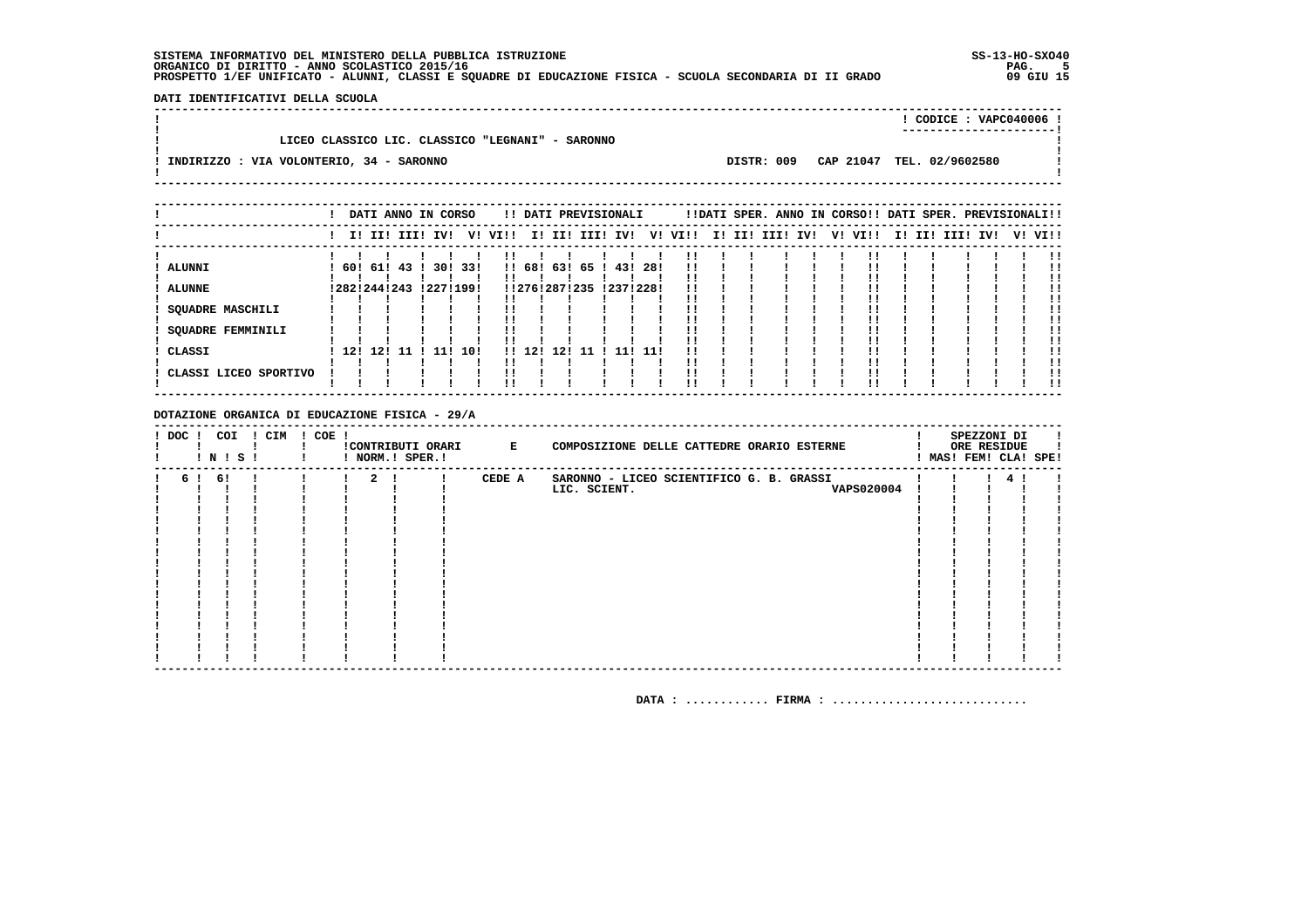DATI IDENTIFICATIVI DELLA SCUOLA

| SEZIONE ASSOCIATA ALL' ISTITUTO SUPERIORE "CARLO ALBERTO DALLA CHIESA"<br>DISTR: 005 CAP 21018 TEL. 0331/921114<br>: INDIRIZZO : VIA SAN DONATO - SESTO CALENDE | ! ISTITUTO MAGISTRALE LICEO DELLE SCIENZE UMANE | CODICE: VAPM00901B ! |
|-----------------------------------------------------------------------------------------------------------------------------------------------------------------|-------------------------------------------------|----------------------|
|                                                                                                                                                                 |                                                 | -------------------  |
|                                                                                                                                                                 |                                                 |                      |
|                                                                                                                                                                 |                                                 |                      |

|                                                                                       |                    |               |             | DATI ANNO IN CORSO |    |                                          |                   |                  |          | !! DATI PREVISIONALI |                   |                                      |              | !!DATI SPER. ANNO IN CORSO!! DATI SPER. PREVISIONALI!! |      |     |         |                                                                       |        |                                                                   |     |          |                    |  |                      |  |
|---------------------------------------------------------------------------------------|--------------------|---------------|-------------|--------------------|----|------------------------------------------|-------------------|------------------|----------|----------------------|-------------------|--------------------------------------|--------------|--------------------------------------------------------|------|-----|---------|-----------------------------------------------------------------------|--------|-------------------------------------------------------------------|-----|----------|--------------------|--|----------------------|--|
|                                                                                       |                    |               | I! II! III! | IV!                | v! | VI!!                                     | II.               | II!              | III!     | IV!                  | V!                | VI!!                                 | II.          | II!                                                    | IIII | IV! |         | V!                                                                    | VI!!   | II.                                                               | II! | III! IV! |                    |  | V! VI!!              |  |
| ! ALUNNI<br><b>ALUNNE</b><br>SQUADRE MASCHILI<br><b>SQUADRE FEMMINILI</b><br>! CLASSI | 64! 52! 54 !<br>31 | 8! 15!<br>3 I | 17          | 29!<br>21          |    | $\mathbf{H}$<br>$\mathbf{H}$<br>!!<br>!! | 24 !<br>441<br>31 | 51!<br>10!<br>31 | 17<br>52 | 15!<br>50!<br>31     | -61<br>-271<br>21 | 11<br>11.<br>11.<br>. .<br>!!<br>. . |              | $\boldsymbol{\pi}$<br>$\mathbf{x}$                     |      |     | $\star$ | *<br>$\boldsymbol{\pi}$<br>$\boldsymbol{\ast}$<br>$\boldsymbol{\ast}$ | - 11 - | $\boldsymbol{\ast}$<br>$\boldsymbol{\ast}$<br>$\boldsymbol{\ast}$ |     |          | $\boldsymbol{\pi}$ |  | $*$ !!<br>!!<br>* !! |  |
| ! CLASSI LICEO SPORTIVO                                                               |                    |               |             |                    |    | !!                                       |                   |                  |          |                      |                   | 11.                                  | $\mathbf{x}$ | $\star$                                                |      |     |         | $\mathbf x$                                                           |        |                                                                   |     |          |                    |  | !!<br>$*$ 11<br>!!   |  |

DOTAZIONE ORGANICA DI EDUCAZIONE FISICA - 29/A

| $!$ DOC $!$ |    | COI<br>! N ! S ! | ! CIM | $! COE$ ! |        | ! NORM.! SPER.! | !CONTRIBUTI ORARI E | COMPOSIZIONE DELLE CATTEDRE ORARIO ESTERNE                   |  |                   |  | SPEZZONI DI<br>ORE RESIDUE<br>! MAS! FEM! CLA! SPE! |  |
|-------------|----|------------------|-------|-----------|--------|-----------------|---------------------|--------------------------------------------------------------|--|-------------------|--|-----------------------------------------------------|--|
| 1 1         | 11 |                  |       |           | 1! 10! |                 |                     | COMPLETA CON SESTO CALENDE - IST. TECNICO TECNOLOGICO "DALLA |  |                   |  |                                                     |  |
|             |    |                  |       |           | 8      |                 |                     | IST.TECN.IND.                                                |  | <b>VATF00901C</b> |  |                                                     |  |
|             |    |                  |       |           |        |                 |                     |                                                              |  |                   |  |                                                     |  |
|             |    |                  |       |           |        |                 |                     |                                                              |  |                   |  |                                                     |  |
|             |    |                  |       |           |        |                 |                     |                                                              |  |                   |  |                                                     |  |
|             |    |                  |       |           |        |                 |                     |                                                              |  |                   |  |                                                     |  |
|             |    |                  |       |           |        |                 |                     |                                                              |  |                   |  |                                                     |  |
|             |    |                  |       |           |        |                 |                     |                                                              |  |                   |  |                                                     |  |
|             |    |                  |       |           |        |                 |                     |                                                              |  |                   |  |                                                     |  |
|             |    |                  |       |           |        |                 |                     |                                                              |  |                   |  |                                                     |  |
|             |    |                  |       |           |        |                 |                     |                                                              |  |                   |  |                                                     |  |
|             |    |                  |       |           |        |                 |                     |                                                              |  |                   |  |                                                     |  |
|             |    |                  |       |           |        |                 |                     |                                                              |  |                   |  |                                                     |  |
|             |    |                  |       |           |        |                 |                     |                                                              |  |                   |  |                                                     |  |
|             |    |                  |       |           |        |                 |                     |                                                              |  |                   |  |                                                     |  |
|             |    |                  |       |           |        |                 |                     |                                                              |  |                   |  |                                                     |  |
|             |    |                  |       |           |        |                 |                     |                                                              |  |                   |  |                                                     |  |
|             |    |                  |       |           |        |                 |                     |                                                              |  |                   |  |                                                     |  |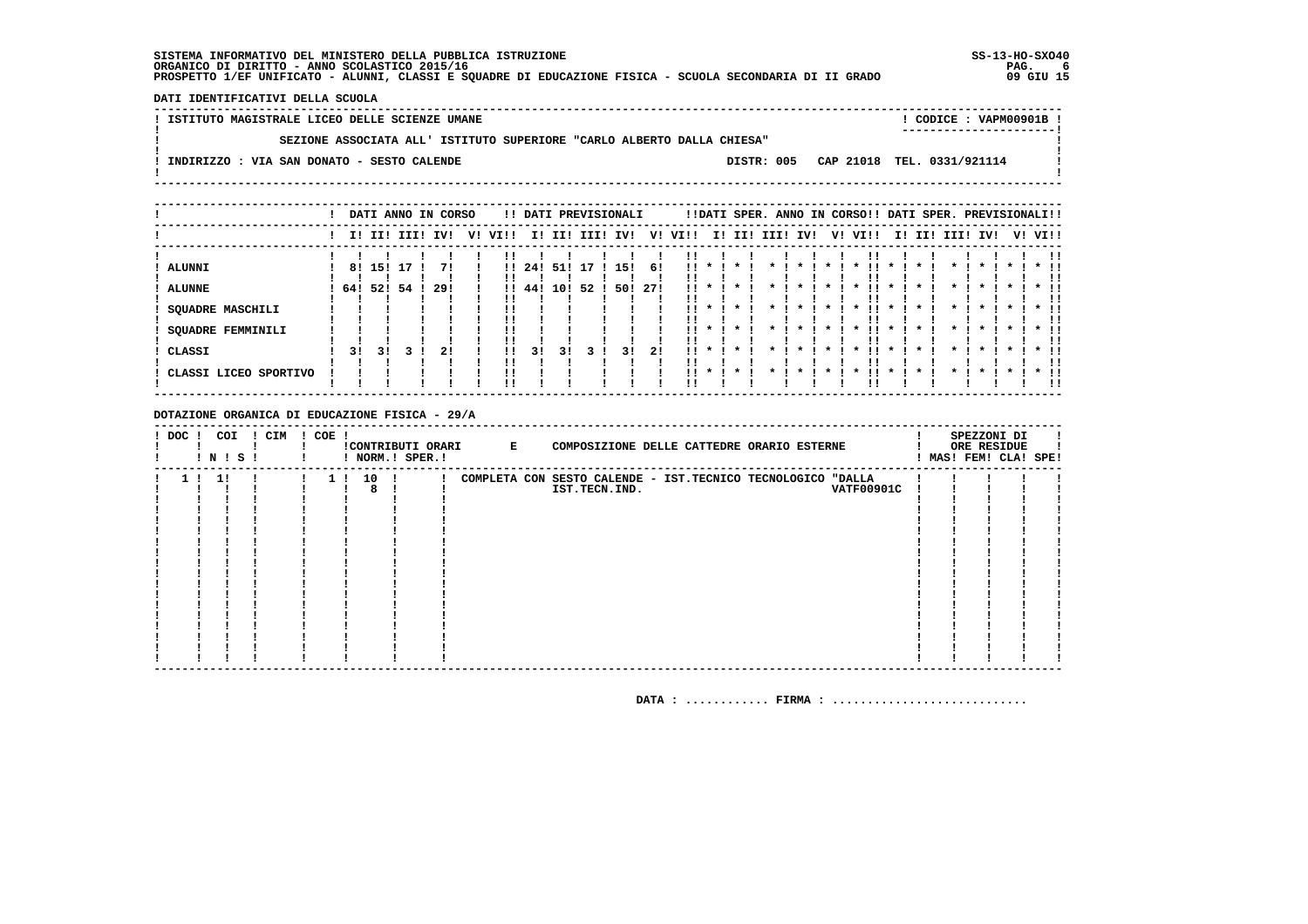DATI IDENTIFICATIVI DELLA SCUOLA 

|                                                         |            | CODICE: VAPM01000E!<br>----------------------- |
|---------------------------------------------------------|------------|------------------------------------------------|
| ISTITUTO MAGISTRALE LICEO STATALE "A. MANZONI" - VARESE |            |                                                |
| INDIRIZZO : VIA MORSELLI, 10 - VARESE                   | DISTR: 003 | CAP 21100 TEL. 0332/235262                     |
|                                                         |            |                                                |

|                                                                                   |       |         | DATI ANNO IN CORSO         |                           |           |                    |                         |           |                  | !! DATI PREVISIONALI    |             |                                  |                                |         | !!DATI SPER. ANNO IN CORSO!! DATI SPER. PREVISIONALI!! |              |                           |                         |                     |                                   |                            |                           |         |                      |
|-----------------------------------------------------------------------------------|-------|---------|----------------------------|---------------------------|-----------|--------------------|-------------------------|-----------|------------------|-------------------------|-------------|----------------------------------|--------------------------------|---------|--------------------------------------------------------|--------------|---------------------------|-------------------------|---------------------|-----------------------------------|----------------------------|---------------------------|---------|----------------------|
|                                                                                   |       |         | I! II! III!                | IVI                       | V!        | VI!!               | II.                     | III       |                  | III! IV!                | V!          | VI!!                             |                                |         | I! II! III! IV!                                        |              | V! VI!!                   |                         | I! II!              | III!                              | IV!                        |                           | V! VI!! |                      |
| ALUNNI<br><b>ALUNNE</b><br><b>SQUADRE MASCHILI</b><br>SQUADRE FEMMINILI<br>CLASSI | 12061 | 4712271 | -71<br>52!246<br>91 111 12 | 40!<br>! 272! 177!<br>13! | 36!<br>91 | $\mathbf{H}$<br>11 | 50!<br>!!206!212!<br>91 | 44!<br>91 | 58<br>222<br>1 O | 571<br>!220!229!<br>121 | 40!<br>-131 | . .<br>!!<br>. .<br>$\mathbf{1}$ | $\mathbf{x}$<br>$\mathbf{x}$ . | $\cdot$ | $\boldsymbol{\pi}$                                     | $\mathbf{x}$ | !!<br>$\boldsymbol{\ast}$ | $\cdot$<br>$\mathbf{x}$ | $\boldsymbol{\ast}$ | $\mathbf x$<br>$\boldsymbol{\pi}$ | $\mathbf x$<br>$\mathbf x$ | $\star$ 1<br>$\mathbf{x}$ |         | $*$ !!<br>$*$ !!     |
| CLASSI LICEO SPORTIVO                                                             |       |         |                            |                           |           |                    |                         |           |                  |                         |             | . .                              | $\cdot$                        |         |                                                        |              |                           |                         |                     |                                   |                            |                           |         | . .<br>$*$ 11<br>-11 |

DOTAZIONE ORGANICA DI EDUCAZIONE FISICA - 29/A

| $!$ DOC $!$ | COI<br>! N ! S ! | ! CIM | $! COE$ ! |                |      | ! NORM.! SPER.! | !CONTRIBUTI ORARI E | COMPOSIZIONE DELLE CATTEDRE ORARIO ESTERNE |                   |  | SPEZZONI DI<br>ORE RESIDUE | ! MAS! FEM! CLA! SPE! |
|-------------|------------------|-------|-----------|----------------|------|-----------------|---------------------|--------------------------------------------|-------------------|--|----------------------------|-----------------------|
|             | 5!               |       |           | 1 <sub>1</sub> | 16 ! |                 |                     | COMPLETA CON VARESE - "ANGELO FRATTINI"    |                   |  |                            |                       |
|             |                  |       |           |                |      |                 |                     | LIC. ART.                                  | <b>VASL040006</b> |  |                            |                       |
|             |                  |       |           |                |      |                 |                     |                                            |                   |  |                            |                       |
|             |                  |       |           |                |      |                 |                     |                                            |                   |  |                            |                       |
|             |                  |       |           |                |      |                 |                     |                                            |                   |  |                            |                       |
|             |                  |       |           |                |      |                 |                     |                                            |                   |  |                            |                       |
|             |                  |       |           |                |      |                 |                     |                                            |                   |  |                            |                       |
|             |                  |       |           |                |      |                 |                     |                                            |                   |  |                            |                       |
|             |                  |       |           |                |      |                 |                     |                                            |                   |  |                            |                       |
|             |                  |       |           |                |      |                 |                     |                                            |                   |  |                            |                       |
|             |                  |       |           |                |      |                 |                     |                                            |                   |  |                            |                       |
|             |                  |       |           |                |      |                 |                     |                                            |                   |  |                            |                       |
|             |                  |       |           |                |      |                 |                     |                                            |                   |  |                            |                       |
|             |                  |       |           |                |      |                 |                     |                                            |                   |  |                            |                       |
|             |                  |       |           |                |      |                 |                     |                                            |                   |  |                            |                       |
|             |                  |       |           |                |      |                 |                     |                                            |                   |  |                            |                       |
|             |                  |       |           |                |      |                 |                     |                                            |                   |  |                            |                       |
|             |                  |       |           |                |      |                 |                     |                                            |                   |  |                            |                       |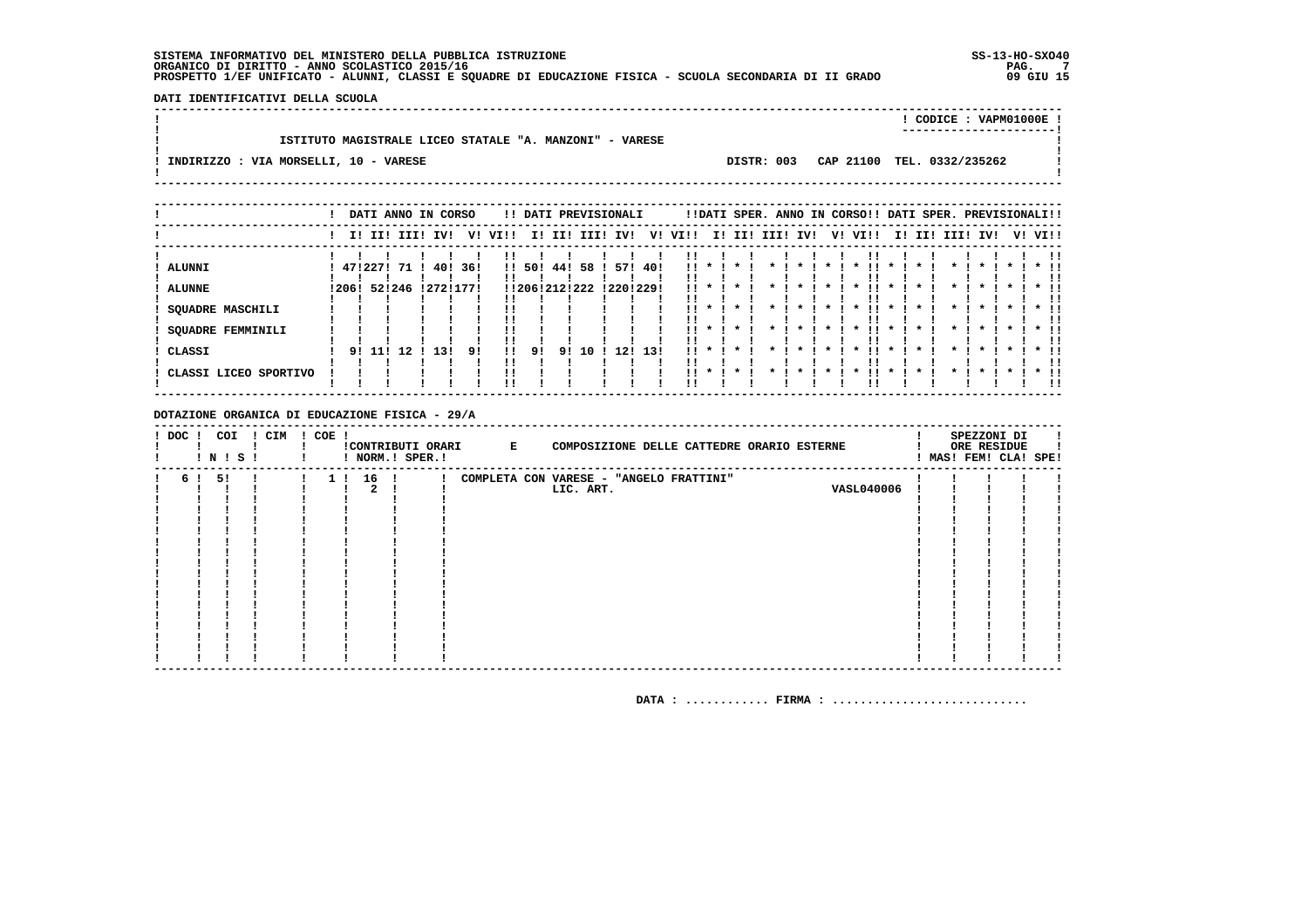DATI IDENTIFICATIVI DELLA SCUOLA

! ISTITUTO MAGISTRALE LICEO SCIENZE UMANE ! CODICE : VAPM027011 !  $\mathbf{I}$ SEZIONE ASSOCIATA ALL' ISTITUTO SUPERIORE DANIELE CRESPI  $\mathbf{I}$  $\blacksquare$  $\mathbf{I}$ -: INDIRIZZO : VIA CARDUCCI, 4 - BUSTO ARSIZIO DISTR: 008 CAP 21052 TEL. 0331/633256  $\sim$  1.  $\mathbf{I}$  $\mathbf{I}$ 

|                       |        |             |     | DATI ANNO IN CORSO |     |              |        |     | !! DATI PREVISIONALI |     |     |           |                    |         |      |     |                    | !!DATI SPER. ANNO IN CORSO!! DATI SPER. PREVISIONALI!! |    |                    |      |     |  |               |
|-----------------------|--------|-------------|-----|--------------------|-----|--------------|--------|-----|----------------------|-----|-----|-----------|--------------------|---------|------|-----|--------------------|--------------------------------------------------------|----|--------------------|------|-----|--|---------------|
|                       |        | I! II! III! |     | IV!                | v!  | VI!!         | II.    | II! | III!                 | IV! | V!  | VI!!      | II.                | II!     | IIII | IV! | V!                 | VI!!                                                   | ΙI | II!                | III! | IV! |  | V! VI!!       |
| <b>ALUNNI</b>         | 10!    | 171         | -15 | 171                | 11! | $\mathbf{H}$ | 14!    | 10! |                      | 14! | 17! | !!        |                    |         |      |     |                    |                                                        |    |                    |      |     |  |               |
| <b>ALUNNE</b>         | 85!92! |             | 96  | 80!                | 701 |              | !!107! | 83! | 91                   | 96! | 771 | 11.       |                    |         |      |     |                    |                                                        |    |                    |      |     |  |               |
| SQUADRE MASCHILI      |        |             |     |                    |     |              |        |     |                      |     |     | . .       |                    | $\cdot$ |      |     | *                  | ш<br>$\cdot$                                           |    |                    |      |     |  | . .           |
| SQUADRE FEMMINILI     |        |             |     |                    |     | !!<br>!!     |        |     |                      |     |     | 11.<br>!! | $\boldsymbol{\pi}$ | $\star$ |      |     | $\boldsymbol{\pi}$ | . .<br>$\boldsymbol{\ast}$                             |    | $\boldsymbol{\pi}$ |      |     |  | $*$ 11<br>. . |
| CLASSI                | 31     | 41          |     | 41                 | 31  | !!           | 41     | 31  |                      | 4!  | 41  | 11.       | $\boldsymbol{\pi}$ | $\star$ |      |     | $\boldsymbol{\pi}$ | $\boldsymbol{\ast}$                                    |    | $\boldsymbol{\pi}$ |      |     |  | . .           |
| CLASSI LICEO SPORTIVO |        |             |     |                    |     | !!           |        |     |                      |     |     | . .       | $\boldsymbol{\pi}$ | $\star$ |      |     |                    |                                                        |    | $\boldsymbol{\pi}$ |      |     |  | $*$ !!<br>!!  |

DOTAZIONE ORGANICA DI EDUCAZIONE FISICA - 29/A

| $!$ DOC $!$    | COI<br>! N ! S ! | ! CIM | $! COE$ ! | ! NORM.! SPER.! | CONTRIBUTI ORARI E<br>COMPOSIZIONE DELLE CATTEDRE ORARIO ESTERNE |  | SPEZZONI DI<br>ORE RESIDUE<br>! MAS! FEM! CLA! SPE! |  |
|----------------|------------------|-------|-----------|-----------------|------------------------------------------------------------------|--|-----------------------------------------------------|--|
| 2 <sub>1</sub> | -21              |       |           |                 |                                                                  |  |                                                     |  |
|                |                  |       |           |                 |                                                                  |  |                                                     |  |
|                |                  |       |           |                 |                                                                  |  |                                                     |  |
|                |                  |       |           |                 |                                                                  |  |                                                     |  |
|                |                  |       |           |                 |                                                                  |  |                                                     |  |
|                |                  |       |           |                 |                                                                  |  |                                                     |  |
|                |                  |       |           |                 |                                                                  |  |                                                     |  |
|                |                  |       |           |                 |                                                                  |  |                                                     |  |
|                |                  |       |           |                 |                                                                  |  |                                                     |  |
|                |                  |       |           |                 |                                                                  |  |                                                     |  |
|                |                  |       |           |                 |                                                                  |  |                                                     |  |
|                |                  |       |           |                 |                                                                  |  |                                                     |  |
|                |                  |       |           |                 |                                                                  |  |                                                     |  |
|                |                  |       |           |                 |                                                                  |  |                                                     |  |
|                |                  |       |           |                 |                                                                  |  |                                                     |  |
|                |                  |       |           |                 |                                                                  |  |                                                     |  |
|                |                  |       |           |                 |                                                                  |  |                                                     |  |
|                |                  |       |           |                 |                                                                  |  |                                                     |  |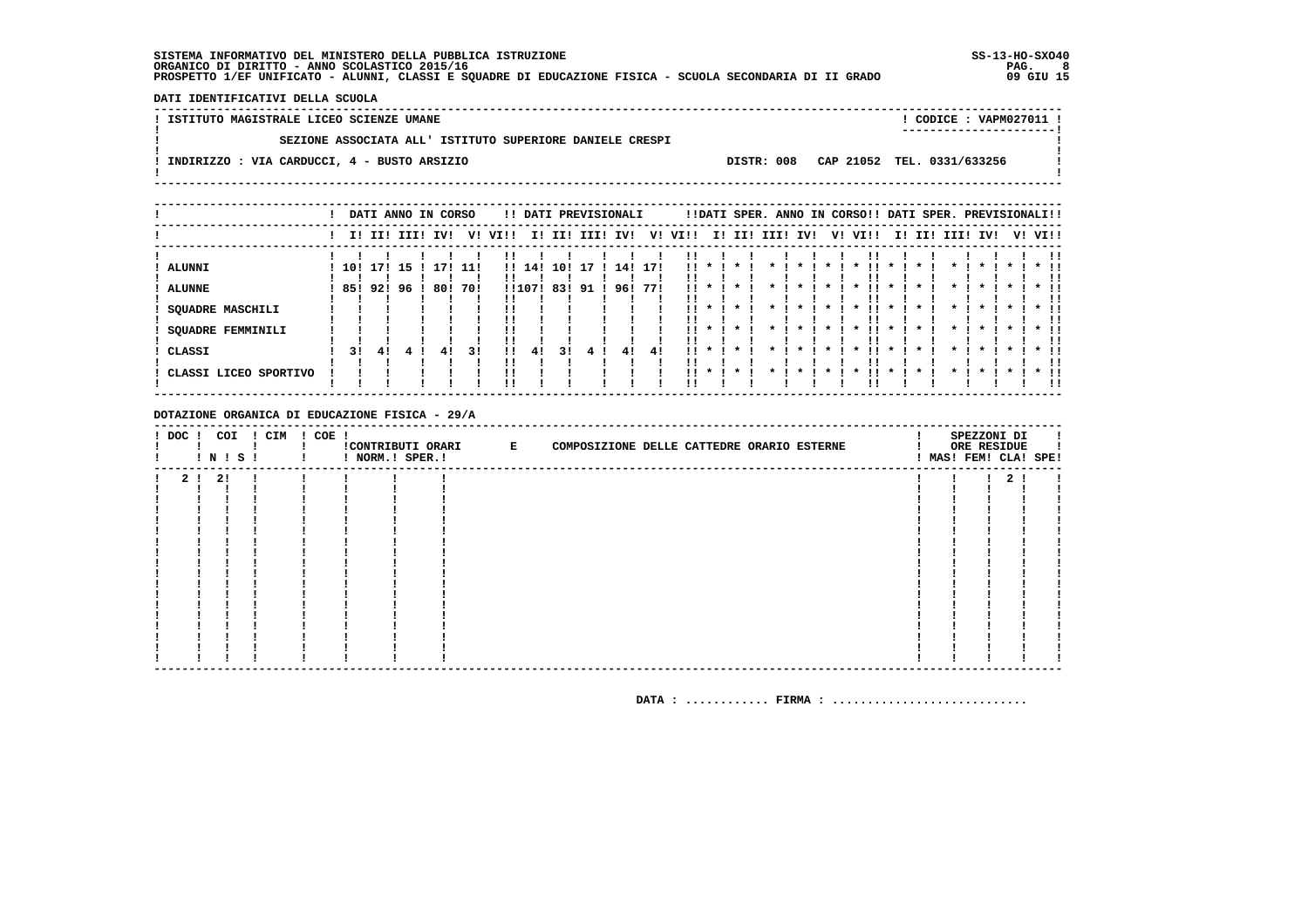DATI IDENTIFICATIVI DELLA SCUOLA

| ! LICEO SCIENTIFICO LICEO SCIENTIFICO "LEONARDO DA VINCI"             |  | ! CODICE : VAPS001010 !<br>----------------------- |  |
|-----------------------------------------------------------------------|--|----------------------------------------------------|--|
| SEZIONE ASSOCIATA ALL' ISTITUTO SUPERIORE I.S.I.S. "DA VINCI-PASCOLI" |  |                                                    |  |
| INDIRIZZO : VIALE DEI TIGLI, 38 - GALLARATE                           |  | DISTR: 006 CAP 21013 TEL. 0331/793727              |  |
|                                                                       |  |                                                    |  |

|                                    |                         |    | DATI ANNO IN CORSO |     |                          |                          |     |                                |      | !! DATI PREVISIONALI   |     |                              |    |                         |      |         |    | !!DATI SPER. ANNO IN CORSO!! DATI SPER. PREVISIONALI!! |                         |     |         |                                          |         |                        |
|------------------------------------|-------------------------|----|--------------------|-----|--------------------------|--------------------------|-----|--------------------------------|------|------------------------|-----|------------------------------|----|-------------------------|------|---------|----|--------------------------------------------------------|-------------------------|-----|---------|------------------------------------------|---------|------------------------|
|                                    |                         |    | I! II! III!        | IVI | v!                       | VI!!                     | II. | III                            | IIII | IV!                    | V!  | VI!!                         | I! | II!                     | III! | IV!     | V! | VI!!                                                   | II.                     | II! | III!    | IV!                                      | V! VI!! |                        |
| ALUNNI<br><b>ALUNNE</b>            | !149!132!128<br>9911001 |    | 99                 |     | ! 133! 125!<br>!115!106! |                          |     | !!150!148!130<br>!!121!101!104 |      | !121!130!<br>!100!111! |     | !!<br>                       |    |                         |      |         |    |                                                        |                         |     |         |                                          |         |                        |
| SQUADRE MASCHILI                   |                         |    |                    |     |                          |                          |     |                                |      |                        |     | . .                          |    | $\star$                 |      | $\star$ |    | $\star$<br>. .                                         | $\star$                 |     |         | $\cdot$                                  |         |                        |
| <b>SQUADRE FEMMINILI</b><br>CLASSI | 91                      | 91 |                    | 10! | 10!                      | !!<br>!!<br>$\mathbf{H}$ | 10! | 91                             | q.   | 91                     | 10! | . .<br>!!<br>$\mathbf{11}$ * |    | $\mathbf{x}$<br>$\cdot$ |      |         |    | $\star$<br>. .<br>$\star$                              | $\star$<br>$\mathbf{x}$ |     |         | $\boldsymbol{\pi}$<br>$\boldsymbol{\pi}$ |         | $*$ 11<br>!!<br>$*$ 11 |
| CLASSI LICEO SPORTIVO              |                         |    |                    |     |                          | !!                       |     |                                |      |                        |     | $\mathbf{1}$ $\mathbf{1}$    |    | $\cdot$                 |      |         |    | $\boldsymbol{\ast}$                                    | $\star$                 |     | $\star$ | $\cdot$                                  |         | ΙI<br>$*$ 11<br>!!     |

DOTAZIONE ORGANICA DI EDUCAZIONE FISICA - 29/A

| $!$ DOC $!$ |    | COI<br>I N I S I | ! CIM | $! COE$ ! | ! NORM.! SPER.! | !CONTRIBUTI ORARI E | COMPOSIZIONE DELLE CATTEDRE ORARIO ESTERNE |  |  |  | SPEZZONI DI<br>ORE RESIDUE<br>! MAS! FEM! CLA! SPE! |  |
|-------------|----|------------------|-------|-----------|-----------------|---------------------|--------------------------------------------|--|--|--|-----------------------------------------------------|--|
| 51          | 51 |                  |       |           |                 |                     |                                            |  |  |  | 4                                                   |  |
|             |    |                  |       |           |                 |                     |                                            |  |  |  |                                                     |  |
|             |    |                  |       |           |                 |                     |                                            |  |  |  |                                                     |  |
|             |    |                  |       |           |                 |                     |                                            |  |  |  |                                                     |  |
|             |    |                  |       |           |                 |                     |                                            |  |  |  |                                                     |  |
|             |    |                  |       |           |                 |                     |                                            |  |  |  |                                                     |  |
|             |    |                  |       |           |                 |                     |                                            |  |  |  |                                                     |  |
|             |    |                  |       |           |                 |                     |                                            |  |  |  |                                                     |  |
|             |    |                  |       |           |                 |                     |                                            |  |  |  |                                                     |  |
|             |    |                  |       |           |                 |                     |                                            |  |  |  |                                                     |  |
|             |    |                  |       |           |                 |                     |                                            |  |  |  |                                                     |  |
|             |    |                  |       |           |                 |                     |                                            |  |  |  |                                                     |  |
|             |    |                  |       |           |                 |                     |                                            |  |  |  |                                                     |  |
|             |    |                  |       |           |                 |                     |                                            |  |  |  |                                                     |  |
|             |    |                  |       |           |                 |                     |                                            |  |  |  |                                                     |  |
|             |    |                  |       |           |                 |                     |                                            |  |  |  |                                                     |  |
|             |    |                  |       |           |                 |                     |                                            |  |  |  |                                                     |  |
|             |    |                  |       |           |                 |                     |                                            |  |  |  |                                                     |  |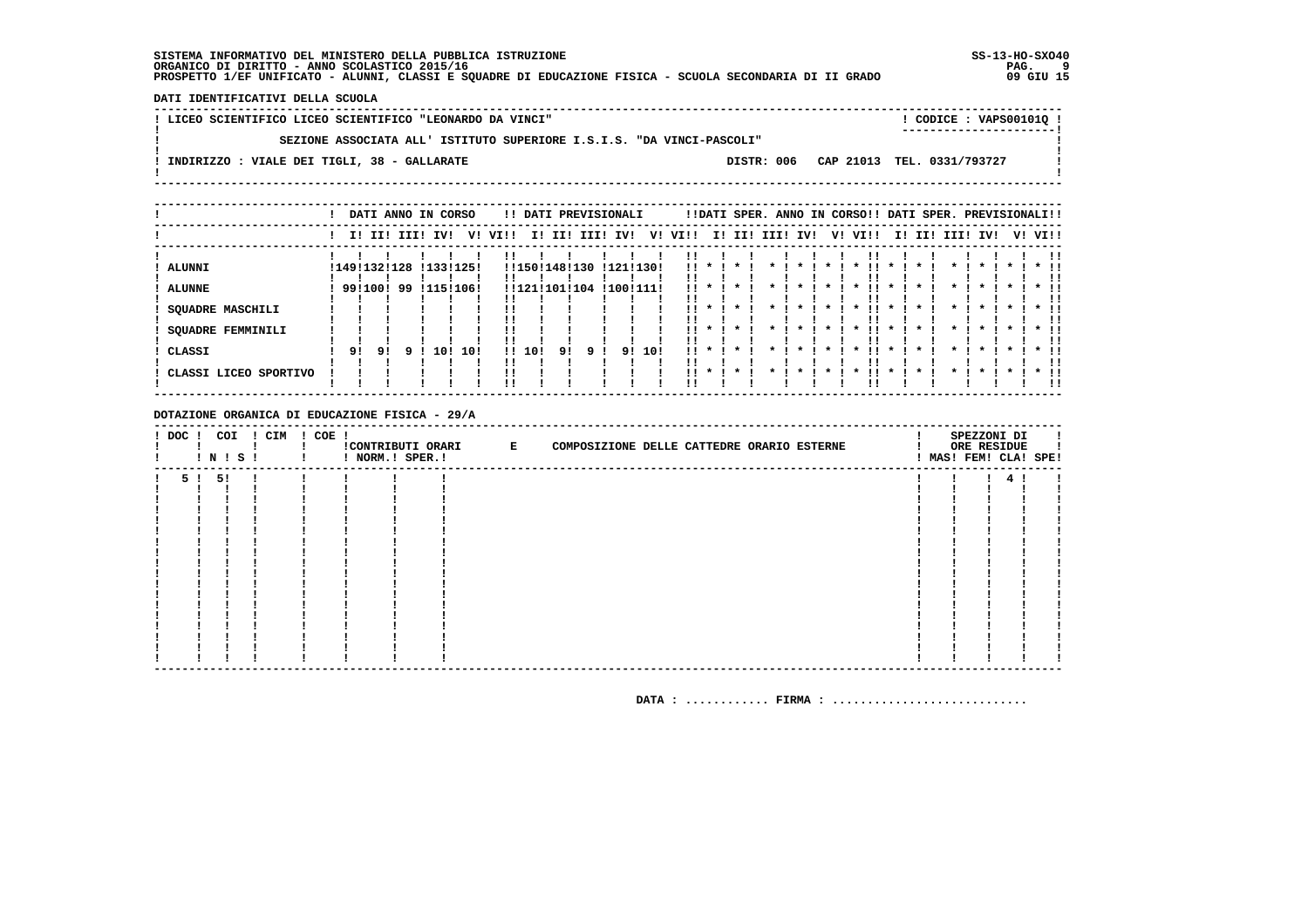**DATI IDENTIFICATIVI DELLA SCUOLA**

  **----------------------------------------------------------------------------------------------------------------------------------**! CODICE : VAPS004017 !  **! LICEO SCIENTIFICO LIC.SCIENTIFICO - BISUSCHIO ! CODICE : VAPS004017 ! ! ----------------------!** $\overline{\phantom{a}}$  **! SEZIONE ASSOCIATA ALL' ISTITUTO SUPERIORE IS VALCERESIO !** $\mathbf{I}$  **! !Contract ! INDIRIZZO : VIA ROMA - BISUSCHIO DISTR: 004 CAP 21050 TEL. 0332/856760 !** $\mathbf{I}$  **! ! ----------------------------------------------------------------------------------------------------------------------------------**

|                       |     |     |     | DATI ANNO IN CORSO |     |         |        |        |    | !! DATI PREVISIONALI |     |         |         |         |                 |  | !!DATI SPER. ANNO IN CORSO!! DATI SPER. PREVISIONALI!! |  |                 |         |         |         |
|-----------------------|-----|-----|-----|--------------------|-----|---------|--------|--------|----|----------------------|-----|---------|---------|---------|-----------------|--|--------------------------------------------------------|--|-----------------|---------|---------|---------|
|                       |     |     |     | !!!!!!!!!!!!!!!!   |     | V! VI!! |        | I! II! |    | III! IV!             |     | V! VI!! |         |         | I! II! III! IV! |  | V! VI!!                                                |  | I! II! III! IV! |         |         | V! VI!! |
| <b>ALUNNI</b>         | 501 | 191 | -21 | 20!                | 35! |         | !! 36! | 321    | 21 | 21 1                 | 20! | ''      | $\star$ | $\cdot$ |                 |  |                                                        |  |                 | $\star$ | $\cdot$ | $*$ 11  |
| <b>ALUNNE</b>         | 501 | 231 | 7   | 18!                | 29! |         | !! 68! | 54!    | 21 |                      | 20! | ''      |         |         |                 |  |                                                        |  |                 |         |         |         |
| SQUADRE MASCHILI      |     |     |     |                    |     |         |        |        |    |                      |     |         |         |         |                 |  |                                                        |  |                 |         |         |         |
| SQUADRE FEMMINILI     |     |     |     |                    |     |         |        |        |    |                      |     |         |         |         |                 |  |                                                        |  |                 |         |         |         |
| CLASSI                | -41 | 21  |     | 21                 | 31  |         | 41     | 41     |    | 21                   | 21  | !!      |         |         |                 |  |                                                        |  |                 |         |         |         |
| CLASSI LICEO SPORTIVO |     |     |     |                    |     |         |        |        |    |                      |     | !!      |         |         |                 |  |                                                        |  |                 |         |         | !!      |

#### **DOTAZIONE ORGANICA DI EDUCAZIONE FISICA - 29/A**

| ! DOC ! | COI<br>! N ! S ! | ! CIM | $! COE$ ! |      | !CONTRIBUTI ORARI<br>! NORM.! SPER.! | $\mathbf{E}$ | COMPOSIZIONE DELLE CATTEDRE ORARIO ESTERNE             |  | SPEZZONI DI<br>ORE RESIDUE<br>MAS! FEM! CLA! SPE! |  |
|---------|------------------|-------|-----------|------|--------------------------------------|--------------|--------------------------------------------------------|--|---------------------------------------------------|--|
|         | - 11             |       |           | 10 ! |                                      |              | COMPLETA CON BISUSCHIO - I.P.S.S.C.T. "VALCERESIO" - B |  |                                                   |  |
|         |                  |       |           |      |                                      |              | <b>VARC004010</b><br>IS.PR.SERV.COM.TUR                |  |                                                   |  |
|         |                  |       |           |      |                                      |              |                                                        |  |                                                   |  |
|         |                  |       |           |      |                                      |              | E CON BISUSCHIO - I.T.C. P. AZ. "VALCERESIO" - B       |  |                                                   |  |
|         |                  |       |           | 6    |                                      |              | VATD004013<br>IST.TECN.COMM.                           |  |                                                   |  |
|         |                  |       |           |      |                                      |              |                                                        |  |                                                   |  |
|         |                  |       |           |      |                                      |              |                                                        |  |                                                   |  |
|         |                  |       |           |      |                                      |              |                                                        |  |                                                   |  |
|         |                  |       |           |      |                                      |              |                                                        |  |                                                   |  |
|         |                  |       |           |      |                                      |              |                                                        |  |                                                   |  |
|         |                  |       |           |      |                                      |              |                                                        |  |                                                   |  |
|         |                  |       |           |      |                                      |              |                                                        |  |                                                   |  |
|         |                  |       |           |      |                                      |              |                                                        |  |                                                   |  |
|         |                  |       |           |      |                                      |              |                                                        |  |                                                   |  |
|         |                  |       |           |      |                                      |              |                                                        |  |                                                   |  |
|         |                  |       |           |      |                                      |              |                                                        |  |                                                   |  |
|         |                  |       |           |      |                                      |              |                                                        |  |                                                   |  |
|         |                  |       |           |      |                                      |              |                                                        |  |                                                   |  |
|         |                  |       |           |      |                                      |              |                                                        |  |                                                   |  |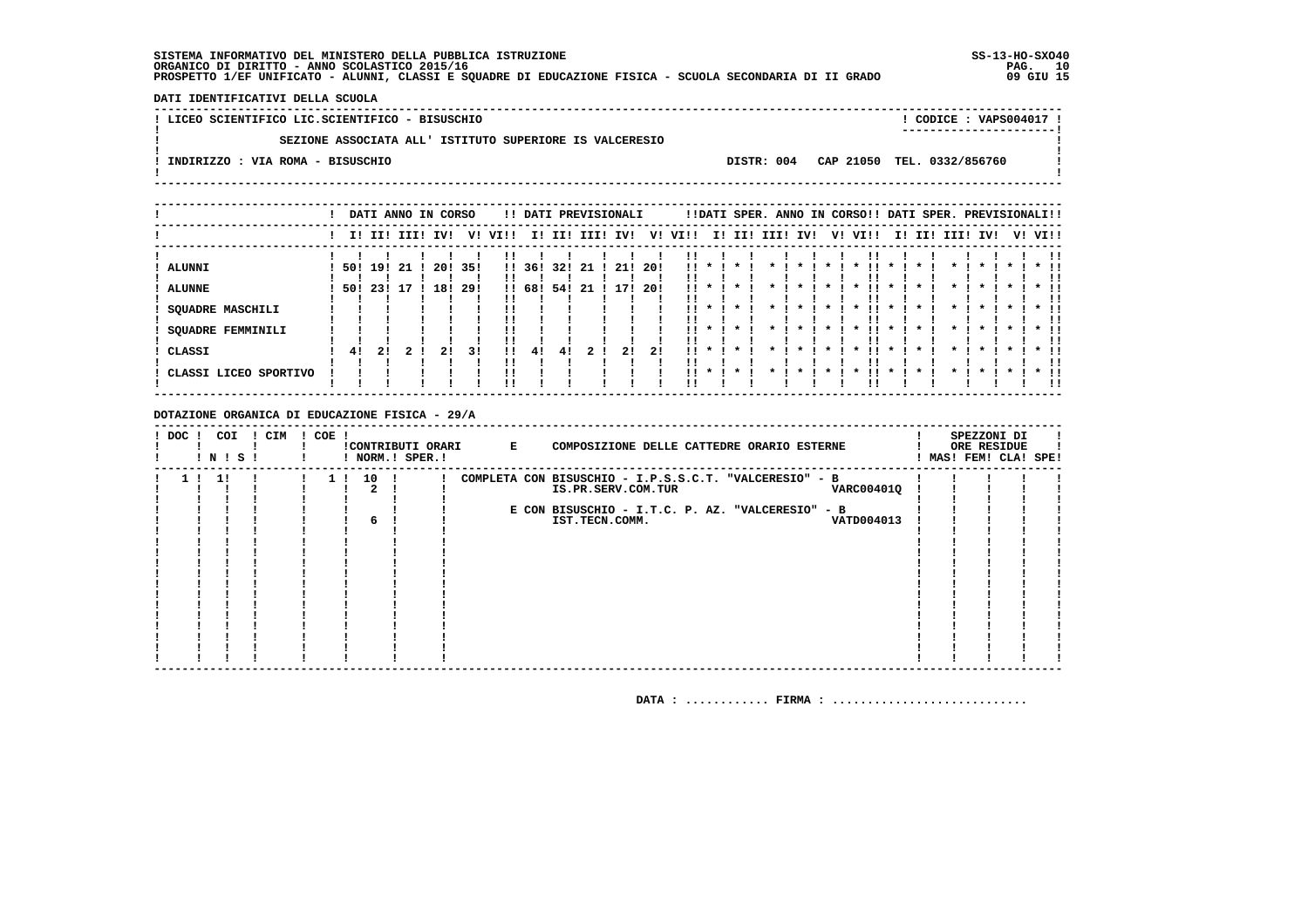DATI IDENTIFICATIVI DELLA SCUOLA

| ! LICEO SCIENTIFICO LICEO SCIENTIFICO "DALLA CHIESA"                   |            | CODICE: VAPS00901A !       |  |
|------------------------------------------------------------------------|------------|----------------------------|--|
|                                                                        |            | ----------------------     |  |
| SEZIONE ASSOCIATA ALL' ISTITUTO SUPERIORE "CARLO ALBERTO DALLA CHIESA" |            |                            |  |
|                                                                        |            |                            |  |
| ! INDIRIZZO : VIA SAN DONATO 1 - SESTO CALENDE                         | DISTR: 005 | CAP 21018 TEL. 0331/921063 |  |
|                                                                        |            |                            |  |
|                                                                        |            |                            |  |

|                                                             |            |             |          | DATI ANNO IN CORSO |            |                                  |            |            |          | !! DATI PREVISIONALI |           |                   |                               |         |      |                    | !!DATI SPER. ANNO IN CORSO!! DATI SPER. PREVISIONALI!! |             |     |                    |              |         |                                       |
|-------------------------------------------------------------|------------|-------------|----------|--------------------|------------|----------------------------------|------------|------------|----------|----------------------|-----------|-------------------|-------------------------------|---------|------|--------------------|--------------------------------------------------------|-------------|-----|--------------------|--------------|---------|---------------------------------------|
|                                                             |            | I! II! III! |          | IV!                | V!         | VI!!                             | II.        | II!        | III!     | IV!                  | V!        | VI!!              |                               | I! II!  | III! | IV!                | V! VI!!                                                | I!          | II! | III!               | IV!          | V! VI!! |                                       |
| <b>ALUNNI</b><br><b>ALUNNE</b><br><b>SQUADRE MASCHILI</b>   | 40!<br>21! | 36!<br>26!  | 37<br>17 | 18!                | 19!<br>22! | $\mathbf{1}$<br>$\mathbf{H}$     | 32!<br>31! | 36!<br>16! | 36<br>24 | 35!<br>15!           | 171<br>91 | !!                |                               |         |      |                    | $\cdot$                                                |             |     |                    |              |         |                                       |
| <b>SQUADRE FEMMINILI</b><br>CLASSI<br>CLASSI LICEO SPORTIVO | 21         | 31          |          |                    | 21         | !!<br>!!<br>11<br>!!<br>!!<br>'' | 21         | 21         | 2        | 2!                   | 11        | . .<br>. .<br>. . | $\boldsymbol{\pi}$<br>$\cdot$ | $\cdot$ |      | $\boldsymbol{\pi}$ | . .<br>$\boldsymbol{\ast}$                             | $\mathbf x$ |     | $\boldsymbol{\pi}$ | $\mathbf{x}$ |         | $*$ !!<br>$*$ !!<br><br>$*$ 11<br>-11 |

DOTAZIONE ORGANICA DI EDUCAZIONE FISICA - 29/A

| ! DOC ! COI | ! N ! S ! | ! CIM | ! COE ! | ! NORM.! SPER.! | !CONTRIBUTI ORARI E | COMPOSIZIONE DELLE CATTEDRE ORARIO ESTERNE |  |  |  | SPEZZONI DI<br>ORE RESIDUE<br>! MAS! FEM! CLA! SPE! |  |
|-------------|-----------|-------|---------|-----------------|---------------------|--------------------------------------------|--|--|--|-----------------------------------------------------|--|
|             | 1!1!      |       |         |                 |                     |                                            |  |  |  |                                                     |  |
|             |           |       |         |                 |                     |                                            |  |  |  |                                                     |  |
|             |           |       |         |                 |                     |                                            |  |  |  |                                                     |  |
|             |           |       |         |                 |                     |                                            |  |  |  |                                                     |  |
|             |           |       |         |                 |                     |                                            |  |  |  |                                                     |  |
|             |           |       |         |                 |                     |                                            |  |  |  |                                                     |  |
|             |           |       |         |                 |                     |                                            |  |  |  |                                                     |  |
|             |           |       |         |                 |                     |                                            |  |  |  |                                                     |  |
|             |           |       |         |                 |                     |                                            |  |  |  |                                                     |  |
|             |           |       |         |                 |                     |                                            |  |  |  |                                                     |  |
|             |           |       |         |                 |                     |                                            |  |  |  |                                                     |  |
|             |           |       |         |                 |                     |                                            |  |  |  |                                                     |  |
|             |           |       |         |                 |                     |                                            |  |  |  |                                                     |  |
|             |           |       |         |                 |                     |                                            |  |  |  |                                                     |  |
|             |           |       |         |                 |                     |                                            |  |  |  |                                                     |  |
|             |           |       |         |                 |                     |                                            |  |  |  |                                                     |  |
|             |           |       |         |                 |                     |                                            |  |  |  |                                                     |  |
|             |           |       |         |                 |                     |                                            |  |  |  |                                                     |  |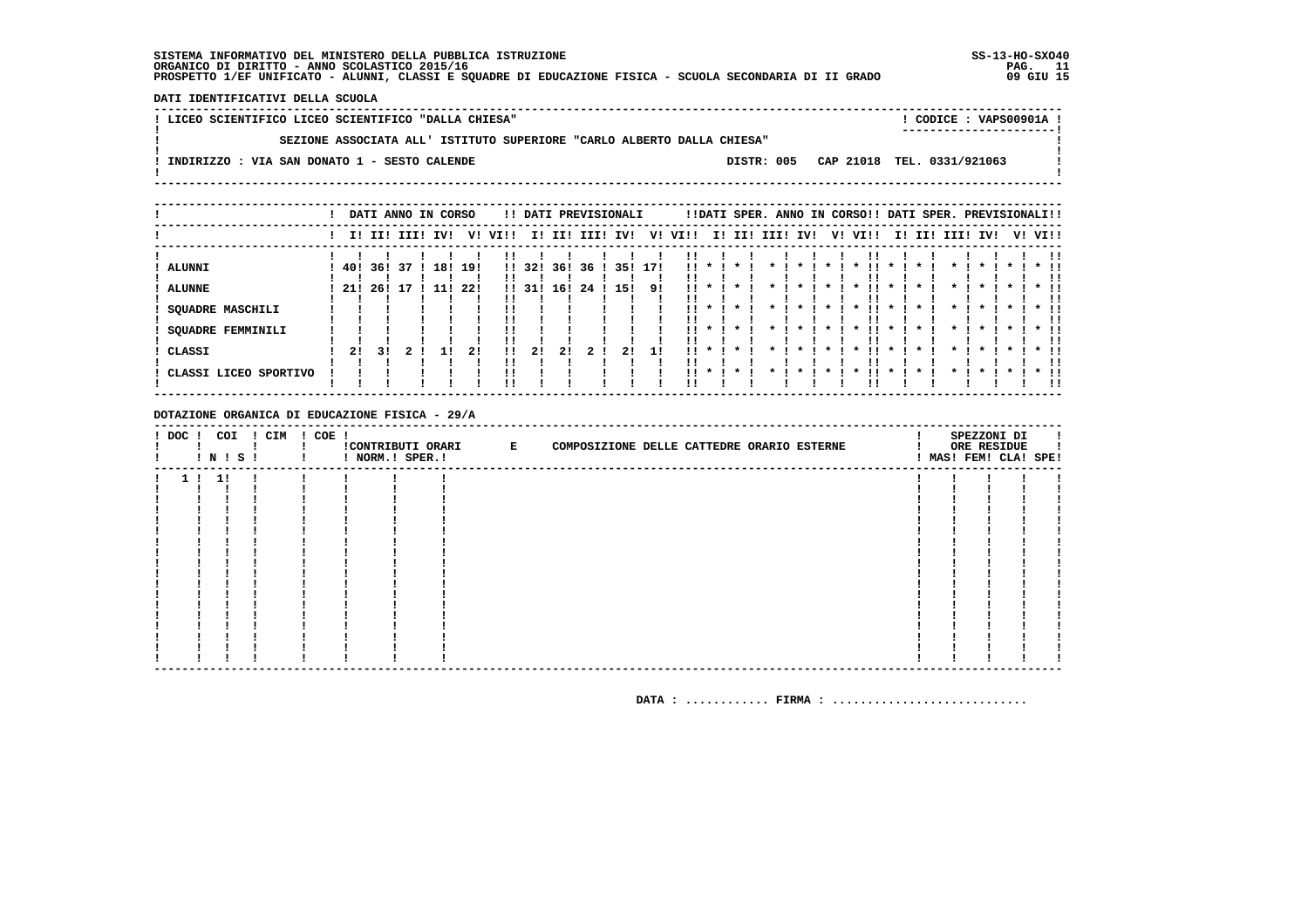DATI IDENTIFICATIVI DELLA SCUOLA 

|                                                            |            | CODICE: VAPS01000D !       |  |
|------------------------------------------------------------|------------|----------------------------|--|
|                                                            |            |                            |  |
| LICEO SCIENTIFICO LICEO SCIENTIFICO "TOSI" - BUSTO ARSIZIO |            |                            |  |
|                                                            |            |                            |  |
| INDIRIZZO : VIA TOMMASO GROSSI - BUSTO ARSIZIO             | DISTR: 008 | CAP 21052 TEL. 0331/350660 |  |
|                                                            |            |                            |  |

|                                                                                   |    | DATI ANNO IN CORSO                     |      |           |           |                |              |    |              | !! DATI PREVISIONALI          |               |                          |                 |                                                                   | !!DATI SPER. ANNO IN CORSO!! DATI SPER. PREVISIONALI!! |    |                                                                                                          |                              |                 |                                   |  |                            |
|-----------------------------------------------------------------------------------|----|----------------------------------------|------|-----------|-----------|----------------|--------------|----|--------------|-------------------------------|---------------|--------------------------|-----------------|-------------------------------------------------------------------|--------------------------------------------------------|----|----------------------------------------------------------------------------------------------------------|------------------------------|-----------------|-----------------------------------|--|----------------------------|
|                                                                                   |    | I! II! III!                            |      | IV!       | V!        | VI!!           |              |    |              | I! II! III! IV!               | V!            | VIII                     |                 |                                                                   | I! II! III! IV!                                        | V! | VI!!                                                                                                     |                              | I! II! III! IV! |                                   |  | V! VI!!                    |
| ALUNNI<br><b>ALUNNE</b><br><b>SQUADRE MASCHILI</b><br>SQUADRE FEMMINILI<br>CLASSI | 91 | !173!122!135 !116!112!<br>791911<br>91 | 77 ! | 921<br>91 | 92!<br>91 | !!<br>!!<br>!! | !!103!<br>91 | 91 | 801871<br>8. | !!152!166!108 !130!109!<br>81 | 75! 89!<br>91 | . .<br>. .<br>. .<br>. . | $\mathbf{11}$ * | $\mathbf x$<br>$\boldsymbol{\pi}$<br>$\mathbf{x}$<br>$\mathbf{x}$ |                                                        |    | $\boldsymbol{\ast}$<br>$\boldsymbol{\ast}$<br>$\boldsymbol{\ast}$<br>$\mathbf{x}$<br>$\boldsymbol{\ast}$ | $\mathbf{x}$<br>$\mathbf{x}$ |                 | $\boldsymbol{\pi}$<br>$\mathbf x$ |  | $*$ !!<br>$*$ !!<br>$*$ !! |
| CLASSI LICEO SPORTIVO                                                             |    |                                        |      |           |           |                |              |    |              |                               |               | . .                      |                 |                                                                   |                                                        |    |                                                                                                          |                              |                 |                                   |  | $*$ !!                     |

### DOTAZIONE ORGANICA DI EDUCAZIONE FISICA - 29/A

| ! DOC ! | ! N ! S ! | COI | ! CIM | ! COE ! |          | ! NORM.! SPER.! | !CONTRIBUTI ORARI E | COMPOSIZIONE DELLE CATTEDRE ORARIO ESTERNE                  |  |                   |  | SPEZZONI DI<br>ORE RESIDUE<br>! MAS! FEM! CLA! SPE! |  |
|---------|-----------|-----|-------|---------|----------|-----------------|---------------------|-------------------------------------------------------------|--|-------------------|--|-----------------------------------------------------|--|
|         | 4! 4!     |     |       |         | 1 ! 14 ! |                 |                     | COMPLETA CON BUSTO ARSIZIO - L. ART. "CANDIANI" - BUSTO ARS |  |                   |  |                                                     |  |
|         |           |     |       |         |          |                 |                     | LIC. ART.                                                   |  | <b>VASL01000A</b> |  |                                                     |  |
|         |           |     |       |         |          |                 |                     |                                                             |  |                   |  |                                                     |  |
|         |           |     |       |         |          |                 |                     |                                                             |  |                   |  |                                                     |  |
|         |           |     |       |         |          |                 |                     |                                                             |  |                   |  |                                                     |  |
|         |           |     |       |         |          |                 |                     |                                                             |  |                   |  |                                                     |  |
|         |           |     |       |         |          |                 |                     |                                                             |  |                   |  |                                                     |  |
|         |           |     |       |         |          |                 |                     |                                                             |  |                   |  |                                                     |  |
|         |           |     |       |         |          |                 |                     |                                                             |  |                   |  |                                                     |  |
|         |           |     |       |         |          |                 |                     |                                                             |  |                   |  |                                                     |  |
|         |           |     |       |         |          |                 |                     |                                                             |  |                   |  |                                                     |  |
|         |           |     |       |         |          |                 |                     |                                                             |  |                   |  |                                                     |  |
|         |           |     |       |         |          |                 |                     |                                                             |  |                   |  |                                                     |  |
|         |           |     |       |         |          |                 |                     |                                                             |  |                   |  |                                                     |  |
|         |           |     |       |         |          |                 |                     |                                                             |  |                   |  |                                                     |  |
|         |           |     |       |         |          |                 |                     |                                                             |  |                   |  |                                                     |  |
|         |           |     |       |         |          |                 |                     |                                                             |  |                   |  |                                                     |  |
|         |           |     |       |         |          |                 |                     |                                                             |  |                   |  |                                                     |  |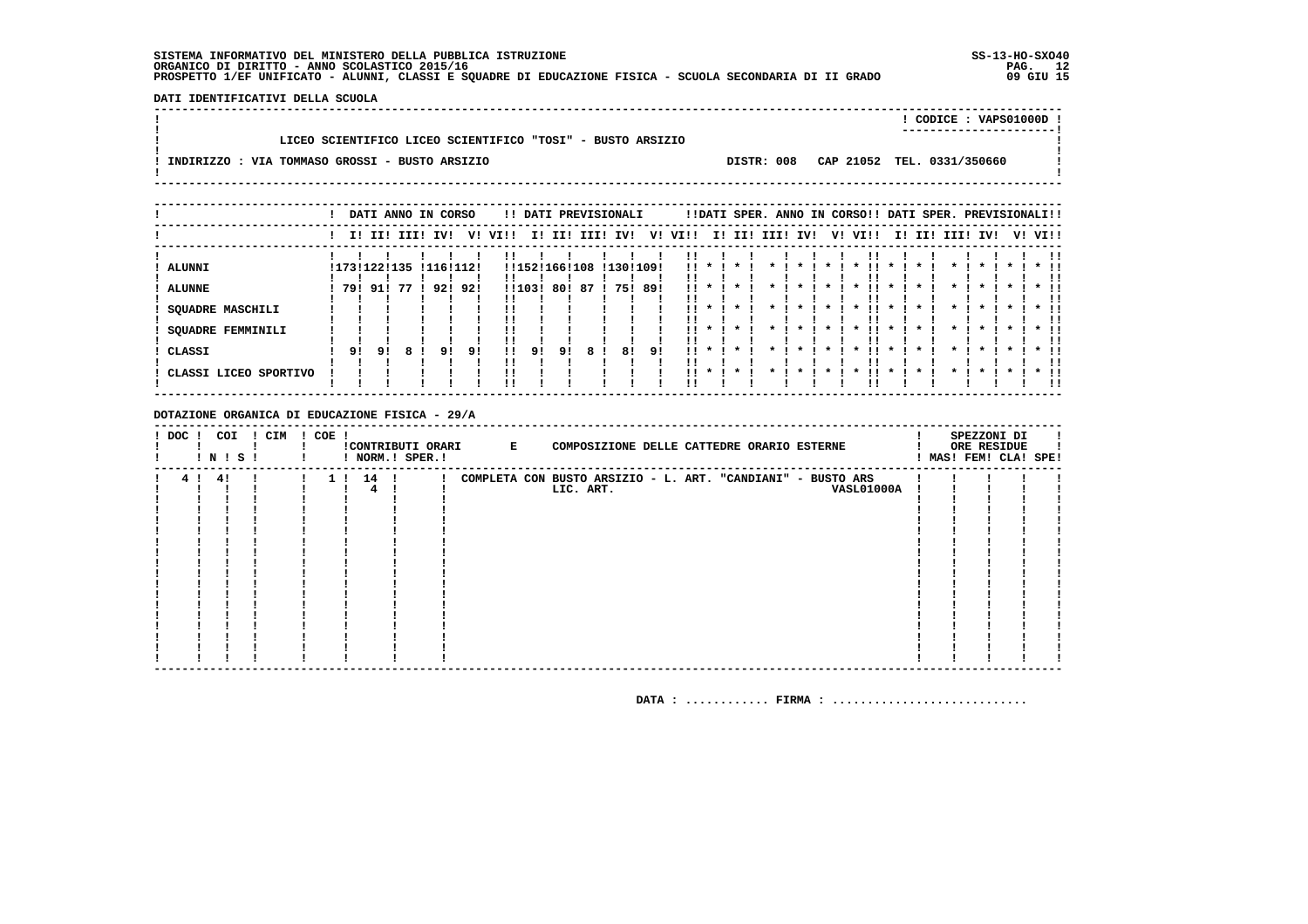DATI IDENTIFICATIVI DELLA SCUOLA

| ! LICEO SCIENTIFICO LIC.SCIENT.LINGUIST.SPORT. ISIS GAVIRATE |            | ! CODICE : VAPS012016 !    |  |
|--------------------------------------------------------------|------------|----------------------------|--|
|                                                              |            | -----------------------    |  |
| SEZIONE ASSOCIATA ALL' ISTITUTO SUPERIORE "E. STEIN"         |            |                            |  |
|                                                              |            |                            |  |
| INDIRIZZO : VIA DEI GELSOMINI, 14 - GAVIRATE                 | DISTR: 002 | CAP 21026 TEL. 0332/745525 |  |
|                                                              |            |                            |  |
|                                                              |            |                            |  |

|                             |       |     |        | DATI ANNO IN CORSO |     |      |        |     | !! DATI PREVISIONALI |         |     |         |  | !!DATI SPER. ANNO IN CORSO!! DATI SPER. PREVISIONALI!! |     |         |  |             |     |         |
|-----------------------------|-------|-----|--------|--------------------|-----|------|--------|-----|----------------------|---------|-----|---------|--|--------------------------------------------------------|-----|---------|--|-------------|-----|---------|
|                             |       |     |        | I! II! III! IV!    | V!  | VI!! |        |     | I! II! III! IV!      |         |     | V! VI!! |  | I! II! III!                                            | IV! | V! VI!! |  | I! II! III! | IV! | V! VI!! |
| ALUNNI                      | !133! |     | 70! 43 | 41!                | 61! |      | !! 92! | 80! | -63                  | 44! 42! |     | !!      |  |                                                        |     |         |  |             |     |         |
| <b>ALUNNE</b>               | 531   | 42! | -24    | 30!                | 30! |      | !! 85! | 91! | 45                   | 22!     | 30! |         |  |                                                        |     |         |  |             |     |         |
| SQUADRE MASCHILI            |       |     |        |                    |     |      |        |     |                      |         |     |         |  |                                                        |     |         |  |             |     |         |
| SQUADRE FEMMINILI<br>CLASSI | 61    | 41  |        | 31                 | 41  | . .  | 61     | 61  | -4                   | 31      | 31  |         |  |                                                        |     |         |  |             |     |         |
| CLASSI LICEO SPORTIVO       | 11    |     |        |                    |     |      |        |     |                      |         |     |         |  |                                                        |     |         |  |             |     | . .     |

DOTAZIONE ORGANICA DI EDUCAZIONE FISICA - 29/A

| ! DOC ! COI | ! N ! S ! | ! CIM        | ! COE ! |  | !CONTRIBUTI ORARI E | COMPOSIZIONE DELLE CATTEDRE ORARIO ESTERNE |  | SPEZZONI DI<br>ORE RESIDUE<br>! MAS! FEM! CLA! SPE! |  |
|-------------|-----------|--------------|---------|--|---------------------|--------------------------------------------|--|-----------------------------------------------------|--|
|             | 2 ! 2 !!  | $\mathbf{1}$ |         |  |                     |                                            |  |                                                     |  |
|             |           |              |         |  |                     |                                            |  |                                                     |  |
|             |           |              |         |  |                     |                                            |  |                                                     |  |
|             |           |              |         |  |                     |                                            |  |                                                     |  |
|             |           |              |         |  |                     |                                            |  |                                                     |  |
|             |           |              |         |  |                     |                                            |  |                                                     |  |
|             |           |              |         |  |                     |                                            |  |                                                     |  |
|             |           |              |         |  |                     |                                            |  |                                                     |  |
|             |           |              |         |  |                     |                                            |  |                                                     |  |
|             |           |              |         |  |                     |                                            |  |                                                     |  |
|             |           |              |         |  |                     |                                            |  |                                                     |  |
|             |           |              |         |  |                     |                                            |  |                                                     |  |
|             |           |              |         |  |                     |                                            |  |                                                     |  |
|             |           |              |         |  |                     |                                            |  |                                                     |  |
|             |           |              |         |  |                     |                                            |  |                                                     |  |
|             |           |              |         |  |                     |                                            |  |                                                     |  |
|             |           |              |         |  |                     |                                            |  |                                                     |  |
|             |           |              |         |  |                     |                                            |  |                                                     |  |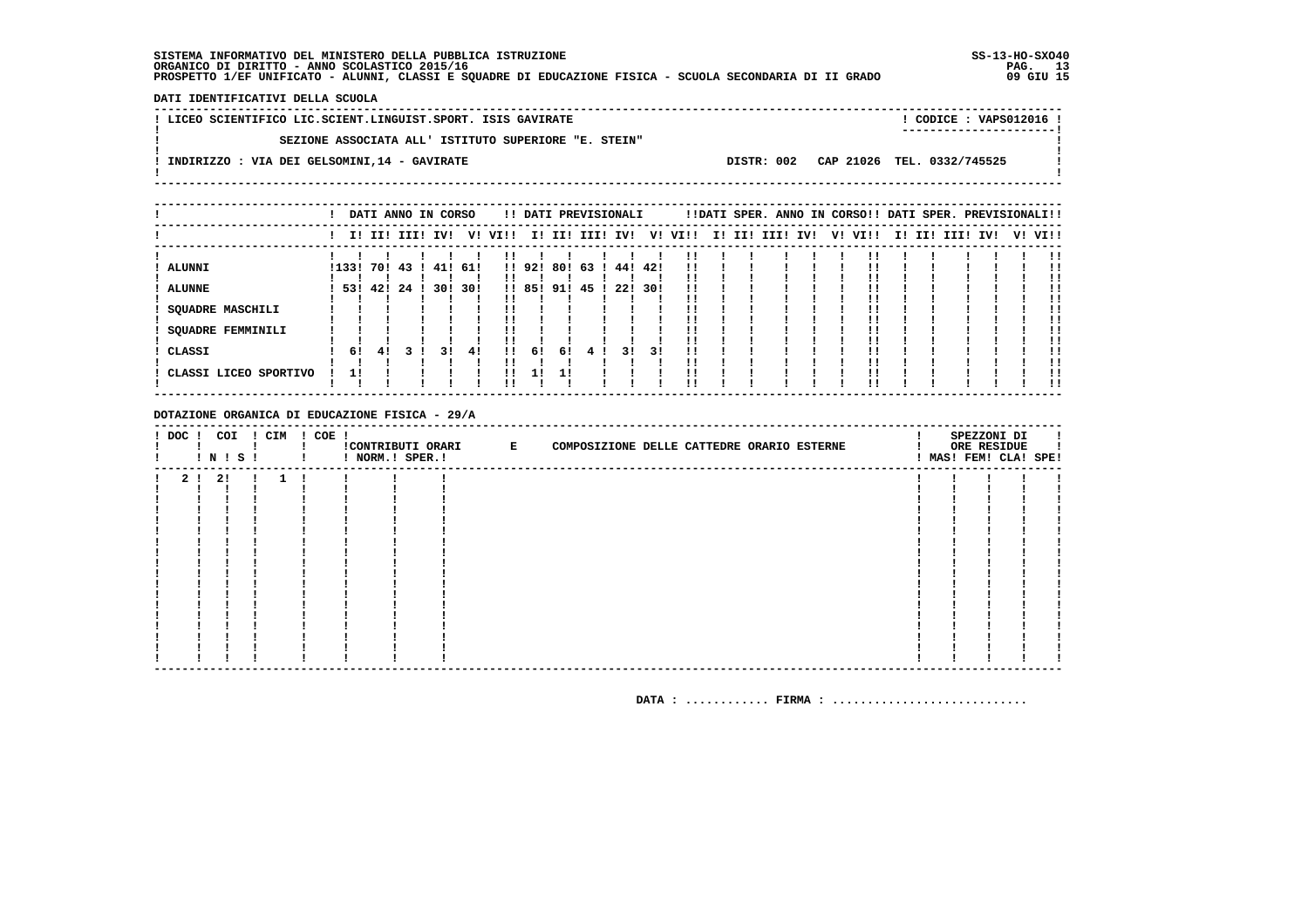DATI IDENTIFICATIVI DELLA SCUOLA 

|                                                                                      | CODICE: VAPS020004 ! |  |
|--------------------------------------------------------------------------------------|----------------------|--|
|                                                                                      |                      |  |
| LICEO SCIENTIFICO LICEO SCIENTIFICO G. B. GRASSI                                     |                      |  |
|                                                                                      |                      |  |
| CAP 21047 TEL. 02/9604104<br>DISTR: 009<br>INDIRIZZO : VIA BENEDETTO CROCE - SARONNO |                      |  |
|                                                                                      |                      |  |
|                                                                                      |                      |  |

|                                                                                                 |     |                                            |  | DATI ANNO IN CORSO               |          |                   |                      |              | !! DATI PREVISIONALI       |    |                                                                   |              |                                                                 |                    | !!DATI SPER. ANNO IN CORSO!! DATI SPER. PREVISIONALI!!          |                                   |                 |                                                                                                 |         |                                |
|-------------------------------------------------------------------------------------------------|-----|--------------------------------------------|--|----------------------------------|----------|-------------------|----------------------|--------------|----------------------------|----|-------------------------------------------------------------------|--------------|-----------------------------------------------------------------|--------------------|-----------------------------------------------------------------|-----------------------------------|-----------------|-------------------------------------------------------------------------------------------------|---------|--------------------------------|
|                                                                                                 |     | I! II! III! IV!                            |  |                                  | V! VI!!  |                   |                      |              | I! II! III! IV!            |    | V! VI!!                                                           |              |                                                                 | I! II! III! IV!    | V! VI!!                                                         |                                   | I! II! III! IV! |                                                                                                 | V! VI!! |                                |
| <b>ALUNNI</b><br><b>ALUNNE</b><br><b>SQUADRE MASCHILI</b><br><b>SQUADRE FEMMINILI</b><br>CLASSI | 10! | ! 160 ! 134 ! 133<br>$1100!$ 92! 85!<br>91 |  | !118!110!<br>60! 67!<br>81<br>81 | !!<br>!! | !! 96!<br>11, 101 | !!186!163!128<br>10! | 981921<br>81 | !116!105!<br>79! 61!<br>81 | 81 | $\mathbf{11}$ *<br>. .<br>. .<br>$\mathbf{1}$ $\mathbf{1}$<br>. . | $\mathbf{x}$ | $\boldsymbol{\ast}$<br>$\cdot$<br>$\cdot$<br>$\cdot$<br>$\cdot$ | $\boldsymbol{\pi}$ | $\boldsymbol{\ast}$<br>$\boldsymbol{\pi}$<br>$\boldsymbol{\pi}$ | $\boldsymbol{\pi}$<br>$\mathbf x$ |                 | $\boldsymbol{\pi}$<br>$\boldsymbol{\pi}$<br>$\star$<br>$\boldsymbol{\pi}$<br>$\boldsymbol{\pi}$ |         | $\star$ $\pm$<br>$\star$ $\pm$ |
| CLASSI LICEO SPORTIVO                                                                           |     |                                            |  |                                  | !!       |                   |                      |              |                            |    | $\mathbf{11}$ *                                                   |              |                                                                 |                    | $\boldsymbol{\ast}$                                             |                                   |                 | $\boldsymbol{\pi}$                                                                              |         | $*$ !!                         |

### DOTAZIONE ORGANICA DI EDUCAZIONE FISICA - 29/A

| ! DOC ! | ! N ! S ! | COI | ! CIM | ! COE ! |          | ! NORM.! SPER.! | !CONTRIBUTI ORARI E | COMPOSIZIONE DELLE CATTEDRE ORARIO ESTERNE            |  | SPEZZONI DI<br>ORE RESIDUE<br>! MAS! FEM! CLA! SPE! |  |
|---------|-----------|-----|-------|---------|----------|-----------------|---------------------|-------------------------------------------------------|--|-----------------------------------------------------|--|
| 51      | 41        |     |       |         | 1 ! 16 ! |                 |                     | COMPLETA CON SARONNO - LIC. CLASSICO "LEGNANI" - SARO |  |                                                     |  |
|         |           |     |       |         |          |                 |                     | LIC. CLAS.<br><b>VAPC040006</b>                       |  |                                                     |  |
|         |           |     |       |         |          |                 |                     |                                                       |  |                                                     |  |
|         |           |     |       |         |          |                 |                     |                                                       |  |                                                     |  |
|         |           |     |       |         |          |                 |                     |                                                       |  |                                                     |  |
|         |           |     |       |         |          |                 |                     |                                                       |  |                                                     |  |
|         |           |     |       |         |          |                 |                     |                                                       |  |                                                     |  |
|         |           |     |       |         |          |                 |                     |                                                       |  |                                                     |  |
|         |           |     |       |         |          |                 |                     |                                                       |  |                                                     |  |
|         |           |     |       |         |          |                 |                     |                                                       |  |                                                     |  |
|         |           |     |       |         |          |                 |                     |                                                       |  |                                                     |  |
|         |           |     |       |         |          |                 |                     |                                                       |  |                                                     |  |
|         |           |     |       |         |          |                 |                     |                                                       |  |                                                     |  |
|         |           |     |       |         |          |                 |                     |                                                       |  |                                                     |  |
|         |           |     |       |         |          |                 |                     |                                                       |  |                                                     |  |
|         |           |     |       |         |          |                 |                     |                                                       |  |                                                     |  |
|         |           |     |       |         |          |                 |                     |                                                       |  |                                                     |  |
|         |           |     |       |         |          |                 |                     |                                                       |  |                                                     |  |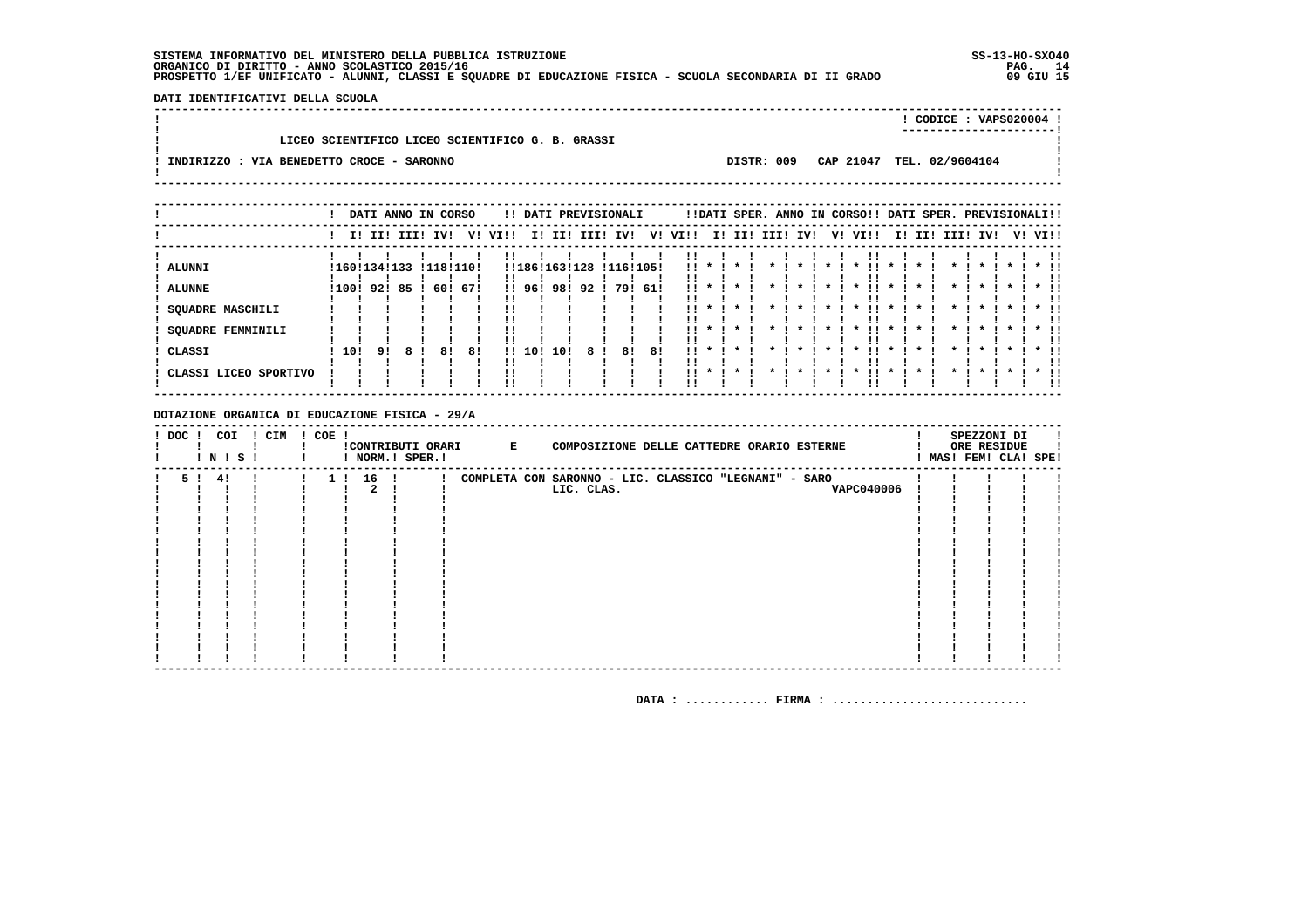DATI IDENTIFICATIVI DELLA SCUOLA

| ! LICEO SCIENTIFICO L. SCIENT. TEC. "GEYMONAT" - TRADATE                          | CODICE: VAPS026014 ! |
|-----------------------------------------------------------------------------------|----------------------|
| SEZIONE ASSOCIATA ALL' ISTITUTO SUPERIORE IST.TECN.IND.STAT.LIC.SC."L.GEYMONAT"   |                      |
| CAP 21049 TEL. 0331/842371<br>DISTR: 007<br>! INDIRIZZO : VIA GRAMSCI,1 - TRADATE |                      |

|                                                                                       |             |             |           | DATI ANNO IN CORSO |            |                            |               |             |          | !! DATI PREVISIONALI |             |           |              |         |      |                    | !!DATI SPER. ANNO IN CORSO!! DATI SPER. PREVISIONALI!! |             |     |                    |              |         |                             |
|---------------------------------------------------------------------------------------|-------------|-------------|-----------|--------------------|------------|----------------------------|---------------|-------------|----------|----------------------|-------------|-----------|--------------|---------|------|--------------------|--------------------------------------------------------|-------------|-----|--------------------|--------------|---------|-----------------------------|
|                                                                                       |             | I! II! III! |           | IV!                | V!         | VI!!                       | II.           | II!         | III!     | IV!                  | V!          | VI!!      |              | I! II!  | III! | IV!                | V! VI!!                                                | I!          | II! | III!               | IV!          | V! VI!! |                             |
| <b>ALUNNI</b><br><b>ALUNNE</b><br><b>SQUADRE MASCHILI</b><br><b>SQUADRE FEMMINILI</b> | 571<br>-21! | 751<br>15!  | -60<br>13 | 71!<br>19!         | 64!<br>131 | $\mathbf{1}$<br>!!         | !! 82!<br>30! | 42!<br>-20! | 75<br>18 | 59!<br>14!           | 70!<br>-201 | !!<br>. . | $\mathbf{x}$ |         |      | $\boldsymbol{\pi}$ | $\cdot$<br>. .<br>$\boldsymbol{\ast}$                  | $\mathbf x$ |     | $\boldsymbol{\pi}$ | $\mathbf{x}$ |         | $\star$ 11                  |
| CLASSI<br>CLASSI LICEO SPORTIVO                                                       | 31          | 31          |           | 31                 | 31         | !!<br>11<br>!!<br>!!<br>'' | 41            | 31          |          | 31                   | 31          | <br>. .   | $\cdot$      | $\cdot$ |      |                    |                                                        |             |     |                    |              |         | $*$ !!<br><br>$*$ 11<br>-11 |

DOTAZIONE ORGANICA DI EDUCAZIONE FISICA - 29/A

| $!$ DOC $ $ | ! N ! S ! | COI | ! CIM | $! COE$ ! |          | ! NORM.! SPER.! | !CONTRIBUTI ORARI E | COMPOSIZIONE DELLE CATTEDRE ORARIO ESTERNE            |  | SPEZZONI DI<br>ORE RESIDUE<br>MAS! FEM! CLA! SPE! |  |
|-------------|-----------|-----|-------|-----------|----------|-----------------|---------------------|-------------------------------------------------------|--|---------------------------------------------------|--|
|             | 1!        |     |       |           | 1 ! 14 ! |                 |                     | COMPLETA CON TRADATE - I.T.I.S. ISIS "L.GEYMONAT" - T |  |                                                   |  |
|             |           |     |       |           |          |                 |                     | <b>VATF026016</b><br>IST.TECN.IND.                    |  |                                                   |  |
|             |           |     |       |           |          |                 |                     |                                                       |  |                                                   |  |
|             |           |     |       |           |          |                 |                     |                                                       |  |                                                   |  |
|             |           |     |       |           |          |                 |                     |                                                       |  |                                                   |  |
|             |           |     |       |           |          |                 |                     |                                                       |  |                                                   |  |
|             |           |     |       |           |          |                 |                     |                                                       |  |                                                   |  |
|             |           |     |       |           |          |                 |                     |                                                       |  |                                                   |  |
|             |           |     |       |           |          |                 |                     |                                                       |  |                                                   |  |
|             |           |     |       |           |          |                 |                     |                                                       |  |                                                   |  |
|             |           |     |       |           |          |                 |                     |                                                       |  |                                                   |  |
|             |           |     |       |           |          |                 |                     |                                                       |  |                                                   |  |
|             |           |     |       |           |          |                 |                     |                                                       |  |                                                   |  |
|             |           |     |       |           |          |                 |                     |                                                       |  |                                                   |  |
|             |           |     |       |           |          |                 |                     |                                                       |  |                                                   |  |
|             |           |     |       |           |          |                 |                     |                                                       |  |                                                   |  |
|             |           |     |       |           |          |                 |                     |                                                       |  |                                                   |  |
|             |           |     |       |           |          |                 |                     |                                                       |  |                                                   |  |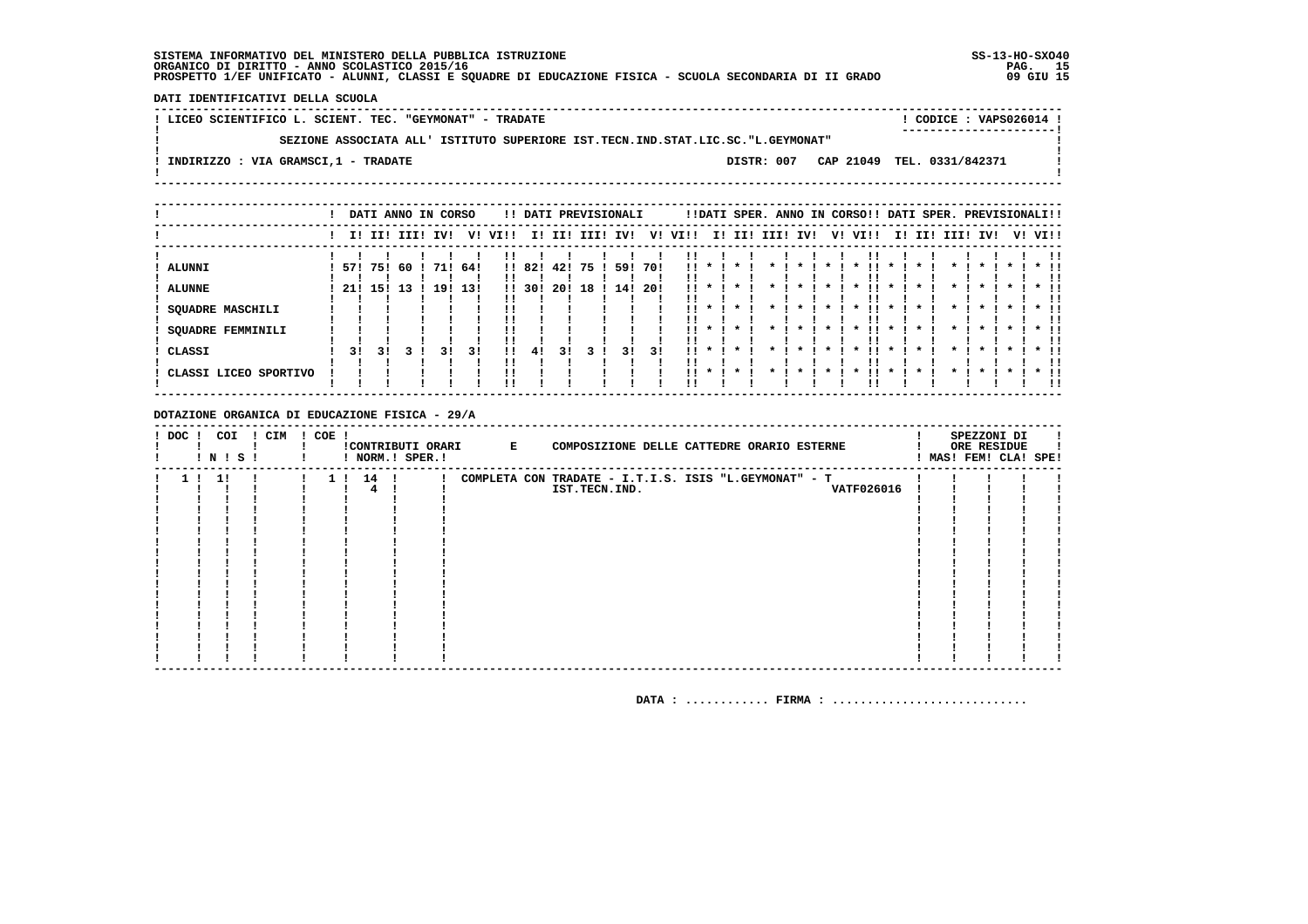DATI IDENTIFICATIVI DELLA SCUOLA 

|                                                     |            | CODICE: VAPS03000P!        |  |
|-----------------------------------------------------|------------|----------------------------|--|
| LICEO SCIENTIFICO L. SCIENT. "G. FERRARIS" - VARESE |            |                            |  |
| INDIRIZZO : VIA SORRISOLE, 6 - VARESE               | DISTR: 003 | CAP 21100 TEL. 0332/226345 |  |
|                                                     |            |                            |  |

|                                                                                                                          |         |        | DATI ANNO IN CORSO |           |                        |                |                            |              |             | !! DATI PREVISIONALI   |           |                                  |                              |                                         |      | !!DATI SPER. ANNO IN CORSO!! DATI SPER. PREVISIONALI!! |                                                    |      |                     |     |          |                    |  |                                               |
|--------------------------------------------------------------------------------------------------------------------------|---------|--------|--------------------|-----------|------------------------|----------------|----------------------------|--------------|-------------|------------------------|-----------|----------------------------------|------------------------------|-----------------------------------------|------|--------------------------------------------------------|----------------------------------------------------|------|---------------------|-----|----------|--------------------|--|-----------------------------------------------|
|                                                                                                                          |         |        | I! II! III!        | IV!       |                        | V! VI!!        | II.                        | II!          | III!        | IV!                    | V!        | VI!!                             | I!                           | II!                                     | III! | IV!                                                    | V!                                                 | VI!! | II.                 | II! | III! IV! |                    |  | V! VI!!                                       |
| <b>ALUNNI</b><br><b>ALUNNE</b><br><b>SQUADRE MASCHILI</b><br><b>SQUADRE FEMMINILI</b><br>CLASSI<br>CLASSI LICEO SPORTIVO | 8911171 | 91 101 | !148!133!125<br>70 | 84!<br>91 | !130!106!<br>87!<br>91 | !!<br>11<br>!! | !!158!133!<br>!! 88!<br>91 | 90!107<br>9! | 131<br>ا (9 | !122!124!<br>63!<br>71 | 79!<br>91 | !!<br><br>11<br>. .<br>11<br>. . | $\mathbf{x}$<br>$\mathbf{x}$ | $\mathbf{x}$<br>$\mathbf{x}$<br>$\star$ |      | $\boldsymbol{\pi}$                                     | $\mathbf{x}$<br>$\boldsymbol{\ast}$<br>$\mathbf x$ | . .  | $\boldsymbol{\ast}$ |     |          | $\boldsymbol{\pi}$ |  | $\star$ $\pm$<br>!!<br>$*$ 11<br>!!<br>$*$ 11 |
|                                                                                                                          |         |        |                    |           |                        |                |                            |              |             |                        |           |                                  |                              |                                         |      |                                                        |                                                    |      |                     |     |          |                    |  | !!                                            |

#### DOTAZIONE ORGANICA DI EDUCAZIONE FISICA - 29/A

| $!$ DOC $!$ |         | COI<br>! N ! S ! | ! CIM | ! COE ! |          | ! NORM.! SPER.! | !CONTRIBUTI ORARI E |                 | COMPOSIZIONE DELLE CATTEDRE ORARIO ESTERNE           |  |                   |  | SPEZZONI DI<br>ORE RESIDUE<br>MAS! FEM! CLA! SPE! |  |
|-------------|---------|------------------|-------|---------|----------|-----------------|---------------------|-----------------|------------------------------------------------------|--|-------------------|--|---------------------------------------------------|--|
|             | 5 ! 4 ! |                  |       |         | 1 ! 14 ! |                 |                     |                 | COMPLETA CON VARESE - I.P.S.I.A. ISIS "NEWTON" - VAR |  |                   |  |                                                   |  |
|             |         |                  |       |         |          |                 |                     | I.P.IND. E ART. |                                                      |  | <b>VARI01701E</b> |  |                                                   |  |
|             |         |                  |       |         |          |                 |                     |                 |                                                      |  |                   |  |                                                   |  |
|             |         |                  |       |         |          |                 |                     |                 |                                                      |  |                   |  |                                                   |  |
|             |         |                  |       |         |          |                 |                     |                 |                                                      |  |                   |  |                                                   |  |
|             |         |                  |       |         |          |                 |                     |                 |                                                      |  |                   |  |                                                   |  |
|             |         |                  |       |         |          |                 |                     |                 |                                                      |  |                   |  |                                                   |  |
|             |         |                  |       |         |          |                 |                     |                 |                                                      |  |                   |  |                                                   |  |
|             |         |                  |       |         |          |                 |                     |                 |                                                      |  |                   |  |                                                   |  |
|             |         |                  |       |         |          |                 |                     |                 |                                                      |  |                   |  |                                                   |  |
|             |         |                  |       |         |          |                 |                     |                 |                                                      |  |                   |  |                                                   |  |
|             |         |                  |       |         |          |                 |                     |                 |                                                      |  |                   |  |                                                   |  |
|             |         |                  |       |         |          |                 |                     |                 |                                                      |  |                   |  |                                                   |  |
|             |         |                  |       |         |          |                 |                     |                 |                                                      |  |                   |  |                                                   |  |
|             |         |                  |       |         |          |                 |                     |                 |                                                      |  |                   |  |                                                   |  |
|             |         |                  |       |         |          |                 |                     |                 |                                                      |  |                   |  |                                                   |  |
|             |         |                  |       |         |          |                 |                     |                 |                                                      |  |                   |  |                                                   |  |
|             |         |                  |       |         |          |                 |                     |                 |                                                      |  |                   |  |                                                   |  |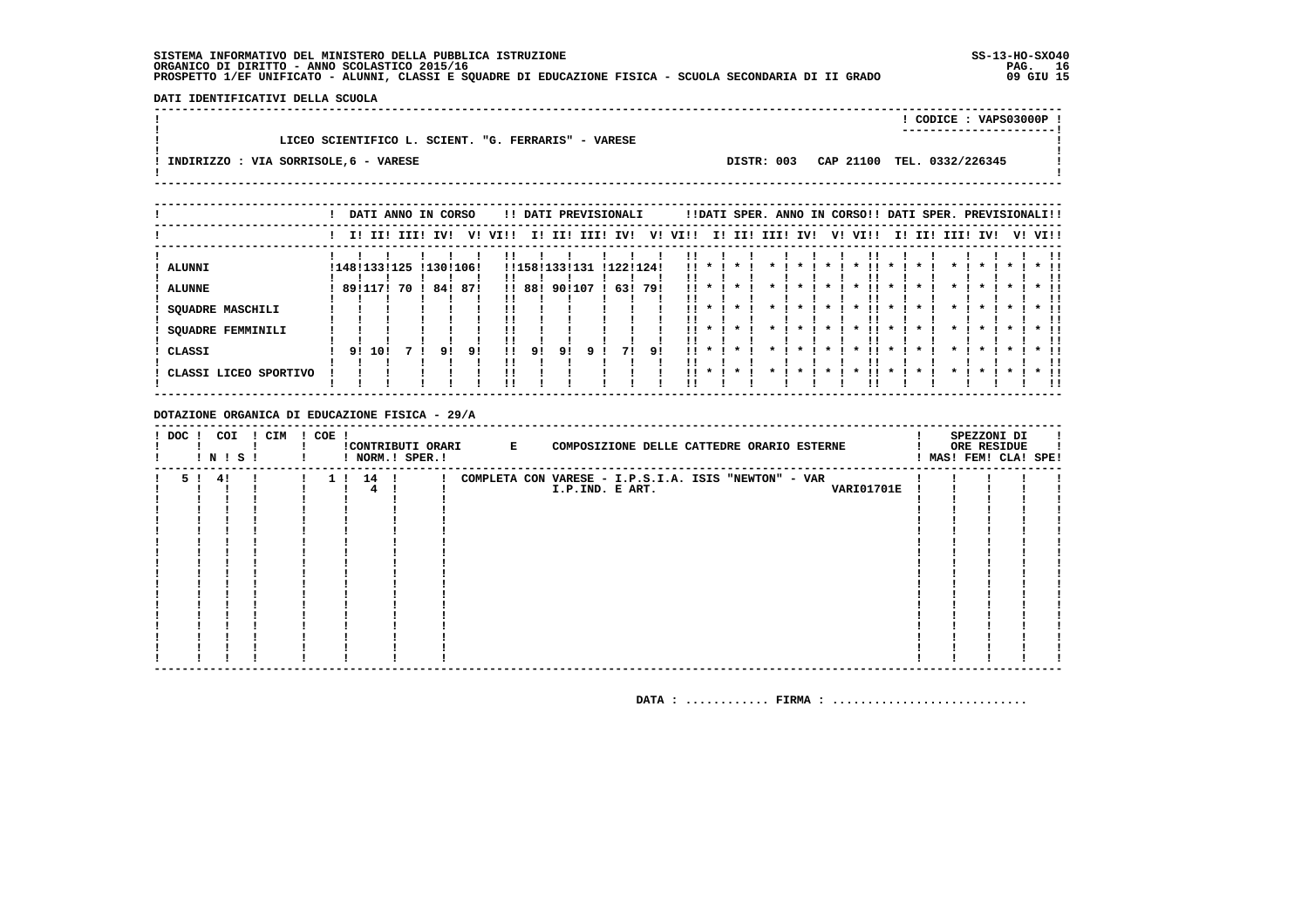DATI IDENTIFICATIVI DELLA SCUOLA 

|                                               |            | CODICE: VAPS11000A !       |  |
|-----------------------------------------------|------------|----------------------------|--|
|                                               |            |                            |  |
| LICEO SCIENTIFICO L. SCIENT. "SERENI" - LUINO |            |                            |  |
|                                               |            |                            |  |
| INDIRIZZO : VIA LUGANO 24 - LUINO             | DISTR: 001 | CAP 21016 TEL. 0332/531585 |  |
|                                               |            |                            |  |
|                                               |            |                            |  |

|                                                               |                  |     |             | DATI ANNO IN CORSO |            |              |                      |     | !! DATI PREVISIONALI |                |     |                         |                                              |                                    |      |     |         | !!DATI SPER. ANNO IN CORSO!! DATI SPER. PREVISIONALI!! |              |     |              |                         |         |                              |
|---------------------------------------------------------------|------------------|-----|-------------|--------------------|------------|--------------|----------------------|-----|----------------------|----------------|-----|-------------------------|----------------------------------------------|------------------------------------|------|-----|---------|--------------------------------------------------------|--------------|-----|--------------|-------------------------|---------|------------------------------|
|                                                               |                  |     | I! II! III! | IVI                |            | V! VI!!      | II.                  | III | III!                 | IV!            | V!  | VI!!                    | II.                                          | II!                                | III! | IV! | V!      | VI!!                                                   | II.          | II! | III! IV!     |                         | V! VI!! |                              |
| ALUNNI<br><b>ALUNNE</b><br><b>SQUADRE MASCHILI</b>            | 81!<br>!120!110! | 58! | 78<br>99    | 50!<br>90!         | 44!<br>771 |              | !! 76!<br>!!121!116! | 78! | 54 !<br>105          | 721<br>90! 84! | 46! | !!<br>                  |                                              |                                    |      |     |         |                                                        |              |     |              |                         |         |                              |
| <b>SQUADRE FEMMINILI</b><br>CLASSI<br>! CLASSI LICEO SPORTIVO | 71               | 71  |             | 61                 | 51         | <br>!!<br>!! | 71                   | 71  | 6.                   | 71             | -61 | . .<br>$\mathbf{H}$<br> | $\mathbf{x}$<br>$\mathbf{x}$<br>$\mathbf{x}$ | $\star$<br>$\mathbf{x}$<br>$\star$ |      |     | $\star$ | $\star$<br>. .<br>$\boldsymbol{\ast}$                  | $\mathbf{x}$ |     | $\mathbf{x}$ | $\star$<br>$\mathbf{x}$ |         | $*$ !!<br>ΙI<br>$*$ 11<br>'' |

### DOTAZIONE ORGANICA DI EDUCAZIONE FISICA - 29/A

| $!$ DOC $!$ | COI<br>! N ! S ! | ! CIM | ! COE ! |          | ! NORM.! SPER.! | CONTRIBUTI ORARI E | COMPOSIZIONE DELLE CATTEDRE ORARIO ESTERNE                    |  | SPEZZONI DI<br>ORE RESIDUE<br>MAS! FEM! CLA! SPE! |  |
|-------------|------------------|-------|---------|----------|-----------------|--------------------|---------------------------------------------------------------|--|---------------------------------------------------|--|
| 4!          | 31               |       |         | 1 ! 12 ! |                 |                    | COMPLETA CON LAVENO-MOMBELLO - L. S. LAVENO M. SEZ. STACC. SE |  |                                                   |  |
|             |                  |       |         | 6        |                 |                    | LIC. SCIENT.<br><b>VAPS11001B</b>                             |  |                                                   |  |
|             |                  |       |         |          |                 |                    |                                                               |  |                                                   |  |
|             |                  |       |         |          |                 |                    |                                                               |  |                                                   |  |
|             |                  |       |         |          |                 |                    |                                                               |  |                                                   |  |
|             |                  |       |         |          |                 |                    |                                                               |  |                                                   |  |
|             |                  |       |         |          |                 |                    |                                                               |  |                                                   |  |
|             |                  |       |         |          |                 |                    |                                                               |  |                                                   |  |
|             |                  |       |         |          |                 |                    |                                                               |  |                                                   |  |
|             |                  |       |         |          |                 |                    |                                                               |  |                                                   |  |
|             |                  |       |         |          |                 |                    |                                                               |  |                                                   |  |
|             |                  |       |         |          |                 |                    |                                                               |  |                                                   |  |
|             |                  |       |         |          |                 |                    |                                                               |  |                                                   |  |
|             |                  |       |         |          |                 |                    |                                                               |  |                                                   |  |
|             |                  |       |         |          |                 |                    |                                                               |  |                                                   |  |
|             |                  |       |         |          |                 |                    |                                                               |  |                                                   |  |
|             |                  |       |         |          |                 |                    |                                                               |  |                                                   |  |
|             |                  |       |         |          |                 |                    |                                                               |  |                                                   |  |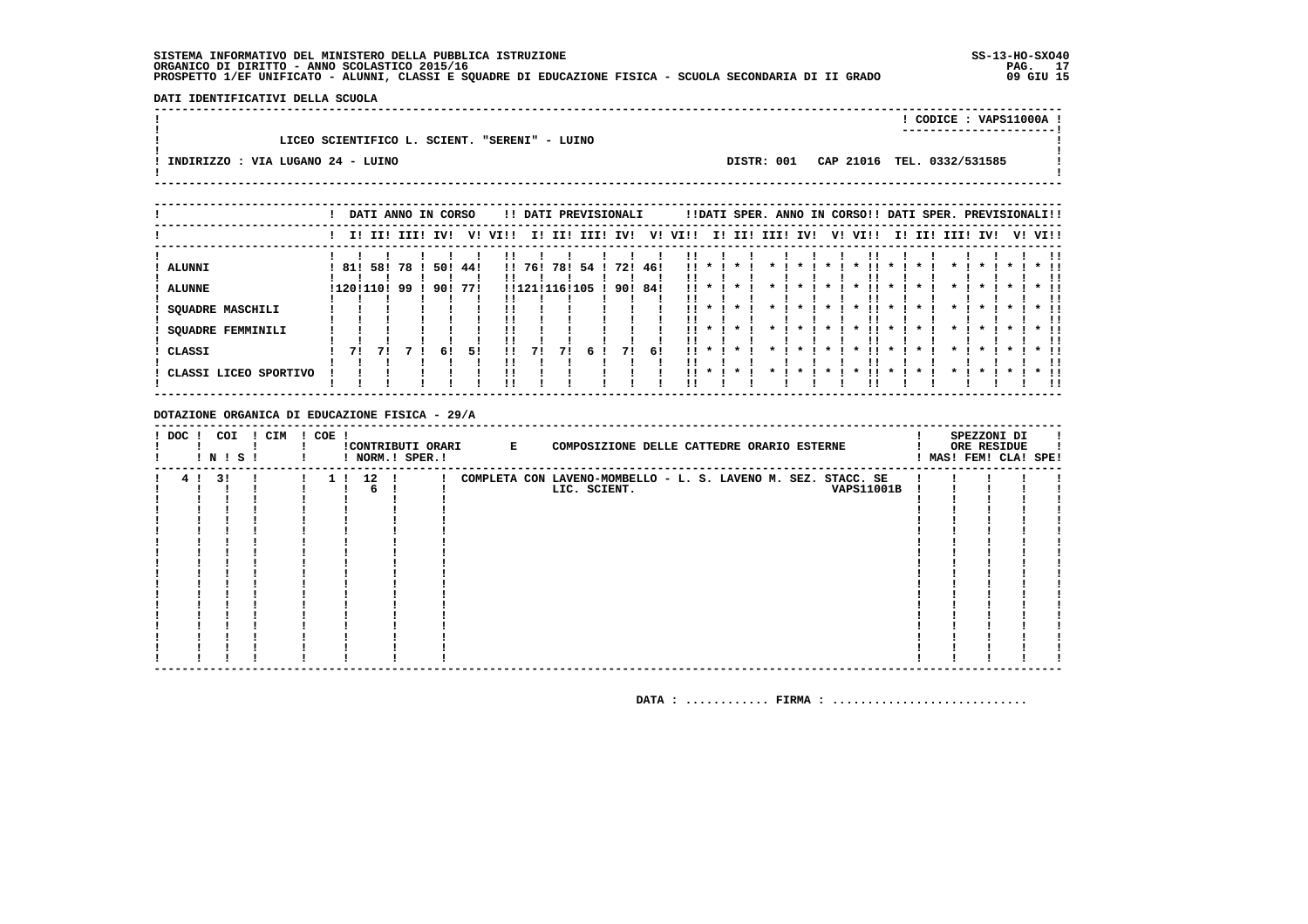DATI IDENTIFICATIVI DELLA SCUOLA

| ! LICEO SCIENTIFICO L. S. LAVENO M. SEZ. STACC. SERENI LUINO                           | CODICE: VAPS11001B !<br>----------------------- |
|----------------------------------------------------------------------------------------|-------------------------------------------------|
| SEZIONE ASSOCIATA AL LICEO SCIENTIFICO L. SCIENT. "SERENI" - LUINO                     |                                                 |
| INDIRIZZO : VIA LABIENA, 86 - LAVENO-MOMBELLO<br>DISTR: 002 CAP 21014 TEL. 0332/667003 |                                                 |
|                                                                                        |                                                 |

|                                 |     |    |             | DATI ANNO IN CORSO |    |                |        |     |      | !! DATI PREVISIONALI |     |            |                    |                    |      |         |    | !!DATI SPER. ANNO IN CORSO!! DATI SPER. PREVISIONALI!! |              |     |              |         |                    |                        |
|---------------------------------|-----|----|-------------|--------------------|----|----------------|--------|-----|------|----------------------|-----|------------|--------------------|--------------------|------|---------|----|--------------------------------------------------------|--------------|-----|--------------|---------|--------------------|------------------------|
|                                 |     |    | I! II! III! | IV!                | v! | VI!!           | II.    | II! | III! | IV!                  | V!  | VI!!       | II.                | II!                | III! | IV!     | V! | VI!!                                                   | II.          | II! | III! IV!     |         |                    | V! VI!!                |
| <b>ALUNNI</b>                   | 19! |    | 21! 12      | 18!                |    | $\mathbf{1}$   | 371    | 16! | 19   |                      | 16! | . .        |                    |                    |      |         |    |                                                        |              |     |              |         |                    |                        |
| <b>ALUNNE</b>                   | 71  | 31 |             |                    |    |                | !! 10! | 81  |      | 8!                   | 71  |            |                    |                    |      |         |    |                                                        |              |     |              |         |                    |                        |
| SQUADRE MASCHILI                |     |    |             |                    |    |                |        |     |      |                      |     | !!         |                    | $\cdot$            |      |         |    | $\boldsymbol{\ast}$                                    | $\mathbf{x}$ |     |              |         |                    |                        |
| SQUADRE FEMMINILI               |     |    |             |                    |    | !!             |        |     |      |                      |     |            | $\cdot$            | $\mathbf{r}$       |      | $\star$ |    | $\mathbf{x}$                                           | $\mathbf{x}$ |     | $\mathbf{x}$ | $\cdot$ | $\boldsymbol{\pi}$ | $\star$ $\pm$          |
| CLASSI<br>CLASSI LICEO SPORTIVO | 1!  |    |             |                    |    | !!<br>!!<br>!! | 2!     |     |      |                      |     | . .<br>. . | $\boldsymbol{\pi}$ | $\star$<br>$\cdot$ |      |         |    | $\boldsymbol{\ast}$                                    |              |     |              |         |                    | $*$ !!<br>!!<br>$*$ 11 |
|                                 |     |    |             |                    |    |                |        |     |      |                      |     |            |                    |                    |      |         |    |                                                        |              |     |              |         |                    | !!                     |

DOTAZIONE ORGANICA DI EDUCAZIONE FISICA - 29/A

| $!$ DOC $!$ | ! N ! S ! | COI | ! CIM | $! COE$ ! | ! NORM.! SPER.! | !CONTRIBUTI ORARI E |        | COMPOSIZIONE DELLE CATTEDRE ORARIO ESTERNE                               |  | SPEZZONI DI<br>ORE RESIDUE<br>! MAS! FEM! CLA! SPE! |  |
|-------------|-----------|-----|-------|-----------|-----------------|---------------------|--------|--------------------------------------------------------------------------|--|-----------------------------------------------------|--|
|             |           |     |       |           | 6!              |                     | CEDE A | LUINO - L. SCIENT. "SERENI" - LUINO<br><b>VAPS11000A</b><br>LIC. SCIENT. |  | 6                                                   |  |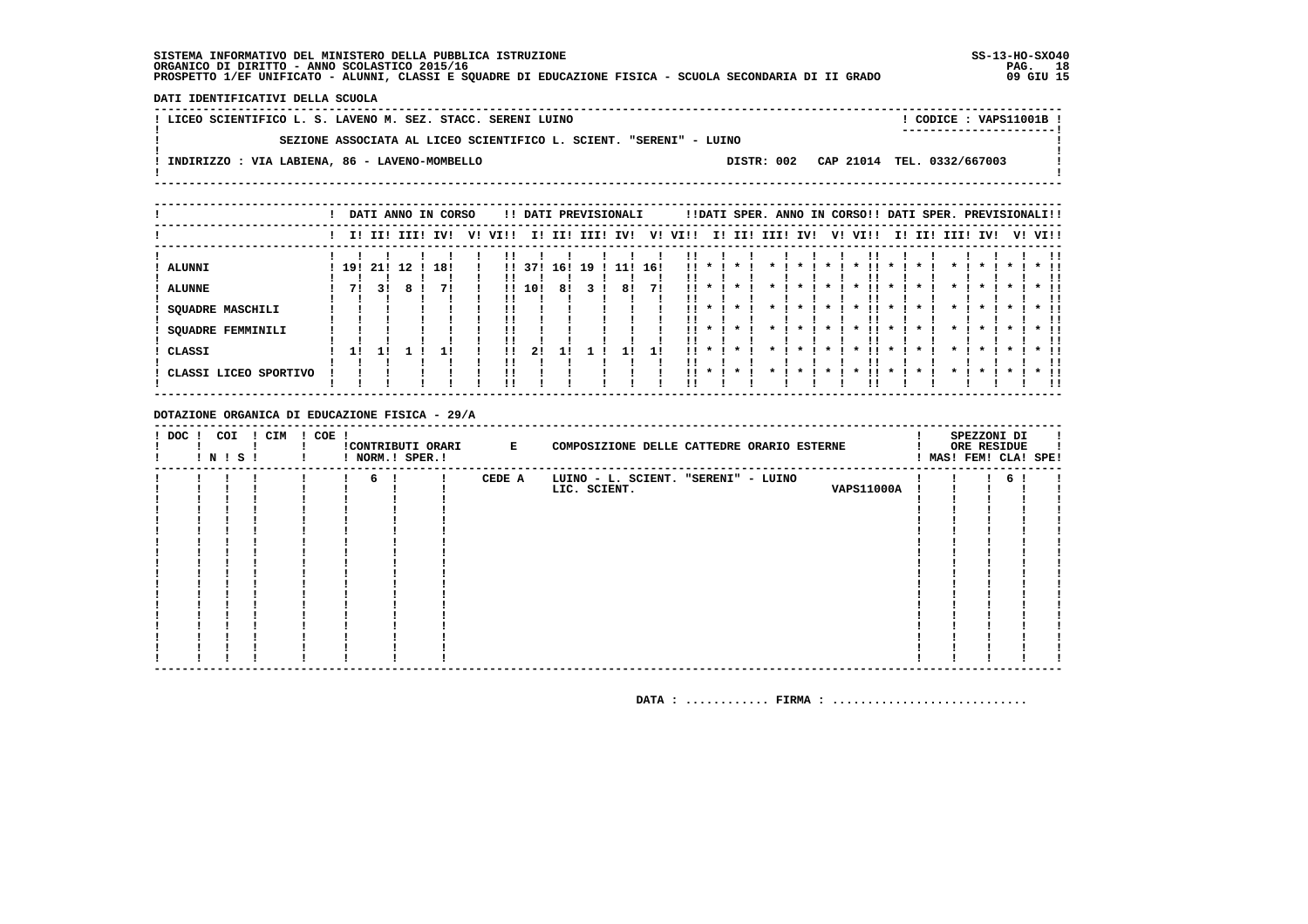DATI IDENTIFICATIVI DELLA SCUOLA 

|                                          |                                                      |            | CODICE: VAPS120001 !<br>----------------------- |  |
|------------------------------------------|------------------------------------------------------|------------|-------------------------------------------------|--|
|                                          | LICEO SCIENTIFICO L. SCIENT. "MARIE CURIE" - TRADATE |            |                                                 |  |
| INDIRIZZO : VIA MONS. BRIOSCHI - TRADATE |                                                      | DISTR: 007 | CAP 21049 TEL. 0331/842220                      |  |
|                                          |                                                      |            |                                                 |  |
|                                          |                                                      |            |                                                 |  |

|                                                                                          |     |                        | DATI ANNO IN CORSO     |           |            |      |        |                                    |          | !! DATI PREVISIONALI |                            |                             |                                             |                                                          | !!DATI SPER. ANNO IN CORSO!! DATI SPER. PREVISIONALI!! |    |                                                                           |                                              |                 |                                             |         |                                   |
|------------------------------------------------------------------------------------------|-----|------------------------|------------------------|-----------|------------|------|--------|------------------------------------|----------|----------------------|----------------------------|-----------------------------|---------------------------------------------|----------------------------------------------------------|--------------------------------------------------------|----|---------------------------------------------------------------------------|----------------------------------------------|-----------------|---------------------------------------------|---------|-----------------------------------|
|                                                                                          |     |                        | I! II! III!            | IV!       | v!         | VIII | II.    | II!                                |          | III! IV!             | V!                         | VI!!                        |                                             |                                                          | I! II! III! IV!                                        | V! | VI!!                                                                      |                                              | I! II! III! IV! |                                             | V! VI!! |                                   |
| <b>ALUNNI</b><br><b>ALUNNE</b><br><b>SQUADRE MASCHILI</b><br>SQUADRE FEMMINILI<br>CLASSI | 12! | !130!117! 88<br>13! 11 | !206!260!183 !114!114! | 751<br>81 | -671<br>81 | !!   | !! 10! | !! 88!119!<br>!!190!226!218<br>131 | 97<br>12 | 10!                  | 81! 71!<br>!171!111!<br>81 | <br>. .<br>!!<br>. .<br>. . | $\mathbf x$<br>$\mathbf{x}$<br>$\mathbf{x}$ | $\star$<br>$\mathbf{x}$<br>$\boldsymbol{\pi}$<br>$\cdot$ |                                                        |    | $\boldsymbol{\pi}$<br>$\mathbf{x}$<br>$\boldsymbol{\ast}$<br>$\mathbf{x}$ | $\mathbf{x}$<br>$\mathbf{x}$<br>$\mathbf{x}$ |                 | $\mathbf{x}$<br>$\mathbf{x}$<br>$\mathbf x$ |         | $\star$ $\pm$<br>$*$ !!<br>$*$ !! |
| CLASSI LICEO SPORTIVO                                                                    |     |                        |                        |           |            |      |        |                                    |          |                      |                            | . .                         |                                             |                                                          |                                                        |    |                                                                           | $\boldsymbol{\ast}$                          |                 |                                             |         | $*$ 11<br>!!                      |

### DOTAZIONE ORGANICA DI EDUCAZIONE FISICA - 29/A

| ! DOC ! | ! N ! S ! | COI | ! CIM | $! COE$ ! |          | ! NORM.! SPER.! | !CONTRIBUTI ORARI E | COMPOSIZIONE DELLE CATTEDRE ORARIO ESTERNE           |  | SPEZZONI DI<br>ORE RESIDUE<br>MAS! FEM! CLA! SPE! |  |
|---------|-----------|-----|-------|-----------|----------|-----------------|---------------------|------------------------------------------------------|--|---------------------------------------------------|--|
| 61      | 51        |     |       |           | 1 ! 16 ! |                 |                     | COMPLETA CON SARONNO - I.T.C. "GINO ZAPPA" - SARONNO |  |                                                   |  |
|         |           |     |       |           |          |                 |                     | <b>VATD08000G</b><br>IST.TECN.COMM.                  |  |                                                   |  |
|         |           |     |       |           |          |                 |                     |                                                      |  |                                                   |  |
|         |           |     |       |           |          |                 |                     |                                                      |  |                                                   |  |
|         |           |     |       |           |          |                 |                     |                                                      |  |                                                   |  |
|         |           |     |       |           |          |                 |                     |                                                      |  |                                                   |  |
|         |           |     |       |           |          |                 |                     |                                                      |  |                                                   |  |
|         |           |     |       |           |          |                 |                     |                                                      |  |                                                   |  |
|         |           |     |       |           |          |                 |                     |                                                      |  |                                                   |  |
|         |           |     |       |           |          |                 |                     |                                                      |  |                                                   |  |
|         |           |     |       |           |          |                 |                     |                                                      |  |                                                   |  |
|         |           |     |       |           |          |                 |                     |                                                      |  |                                                   |  |
|         |           |     |       |           |          |                 |                     |                                                      |  |                                                   |  |
|         |           |     |       |           |          |                 |                     |                                                      |  |                                                   |  |
|         |           |     |       |           |          |                 |                     |                                                      |  |                                                   |  |
|         |           |     |       |           |          |                 |                     |                                                      |  |                                                   |  |
|         |           |     |       |           |          |                 |                     |                                                      |  |                                                   |  |
|         |           |     |       |           |          |                 |                     |                                                      |  |                                                   |  |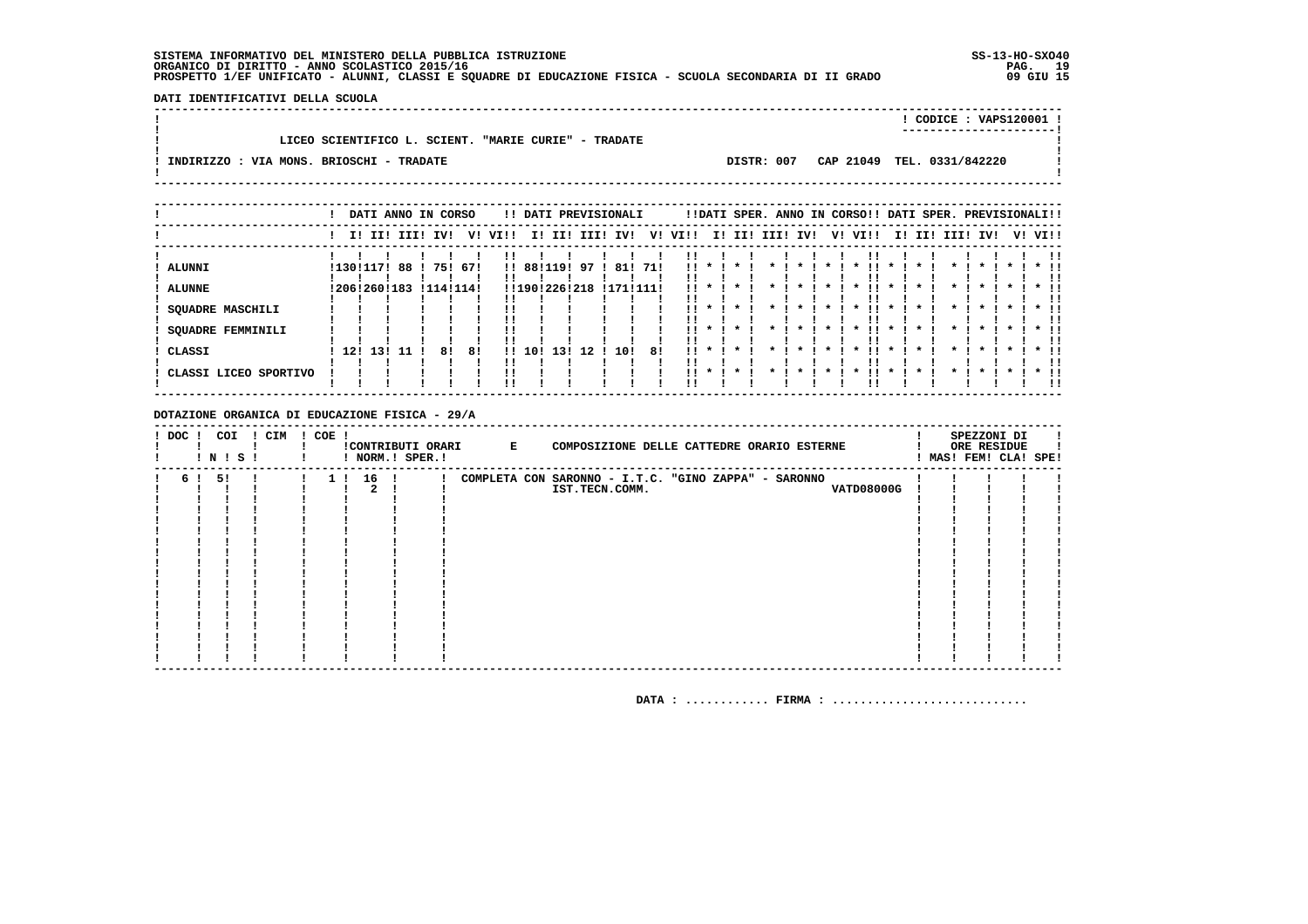**DATI IDENTIFICATIVI DELLA SCUOLA**

| IST PROF PER I SERVIZI COMMERCIALI E TURISTICI I.P.S.S.C.T. "VALCERESIO" - BISUSCHIO |  | CODICE: VARC004010 !                  |  |
|--------------------------------------------------------------------------------------|--|---------------------------------------|--|
| SEZIONE ASSOCIATA ALL' ISTITUTO SUPERIORE IS VALCERESIO                              |  |                                       |  |
| INDIRIZZO : VIA ROMA 57 - BISUSCHIO                                                  |  | DISTR: 004 CAP 21050 TEL. 0332/856760 |  |
|                                                                                      |  |                                       |  |

|                       |      |     | DATI ANNO IN CORSO |     | !! DATI PREVISIONALI |        |     |      |     |     |  |  |  | !!DATI SPER. ANNO IN CORSO!! DATI SPER. PREVISIONALI!! |  |  |                         |
|-----------------------|------|-----|--------------------|-----|----------------------|--------|-----|------|-----|-----|--|--|--|--------------------------------------------------------|--|--|-------------------------|
|                       |      |     |                    |     |                      |        |     |      |     |     |  |  |  | V! VI!!                                                |  |  | I! II! III! IV! V! VI!! |
|                       |      |     |                    |     |                      |        |     |      |     |     |  |  |  |                                                        |  |  |                         |
| ALUNNI                | 71   | 91  |                    | 11! |                      | 111181 | 71  | 61   | 81  | 12! |  |  |  |                                                        |  |  |                         |
| <b>ALUNNE</b>         | -231 | 12! | 18                 | 71  |                      | 71     | 201 | 15 ! | 16! | 81  |  |  |  |                                                        |  |  |                         |
|                       |      |     |                    |     |                      |        |     |      |     |     |  |  |  |                                                        |  |  |                         |
| SQUADRE MASCHILI      |      |     |                    |     |                      |        |     |      |     |     |  |  |  |                                                        |  |  |                         |
|                       |      |     |                    |     |                      |        |     |      |     |     |  |  |  |                                                        |  |  |                         |
| SQUADRE FEMMINILI     |      |     |                    |     |                      |        |     |      |     |     |  |  |  |                                                        |  |  |                         |
|                       |      |     |                    |     |                      |        |     |      |     |     |  |  |  |                                                        |  |  |                         |
| CLASSI                |      |     |                    |     |                      |        |     |      |     |     |  |  |  |                                                        |  |  |                         |
|                       |      |     |                    |     |                      |        |     |      |     |     |  |  |  |                                                        |  |  |                         |
| CLASSI LICEO SPORTIVO |      |     |                    |     |                      |        |     |      |     |     |  |  |  |                                                        |  |  |                         |
|                       |      |     |                    |     |                      |        |     |      |     |     |  |  |  |                                                        |  |  | !!                      |

### **DOTAZIONE ORGANICA DI EDUCAZIONE FISICA - 29/A**

| ! DOC ! | COI<br>! N ! S ! | ! CIM | $! COE$ ! |             | !CONTRIBUTI ORARI<br>! NORM.! SPER.! | $\mathbf{E}$ and $\mathbf{E}$ and $\mathbf{E}$ | COMPOSIZIONE DELLE CATTEDRE ORARIO ESTERNE |  | SPEZZONI DI<br>ORE RESIDUE<br>MAS! FEM! CLA! SPE! |  |
|---------|------------------|-------|-----------|-------------|--------------------------------------|------------------------------------------------|--------------------------------------------|--|---------------------------------------------------|--|
|         |                  |       |           | $2 \quad 1$ |                                      | CEDE A                                         | BISUSCHIO - LIC.SCIENTIFICO - BISUSCHIO    |  |                                                   |  |
|         |                  |       |           |             |                                      |                                                | <b>VAPS004017</b><br>LIC. SCIENT.          |  |                                                   |  |
|         |                  |       |           |             |                                      |                                                |                                            |  |                                                   |  |
|         |                  |       |           | 8           |                                      | CEDE A                                         | BISUSCHIO - I.T.C TURISMO ISIS "VALCERESIO |  |                                                   |  |
|         |                  |       |           |             |                                      |                                                | <b>VATN004011</b><br>IST.TEC.TURISMO       |  |                                                   |  |
|         |                  |       |           |             |                                      |                                                |                                            |  |                                                   |  |
|         |                  |       |           |             |                                      |                                                |                                            |  |                                                   |  |
|         |                  |       |           |             |                                      |                                                |                                            |  |                                                   |  |
|         |                  |       |           |             |                                      |                                                |                                            |  |                                                   |  |
|         |                  |       |           |             |                                      |                                                |                                            |  |                                                   |  |
|         |                  |       |           |             |                                      |                                                |                                            |  |                                                   |  |
|         |                  |       |           |             |                                      |                                                |                                            |  |                                                   |  |
|         |                  |       |           |             |                                      |                                                |                                            |  |                                                   |  |
|         |                  |       |           |             |                                      |                                                |                                            |  |                                                   |  |
|         |                  |       |           |             |                                      |                                                |                                            |  |                                                   |  |
|         |                  |       |           |             |                                      |                                                |                                            |  |                                                   |  |
|         |                  |       |           |             |                                      |                                                |                                            |  |                                                   |  |
|         |                  |       |           |             |                                      |                                                |                                            |  |                                                   |  |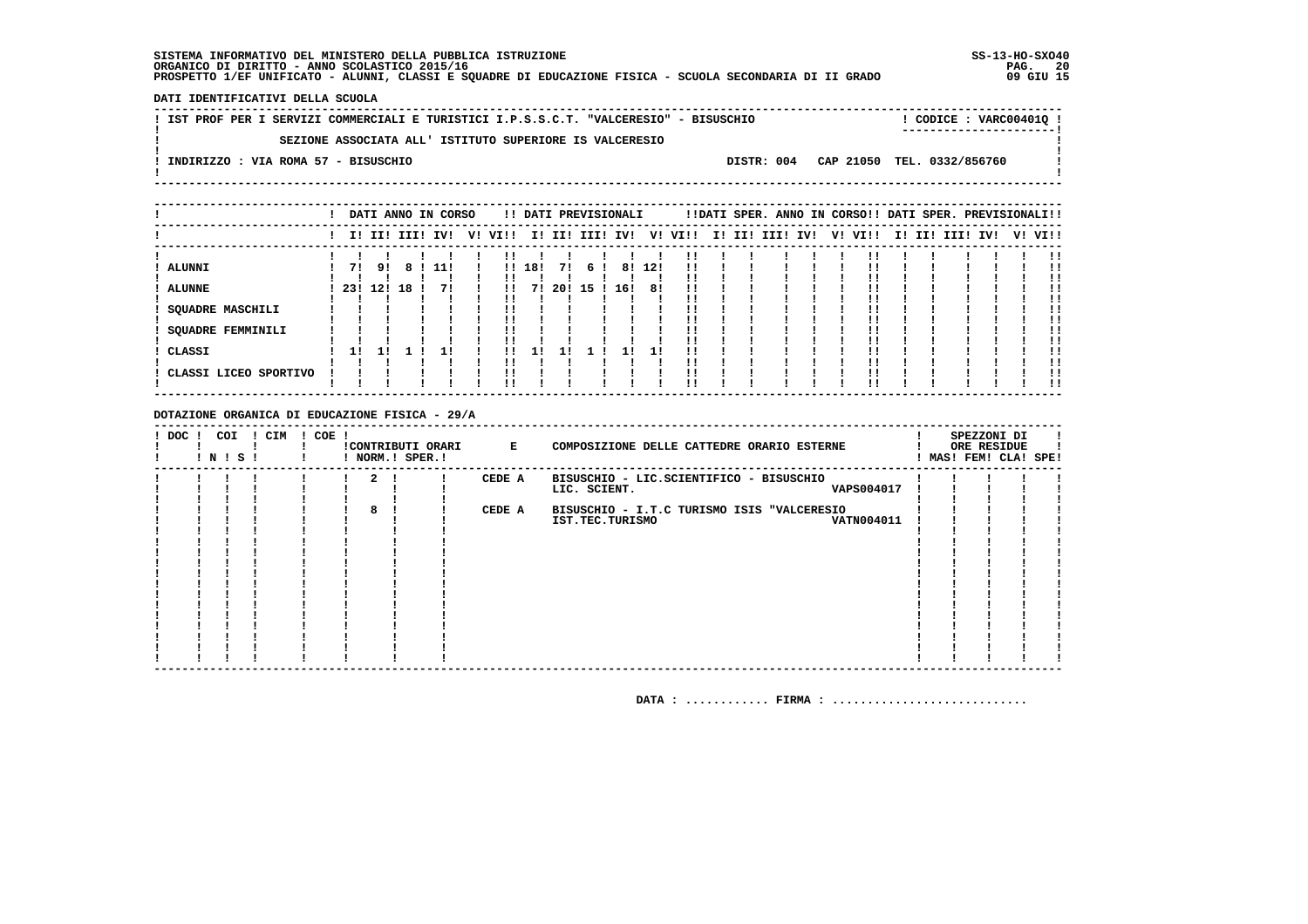DATI IDENTIFICATIVI DELLA SCUOLA

|  | ! IST PROF PER I SERVIZI COMMERCIALI E TURISTICI IPSSCT-I.S.I.S "STEIN" - GAVIRATE |  | CODICE: VARC01201P !<br>----------------------- |  |
|--|------------------------------------------------------------------------------------|--|-------------------------------------------------|--|
|  | SEZIONE ASSOCIATA ALL' ISTITUTO SUPERIORE "E. STEIN"                               |  |                                                 |  |
|  | INDIRIZZO : VIA DEI GELSOMINI, 14 - GAVIRATE                                       |  | DISTR: 002 CAP 21026 TEL. 0332/745525           |  |

|                          |     |     |             | DATI ANNO IN CORSO |     |          |        |     |      | !! DATI PREVISIONALI |     |      |              |              |      |                    |              | !!DATI SPER. ANNO IN CORSO!! DATI SPER. PREVISIONALI!! |                    |     |      |              |    |      |
|--------------------------|-----|-----|-------------|--------------------|-----|----------|--------|-----|------|----------------------|-----|------|--------------|--------------|------|--------------------|--------------|--------------------------------------------------------|--------------------|-----|------|--------------|----|------|
|                          |     |     | I! II! III! | IV!                | v!  | VI!!     | II.    | II! | III! | IV!                  | V!  | VI!! | IJ           | II!          | III! | IV!                | V!           | VI!!                                                   | II.                | II! | III! | IV!          | V! | VI!! |
| <b>ALUNNI</b>            | 15! | 13! | 10          | 51                 |     | !!       | 81     | 171 | 12   | 91                   | 6!  | 11.  |              |              |      |                    |              |                                                        |                    |     |      |              |    |      |
| <b>ALUNNE</b>            | 571 | 58! | -39         | 44!                | 38! |          | !! 44! | 62! | -51  | 47!                  | 45! | 11.  |              |              |      |                    |              |                                                        |                    |     |      |              |    |      |
| SQUADRE MASCHILI         |     |     |             |                    |     |          |        |     |      |                      |     | !!   |              |              |      |                    | $\star$      | *                                                      |                    |     |      |              |    |      |
| <b>SQUADRE FEMMINILI</b> |     |     |             |                    |     | !!<br>!! |        |     |      |                      |     |      | $\mathbf{x}$ | $\star$      |      | $\boldsymbol{\pi}$ | $\mathbf{r}$ | $\star$                                                | $\boldsymbol{\pi}$ |     |      | $\mathbf{x}$ |    |      |
| CLASSI                   | 31  | 31  |             | 21                 | 21  | 11<br>!! | 21     | 31  |      | 2!                   | 21  |      |              | $\mathbf{x}$ |      |                    |              |                                                        |                    |     |      |              |    |      |
| CLASSI LICEO SPORTIVO    |     |     |             |                    |     | !!<br>'' |        |     |      |                      |     | 11   | $\mathbf{x}$ | $\mathbf{x}$ |      |                    |              |                                                        |                    |     |      |              |    | . .  |

DOTAZIONE ORGANICA DI EDUCAZIONE FISICA - 29/A

| ! DOC ! COI | ! N ! S ! | ! CIM | $! COE$ ! | ! NORM.! SPER.! | !CONTRIBUTI ORARI E | COMPOSIZIONE DELLE CATTEDRE ORARIO ESTERNE |  |  |  | SPEZZONI DI<br>ORE RESIDUE<br>! MAS! FEM! CLA! SPE! |  |
|-------------|-----------|-------|-----------|-----------------|---------------------|--------------------------------------------|--|--|--|-----------------------------------------------------|--|
|             | 1!1!      |       |           |                 |                     |                                            |  |  |  | 61                                                  |  |
|             |           |       |           |                 |                     |                                            |  |  |  |                                                     |  |
|             |           |       |           |                 |                     |                                            |  |  |  |                                                     |  |
|             |           |       |           |                 |                     |                                            |  |  |  |                                                     |  |
|             |           |       |           |                 |                     |                                            |  |  |  |                                                     |  |
|             |           |       |           |                 |                     |                                            |  |  |  |                                                     |  |
|             |           |       |           |                 |                     |                                            |  |  |  |                                                     |  |
|             |           |       |           |                 |                     |                                            |  |  |  |                                                     |  |
|             |           |       |           |                 |                     |                                            |  |  |  |                                                     |  |
|             |           |       |           |                 |                     |                                            |  |  |  |                                                     |  |
|             |           |       |           |                 |                     |                                            |  |  |  |                                                     |  |
|             |           |       |           |                 |                     |                                            |  |  |  |                                                     |  |
|             |           |       |           |                 |                     |                                            |  |  |  |                                                     |  |
|             |           |       |           |                 |                     |                                            |  |  |  |                                                     |  |
|             |           |       |           |                 |                     |                                            |  |  |  |                                                     |  |
|             |           |       |           |                 |                     |                                            |  |  |  |                                                     |  |
|             |           |       |           |                 |                     |                                            |  |  |  |                                                     |  |
|             |           |       |           |                 |                     |                                            |  |  |  |                                                     |  |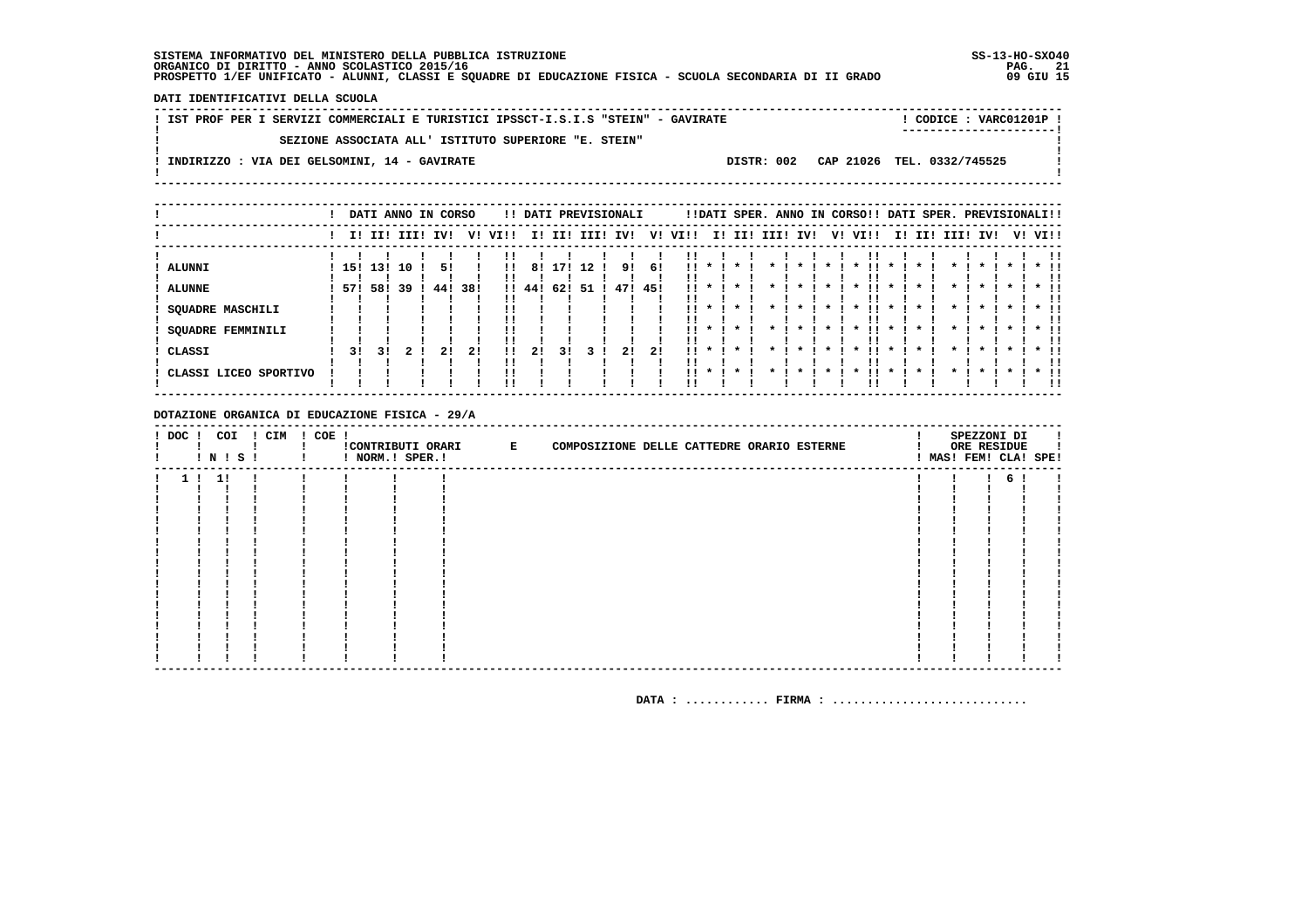**DATI IDENTIFICATIVI DELLA SCUOLA**

|                                   |                                                                                  |  |  | CODICE: VARC02000L!                   |  |
|-----------------------------------|----------------------------------------------------------------------------------|--|--|---------------------------------------|--|
|                                   | IST PROF PER I SERVIZI COMMERCIALI E TURISTICI I.P.S.S.C.T. "L.EINAUDI" - VARESE |  |  |                                       |  |
| INDIRIZZO : VIA COMO, 21 - VARESE |                                                                                  |  |  | DISTR: 003 CAP 21100 TEL. 0332/285217 |  |

|                       |            |     |     | DATI ANNO IN CORSO |     |                         |        |               |      | !! DATI PREVISIONALI |     |         |                 |  | !!DATI SPER. ANNO IN CORSO!! DATI SPER. PREVISIONALI!! |  |                 |  |         |
|-----------------------|------------|-----|-----|--------------------|-----|-------------------------|--------|---------------|------|----------------------|-----|---------|-----------------|--|--------------------------------------------------------|--|-----------------|--|---------|
|                       |            |     |     | I! II! III! IV!    |     | V! VI!! I! II! III! IV! |        |               |      |                      |     | V! VI!! | I! II! III! IV! |  | V! VI!!                                                |  | I! II! III! IV! |  | V! VI!! |
| ALUNNI                | 9011501117 |     |     | !152!              | 741 |                         | !! 50! | 88!           | 76 ! | 70!                  | 44! | !!      |                 |  |                                                        |  |                 |  |         |
| <b>ALUNNE</b>         | 501        | 48! | -60 | 52!                | 38! |                         |        | !! 72!118!122 |      | !111!                | 87! |         |                 |  |                                                        |  |                 |  |         |
| SQUADRE MASCHILI      |            |     |     |                    |     |                         |        |               |      |                      |     |         |                 |  |                                                        |  |                 |  |         |
| SQUADRE FEMMINILI     |            |     |     |                    |     |                         |        |               |      |                      |     |         |                 |  |                                                        |  |                 |  |         |
| CLASSI                | 41         | 51  | 5.  | 61                 | -51 | $\mathbf{1}$            | 51     | 8!            | 81   | 8!                   | 6!  |         |                 |  |                                                        |  |                 |  |         |
| CLASSI LICEO SPORTIVO |            |     |     |                    |     |                         |        |               |      |                      |     |         |                 |  |                                                        |  |                 |  | !!      |

### **DOTAZIONE ORGANICA DI EDUCAZIONE FISICA - 29/A**

| ! DOC ! | COI<br>! N ! S ! | ! CIM | ! COE ! |   | ! NORM.! SPER.! | !CONTRIBUTI ORARI E | COMPOSIZIONE DELLE CATTEDRE ORARIO ESTERNE          |  | SPEZZONI DI<br>ORE RESIDUE<br>MAS! FEM! CLA! SPE! |  |
|---------|------------------|-------|---------|---|-----------------|---------------------|-----------------------------------------------------|--|---------------------------------------------------|--|
| 51      | 31               |       | 11      |   | 10 !            |                     | COMPLETA CON VARESE - I.T.C. ISIS " DAVERIO- CASULA |  |                                                   |  |
|         |                  |       |         | 6 |                 |                     | VATD01301T<br>IST.TECN.COMM.                        |  |                                                   |  |
|         |                  |       |         |   |                 |                     |                                                     |  |                                                   |  |
|         |                  |       |         |   |                 |                     | E CON VARESE - I.T.G. ISIS "NERVI" -VARESE          |  |                                                   |  |
|         |                  |       |         |   |                 |                     | <b>VATL013018</b><br>IST.TEC.GEOMETRI               |  |                                                   |  |
|         |                  |       |         |   |                 |                     |                                                     |  |                                                   |  |
|         |                  |       |         |   |                 |                     |                                                     |  |                                                   |  |
|         |                  |       |         |   |                 |                     |                                                     |  |                                                   |  |
|         |                  |       |         |   |                 |                     |                                                     |  |                                                   |  |
|         |                  |       |         |   |                 |                     |                                                     |  |                                                   |  |
|         |                  |       |         |   |                 |                     |                                                     |  |                                                   |  |
|         |                  |       |         |   |                 |                     |                                                     |  |                                                   |  |
|         |                  |       |         |   |                 |                     |                                                     |  |                                                   |  |
|         |                  |       |         |   |                 |                     |                                                     |  |                                                   |  |
|         |                  |       |         |   |                 |                     |                                                     |  |                                                   |  |
|         |                  |       |         |   |                 |                     |                                                     |  |                                                   |  |
|         |                  |       |         |   |                 |                     |                                                     |  |                                                   |  |
|         |                  |       |         |   |                 |                     |                                                     |  |                                                   |  |
|         |                  |       |         |   |                 |                     |                                                     |  |                                                   |  |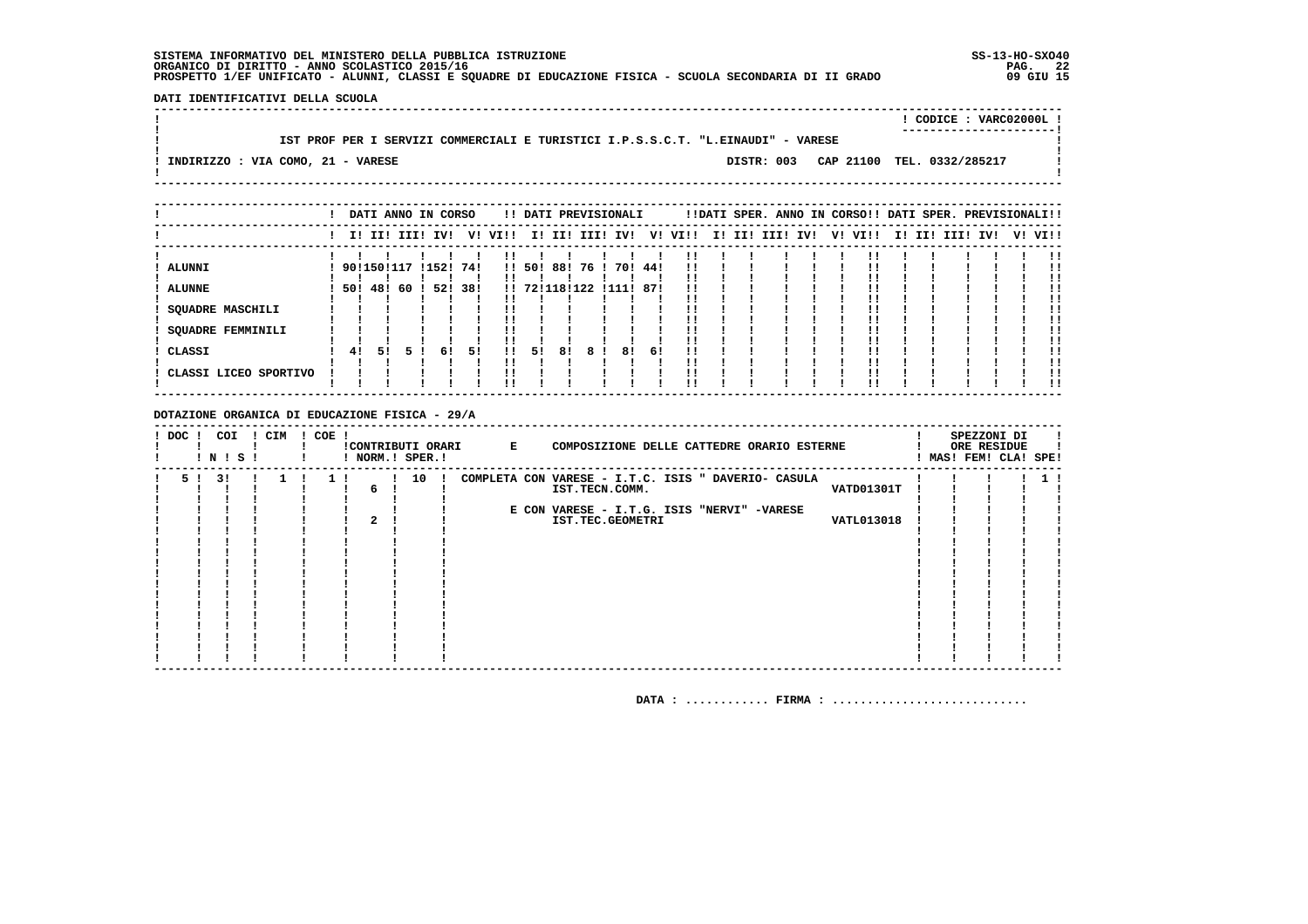DATI IDENTIFICATIVI DELLA SCUOLA

! IST PROF PER I SERVIZI COMMERCIALI E TURISTICI I.P.S.S.C.T. "ENAUDI" (CORSO SERALE) ! CODICE : VARC020502 !  $\mathbf{I}$ CORSO SERALE DELL' IST PROF PER I SERVIZI COMMERCIALI E TURISTICI I.P.S.S.C.T. "L.EIN  $\mathbf{I}$  $\blacksquare$  $\mathbf{I}$ -: INDIRIZZO : VIA CAVOUR 21 - VARESE DISTR: 003 CAP 21100 TEL. 0332/285217  $\sim$  100  $\pm$  $\mathbf{I}$  $\mathbf{I}$ 

|                          |  | DATI ANNO IN CORSO |  |         |  | !! DATI PREVISIONALI |    |      |  | !!DATI SPER. ANNO IN CORSO!! DATI SPER. PREVISIONALI!! |  |         |  |                 |  |         |
|--------------------------|--|--------------------|--|---------|--|----------------------|----|------|--|--------------------------------------------------------|--|---------|--|-----------------|--|---------|
|                          |  | I! II! III! IV!    |  | V! VI!! |  | I! II! III! IV!      | V! | VI!! |  | I! II! III! IV!                                        |  | V! VI!! |  | I! II! III! IV! |  | V! VI!! |
|                          |  |                    |  |         |  |                      |    |      |  |                                                        |  |         |  |                 |  |         |
| <b>ALUNNI</b>            |  |                    |  |         |  |                      |    |      |  |                                                        |  |         |  |                 |  |         |
|                          |  |                    |  |         |  |                      |    |      |  |                                                        |  |         |  |                 |  |         |
| <b>ALUNNE</b>            |  |                    |  |         |  |                      |    |      |  |                                                        |  |         |  |                 |  |         |
|                          |  |                    |  |         |  |                      |    |      |  |                                                        |  |         |  |                 |  |         |
| SQUADRE MASCHILI         |  |                    |  |         |  |                      |    |      |  |                                                        |  |         |  |                 |  |         |
|                          |  |                    |  |         |  |                      |    |      |  |                                                        |  |         |  |                 |  |         |
| <b>SQUADRE FEMMINILI</b> |  |                    |  |         |  |                      |    |      |  |                                                        |  |         |  |                 |  |         |
|                          |  |                    |  |         |  |                      |    |      |  |                                                        |  |         |  |                 |  |         |
| CLASSI                   |  |                    |  |         |  |                      |    |      |  |                                                        |  |         |  |                 |  |         |
|                          |  |                    |  |         |  |                      |    |      |  |                                                        |  |         |  |                 |  |         |
| CLASSI LICEO SPORTIVO    |  |                    |  | !!      |  |                      |    |      |  |                                                        |  |         |  |                 |  |         |
|                          |  |                    |  | !!      |  |                      |    | !!   |  |                                                        |  |         |  |                 |  | . .     |

DOTAZIONE ORGANICA DI EDUCAZIONE FISICA - 29/A

| $!$ DOC $!$ | COI<br>I N I S I | ! CIM | ! COE ! | ! NORM.! SPER.! | CONTRIBUTI ORARI E | COMPOSIZIONE DELLE CATTEDRE ORARIO ESTERNE |  | SPEZZONI DI<br>ORE RESIDUE<br>! MAS! FEM! CLA! SPE! |  |
|-------------|------------------|-------|---------|-----------------|--------------------|--------------------------------------------|--|-----------------------------------------------------|--|
|             |                  |       |         |                 |                    |                                            |  |                                                     |  |
|             |                  |       |         |                 |                    |                                            |  |                                                     |  |
|             |                  |       |         |                 |                    |                                            |  |                                                     |  |
|             |                  |       |         |                 |                    |                                            |  |                                                     |  |
|             |                  |       |         |                 |                    |                                            |  |                                                     |  |
|             |                  |       |         |                 |                    |                                            |  |                                                     |  |
|             |                  |       |         |                 |                    |                                            |  |                                                     |  |
|             |                  |       |         |                 |                    |                                            |  |                                                     |  |
|             |                  |       |         |                 |                    |                                            |  |                                                     |  |
|             |                  |       |         |                 |                    |                                            |  |                                                     |  |
|             |                  |       |         |                 |                    |                                            |  |                                                     |  |
|             |                  |       |         |                 |                    |                                            |  |                                                     |  |
|             |                  |       |         |                 |                    |                                            |  |                                                     |  |
|             |                  |       |         |                 |                    |                                            |  |                                                     |  |
|             |                  |       |         |                 |                    |                                            |  |                                                     |  |
|             |                  |       |         |                 |                    |                                            |  |                                                     |  |
|             |                  |       |         |                 |                    |                                            |  |                                                     |  |
|             |                  |       |         |                 |                    |                                            |  |                                                     |  |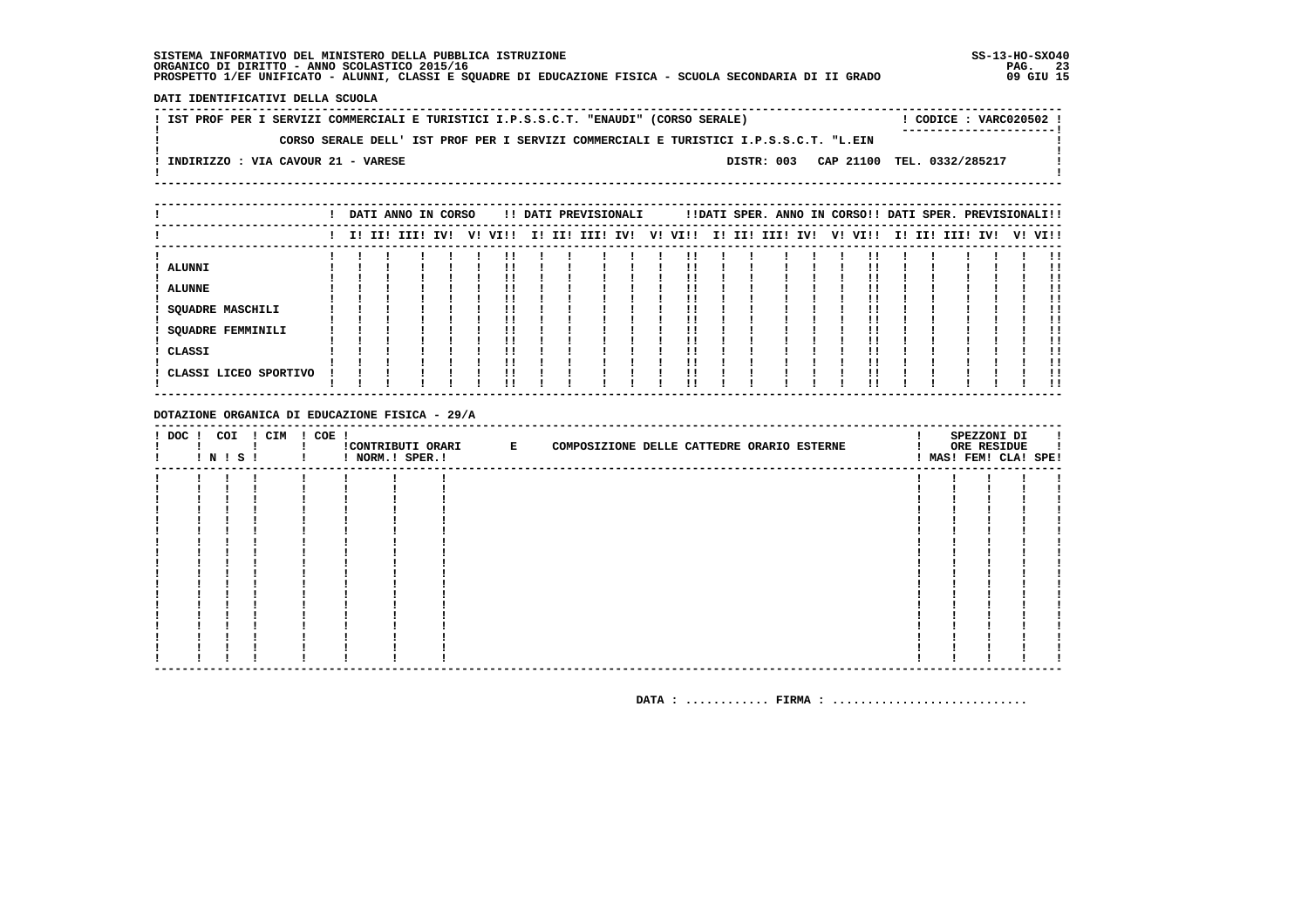DATI IDENTIFICATIVI DELLA SCUOLA

| ! IST PROF PER I SERVIZI COMMERCIALI I.P.S.S.C. "GADDA ROSSELLI" - GALLARATE        | CODICE: VARC02101D !    |
|-------------------------------------------------------------------------------------|-------------------------|
|                                                                                     | ----------------------- |
| SEZIONE ASSOCIATA ALL' ISTITUTO SUPERIORE I.I.S. GADDA ROSSELLI                     |                         |
|                                                                                     |                         |
| DISTR: 006 CAP 21013 TEL. 0331/779592<br>INDIRIZZO : VIA DE ALBERTIS, 3 - GALLARATE |                         |
|                                                                                     |                         |

|                                   |  | DATI ANNO IN CORSO |     |     |         |  | !! DATI PREVISIONALI |     |      |  |                 |    | !!DATI SPER. ANNO IN CORSO!! DATI SPER. PREVISIONALI!! |  |                 |  |         |
|-----------------------------------|--|--------------------|-----|-----|---------|--|----------------------|-----|------|--|-----------------|----|--------------------------------------------------------|--|-----------------|--|---------|
|                                   |  | I! II! III! IV!    |     |     | V! VI!! |  | I! II! III! IV!      | V!  | VI!! |  | I! II! III! IV! | V! | VI!!                                                   |  | I! II! III! IV! |  | V! VI!! |
| <b>ALUNNI</b>                     |  |                    | 6!  | 51  | !!      |  |                      | 11! |      |  |                 |    |                                                        |  |                 |  |         |
| <b>ALUNNE</b><br>SQUADRE MASCHILI |  |                    | 12! | 13! |         |  |                      |     |      |  |                 |    |                                                        |  |                 |  |         |
| SQUADRE FEMMINILI                 |  |                    |     |     |         |  |                      |     |      |  |                 |    |                                                        |  |                 |  |         |
| CLASSI<br>CLASSI LICEO SPORTIVO   |  |                    | 11  | 11  |         |  |                      |     |      |  |                 |    |                                                        |  |                 |  |         |
|                                   |  |                    |     |     | !!      |  |                      |     | !!   |  |                 |    |                                                        |  |                 |  | !!      |

DOTAZIONE ORGANICA DI EDUCAZIONE FISICA - 29/A

| $!$ DOC $!$ |  | COI<br>! N ! S ! | ! CIM | $! COE$ ! | ! NORM.! SPER.! | CONTRIBUTI ORARI E | COMPOSIZIONE DELLE CATTEDRE ORARIO ESTERNE |  | SPEZZONI DI<br>ORE RESIDUE | ! MAS! FEM! CLA! SPE! |
|-------------|--|------------------|-------|-----------|-----------------|--------------------|--------------------------------------------|--|----------------------------|-----------------------|
|             |  |                  |       |           |                 |                    |                                            |  |                            |                       |
|             |  |                  |       |           |                 |                    |                                            |  |                            |                       |
|             |  |                  |       |           |                 |                    |                                            |  |                            |                       |
|             |  |                  |       |           |                 |                    |                                            |  |                            |                       |
|             |  |                  |       |           |                 |                    |                                            |  |                            |                       |
|             |  |                  |       |           |                 |                    |                                            |  |                            |                       |
|             |  |                  |       |           |                 |                    |                                            |  |                            |                       |
|             |  |                  |       |           |                 |                    |                                            |  |                            |                       |
|             |  |                  |       |           |                 |                    |                                            |  |                            |                       |
|             |  |                  |       |           |                 |                    |                                            |  |                            |                       |
|             |  |                  |       |           |                 |                    |                                            |  |                            |                       |
|             |  |                  |       |           |                 |                    |                                            |  |                            |                       |
|             |  |                  |       |           |                 |                    |                                            |  |                            |                       |
|             |  |                  |       |           |                 |                    |                                            |  |                            |                       |
|             |  |                  |       |           |                 |                    |                                            |  |                            |                       |
|             |  |                  |       |           |                 |                    |                                            |  |                            |                       |
|             |  |                  |       |           |                 |                    |                                            |  |                            |                       |
|             |  |                  |       |           |                 |                    |                                            |  |                            |                       |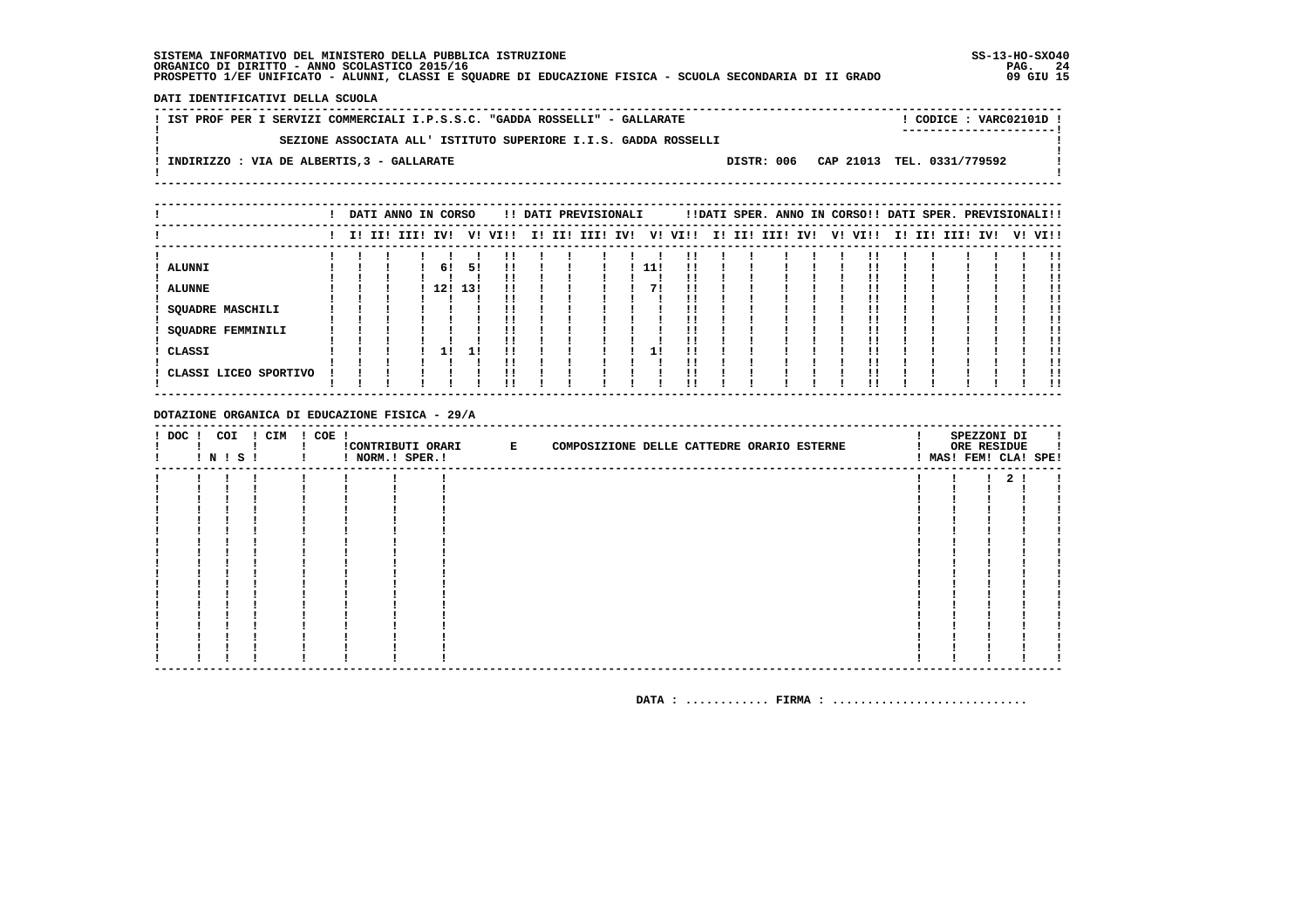DATI IDENTIFICATIVI DELLA SCUOLA

| SEZIONE ASSOCIATA ALL' ISTITUTO SUPERIORE "GIOVANNI FALCONE"<br>DISTR: 006 CAP 21013 TEL. 0331/774605<br>INDIRIZZO : VIA G. MATTEOTTI 4 - GALLARATE | ! CODICE : VARC023015 ! |
|-----------------------------------------------------------------------------------------------------------------------------------------------------|-------------------------|
|                                                                                                                                                     |                         |
|                                                                                                                                                     |                         |

|                                                                                       |    |                              |                 | DATI ANNO IN CORSO     |    |         |        |                                |         | !! DATI PREVISIONALI   |    |          |  |                 |  | !!DATI SPER. ANNO IN CORSO!! DATI SPER. PREVISIONALI!! |  |                 |  |         |
|---------------------------------------------------------------------------------------|----|------------------------------|-----------------|------------------------|----|---------|--------|--------------------------------|---------|------------------------|----|----------|--|-----------------|--|--------------------------------------------------------|--|-----------------|--|---------|
|                                                                                       |    |                              | I! II! III! IV! |                        |    | V! VI!! |        |                                |         | I! II! III! IV!        | V! | VI!!     |  | I! II! III! IV! |  | V! VI!!                                                |  | I! II! III! IV! |  | V! VI!! |
| <b>ALUNNI</b><br><b>ALUNNE</b><br><b>SQUADRE MASCHILI</b><br><b>SQUADRE FEMMINILI</b> |    | !108!111!160<br>!109!117!149 |                 | !162!121!<br>!121! 73! |    |         |        | !!142!118!120<br>!!122!103!123 |         | !130!130!<br>!121!103! |    | !!<br>!! |  |                 |  |                                                        |  |                 |  |         |
| ! CLASSI<br>! CLASSI LICEO SPORTIVO                                                   | 71 | 71                           |                 | 91                     | 71 |         | !! 10! |                                | 8! 10 ! | 10!                    | 91 | !!       |  |                 |  |                                                        |  |                 |  | !!      |

DOTAZIONE ORGANICA DI EDUCAZIONE FISICA - 29/A

| $!$ DOC $!$ | COI   | $\blacksquare$ N $\blacksquare$ S $\blacksquare$ | ! CIM        | ! COE ! | ! NORM.! SPER.! | CONTRIBUTI ORARI E | COMPOSIZIONE DELLE CATTEDRE ORARIO ESTERNE |  |  |  | SPEZZONI DI<br>ORE RESIDUE<br>MAS! FEM! CLA! SPE! |  |
|-------------|-------|--------------------------------------------------|--------------|---------|-----------------|--------------------|--------------------------------------------|--|--|--|---------------------------------------------------|--|
|             | 4! 5! |                                                  | $\mathbf{I}$ |         |                 |                    |                                            |  |  |  | 4!                                                |  |
|             |       |                                                  |              |         |                 |                    |                                            |  |  |  |                                                   |  |
|             |       |                                                  |              |         |                 |                    |                                            |  |  |  |                                                   |  |
|             |       |                                                  |              |         |                 |                    |                                            |  |  |  |                                                   |  |
|             |       |                                                  |              |         |                 |                    |                                            |  |  |  |                                                   |  |
|             |       |                                                  |              |         |                 |                    |                                            |  |  |  |                                                   |  |
|             |       |                                                  |              |         |                 |                    |                                            |  |  |  |                                                   |  |
|             |       |                                                  |              |         |                 |                    |                                            |  |  |  |                                                   |  |
|             |       |                                                  |              |         |                 |                    |                                            |  |  |  |                                                   |  |
|             |       |                                                  |              |         |                 |                    |                                            |  |  |  |                                                   |  |
|             |       |                                                  |              |         |                 |                    |                                            |  |  |  |                                                   |  |
|             |       |                                                  |              |         |                 |                    |                                            |  |  |  |                                                   |  |
|             |       |                                                  |              |         |                 |                    |                                            |  |  |  |                                                   |  |
|             |       |                                                  |              |         |                 |                    |                                            |  |  |  |                                                   |  |
|             |       |                                                  |              |         |                 |                    |                                            |  |  |  |                                                   |  |
|             |       |                                                  |              |         |                 |                    |                                            |  |  |  |                                                   |  |
|             |       |                                                  |              |         |                 |                    |                                            |  |  |  |                                                   |  |
|             |       |                                                  |              |         |                 |                    |                                            |  |  |  |                                                   |  |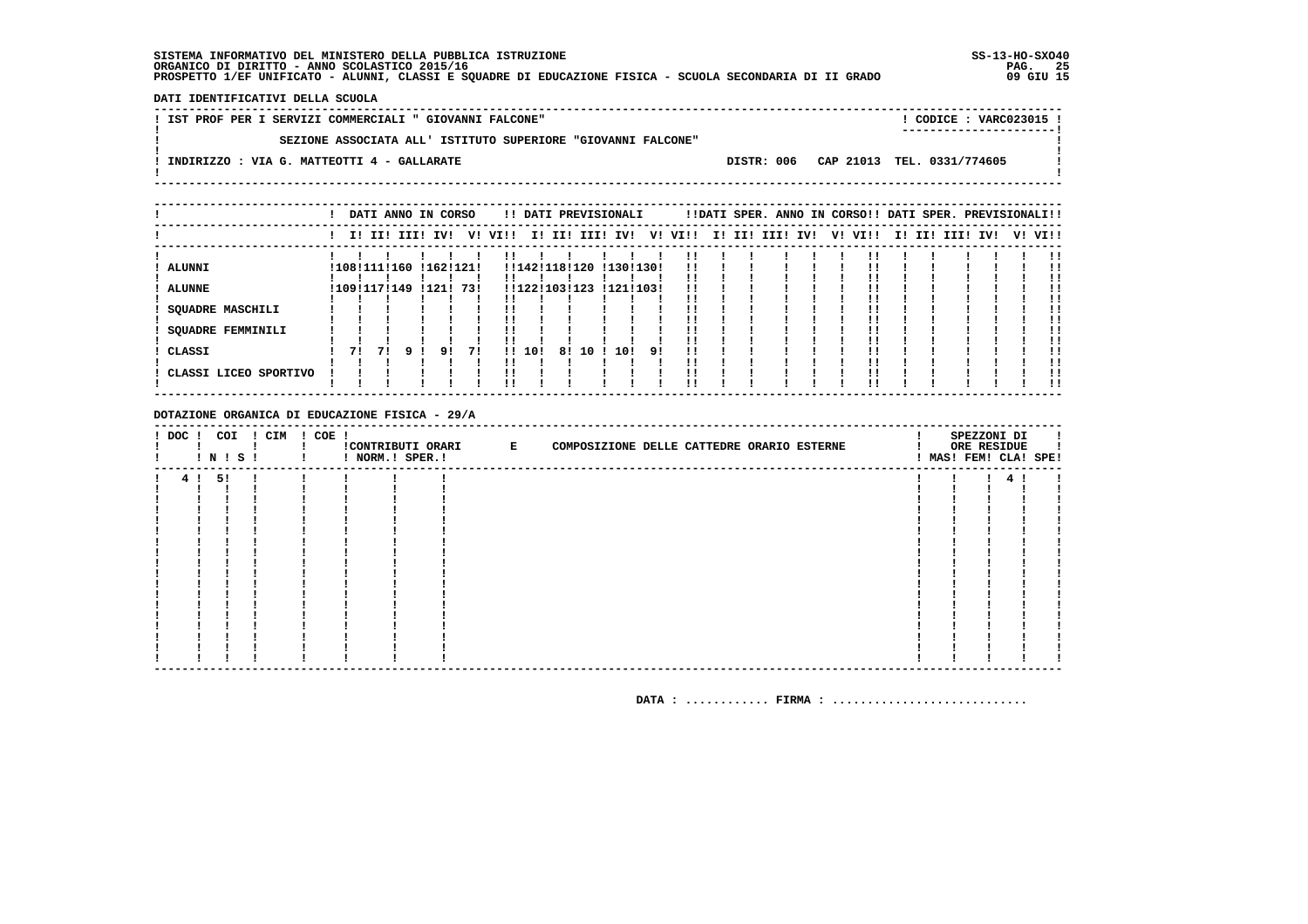DATI IDENTIFICATIVI DELLA SCUOLA

|  |  |                                            |  |  | ! IST PROF PER I SERVIZI COMMERCIALI E TURISTICI "GIOVANNI FALCONE" CORSO SERALE |  |  |                                                                           |                            |  | CODICE: VARC02351E!     |  |
|--|--|--------------------------------------------|--|--|----------------------------------------------------------------------------------|--|--|---------------------------------------------------------------------------|----------------------------|--|-------------------------|--|
|  |  |                                            |  |  |                                                                                  |  |  |                                                                           |                            |  | ----------------------- |  |
|  |  |                                            |  |  |                                                                                  |  |  | CORSO SERALE DELL' IST PROF PER I SERVIZI COMMERCIALI " GIOVANNI FALCONE" |                            |  |                         |  |
|  |  |                                            |  |  |                                                                                  |  |  |                                                                           |                            |  |                         |  |
|  |  | INDIRIZZO : VIA G. MATTEOTTI 4 - GALLARATE |  |  |                                                                                  |  |  | DISTR: 006                                                                | CAP 21013 TEL. 0331/774605 |  |                         |  |
|  |  |                                            |  |  |                                                                                  |  |  |                                                                           |                            |  |                         |  |
|  |  |                                            |  |  |                                                                                  |  |  |                                                                           |                            |  |                         |  |

|                                                                                            |  |             | DATI ANNO IN CORSO |                    |          |         |  | !! DATI PREVISIONALI |    |      |  |                 |  | !!DATI SPER. ANNO IN CORSO!! DATI SPER. PREVISIONALI!! |  |             |     |         |
|--------------------------------------------------------------------------------------------|--|-------------|--------------------|--------------------|----------|---------|--|----------------------|----|------|--|-----------------|--|--------------------------------------------------------|--|-------------|-----|---------|
|                                                                                            |  |             | I! II! III! IV!    |                    |          | V! VI!! |  | I! II! III! IV!      | V! | VI!! |  | I! II! III! IV! |  | V! VI!!                                                |  | I! II! III! | IV! | V! VI!! |
| ALUNNI<br><b>ALUNNE</b><br><b>SQUADRE MASCHILI</b><br><b>SQUADRE FEMMINILI</b><br>! CLASSI |  | - 11!<br>9! |                    | ! 12!<br>! 10! 11! | 9!<br>11 | !!      |  |                      |    |      |  |                 |  |                                                        |  |             |     |         |
| ! CLASSI LICEO SPORTIVO                                                                    |  |             |                    |                    |          | !!      |  |                      |    |      |  |                 |  |                                                        |  |             |     |         |

DOTAZIONE ORGANICA DI EDUCAZIONE FISICA - 29/A

| $!$ DOC $!$ | COI<br>! N ! S ! | ! CIM | ! COE ! |  | !CONTRIBUTI ORARI E | COMPOSIZIONE DELLE CATTEDRE ORARIO ESTERNE |  | SPEZZONI DI<br>ORE RESIDUE<br>! MAS! FEM! CLA! SPE! |  |
|-------------|------------------|-------|---------|--|---------------------|--------------------------------------------|--|-----------------------------------------------------|--|
|             |                  |       |         |  |                     |                                            |  |                                                     |  |
|             |                  |       |         |  |                     |                                            |  |                                                     |  |
|             |                  |       |         |  |                     |                                            |  |                                                     |  |
|             |                  |       |         |  |                     |                                            |  |                                                     |  |
|             |                  |       |         |  |                     |                                            |  |                                                     |  |
|             |                  |       |         |  |                     |                                            |  |                                                     |  |
|             |                  |       |         |  |                     |                                            |  |                                                     |  |
|             |                  |       |         |  |                     |                                            |  |                                                     |  |
|             |                  |       |         |  |                     |                                            |  |                                                     |  |
|             |                  |       |         |  |                     |                                            |  |                                                     |  |
|             |                  |       |         |  |                     |                                            |  |                                                     |  |
|             |                  |       |         |  |                     |                                            |  |                                                     |  |
|             |                  |       |         |  |                     |                                            |  |                                                     |  |
|             |                  |       |         |  |                     |                                            |  |                                                     |  |
|             |                  |       |         |  |                     |                                            |  |                                                     |  |
|             |                  |       |         |  |                     |                                            |  |                                                     |  |
|             |                  |       |         |  |                     |                                            |  |                                                     |  |
|             |                  |       |         |  |                     |                                            |  |                                                     |  |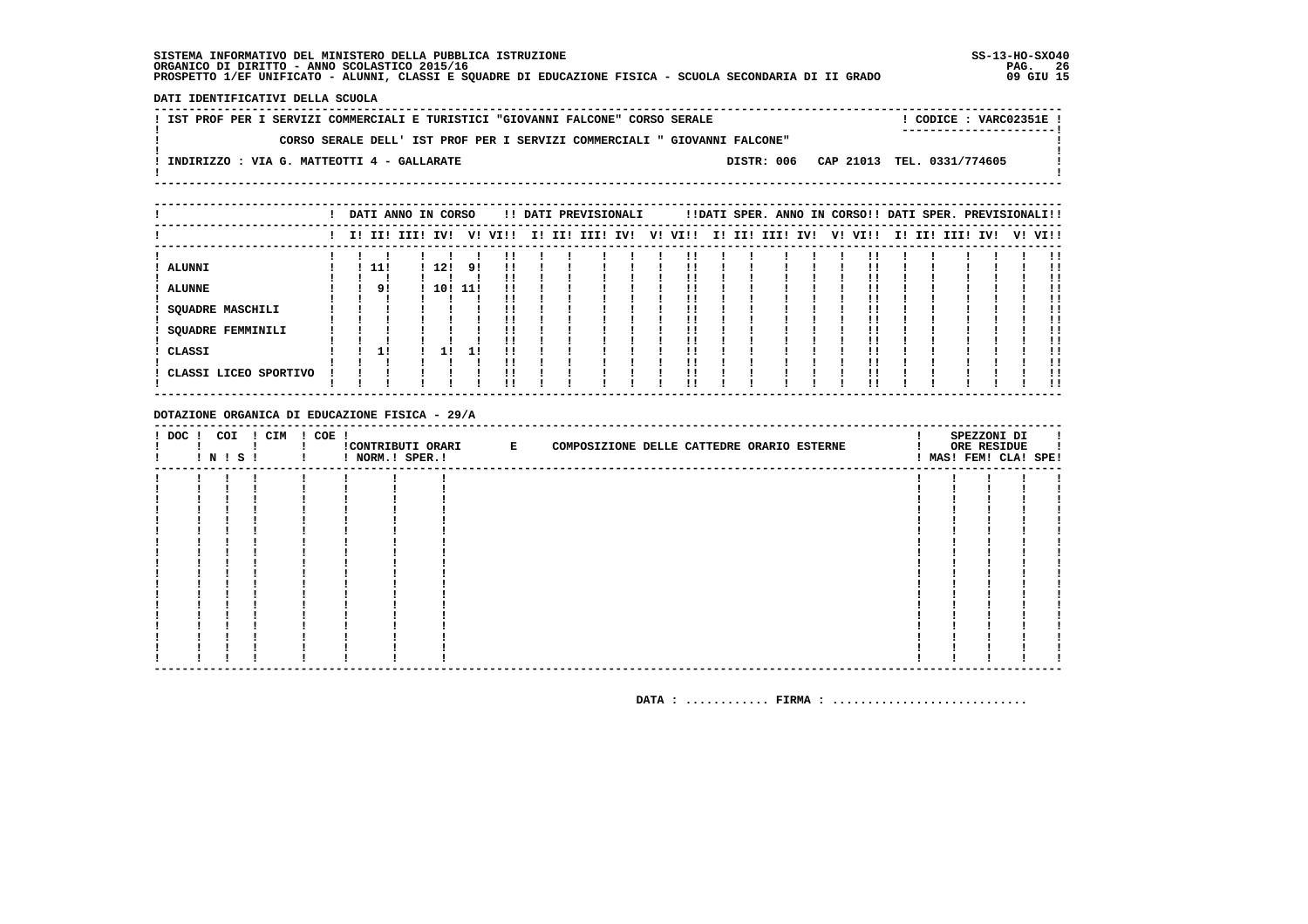DATI IDENTIFICATIVI DELLA SCUOLA

| SEZIONE ASSOCIATA ALL' ISTITUTO SUPERIORE I.I.S. "E. MONTALE"                 |  |
|-------------------------------------------------------------------------------|--|
|                                                                               |  |
| DISTR: 007 CAP 21049 TEL. 0331/810329<br>INDIRIZZO : VIA GRAMSCI, 1 - TRADATE |  |

|                                      |  |       |    | DATI ANNO IN CORSO |     |         |  | !! DATI PREVISIONALI |     |      |         |  |                 |  | !!DATI SPER. ANNO IN CORSO!! DATI SPER. PREVISIONALI!! |  |                 |  |         |
|--------------------------------------|--|-------|----|--------------------|-----|---------|--|----------------------|-----|------|---------|--|-----------------|--|--------------------------------------------------------|--|-----------------|--|---------|
|                                      |  |       |    | I! II! III! IV!    |     | V! VI!! |  | I! II! III! IV!      |     |      | V! VI!! |  | I! II! III! IV! |  | V! VI!!                                                |  | I! II! III! IV! |  | V! VI!! |
| ALUNNI                               |  | 71    |    | 71                 | 31  | !!      |  | 19                   | 19! | -21! | !!      |  |                 |  |                                                        |  |                 |  |         |
| ! ALUNNE                             |  | ! 16! | 14 | 11!                | 17! |         |  |                      |     |      |         |  |                 |  |                                                        |  |                 |  |         |
| <b>SQUADRE MASCHILI</b>              |  |       |    |                    |     |         |  |                      |     |      |         |  |                 |  |                                                        |  |                 |  |         |
| <b>SQUADRE FEMMINILI</b><br>! CLASSI |  |       |    |                    |     |         |  |                      |     |      | !!      |  |                 |  |                                                        |  |                 |  |         |
| ! CLASSI LICEO SPORTIVO              |  |       |    |                    |     |         |  |                      |     |      |         |  |                 |  |                                                        |  |                 |  |         |
|                                      |  |       |    |                    |     |         |  |                      |     |      | !!      |  |                 |  |                                                        |  |                 |  |         |

DOTAZIONE ORGANICA DI EDUCAZIONE FISICA - 29/A

| $!$ DOC $!$ | COI<br>! N ! S ! | ! CIM | $! COE$ ! |   | ! NORM.! SPER.! | !CONTRIBUTI ORARI E | COMPOSIZIONE DELLE CATTEDRE ORARIO ESTERNE |  | SPEZZONI DI<br>ORE RESIDUE<br>MAS! FEM! CLA! SPE! |  |
|-------------|------------------|-------|-----------|---|-----------------|---------------------|--------------------------------------------|--|---------------------------------------------------|--|
|             |                  |       |           | 6 |                 | CEDE A              | TRADATE - I.T.I.S. ISIS "DON MILANI" - T   |  |                                                   |  |
|             |                  |       |           |   |                 |                     | IST.TECN.IND.<br><b>VATF01101C</b>         |  |                                                   |  |
|             |                  |       |           |   |                 |                     |                                            |  |                                                   |  |
|             |                  |       |           |   |                 |                     |                                            |  |                                                   |  |
|             |                  |       |           |   |                 |                     |                                            |  |                                                   |  |
|             |                  |       |           |   |                 |                     |                                            |  |                                                   |  |
|             |                  |       |           |   |                 |                     |                                            |  |                                                   |  |
|             |                  |       |           |   |                 |                     |                                            |  |                                                   |  |
|             |                  |       |           |   |                 |                     |                                            |  |                                                   |  |
|             |                  |       |           |   |                 |                     |                                            |  |                                                   |  |
|             |                  |       |           |   |                 |                     |                                            |  |                                                   |  |
|             |                  |       |           |   |                 |                     |                                            |  |                                                   |  |
|             |                  |       |           |   |                 |                     |                                            |  |                                                   |  |
|             |                  |       |           |   |                 |                     |                                            |  |                                                   |  |
|             |                  |       |           |   |                 |                     |                                            |  |                                                   |  |
|             |                  |       |           |   |                 |                     |                                            |  |                                                   |  |
|             |                  |       |           |   |                 |                     |                                            |  |                                                   |  |
|             |                  |       |           |   |                 |                     |                                            |  |                                                   |  |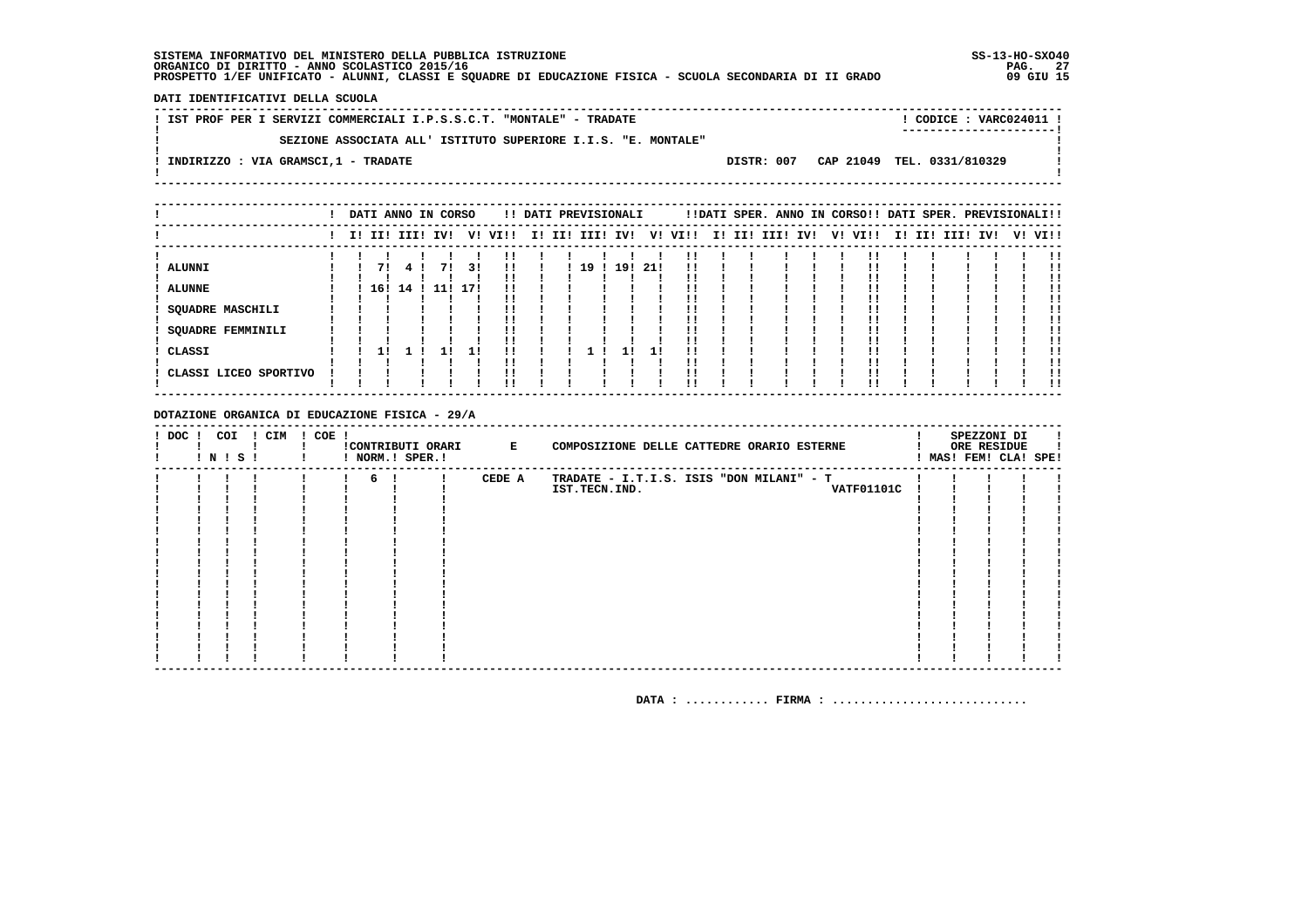DATI IDENTIFICATIVI DELLA SCUOLA 

|                                                                                      |  | ! CODICE : VARC030007 !               |  |
|--------------------------------------------------------------------------------------|--|---------------------------------------|--|
|                                                                                      |  |                                       |  |
| IST PROF PER I SERVIZI COMMERCIALI E TURISTICI I.P.S.S.C.T. "P.VERRI" -BUSTO ARSIZIO |  |                                       |  |
|                                                                                      |  |                                       |  |
| ! INDIRIZZO : VIA TORINO, 1 - BUSTO ARSIZIO                                          |  | DISTR: 008 CAP 21052 TEL. 0331/302571 |  |
|                                                                                      |  |                                       |  |
|                                                                                      |  |                                       |  |

|                                              |  | DATI ANNO IN CORSO |     |           |      | !! DATI PREVISIONALI |     |             |           |       |          |    |     |      |     |    | !!DATI SPER. ANNO IN CORSO!! DATI SPER. PREVISIONALI!! |     |     |          |         |
|----------------------------------------------|--|--------------------|-----|-----------|------|----------------------|-----|-------------|-----------|-------|----------|----|-----|------|-----|----|--------------------------------------------------------|-----|-----|----------|---------|
|                                              |  | I! II! III! IV!    |     | V!        | VI!! |                      |     | I! II! III! | IV!       | V!    | VI!!     | I! | II! | III! | IV! | V! | VI!!                                                   | II. | II! | III! IV! | V! VI!! |
| <b>ALUNNI</b>                                |  | !216!181!155       |     | !108! 61! |      | !!137!195!165        |     |             | !130!103! |       | !!       |    |     |      |     |    |                                                        |     |     |          |         |
| <b>ALUNNE</b>                                |  | !197!230!197       |     | !199!162! |      | !!163!222!234        |     |             | !204!171! |       |          |    |     |      |     |    |                                                        |     |     |          |         |
| <b>SQUADRE MASCHILI</b><br>SQUADRE FEMMINILI |  |                    |     |           |      |                      |     |             |           |       |          |    |     |      |     |    |                                                        |     |     |          |         |
| CLASSI                                       |  | 14! 15! 13         | 111 | 10!       |      | II 11 I              | 151 | 13          | 131       | -11 ! | !!<br>!! |    |     |      |     |    |                                                        |     |     |          |         |
| CLASSI LICEO SPORTIVO                        |  |                    |     |           |      |                      |     |             |           |       | !!<br>!! |    |     |      |     |    |                                                        |     |     |          |         |

DOTAZIONE ORGANICA DI EDUCAZIONE FISICA - 29/A

| $!$ DOC $!$ |    | COI | <b>!N!S!</b> | ! CIM | ! COE ! | ! NORM.! SPER.! | CONTRIBUTI ORARI E | COMPOSIZIONE DELLE CATTEDRE ORARIO ESTERNE |  |  |  | SPEZZONI DI<br>ORE RESIDUE<br>! MAS! FEM! CLA! SPE! |  |
|-------------|----|-----|--------------|-------|---------|-----------------|--------------------|--------------------------------------------|--|--|--|-----------------------------------------------------|--|
|             | 71 | 71  |              |       |         |                 |                    |                                            |  |  |  |                                                     |  |
|             |    |     |              |       |         |                 |                    |                                            |  |  |  |                                                     |  |
|             |    |     |              |       |         |                 |                    |                                            |  |  |  |                                                     |  |
|             |    |     |              |       |         |                 |                    |                                            |  |  |  |                                                     |  |
|             |    |     |              |       |         |                 |                    |                                            |  |  |  |                                                     |  |
|             |    |     |              |       |         |                 |                    |                                            |  |  |  |                                                     |  |
|             |    |     |              |       |         |                 |                    |                                            |  |  |  |                                                     |  |
|             |    |     |              |       |         |                 |                    |                                            |  |  |  |                                                     |  |
|             |    |     |              |       |         |                 |                    |                                            |  |  |  |                                                     |  |
|             |    |     |              |       |         |                 |                    |                                            |  |  |  |                                                     |  |
|             |    |     |              |       |         |                 |                    |                                            |  |  |  |                                                     |  |
|             |    |     |              |       |         |                 |                    |                                            |  |  |  |                                                     |  |
|             |    |     |              |       |         |                 |                    |                                            |  |  |  |                                                     |  |
|             |    |     |              |       |         |                 |                    |                                            |  |  |  |                                                     |  |
|             |    |     |              |       |         |                 |                    |                                            |  |  |  |                                                     |  |
|             |    |     |              |       |         |                 |                    |                                            |  |  |  |                                                     |  |
|             |    |     |              |       |         |                 |                    |                                            |  |  |  |                                                     |  |
|             |    |     |              |       |         |                 |                    |                                            |  |  |  |                                                     |  |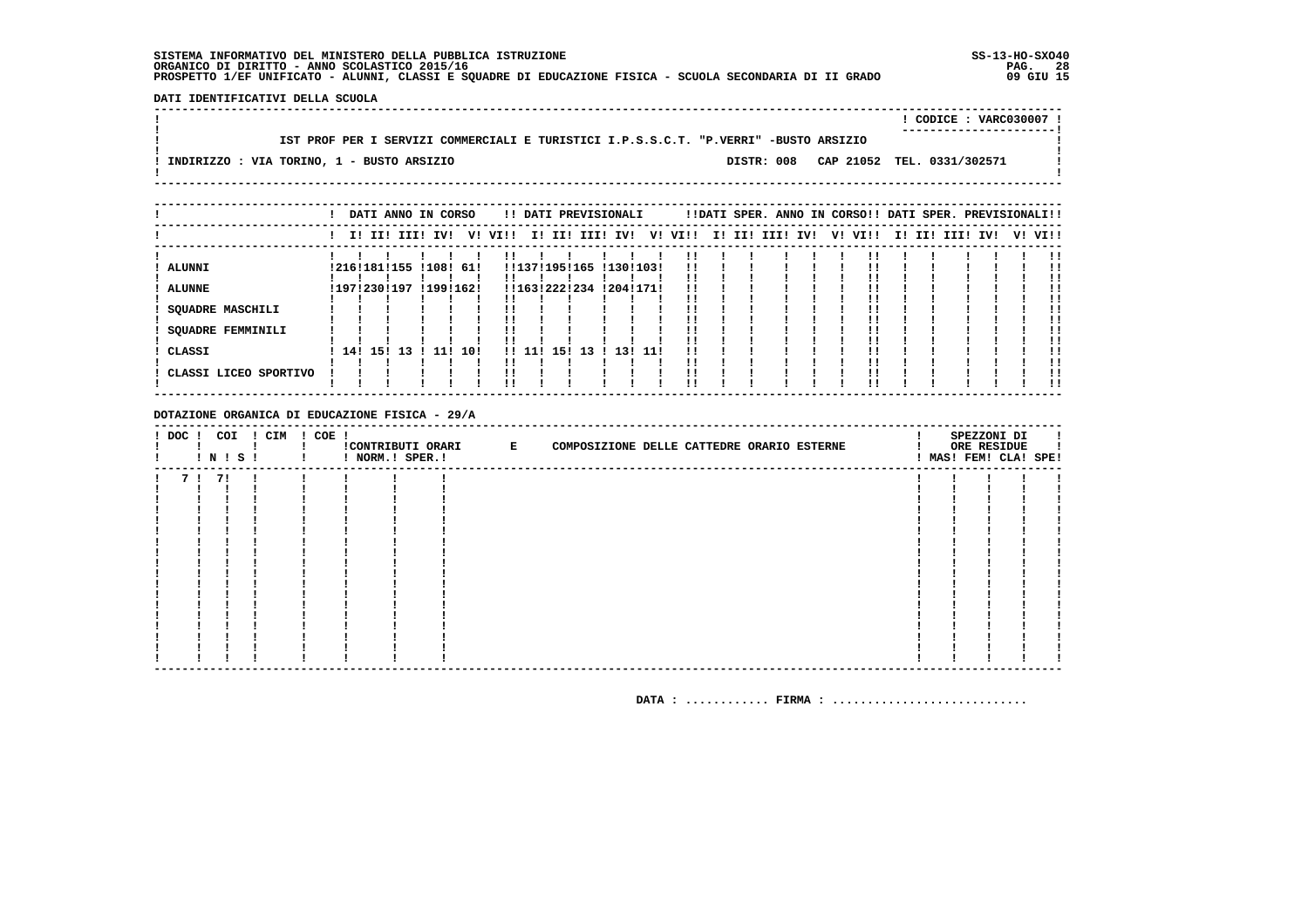DATI IDENTIFICATIVI DELLA SCUOLA

! IST PROF PER I SERVIZI COMMERCIALI E TURISTICI CASA CIRCONDARIALE ! CODICE : VARC030018 !  $\mathbf{I}$ SEZIONE ASSOCIATA ALL' IST PROF PER I SERVIZI COMMERCIALI E TURISTICI I.P.S.S.C.T. "P  $\blacksquare$  $\blacksquare$  $\mathbf{I}$ -: INDIRIZZO : BUSTO ARSIZIO DISTR: 008 CAP 21052 TEL. 0331/302571  $\sim$  100  $\pm$  $\mathbf{I}$  $\mathbf{I}$ 

|                                                                                                 |               |    |                 | DATI ANNO IN CORSO |    |          |  | !! DATI PREVISIONALI |     |    |      |  |                 |  | !!DATI SPER. ANNO IN CORSO!! DATI SPER. PREVISIONALI!! |  |             |     |         |
|-------------------------------------------------------------------------------------------------|---------------|----|-----------------|--------------------|----|----------|--|----------------------|-----|----|------|--|-----------------|--|--------------------------------------------------------|--|-------------|-----|---------|
|                                                                                                 |               |    | I! II! III! IV! |                    |    | V! VI!!  |  | I! II! III!          | IV! | V! | VI!! |  | I! II! III! IV! |  | V! VI!!                                                |  | I! II! III! | IV! | V! VI!! |
| <b>ALUNNI</b><br><b>ALUNNE</b><br><b>SQUADRE MASCHILI</b><br><b>SQUADRE FEMMINILI</b><br>CLASSI | 40! 34!<br>21 | 21 | 24!             | 18! 14!            | 11 | !!<br>ΙI |  |                      |     |    |      |  |                 |  |                                                        |  |             |     |         |
| CLASSI LICEO SPORTIVO                                                                           |               |    |                 |                    |    | ''       |  |                      |     |    |      |  |                 |  |                                                        |  |             |     | !!      |

DOTAZIONE ORGANICA DI EDUCAZIONE FISICA - 29/A

| $!$ DOC $!$ | COI | ! N ! S ! | ! CIM | ! COE ! | ! NORM.! SPER.! | !CONTRIBUTI ORARI E | COMPOSIZIONE DELLE CATTEDRE ORARIO ESTERNE |  |  |  | SPEZZONI DI<br>ORE RESIDUE<br>! MAS! FEM! CLA! SPE! |  |
|-------------|-----|-----------|-------|---------|-----------------|---------------------|--------------------------------------------|--|--|--|-----------------------------------------------------|--|
|             |     |           |       |         |                 |                     |                                            |  |  |  |                                                     |  |
|             |     |           |       |         |                 |                     |                                            |  |  |  |                                                     |  |
|             |     |           |       |         |                 |                     |                                            |  |  |  |                                                     |  |
|             |     |           |       |         |                 |                     |                                            |  |  |  |                                                     |  |
|             |     |           |       |         |                 |                     |                                            |  |  |  |                                                     |  |
|             |     |           |       |         |                 |                     |                                            |  |  |  |                                                     |  |
|             |     |           |       |         |                 |                     |                                            |  |  |  |                                                     |  |
|             |     |           |       |         |                 |                     |                                            |  |  |  |                                                     |  |
|             |     |           |       |         |                 |                     |                                            |  |  |  |                                                     |  |
|             |     |           |       |         |                 |                     |                                            |  |  |  |                                                     |  |
|             |     |           |       |         |                 |                     |                                            |  |  |  |                                                     |  |
|             |     |           |       |         |                 |                     |                                            |  |  |  |                                                     |  |
|             |     |           |       |         |                 |                     |                                            |  |  |  |                                                     |  |
|             |     |           |       |         |                 |                     |                                            |  |  |  |                                                     |  |
|             |     |           |       |         |                 |                     |                                            |  |  |  |                                                     |  |
|             |     |           |       |         |                 |                     |                                            |  |  |  |                                                     |  |
|             |     |           |       |         |                 |                     |                                            |  |  |  |                                                     |  |
|             |     |           |       |         |                 |                     |                                            |  |  |  |                                                     |  |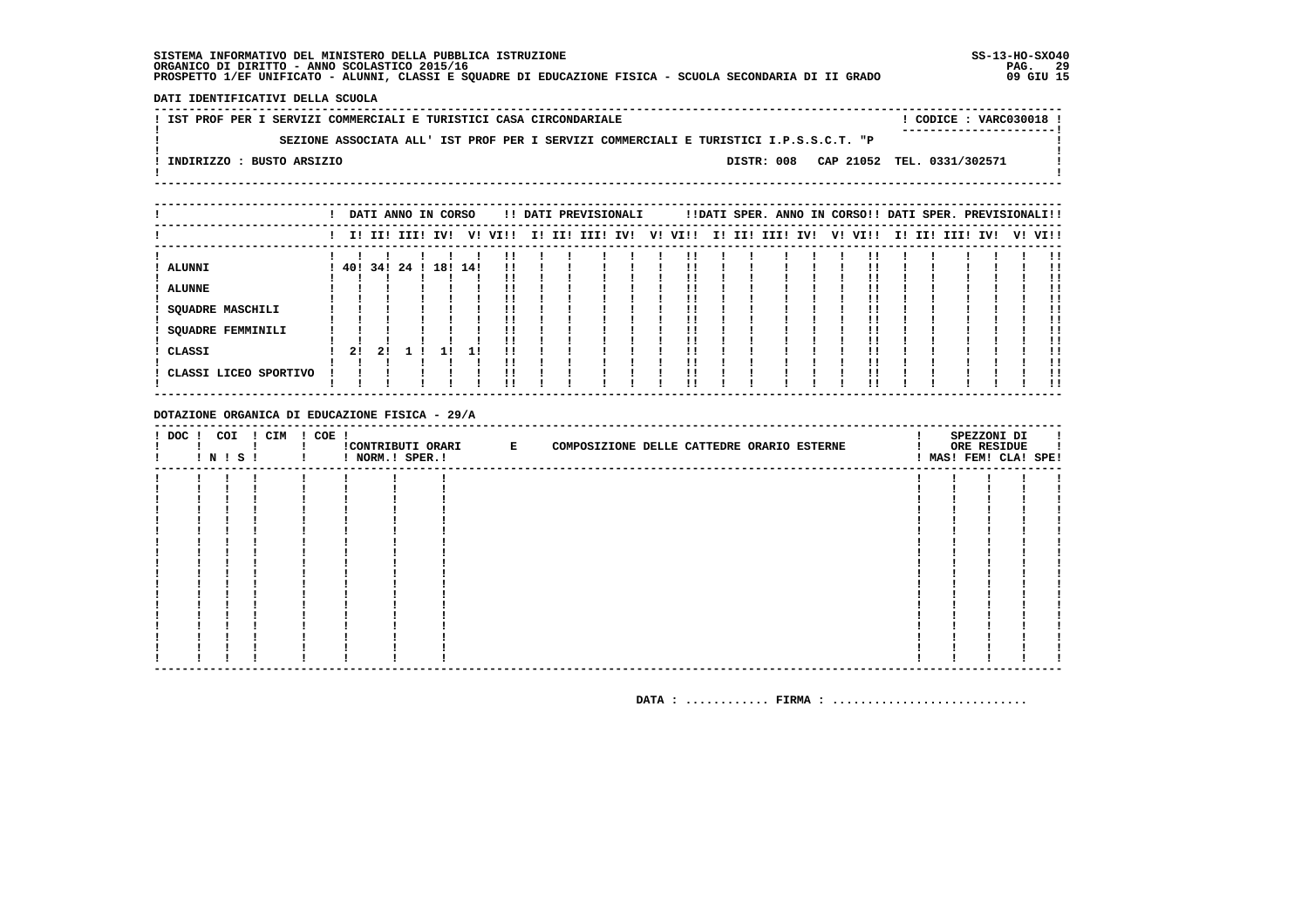DATI IDENTIFICATIVI DELLA SCUOLA

! IST PROF PER I SERVIZI COMMERCIALI E TURISTICI "PIETRO VERRI" (CORSO SERALE) ! CODICE: VARC03050L !  $\mathbf{I}$ CORSO SERALE DELL' IST PROF PER I SERVIZI COMMERCIALI E TURISTICI I.P.S.S.C.T. "P.VER  $\mathbf{I}$ - 1  $\mathbf{I}$ -! INDIRIZZO : VIA TORINO, 1 - BUSTO ARSIZIO DISTR: 008 CAP 21052 TEL. 0331/302571 **Contract Contract**  $\mathbf{I}$  $\mathbf{I}$ 

|                             |  |             |          |    | DATI ANNO IN CORSO |     |      |  | !! DATI PREVISIONALI |    |      |        |          |  | !!DATI SPER. ANNO IN CORSO!! DATI SPER. PREVISIONALI!! |        |  |          |         |
|-----------------------------|--|-------------|----------|----|--------------------|-----|------|--|----------------------|----|------|--------|----------|--|--------------------------------------------------------|--------|--|----------|---------|
|                             |  | I! II! III! |          |    | IV!                | V!  | VI!! |  | I! II! III! IV!      | V! | VI!! | I! II! | III! IV! |  | V! VI!!                                                | I! II! |  | III! IV! | V! VI!! |
| ALUNNI                      |  |             | 10! 15 ! |    | 24! 16!            |     |      |  |                      |    |      |        |          |  |                                                        |        |  |          |         |
| <b>ALUNNE</b>               |  |             | 20! 25 ! |    | 32!                | 40! |      |  |                      |    |      |        |          |  |                                                        |        |  |          |         |
| SQUADRE MASCHILI            |  |             |          |    |                    |     |      |  |                      |    |      |        |          |  |                                                        |        |  |          |         |
| SQUADRE FEMMINILI<br>CLASSI |  | 11          |          | 21 | 21                 | 21  |      |  |                      |    |      |        |          |  |                                                        |        |  |          |         |
| CLASSI LICEO SPORTIVO       |  |             |          |    |                    |     |      |  |                      |    |      |        |          |  |                                                        |        |  |          |         |
|                             |  |             |          |    |                    |     |      |  |                      |    |      |        |          |  |                                                        |        |  |          |         |

DOTAZIONE ORGANICA DI EDUCAZIONE FISICA - 29/A

| $!$ DOC $!$ | ! N ! S ! | COI | ! CIM | $! COE$ ! | ! NORM.! SPER.! | CONTRIBUTI ORARI E |  |  | COMPOSIZIONE DELLE CATTEDRE ORARIO ESTERNE |  | SPEZZONI DI<br>ORE RESIDUE<br>! MAS! FEM! CLA! SPE! | I. |
|-------------|-----------|-----|-------|-----------|-----------------|--------------------|--|--|--------------------------------------------|--|-----------------------------------------------------|----|
|             |           |     |       |           |                 |                    |  |  |                                            |  |                                                     |    |
|             |           |     |       |           |                 |                    |  |  |                                            |  |                                                     |    |
|             |           |     |       |           |                 |                    |  |  |                                            |  |                                                     |    |
|             |           |     |       |           |                 |                    |  |  |                                            |  |                                                     |    |
|             |           |     |       |           |                 |                    |  |  |                                            |  |                                                     |    |
|             |           |     |       |           |                 |                    |  |  |                                            |  |                                                     |    |
|             |           |     |       |           |                 |                    |  |  |                                            |  |                                                     |    |
|             |           |     |       |           |                 |                    |  |  |                                            |  |                                                     |    |
|             |           |     |       |           |                 |                    |  |  |                                            |  |                                                     |    |
|             |           |     |       |           |                 |                    |  |  |                                            |  |                                                     |    |
|             |           |     |       |           |                 |                    |  |  |                                            |  |                                                     |    |
|             |           |     |       |           |                 |                    |  |  |                                            |  |                                                     |    |
|             |           |     |       |           |                 |                    |  |  |                                            |  |                                                     |    |
|             |           |     |       |           |                 |                    |  |  |                                            |  |                                                     |    |
|             |           |     |       |           |                 |                    |  |  |                                            |  |                                                     |    |
|             |           |     |       |           |                 |                    |  |  |                                            |  |                                                     |    |
|             |           |     |       |           |                 |                    |  |  |                                            |  |                                                     |    |
|             |           |     |       |           |                 |                    |  |  |                                            |  |                                                     |    |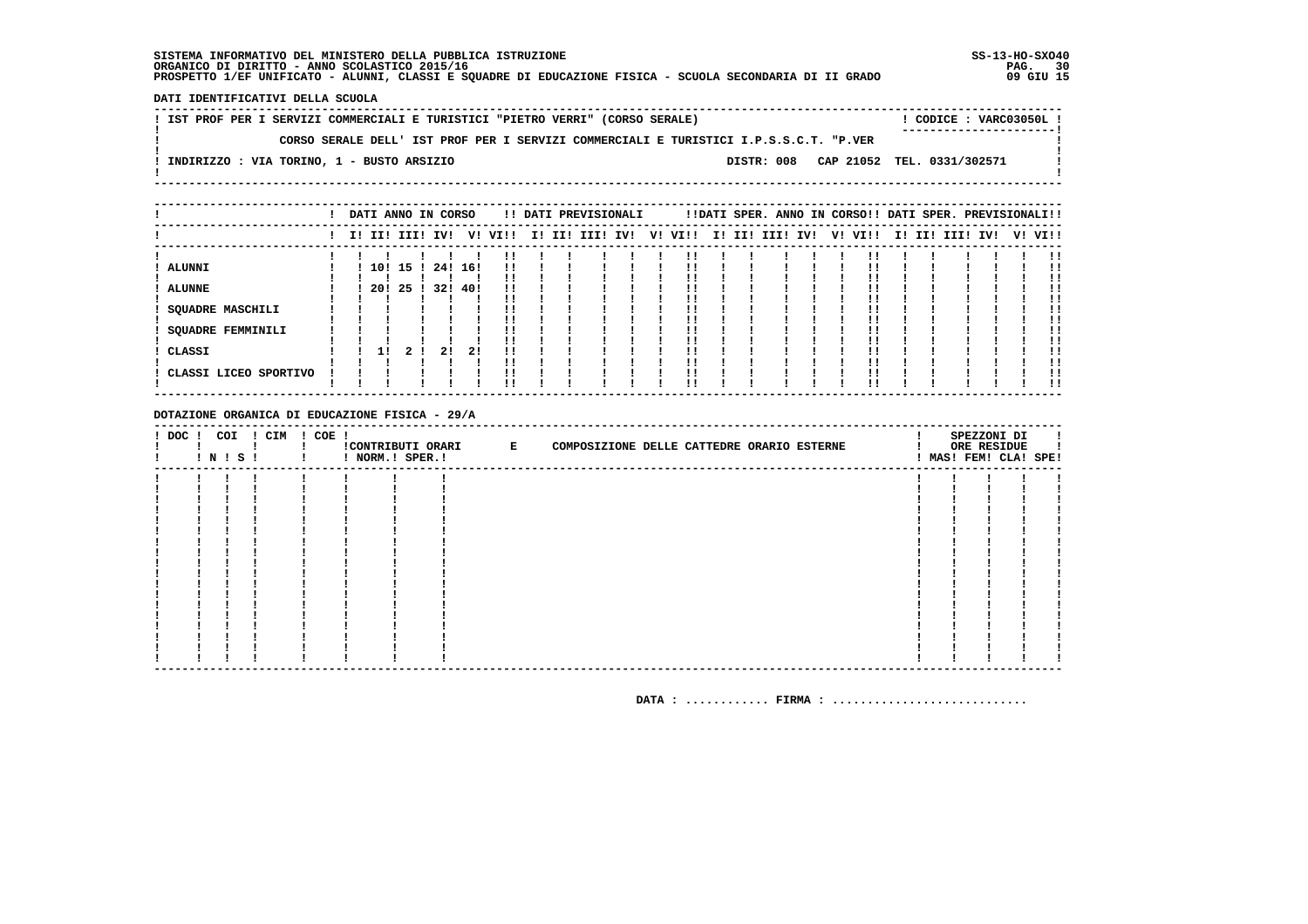DATI IDENTIFICATIVI DELLA SCUOLA

| ! IST PROF INDUSTRIA E ARTIGIANATO IPSIA "PONTI" GALLARATE (DIURNO) | $!$ CODICE : VARI008010 $!$           |
|---------------------------------------------------------------------|---------------------------------------|
| SEZIONE ASSOCIATA ALL' ISTITUTO SUPERIORE ISIS ANDREA PONTI         |                                       |
| INDIRIZZO : PIAZZA GIOVINE ITALIA 3 - GALLARATE                     | DISTR: 006 CAP 21013 TEL. 0331/779831 |
|                                                                     |                                       |

|                                                                                          |                 |    | DATI ANNO IN CORSO |                  |    |           |                     |                            |    | !! DATI PREVISIONALI |           |                   |      |  | !!DATI SPER. ANNO IN CORSO!! DATI SPER. PREVISIONALI!! |  |         |  |             |     |         |
|------------------------------------------------------------------------------------------|-----------------|----|--------------------|------------------|----|-----------|---------------------|----------------------------|----|----------------------|-----------|-------------------|------|--|--------------------------------------------------------|--|---------|--|-------------|-----|---------|
|                                                                                          |                 |    | I! II! III! IV!    |                  |    |           | V! VI!!             |                            |    | I! II! III! IV!      |           | V!                | VI!! |  | I! II! III! IV!                                        |  | V! VI!! |  | I! II! III! | IV! | V! VI!! |
| <b>ALUNNI</b><br><b>ALUNNE</b><br><b>SQUADRE MASCHILI</b><br>SQUADRE FEMMINILI<br>CLASSI | !133!137!<br>51 | 51 | -89                | !117! 67!<br>18! | 61 | 14!<br>41 | $\mathbf{1}$<br>. . | !! 68!121!126<br>-41<br>31 | 51 | 5.                   | 80!<br>41 | -23!<br>33!<br>21 | !!   |  |                                                        |  |         |  |             |     |         |
| CLASSI LICEO SPORTIVO                                                                    |                 |    |                    |                  |    |           |                     |                            |    |                      |           |                   |      |  |                                                        |  |         |  |             |     | 11      |

DOTAZIONE ORGANICA DI EDUCAZIONE FISICA - 29/A

| ! DOC ! COI | ! N ! S ! | ! CIM | $! COE$ ! | ! NORM.! SPER.! | CONTRIBUTI ORARI E | COMPOSIZIONE DELLE CATTEDRE ORARIO ESTERNE |  |  |  | SPEZZONI DI<br>ORE RESIDUE<br>! MAS! FEM! CLA! SPE! |  |
|-------------|-----------|-------|-----------|-----------------|--------------------|--------------------------------------------|--|--|--|-----------------------------------------------------|--|
|             | 2 ! 2 !   |       |           |                 |                    |                                            |  |  |  | 2 <sub>1</sub>                                      |  |
|             |           |       |           |                 |                    |                                            |  |  |  |                                                     |  |
|             |           |       |           |                 |                    |                                            |  |  |  |                                                     |  |
|             |           |       |           |                 |                    |                                            |  |  |  |                                                     |  |
|             |           |       |           |                 |                    |                                            |  |  |  |                                                     |  |
|             |           |       |           |                 |                    |                                            |  |  |  |                                                     |  |
|             |           |       |           |                 |                    |                                            |  |  |  |                                                     |  |
|             |           |       |           |                 |                    |                                            |  |  |  |                                                     |  |
|             |           |       |           |                 |                    |                                            |  |  |  |                                                     |  |
|             |           |       |           |                 |                    |                                            |  |  |  |                                                     |  |
|             |           |       |           |                 |                    |                                            |  |  |  |                                                     |  |
|             |           |       |           |                 |                    |                                            |  |  |  |                                                     |  |
|             |           |       |           |                 |                    |                                            |  |  |  |                                                     |  |
|             |           |       |           |                 |                    |                                            |  |  |  |                                                     |  |
|             |           |       |           |                 |                    |                                            |  |  |  |                                                     |  |
|             |           |       |           |                 |                    |                                            |  |  |  |                                                     |  |
|             |           |       |           |                 |                    |                                            |  |  |  |                                                     |  |
|             |           |       |           |                 |                    |                                            |  |  |  |                                                     |  |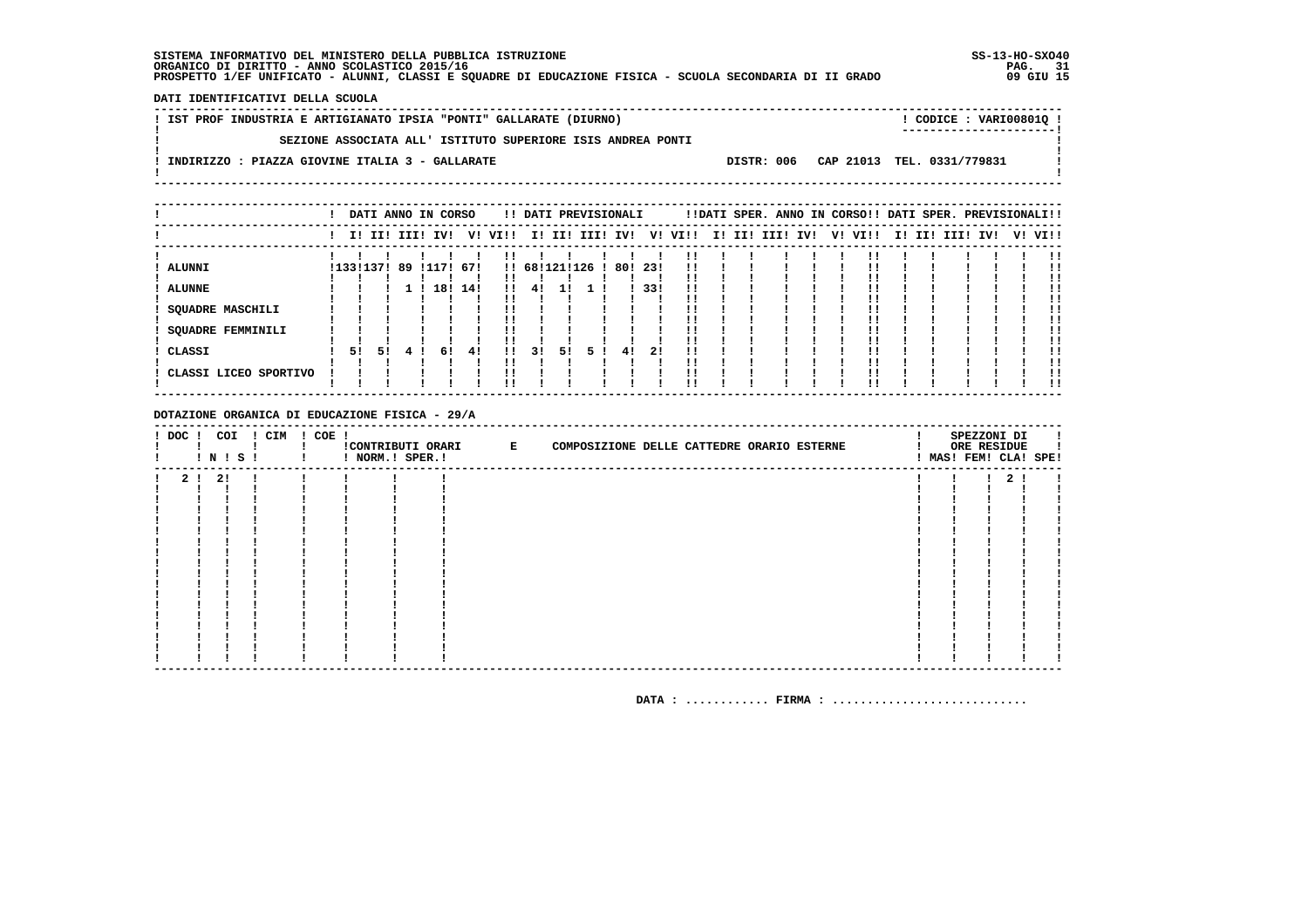DATI IDENTIFICATIVI DELLA SCUOLA

| ! IST PROF INDUSTRIA E ARTIGIANATO IPSIA "PONTI"GALLARATE (SERALE)                   |            | ! CODICE : VARI008515 !    |
|--------------------------------------------------------------------------------------|------------|----------------------------|
|                                                                                      |            | ----------------------     |
| CORSO SERALE DELL' IST PROF INDUSTRIA E ARTIGIANATO IPSIA "PONTI" GALLARATE (DIURNO) |            |                            |
|                                                                                      |            |                            |
| INDIRIZZO : PIAZZA GIOVINE ITALIA 3 - GALLARATE                                      | DISTR: 006 | CAP 21013 TEL. 0331/779831 |
|                                                                                      |            |                            |
|                                                                                      |            |                            |

|                                                                                          |  |                |  | DATI ANNO IN CORSO |            |          |     | !! DATI PREVISIONALI |      |      |           |  | !!DATI SPER. ANNO IN CORSO!! DATI SPER. PREVISIONALI!! |     |         |  |                 |  |         |
|------------------------------------------------------------------------------------------|--|----------------|--|--------------------|------------|----------|-----|----------------------|------|------|-----------|--|--------------------------------------------------------|-----|---------|--|-----------------|--|---------|
|                                                                                          |  |                |  | I! II! III! IV!    |            | V! VI!!  |     | I! II! III! IV!      |      | V!   | VI!!      |  | I! II! III!                                            | IV! | V! VI!! |  | I! II! III! IV! |  | V! VI!! |
| <b>ALUNNI</b><br><b>ALUNNE</b><br>SQUADRE MASCHILI<br><b>SQUADRE FEMMINILI</b><br>CLASSI |  | 27! 30 !<br>11 |  | 27!                | -271<br>11 | !!<br>!! | 20! | 25 !                 | -201 | -25! | !!        |  |                                                        |     |         |  |                 |  |         |
| CLASSI LICEO SPORTIVO                                                                    |  |                |  |                    |            | !!<br>!! |     |                      |      |      | !!<br>' ' |  |                                                        |     |         |  |                 |  | !!      |

DOTAZIONE ORGANICA DI EDUCAZIONE FISICA - 29/A

|  | ! N ! S ! | ! DOC ! COI ! CIM ! COE ! | ! NORM.! SPER.! | !CONTRIBUTI ORARI E | COMPOSIZIONE DELLE CATTEDRE ORARIO ESTERNE |  |  |  | SPEZZONI DI<br>ORE RESIDUE<br>! MAS! FEM! CLA! SPE! |  |
|--|-----------|---------------------------|-----------------|---------------------|--------------------------------------------|--|--|--|-----------------------------------------------------|--|
|  |           |                           |                 |                     |                                            |  |  |  |                                                     |  |
|  |           |                           |                 |                     |                                            |  |  |  |                                                     |  |
|  |           |                           |                 |                     |                                            |  |  |  |                                                     |  |
|  |           |                           |                 |                     |                                            |  |  |  |                                                     |  |
|  |           |                           |                 |                     |                                            |  |  |  |                                                     |  |
|  |           |                           |                 |                     |                                            |  |  |  |                                                     |  |
|  |           |                           |                 |                     |                                            |  |  |  |                                                     |  |
|  |           |                           |                 |                     |                                            |  |  |  |                                                     |  |
|  |           |                           |                 |                     |                                            |  |  |  |                                                     |  |
|  |           |                           |                 |                     |                                            |  |  |  |                                                     |  |
|  |           |                           |                 |                     |                                            |  |  |  |                                                     |  |
|  |           |                           |                 |                     |                                            |  |  |  |                                                     |  |
|  |           |                           |                 |                     |                                            |  |  |  |                                                     |  |
|  |           |                           |                 |                     |                                            |  |  |  |                                                     |  |
|  |           |                           |                 |                     |                                            |  |  |  |                                                     |  |
|  |           |                           |                 |                     |                                            |  |  |  |                                                     |  |
|  |           |                           |                 |                     |                                            |  |  |  |                                                     |  |
|  |           |                           |                 |                     |                                            |  |  |  |                                                     |  |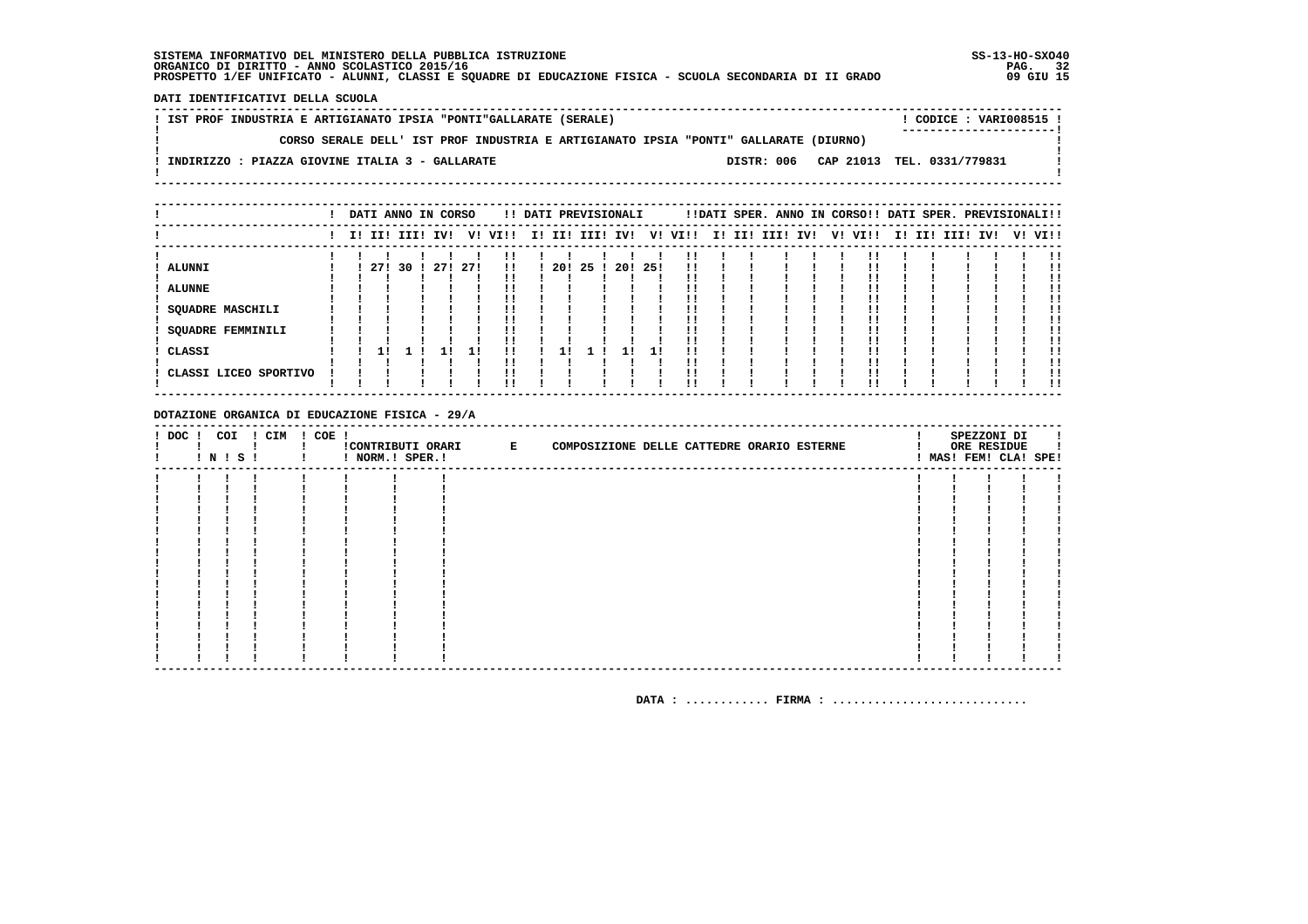DATI IDENTIFICATIVI DELLA SCUOLA

| ! IST PROF INDUSTRIA E ARTIGIANATO IPSIA "DALLA CHIESA" SESTO CALENDE  |  | CODICE: VARI00901G!                   |  |
|------------------------------------------------------------------------|--|---------------------------------------|--|
| SEZIONE ASSOCIATA ALL' ISTITUTO SUPERIORE "CARLO ALBERTO DALLA CHIESA" |  |                                       |  |
|                                                                        |  |                                       |  |
| ! INDIRIZZO : VIA SAN DONATO, 1 - SESTO CALENDE                        |  | DISTR: 005 CAP 21018 TEL. 0331/921063 |  |
|                                                                        |  |                                       |  |

| !!DATI SPER. ANNO IN CORSO!! DATI SPER. PREVISIONALI!! |
|--------------------------------------------------------|
| I! II! III!<br>V! VI!!<br>IV!                          |
|                                                        |
|                                                        |
|                                                        |
|                                                        |
|                                                        |

DOTAZIONE ORGANICA DI EDUCAZIONE FISICA - 29/A

| $!$ DOC $!$ | COI | ! N ! S ! | ! CIM | $! COE$ ! | ! NORM.! SPER.! | CONTRIBUTI ORARI E | COMPOSIZIONE DELLE CATTEDRE ORARIO ESTERNE |  |  |  | SPEZZONI DI<br>ORE RESIDUE | ! MAS! FEM! CLA! SPE! |
|-------------|-----|-----------|-------|-----------|-----------------|--------------------|--------------------------------------------|--|--|--|----------------------------|-----------------------|
|             |     |           |       |           |                 |                    |                                            |  |  |  |                            |                       |
|             |     |           |       |           |                 |                    |                                            |  |  |  |                            |                       |
|             |     |           |       |           |                 |                    |                                            |  |  |  |                            |                       |
|             |     |           |       |           |                 |                    |                                            |  |  |  |                            |                       |
|             |     |           |       |           |                 |                    |                                            |  |  |  |                            |                       |
|             |     |           |       |           |                 |                    |                                            |  |  |  |                            |                       |
|             |     |           |       |           |                 |                    |                                            |  |  |  |                            |                       |
|             |     |           |       |           |                 |                    |                                            |  |  |  |                            |                       |
|             |     |           |       |           |                 |                    |                                            |  |  |  |                            |                       |
|             |     |           |       |           |                 |                    |                                            |  |  |  |                            |                       |
|             |     |           |       |           |                 |                    |                                            |  |  |  |                            |                       |
|             |     |           |       |           |                 |                    |                                            |  |  |  |                            |                       |
|             |     |           |       |           |                 |                    |                                            |  |  |  |                            |                       |
|             |     |           |       |           |                 |                    |                                            |  |  |  |                            |                       |
|             |     |           |       |           |                 |                    |                                            |  |  |  |                            |                       |
|             |     |           |       |           |                 |                    |                                            |  |  |  |                            |                       |
|             |     |           |       |           |                 |                    |                                            |  |  |  |                            |                       |
|             |     |           |       |           |                 |                    |                                            |  |  |  |                            |                       |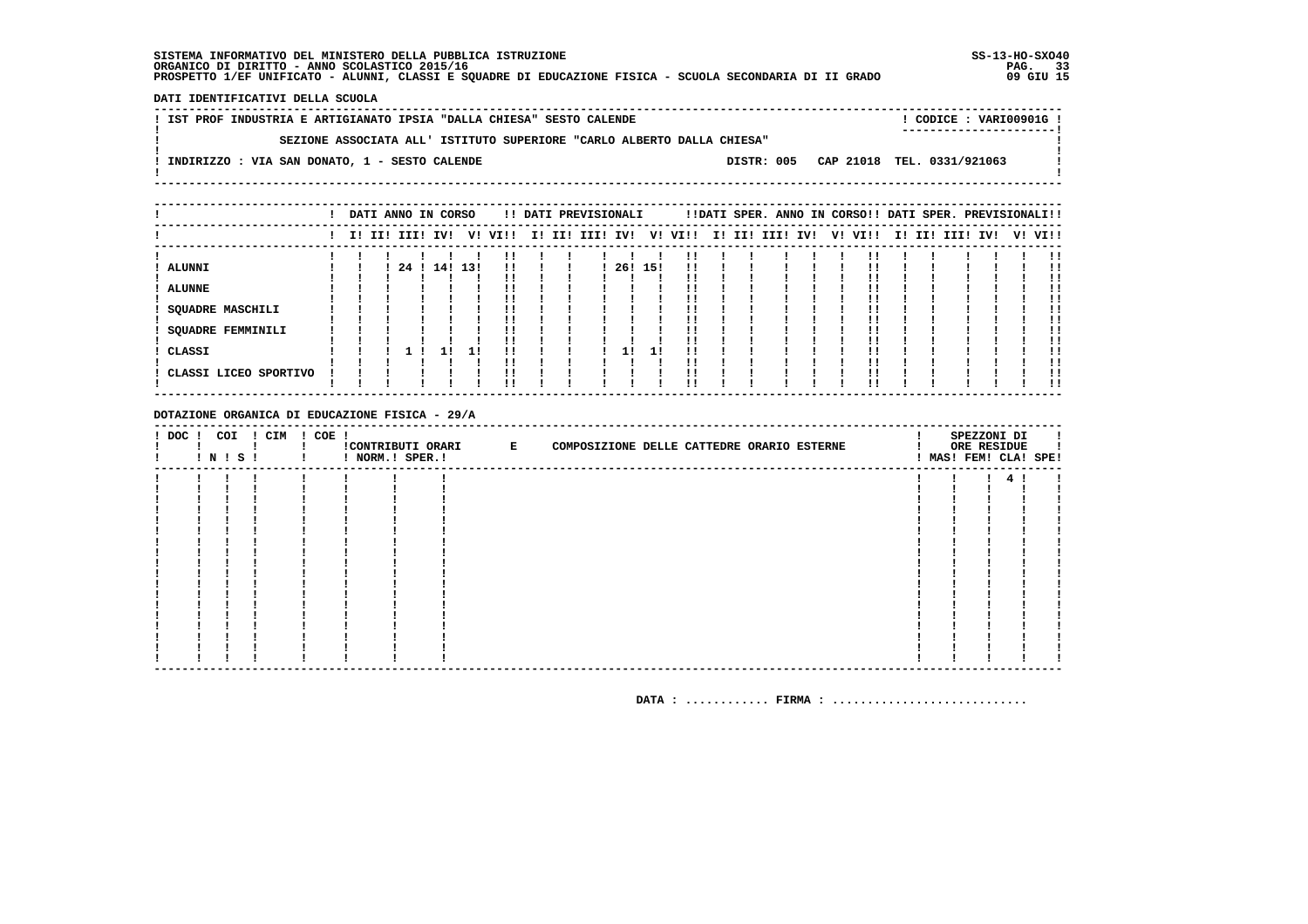**DATI IDENTIFICATIVI DELLA SCUOLA**

| IST PROF INDUSTRIA E ARTIGIANATO I.P.S.I.A. ISIS "NEWTON" - VARESE         |  | CODICE: VARI01701E!<br>---------------------- |
|----------------------------------------------------------------------------|--|-----------------------------------------------|
| SEZIONE ASSOCIATA ALL' ISTITUTO SUPERIORE ISAAC NEWTON                     |  |                                               |
| DISTR: 003 CAP 21100 TEL. 0332/312065<br>INDIRIZZO : VIA ZUCCHI 3 - VARESE |  |                                               |
|                                                                            |  |                                               |

|                       |                 |       |    | DATI ANNO IN CORSO | !! DATI PREVISIONALI    |               |    |    |                 |     |         |                 |  | !!DATI SPER. ANNO IN CORSO!! DATI SPER. PREVISIONALI!! |  |  |                         |
|-----------------------|-----------------|-------|----|--------------------|-------------------------|---------------|----|----|-----------------|-----|---------|-----------------|--|--------------------------------------------------------|--|--|-------------------------|
|                       |                 |       |    |                    | I! II! III! IV! V! VI!! |               |    |    | I! II! III! IV! |     | V! VI!! | I! II! III! IV! |  | V! VI!!                                                |  |  | I! II! III! IV! V! VI!! |
| <b>ALUNNI</b>         | ! 203! 194! 224 |       |    | !116! 93!          |                         | !!181!165!153 |    |    | !120!           | 741 |         |                 |  |                                                        |  |  |                         |
| <b>ALUNNE</b>         |                 |       |    |                    |                         | !! 12!        | 61 | 29 | -231            | 41  |         |                 |  |                                                        |  |  |                         |
| SQUADRE MASCHILI      |                 |       |    |                    |                         |               |    |    |                 |     |         |                 |  |                                                        |  |  |                         |
| SQUADRE FEMMINILI     |                 |       |    |                    |                         |               |    |    |                 |     |         |                 |  |                                                        |  |  |                         |
| CLASSI                | 81              | 91 12 | 61 | -41                |                         | 71            | 71 | 8! | 6!              | 31  |         |                 |  |                                                        |  |  |                         |
| CLASSI LICEO SPORTIVO |                 |       |    |                    |                         |               |    |    |                 |     |         |                 |  |                                                        |  |  |                         |
|                       |                 |       |    |                    |                         |               |    |    |                 |     |         |                 |  |                                                        |  |  |                         |

### **DOTAZIONE ORGANICA DI EDUCAZIONE FISICA - 29/A**

|  | DOC ! COI ! CIM<br>! N ! S ! |  | $! COE$ ! |   | CONTRIBUTI ORARI E<br>! NORM.! SPER.! |        | COMPOSIZIONE DELLE CATTEDRE ORARIO ESTERNE |  | SPEZZONI DI<br>ORE RESIDUE<br>MAS! FEM! CLA! SPE! |  |
|--|------------------------------|--|-----------|---|---------------------------------------|--------|--------------------------------------------|--|---------------------------------------------------|--|
|  | 4 ! 3 !                      |  |           | 4 |                                       | CEDE A | VARESE - ERNESTO CAIROLI - VARESE          |  |                                                   |  |
|  |                              |  |           |   |                                       |        | VAPC020001<br>LIC. CLAS.                   |  |                                                   |  |
|  |                              |  |           |   |                                       |        |                                            |  |                                                   |  |
|  |                              |  |           |   |                                       | CEDE A | VARESE - L. SCIENT. "G. FERRARIS" - VAR    |  |                                                   |  |
|  |                              |  |           |   |                                       |        | <b>VAPS03000P</b><br>LIC. SCIENT.          |  |                                                   |  |
|  |                              |  |           |   |                                       |        |                                            |  |                                                   |  |
|  |                              |  |           |   |                                       |        |                                            |  |                                                   |  |
|  |                              |  |           |   |                                       |        |                                            |  |                                                   |  |
|  |                              |  |           |   |                                       |        |                                            |  |                                                   |  |
|  |                              |  |           |   |                                       |        |                                            |  |                                                   |  |
|  |                              |  |           |   |                                       |        |                                            |  |                                                   |  |
|  |                              |  |           |   |                                       |        |                                            |  |                                                   |  |
|  |                              |  |           |   |                                       |        |                                            |  |                                                   |  |
|  |                              |  |           |   |                                       |        |                                            |  |                                                   |  |
|  |                              |  |           |   |                                       |        |                                            |  |                                                   |  |
|  |                              |  |           |   |                                       |        |                                            |  |                                                   |  |
|  |                              |  |           |   |                                       |        |                                            |  |                                                   |  |
|  |                              |  |           |   |                                       |        |                                            |  |                                                   |  |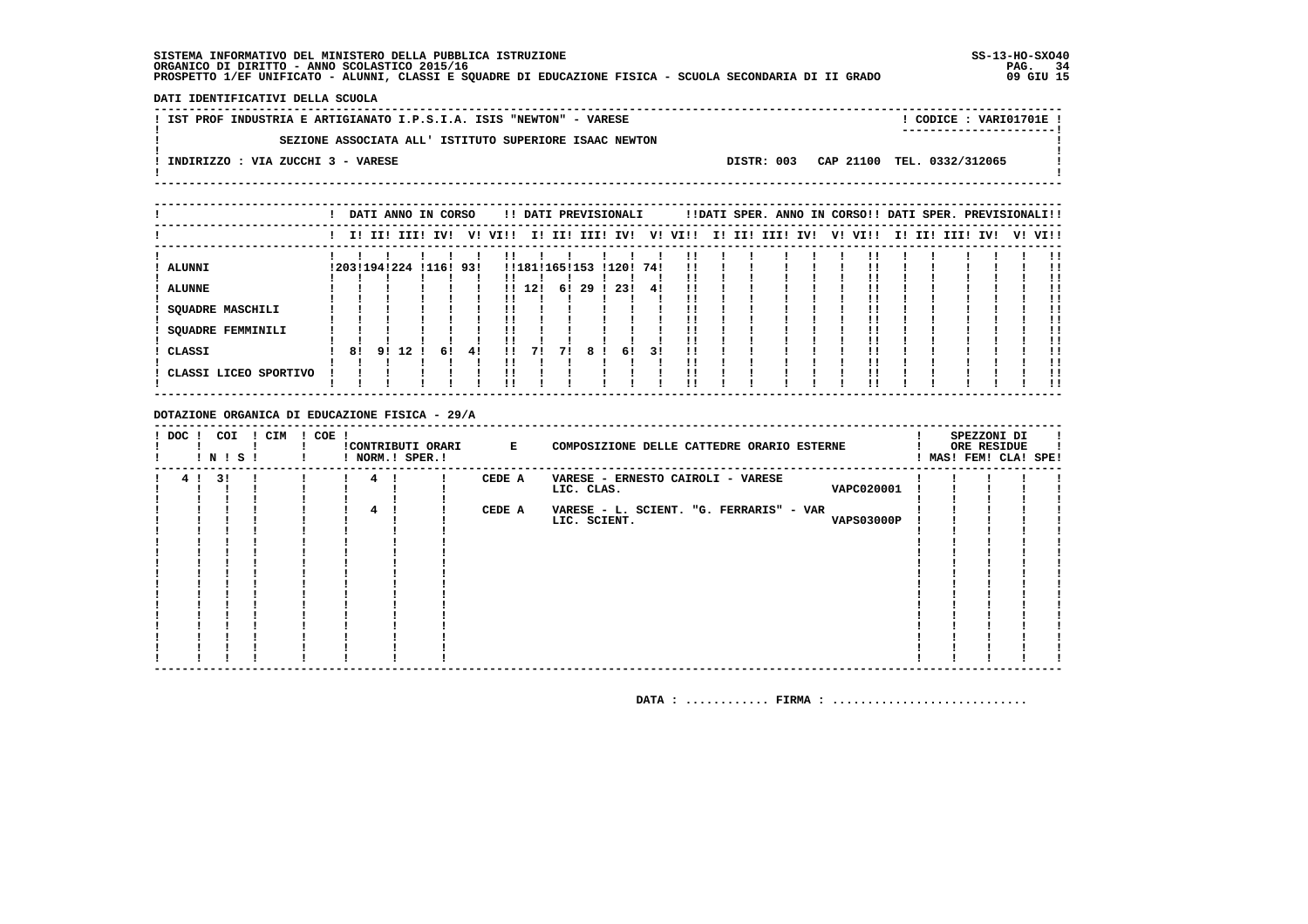DATI IDENTIFICATIVI DELLA SCUOLA

! IST PROF INDUSTRIA E ARTIGIANATO IPSIA ISIS "NEWTON" - VARESE (C.SERALE) ! CODICE : VARI01751X !  $\mathbf{I}$ CORSO SERALE DELL' IST PROF INDUSTRIA E ARTIGIANATO I.P.S.I.A. ISIS "NEWTON" - VARESE  $\mathbf{I}$  $\overline{\phantom{a}}$  $\mathbf{I}$ -: INDIRIZZO : VIA ZUCCHI 3 - VARESE DISTR: 003 CAP 21100 TEL. 0332/312065 **Contract Contract**  $\mathbf{I}$  $\mathbf{I}$ 

|                                       |  | DATI ANNO IN CORSO |     |    |      |        | !! DATI PREVISIONALI |  |         |        | !!DATI SPER. ANNO IN CORSO!! DATI SPER. PREVISIONALI!! |  |         |  |             |     |         |
|---------------------------------------|--|--------------------|-----|----|------|--------|----------------------|--|---------|--------|--------------------------------------------------------|--|---------|--|-------------|-----|---------|
|                                       |  | I! II! III!        | IV! | V! | VI!! | I! II! | III! IV!             |  | V! VI!! | I! II! | III! IV!                                               |  | V! VI!! |  | I! II! III! | IV! | V! VI!! |
| <b>ALUNNI</b><br><b>ALUNNE</b>        |  |                    |     |    |      |        |                      |  |         |        |                                                        |  |         |  |             |     | . .     |
| SQUADRE MASCHILI<br>SQUADRE FEMMINILI |  |                    |     |    |      |        |                      |  |         |        |                                                        |  |         |  |             |     |         |
| CLASSI                                |  |                    |     |    |      |        |                      |  |         |        |                                                        |  |         |  |             |     | !!      |
| CLASSI LICEO SPORTIVO                 |  |                    |     |    |      |        |                      |  |         |        |                                                        |  |         |  |             |     | !!      |

DOTAZIONE ORGANICA DI EDUCAZIONE FISICA - 29/A

| $!$ DOC $!$ | COI<br>! N ! S ! | ! CIM | ! COE ! | ! NORM.! SPER.! | CONTRIBUTI ORARI E |  | COMPOSIZIONE DELLE CATTEDRE ORARIO ESTERNE |  |  | SPEZZONI DI<br>ORE RESIDUE<br>MAS! FEM! CLA! SPE! |  |
|-------------|------------------|-------|---------|-----------------|--------------------|--|--------------------------------------------|--|--|---------------------------------------------------|--|
|             |                  |       |         |                 |                    |  |                                            |  |  |                                                   |  |
|             |                  |       |         |                 |                    |  |                                            |  |  |                                                   |  |
|             |                  |       |         |                 |                    |  |                                            |  |  |                                                   |  |
|             |                  |       |         |                 |                    |  |                                            |  |  |                                                   |  |
|             |                  |       |         |                 |                    |  |                                            |  |  |                                                   |  |
|             |                  |       |         |                 |                    |  |                                            |  |  |                                                   |  |
|             |                  |       |         |                 |                    |  |                                            |  |  |                                                   |  |
|             |                  |       |         |                 |                    |  |                                            |  |  |                                                   |  |
|             |                  |       |         |                 |                    |  |                                            |  |  |                                                   |  |
|             |                  |       |         |                 |                    |  |                                            |  |  |                                                   |  |
|             |                  |       |         |                 |                    |  |                                            |  |  |                                                   |  |
|             |                  |       |         |                 |                    |  |                                            |  |  |                                                   |  |
|             |                  |       |         |                 |                    |  |                                            |  |  |                                                   |  |
|             |                  |       |         |                 |                    |  |                                            |  |  |                                                   |  |
|             |                  |       |         |                 |                    |  |                                            |  |  |                                                   |  |
|             |                  |       |         |                 |                    |  |                                            |  |  |                                                   |  |
|             |                  |       |         |                 |                    |  |                                            |  |  |                                                   |  |
|             |                  |       |         |                 |                    |  |                                            |  |  |                                                   |  |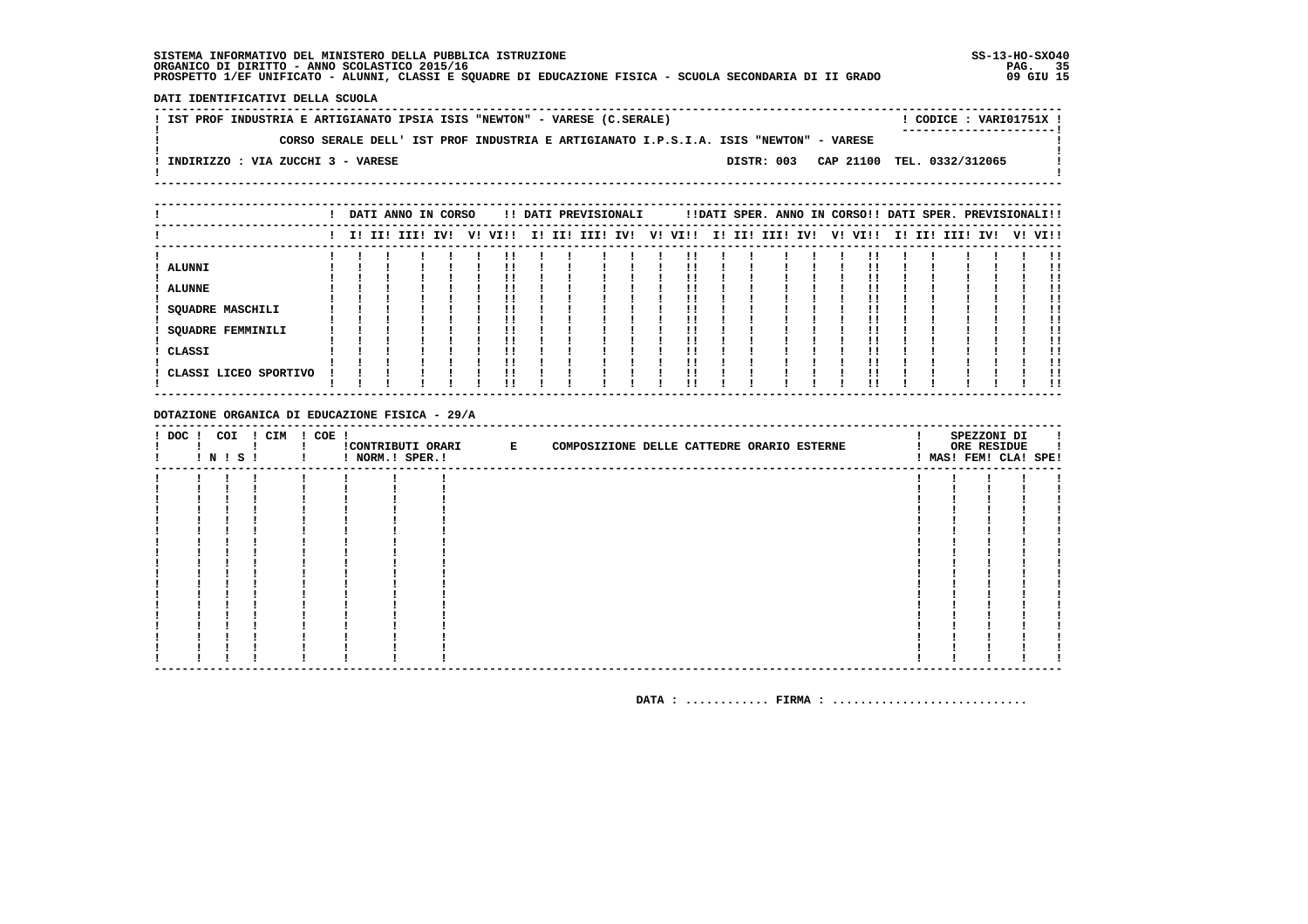DATI IDENTIFICATIVI DELLA SCUOLA

| ! IST PROF INDUSTRIA E ARTIGIANATO I.P.S.I.A ISIS "FACCHINETTI" CASTELLANZA |  | ! CODICE : VARI019016 !               |  |
|-----------------------------------------------------------------------------|--|---------------------------------------|--|
| SEZIONE ASSOCIATA ALL' ISTITUTO SUPERIORE C. FACCHINETTI                    |  | -----------------------               |  |
| ! INDIRIZZO : VIA AZIMONTI, 5 - CASTELLANZA                                 |  | DISTR: 008 CAP 21053 TEL. 0331/632444 |  |
|                                                                             |  |                                       |  |
|                                                                             |  |                                       |  |

|                                 |    |    | DATI ANNO IN CORSO   |     |    |      |        |     |     | !! DATI PREVISIONALI |      |      |        | !!DATI SPER. ANNO IN CORSO!! DATI SPER. PREVISIONALI!! |    |      |     |          |     |    |      |
|---------------------------------|----|----|----------------------|-----|----|------|--------|-----|-----|----------------------|------|------|--------|--------------------------------------------------------|----|------|-----|----------|-----|----|------|
|                                 |    |    | I! II! III!          | IV! | V! | VI!! | II.    | II! |     | III! IV!             | V!   | VI!! | I! II! | III! IV!                                               | V! | VI!! | II. | II! III! | IV! | V! | VI!! |
| <b>ALUNNI</b>                   |    |    | 69! 72! 62 ! 51! 48! |     |    |      | !! 81! | 72! | -81 | 60!                  | -39! |      |        |                                                        |    |      |     |          |     |    |      |
| <b>ALUNNE</b>                   |    |    |                      |     |    |      |        |     |     |                      |      |      |        |                                                        |    |      |     |          |     |    |      |
| <b>SQUADRE MASCHILI</b>         |    |    |                      |     |    |      |        |     |     |                      |      |      |        |                                                        |    |      |     |          |     |    |      |
| <b>SQUADRE FEMMINILI</b>        |    |    |                      |     |    |      |        |     |     |                      |      |      |        |                                                        |    |      |     |          |     |    |      |
| CLASSI<br>CLASSI LICEO SPORTIVO | 31 | 31 |                      | 31  | 21 | . .  | 31     | 31  |     | 3 I                  | 21   |      |        |                                                        |    |      |     |          |     |    |      |
|                                 |    |    |                      |     |    |      |        |     |     |                      |      |      |        |                                                        |    |      |     |          |     |    | !!   |

DOTAZIONE ORGANICA DI EDUCAZIONE FISICA - 29/A

| $!$ DOC $!$ |    | COI<br>! N ! S ! | ! CIM | $! COE$ ! |   | !CONTRIBUTI ORARI E<br>! NORM.! SPER.! |        | COMPOSIZIONE DELLE CATTEDRE ORARIO ESTERNE      |  | SPEZZONI DI<br>ORE RESIDUE<br>MAS! FEM! CLA! SPE! |  |
|-------------|----|------------------|-------|-----------|---|----------------------------------------|--------|-------------------------------------------------|--|---------------------------------------------------|--|
|             | 11 |                  |       |           | 8 |                                        | CEDE A | CASTELLANZA - I.T.G. ISIS "FACCHINETTI"<br>CAST |  | 2 <sub>1</sub>                                    |  |
|             |    |                  |       |           |   |                                        |        | IST.TEC.GEOMETRI<br><b>VATL019017</b>           |  |                                                   |  |
|             |    |                  |       |           |   |                                        |        |                                                 |  |                                                   |  |
|             |    |                  |       |           |   |                                        |        |                                                 |  |                                                   |  |
|             |    |                  |       |           |   |                                        |        |                                                 |  |                                                   |  |
|             |    |                  |       |           |   |                                        |        |                                                 |  |                                                   |  |
|             |    |                  |       |           |   |                                        |        |                                                 |  |                                                   |  |
|             |    |                  |       |           |   |                                        |        |                                                 |  |                                                   |  |
|             |    |                  |       |           |   |                                        |        |                                                 |  |                                                   |  |
|             |    |                  |       |           |   |                                        |        |                                                 |  |                                                   |  |
|             |    |                  |       |           |   |                                        |        |                                                 |  |                                                   |  |
|             |    |                  |       |           |   |                                        |        |                                                 |  |                                                   |  |
|             |    |                  |       |           |   |                                        |        |                                                 |  |                                                   |  |
|             |    |                  |       |           |   |                                        |        |                                                 |  |                                                   |  |
|             |    |                  |       |           |   |                                        |        |                                                 |  |                                                   |  |
|             |    |                  |       |           |   |                                        |        |                                                 |  |                                                   |  |
|             |    |                  |       |           |   |                                        |        |                                                 |  |                                                   |  |
|             |    |                  |       |           |   |                                        |        |                                                 |  |                                                   |  |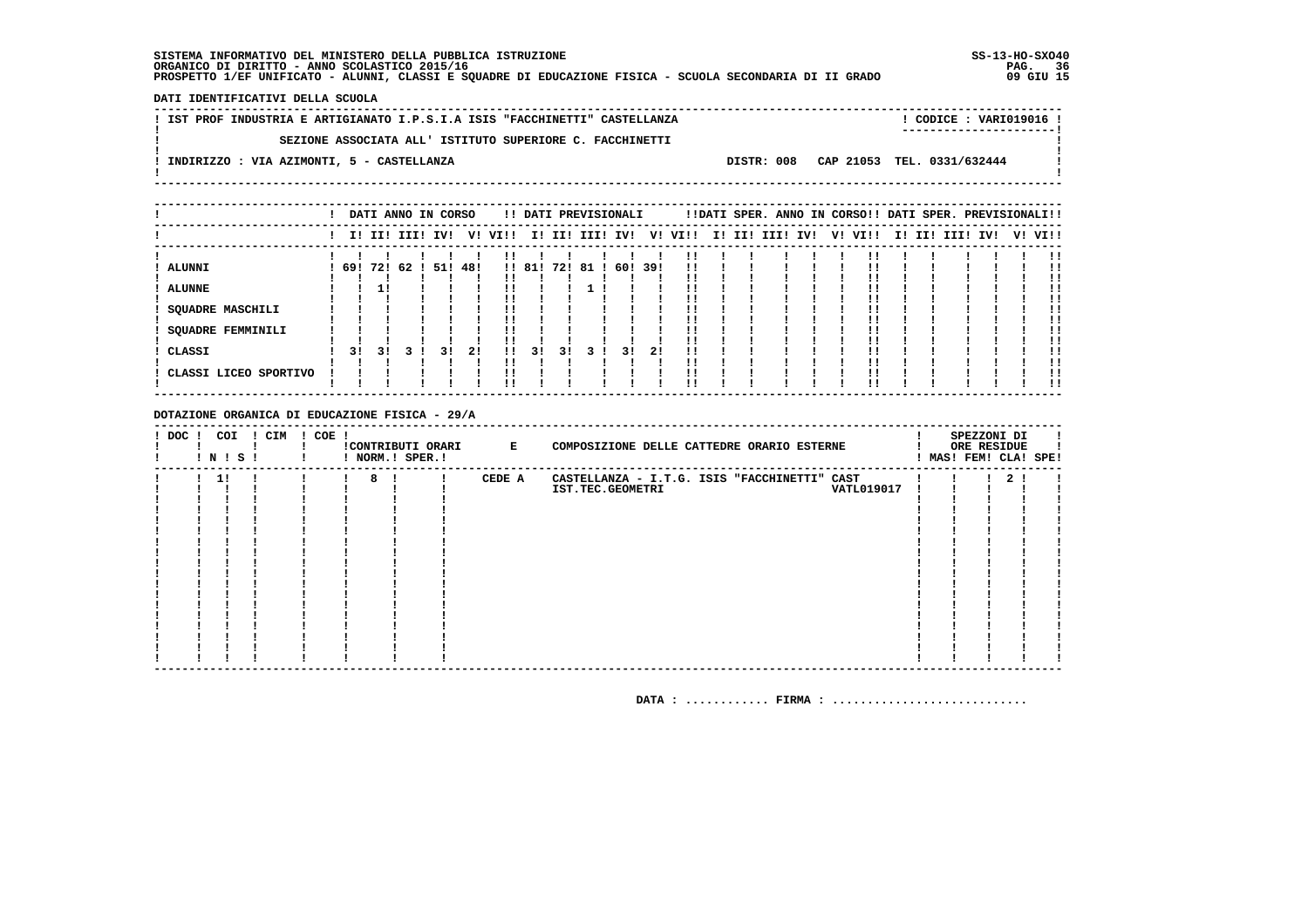DATI IDENTIFICATIVI DELLA SCUOLA 

|                                                                                                                                | CODICE: VARI04000E!<br>----------------------- |
|--------------------------------------------------------------------------------------------------------------------------------|------------------------------------------------|
| IST PROF INDUSTRIA E ARTIGIANATO I.P.S.I.A. "ANTONIO PARMA" - SARONNO<br>INDIRIZZO : VIA MANTEGAZZA 25 - SARONNO<br>DISTR: 009 | CAP 21047 TEL. 02/9600030                      |

|                                      |    | DATI ANNO IN CORSO     |    |    |              |               |    |   | !! DATI PREVISIONALI |     |      |  | !!DATI SPER. ANNO IN CORSO!! DATI SPER. PREVISIONALI!! |  |         |     |          |     |    |      |
|--------------------------------------|----|------------------------|----|----|--------------|---------------|----|---|----------------------|-----|------|--|--------------------------------------------------------|--|---------|-----|----------|-----|----|------|
|                                      |    | I! II! III! IV!        |    |    | V! VI!!      |               |    |   | I! II! III! IV!      | V!  | VI!! |  | I! II! III! IV!                                        |  | V! VI!! | II. | II! III! | IV! | V! | VI!! |
| ALUNNI                               |    | !173!180!174 !161!154! |    |    |              | !!173!171!156 |    |   | !162!150!            |     |      |  |                                                        |  |         |     |          |     |    |      |
| <b>ALUNNE</b>                        |    |                        |    |    |              |               |    |   |                      |     |      |  |                                                        |  |         |     |          |     |    |      |
| <b>SQUADRE MASCHILI</b>              |    |                        |    |    |              |               |    |   |                      |     |      |  |                                                        |  |         |     |          |     |    |      |
| <b>SQUADRE FEMMINILI</b><br>! CLASSI | 6! | 61                     | 61 | 71 | $\mathbf{H}$ | 61            | 61 | 6 | 71                   | -61 |      |  |                                                        |  |         |     |          |     |    |      |
| ! CLASSI LICEO SPORTIVO              |    |                        |    |    |              |               |    |   |                      |     |      |  |                                                        |  |         |     |          |     |    |      |
|                                      |    |                        |    |    | !!           |               |    |   |                      |     |      |  |                                                        |  |         |     |          |     |    |      |

DOTAZIONE ORGANICA DI EDUCAZIONE FISICA - 29/A

| $!$ DOC $!$ | COI<br>! N ! S ! | ! CIM | $! COE$ ! | ! NORM.! SPER.! | CONTRIBUTI ORARI E | COMPOSIZIONE DELLE CATTEDRE ORARIO ESTERNE |  | SPEZZONI DI<br>ORE RESIDUE | ! MAS! FEM! CLA! SPE! |
|-------------|------------------|-------|-----------|-----------------|--------------------|--------------------------------------------|--|----------------------------|-----------------------|
| 3 I         | 3!               |       |           |                 |                    |                                            |  |                            |                       |
|             |                  |       |           |                 |                    |                                            |  |                            |                       |
|             |                  |       |           |                 |                    |                                            |  |                            |                       |
|             |                  |       |           |                 |                    |                                            |  |                            |                       |
|             |                  |       |           |                 |                    |                                            |  |                            |                       |
|             |                  |       |           |                 |                    |                                            |  |                            |                       |
|             |                  |       |           |                 |                    |                                            |  |                            |                       |
|             |                  |       |           |                 |                    |                                            |  |                            |                       |
|             |                  |       |           |                 |                    |                                            |  |                            |                       |
|             |                  |       |           |                 |                    |                                            |  |                            |                       |
|             |                  |       |           |                 |                    |                                            |  |                            |                       |
|             |                  |       |           |                 |                    |                                            |  |                            |                       |
|             |                  |       |           |                 |                    |                                            |  |                            |                       |
|             |                  |       |           |                 |                    |                                            |  |                            |                       |
|             |                  |       |           |                 |                    |                                            |  |                            |                       |
|             |                  |       |           |                 |                    |                                            |  |                            |                       |
|             |                  |       |           |                 |                    |                                            |  |                            |                       |
|             |                  |       |           |                 |                    |                                            |  |                            |                       |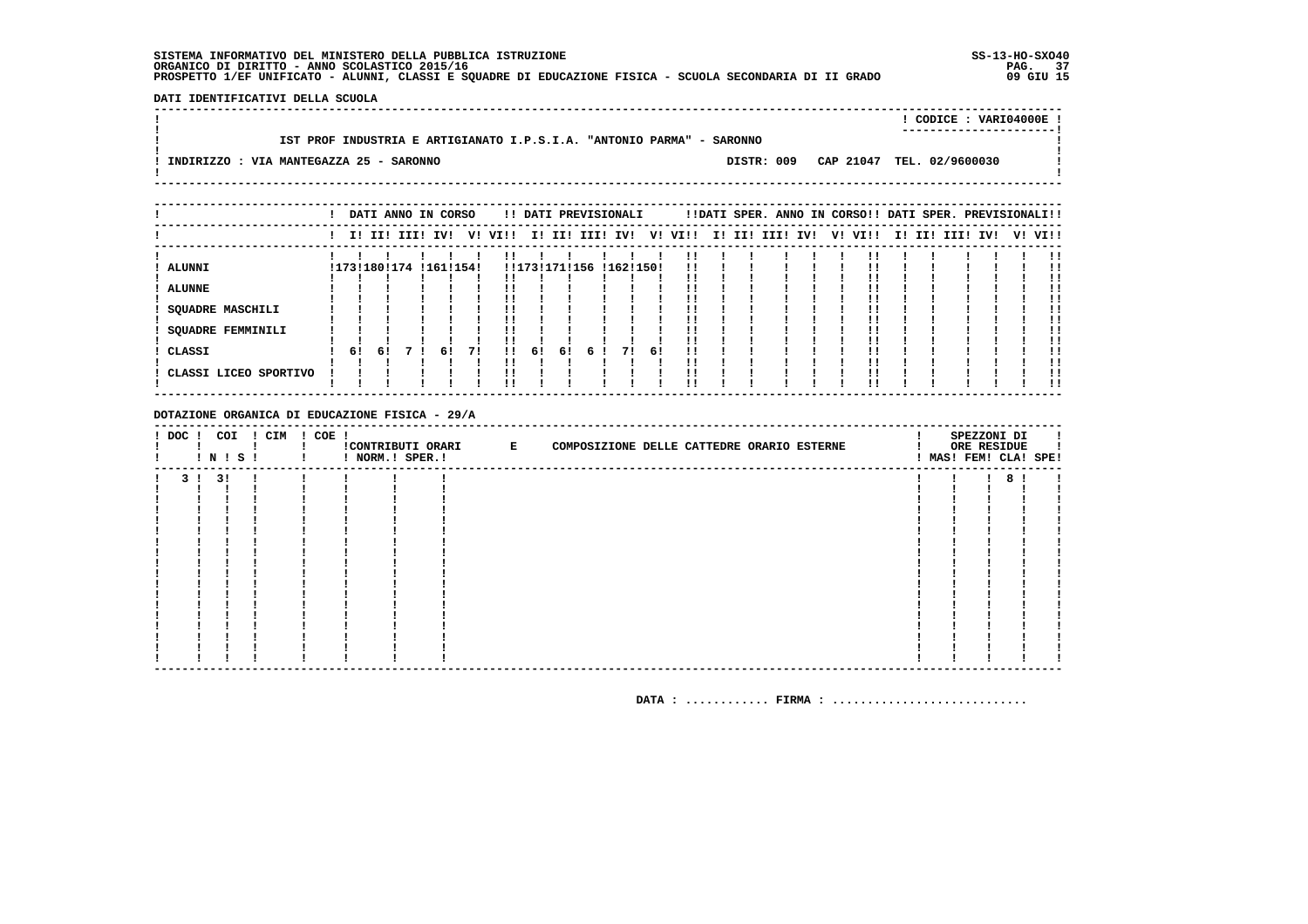**DATI IDENTIFICATIVI DELLA SCUOLA**

| LICEO ARTISTICO L. ART. "CANDIANI" - BUSTO ARSIZIO                                         |  |
|--------------------------------------------------------------------------------------------|--|
| DISTR: 008 CAP 21052 TEL. 0331/633154<br>INDIRIZZO : VIA LUCIANO MANARA 10 - BUSTO ARSIZIO |  |

 **----------------------------------------------------------------------------------------------------------------------------------**

|                       |            |                   |                 |    | DATI ANNO IN CORSO | !! DATI PREVISIONALI    |        |            |     |     |                         |         | !!DATI SPER. ANNO IN CORSO!! DATI SPER. PREVISIONALI!! |  |         |                 |  |         |
|-----------------------|------------|-------------------|-----------------|----|--------------------|-------------------------|--------|------------|-----|-----|-------------------------|---------|--------------------------------------------------------|--|---------|-----------------|--|---------|
|                       |            |                   | I! II! III! IV! |    |                    | V! VI!! I! II! III! IV! |        |            |     |     |                         | V! VI!! | I! II! III! IV!                                        |  | V! VI!! | I! II! III! IV! |  | V! VI!! |
| <b>ALUNNI</b>         | ! 112!     | 90 !              | 71              |    | 64! 49!            |                         | !! 98! | 82!        | 791 | 68! | 52!                     |         |                                                        |  |         |                 |  |         |
| <b>ALUNNE</b>         |            | ! 210 ! 167 ! 153 |                 |    | !162!134!          |                         |        |            |     |     | !!223!207!176 !157!169! |         |                                                        |  |         |                 |  |         |
| SQUADRE MASCHILI      |            |                   |                 |    |                    |                         |        |            |     |     |                         |         |                                                        |  |         |                 |  |         |
| SQUADRE FEMMINILI     |            |                   |                 |    |                    |                         |        |            |     |     |                         |         |                                                        |  |         |                 |  |         |
| CLASSI                | <b>11!</b> | 10!               | 8               | 91 | 81                 |                         |        | !! 11! 11! | 91  | 81  | 91                      |         |                                                        |  |         |                 |  |         |
| CLASSI LICEO SPORTIVO |            |                   |                 |    |                    |                         |        |            |     |     |                         |         |                                                        |  |         |                 |  | . .     |

### **DOTAZIONE ORGANICA DI EDUCAZIONE FISICA - 29/A**

| ! DOC ! | COI<br>! N ! S ! | ! CIM | $! COE$ ! |              | !CONTRIBUTI ORARI<br>! NORM.! SPER.! | $\mathbf{E}$ and $\mathbf{E}$ and $\mathbf{E}$ | COMPOSIZIONE DELLE CATTEDRE ORARIO ESTERNE     |  | SPEZZONI DI<br>ORE RESIDUE<br>MAS! FEM! CLA! SPE! |  |
|---------|------------------|-------|-----------|--------------|--------------------------------------|------------------------------------------------|------------------------------------------------|--|---------------------------------------------------|--|
|         | 5 ! 5 !          |       |           | 4            |                                      | CEDE A                                         | BUSTO ARSIZIO - LICEO SCIENTIFICO "TOSI" - BUS |  |                                                   |  |
|         |                  |       |           |              |                                      |                                                | LIC. SCIENT.<br><b>VAPS01000D</b>              |  |                                                   |  |
|         |                  |       |           |              |                                      |                                                |                                                |  |                                                   |  |
|         |                  |       |           | $\mathbf{2}$ |                                      | CEDE A                                         | BUSTO ARSIZIO - "E.TOSI"                       |  |                                                   |  |
|         |                  |       |           |              |                                      |                                                | <b>VATD02000X</b><br>IST.TECN.COMM.            |  |                                                   |  |
|         |                  |       |           |              |                                      |                                                |                                                |  |                                                   |  |
|         |                  |       |           |              |                                      |                                                |                                                |  |                                                   |  |
|         |                  |       |           |              |                                      |                                                |                                                |  |                                                   |  |
|         |                  |       |           |              |                                      |                                                |                                                |  |                                                   |  |
|         |                  |       |           |              |                                      |                                                |                                                |  |                                                   |  |
|         |                  |       |           |              |                                      |                                                |                                                |  |                                                   |  |
|         |                  |       |           |              |                                      |                                                |                                                |  |                                                   |  |
|         |                  |       |           |              |                                      |                                                |                                                |  |                                                   |  |
|         |                  |       |           |              |                                      |                                                |                                                |  |                                                   |  |
|         |                  |       |           |              |                                      |                                                |                                                |  |                                                   |  |
|         |                  |       |           |              |                                      |                                                |                                                |  |                                                   |  |
|         |                  |       |           |              |                                      |                                                |                                                |  |                                                   |  |
|         |                  |       |           |              |                                      |                                                |                                                |  |                                                   |  |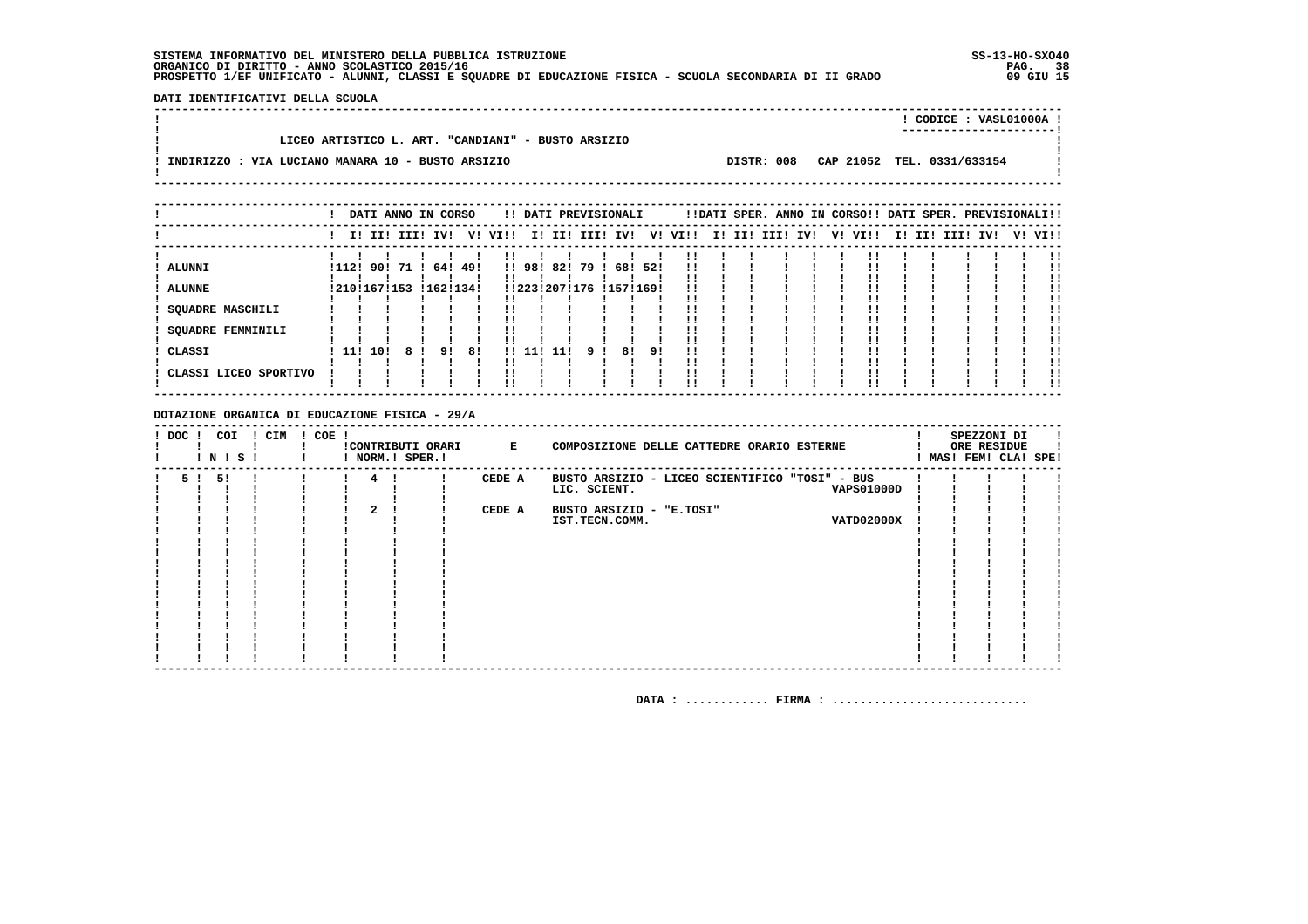DATI IDENTIFICATIVI DELLA SCUOLA

| ! LICEO ARTISTICO L. ART. "DON MILANI" - TRADATE       | ! CODICE : VASL011017 !<br>----------------------- |
|--------------------------------------------------------|----------------------------------------------------|
| SEZIONE ASSOCIATA ALL' ISTITUTO SUPERIORE "DON MILANI" |                                                    |
| INDIRIZZO : VIA GRAMSCI,1 - TRADATE                    | DISTR: 007 CAP 21049 TEL. 0331/843345              |

|                                                                                   |                      |           |            | DATI ANNO IN CORSO |           |                    |                     |                  | !! DATI PREVISIONALI |                  |                 |          |        |      |     | !!DATI SPER. ANNO IN CORSO!! DATI SPER. PREVISIONALI!! |  |                 |  |         |
|-----------------------------------------------------------------------------------|----------------------|-----------|------------|--------------------|-----------|--------------------|---------------------|------------------|----------------------|------------------|-----------------|----------|--------|------|-----|--------------------------------------------------------|--|-----------------|--|---------|
|                                                                                   |                      |           |            | I! II! III! IV!    |           | V! VI!!            |                     |                  | I! II! III! IV!      |                  | V!              | VI!!     | I! II! | III! | IV! | V! VI!!                                                |  | I! II! III! IV! |  | V! VI!! |
| <b>ALUNNI</b><br><b>ALUNNE</b><br>SQUADRE MASCHILI<br>SQUADRE FEMMINILI<br>CLASSI | 30! 25!<br>60!<br>31 | 351<br>21 | -20<br>-33 | 10!<br>15!         | 8!<br>17! | $\mathbf{1}$<br>!! | 33!<br>!! 49!<br>31 | 25!<br>55!<br>31 | 28<br>28<br>21       | 20!<br>31!<br>21 | 51<br>15!<br>11 | !!<br>!! |        |      |     |                                                        |  |                 |  |         |
| CLASSI LICEO SPORTIVO                                                             |                      |           |            |                    |           | !!                 |                     |                  |                      |                  |                 | !!       |        |      |     |                                                        |  |                 |  | !!      |

### DOTAZIONE ORGANICA DI EDUCAZIONE FISICA - 29/A

| ! DOC !        |      | COI<br>! N ! S ! | ! CIM | ! COE ! |             | !CONTRIBUTI ORARI E<br>! NORM.! SPER.! |        | COMPOSIZIONE DELLE CATTEDRE ORARIO ESTERNE | SPEZZONI DI<br>ORE RESIDUE<br>! MAS! FEM! CLA! SPE! |                |  |
|----------------|------|------------------|-------|---------|-------------|----------------------------------------|--------|--------------------------------------------|-----------------------------------------------------|----------------|--|
| 1 <sub>1</sub> | - 11 |                  |       |         | $2 \cdot 1$ |                                        | CEDE A | TRADATE - I.T.C.G. ISIS "DON MILANI" -TR   |                                                     | 2 <sub>1</sub> |  |
|                |      |                  |       |         |             |                                        |        | <b>VATD011016</b><br>I.T.COMM E GEOM.      |                                                     |                |  |
|                |      |                  |       |         |             |                                        |        |                                            |                                                     |                |  |
|                |      |                  |       |         |             |                                        |        |                                            |                                                     |                |  |
|                |      |                  |       |         |             |                                        |        |                                            |                                                     |                |  |
|                |      |                  |       |         |             |                                        |        |                                            |                                                     |                |  |
|                |      |                  |       |         |             |                                        |        |                                            |                                                     |                |  |
|                |      |                  |       |         |             |                                        |        |                                            |                                                     |                |  |
|                |      |                  |       |         |             |                                        |        |                                            |                                                     |                |  |
|                |      |                  |       |         |             |                                        |        |                                            |                                                     |                |  |
|                |      |                  |       |         |             |                                        |        |                                            |                                                     |                |  |
|                |      |                  |       |         |             |                                        |        |                                            |                                                     |                |  |
|                |      |                  |       |         |             |                                        |        |                                            |                                                     |                |  |
|                |      |                  |       |         |             |                                        |        |                                            |                                                     |                |  |
|                |      |                  |       |         |             |                                        |        |                                            |                                                     |                |  |
|                |      |                  |       |         |             |                                        |        |                                            |                                                     |                |  |
|                |      |                  |       |         |             |                                        |        |                                            |                                                     |                |  |
|                |      |                  |       |         |             |                                        |        |                                            |                                                     |                |  |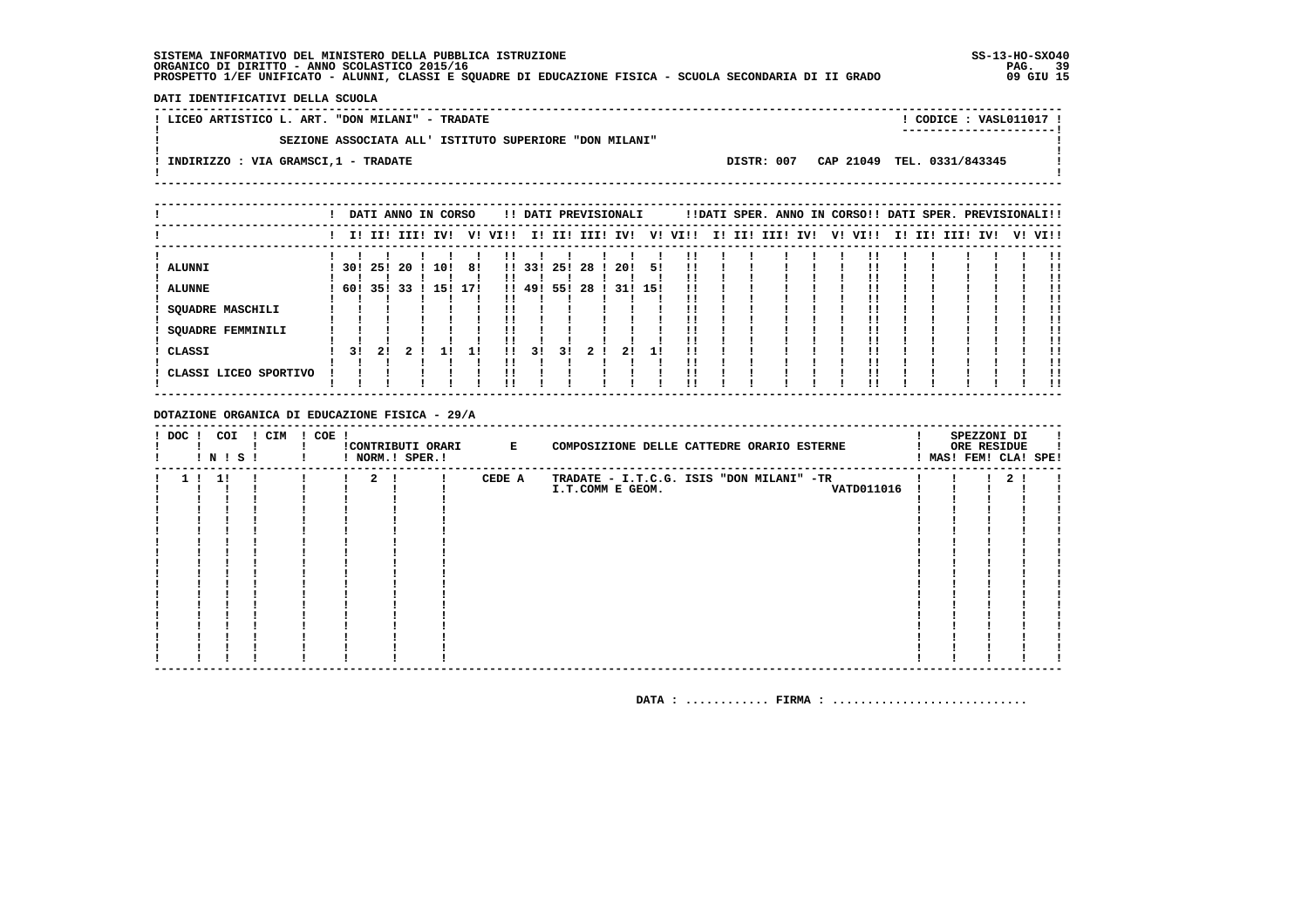DATI IDENTIFICATIVI DELLA SCUOLA 

|                                        |            | CODICE: VASL040006 !<br>------------------------ |  |
|----------------------------------------|------------|--------------------------------------------------|--|
| LICEO ARTISTICO "ANGELO FRATTINI"      |            |                                                  |  |
| ! INDIRIZZO : VIA VALVERDE, 2 - VARESE | DISTR: 003 | CAP 21100 TEL. 0332/820670                       |  |

|                                     |    |                   |                 | DATI ANNO IN CORSO |      |               |     |                 | !! DATI PREVISIONALI |    |      |  |             |     |    | !!DATI SPER. ANNO IN CORSO!! DATI SPER. PREVISIONALI!! |     |              |    |      |
|-------------------------------------|----|-------------------|-----------------|--------------------|------|---------------|-----|-----------------|----------------------|----|------|--|-------------|-----|----|--------------------------------------------------------|-----|--------------|----|------|
|                                     |    |                   | I! II! III! IV! | V!                 | VI!! |               | II. |                 | II! III! IV!         | V! | VI!! |  | I! II! III! | IV! | V! | VI!!                                                   | II. | II! III! IV! | V! | VI!! |
| <b>ALUNNI</b>                       |    |                   | 66! 55! 64 !    | 46! 39!            |      |               |     | !! 60! 60! 56 ! | 58! 44!              |    | !!   |  |             |     |    |                                                        |     |              |    |      |
| <b>ALUNNE</b>                       |    | ! 135 ! 133 ! 176 |                 | ! 144! 114!        |      | !!149!135!137 |     |                 | !167!132!            |    |      |  |             |     |    |                                                        |     |              |    |      |
| <b>SQUADRE MASCHILI</b>             |    |                   |                 |                    |      |               |     |                 |                      |    |      |  |             |     |    |                                                        |     |              |    |      |
| <b>SQUADRE FEMMINILI</b>            |    |                   |                 |                    |      |               |     |                 |                      |    |      |  |             |     |    |                                                        |     |              |    |      |
| ! CLASSI<br>! CLASSI LICEO SPORTIVO | 71 | 71                | 8               | 81<br>61           |      |               | 71  |                 | 81                   | 81 |      |  |             |     |    |                                                        |     |              |    |      |
|                                     |    |                   |                 |                    |      |               |     |                 |                      |    |      |  |             |     |    |                                                        |     |              |    | . .  |

### DOTAZIONE ORGANICA DI EDUCAZIONE FISICA - 29/A

| $!$ DOC $!$ | COI<br>$!$ N $!$ S $!$ | ! CIM | $! COE$ ! |              | ! NORM.! SPER.! | !CONTRIBUTI ORARI E | COMPOSIZIONE DELLE CATTEDRE ORARIO ESTERNE |  | SPEZZONI DI<br>ORE RESIDUE<br>! MAS! FEM! CLA! SPE! |  |
|-------------|------------------------|-------|-----------|--------------|-----------------|---------------------|--------------------------------------------|--|-----------------------------------------------------|--|
|             | 4! 4!                  |       |           | $\mathbf{2}$ |                 | CEDE A              | VARESE - LICEO STATALE "A. MANZONI" - V    |  |                                                     |  |
|             |                        |       |           |              |                 |                     | IST. MAG.<br><b>VAPM01000E</b>             |  |                                                     |  |
|             |                        |       |           |              |                 |                     |                                            |  |                                                     |  |
|             |                        |       |           |              |                 |                     |                                            |  |                                                     |  |
|             |                        |       |           |              |                 |                     |                                            |  |                                                     |  |
|             |                        |       |           |              |                 |                     |                                            |  |                                                     |  |
|             |                        |       |           |              |                 |                     |                                            |  |                                                     |  |
|             |                        |       |           |              |                 |                     |                                            |  |                                                     |  |
|             |                        |       |           |              |                 |                     |                                            |  |                                                     |  |
|             |                        |       |           |              |                 |                     |                                            |  |                                                     |  |
|             |                        |       |           |              |                 |                     |                                            |  |                                                     |  |
|             |                        |       |           |              |                 |                     |                                            |  |                                                     |  |
|             |                        |       |           |              |                 |                     |                                            |  |                                                     |  |
|             |                        |       |           |              |                 |                     |                                            |  |                                                     |  |
|             |                        |       |           |              |                 |                     |                                            |  |                                                     |  |
|             |                        |       |           |              |                 |                     |                                            |  |                                                     |  |
|             |                        |       |           |              |                 |                     |                                            |  |                                                     |  |
|             |                        |       |           |              |                 |                     |                                            |  |                                                     |  |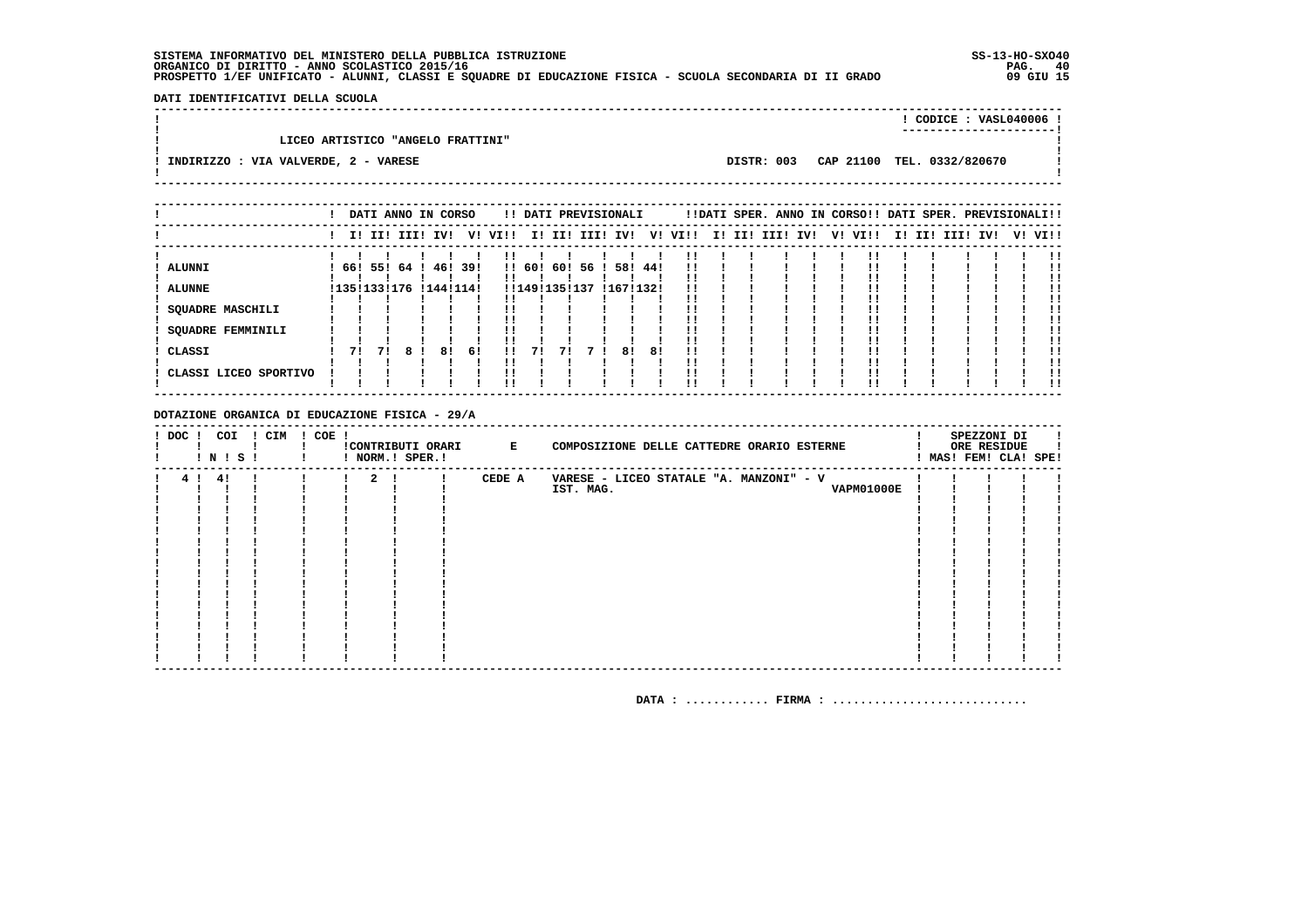DATI IDENTIFICATIVI DELLA SCUOLA

| ! IST TEC COMMERCIALE E PER GEOMETRI CITTA DI LUINO-CARLO VOLONTE (AFM - CAT) |  | CODICE: VATD003017 !                  |  |
|-------------------------------------------------------------------------------|--|---------------------------------------|--|
| SEZIONE ASSOCIATA ALL' ISTITUTO SUPERIORE CITTA' DI LUINO - CARLO VOLONTE'    |  | ------------------------              |  |
| INDIRIZZO : VIA LUGANO, 24/A - LUINO                                          |  | DISTR: 001 CAP 21016 TEL. 0332/530387 |  |
|                                                                               |  |                                       |  |

|                                      |         |    |             | DATI ANNO IN CORSO |      |                |        |        |      | !! DATI PREVISIONALI |      |                |         | !!DATI SPER. ANNO IN CORSO!! DATI SPER. PREVISIONALI!! |          |  |                     |              |        |                    |                    |         |                         |
|--------------------------------------|---------|----|-------------|--------------------|------|----------------|--------|--------|------|----------------------|------|----------------|---------|--------------------------------------------------------|----------|--|---------------------|--------------|--------|--------------------|--------------------|---------|-------------------------|
|                                      |         |    | I! II! III! | IV!                | V!   | VIII           |        | I! II! | III! | IV!                  | V!   | VIII           |         | I! II!                                                 | III! IV! |  | V! VI!!             |              | I! II! | III!               | IV!                | V! VI!! |                         |
| ! ALUNNI                             | 61! 38! |    | -27         | 32!                | -29! |                | !! 51! | 44 !   | 32   | 31!                  | 34!  | !!             |         |                                                        |          |  |                     |              |        |                    |                    |         |                         |
| ! ALUNNE                             | 52! 26! |    | -26         | 24!                | -271 |                | !! 29! | 30!    | 22   | 16!                  | -171 | . .            |         |                                                        |          |  |                     |              |        |                    |                    |         |                         |
| <b>SQUADRE MASCHILI</b>              |         |    |             |                    |      |                |        |        |      |                      |      | 11.            |         |                                                        |          |  | !!<br>$\cdot$       | $\star$      |        |                    | $\boldsymbol{\pi}$ |         |                         |
| <b>SQUADRE FEMMINILI</b><br>! CLASSI | 41      | 31 |             | 21                 | 31   | !!<br>!!<br>11 | 31     | 3 I    |      | 21                   | 21   | $11 \star$<br> |         |                                                        |          |  | $\boldsymbol{\ast}$ | $\mathbf{x}$ |        | $\boldsymbol{\pi}$ | $\mathbf{r}$       |         | $*$ !!                  |
| ! CLASSI LICEO SPORTIVO              |         |    |             |                    |      | !!<br>!!       |        |        |      |                      |      | . .            | $\cdot$ |                                                        |          |  |                     |              |        |                    |                    |         | $*$ !!<br>. .<br>$*$ 11 |
|                                      |         |    |             |                    |      |                |        |        |      |                      |      |                |         |                                                        |          |  |                     |              |        |                    |                    |         | . .                     |

DOTAZIONE ORGANICA DI EDUCAZIONE FISICA - 29/A

| $!$ DOC $!$    | ! N ! S ! | COI | ! CIM | $! COE$ ! |   | !CONTRIBUTI ORARI E<br>! NORM.! SPER.! |        | COMPOSIZIONE DELLE CATTEDRE ORARIO ESTERNE                                   |  | SPEZZONI DI<br>ORE RESIDUE<br>! MAS! FEM! CLA! SPE! |  |
|----------------|-----------|-----|-------|-----------|---|----------------------------------------|--------|------------------------------------------------------------------------------|--|-----------------------------------------------------|--|
| 2 <sub>1</sub> | 1!        |     |       |           | 6 |                                        | CEDE A | LUINO - CITTA DI LUINO-CARLO VOLONTE (<br><b>VATF00301D</b><br>IST.TECN.IND. |  |                                                     |  |
|                |           |     |       |           |   |                                        |        |                                                                              |  |                                                     |  |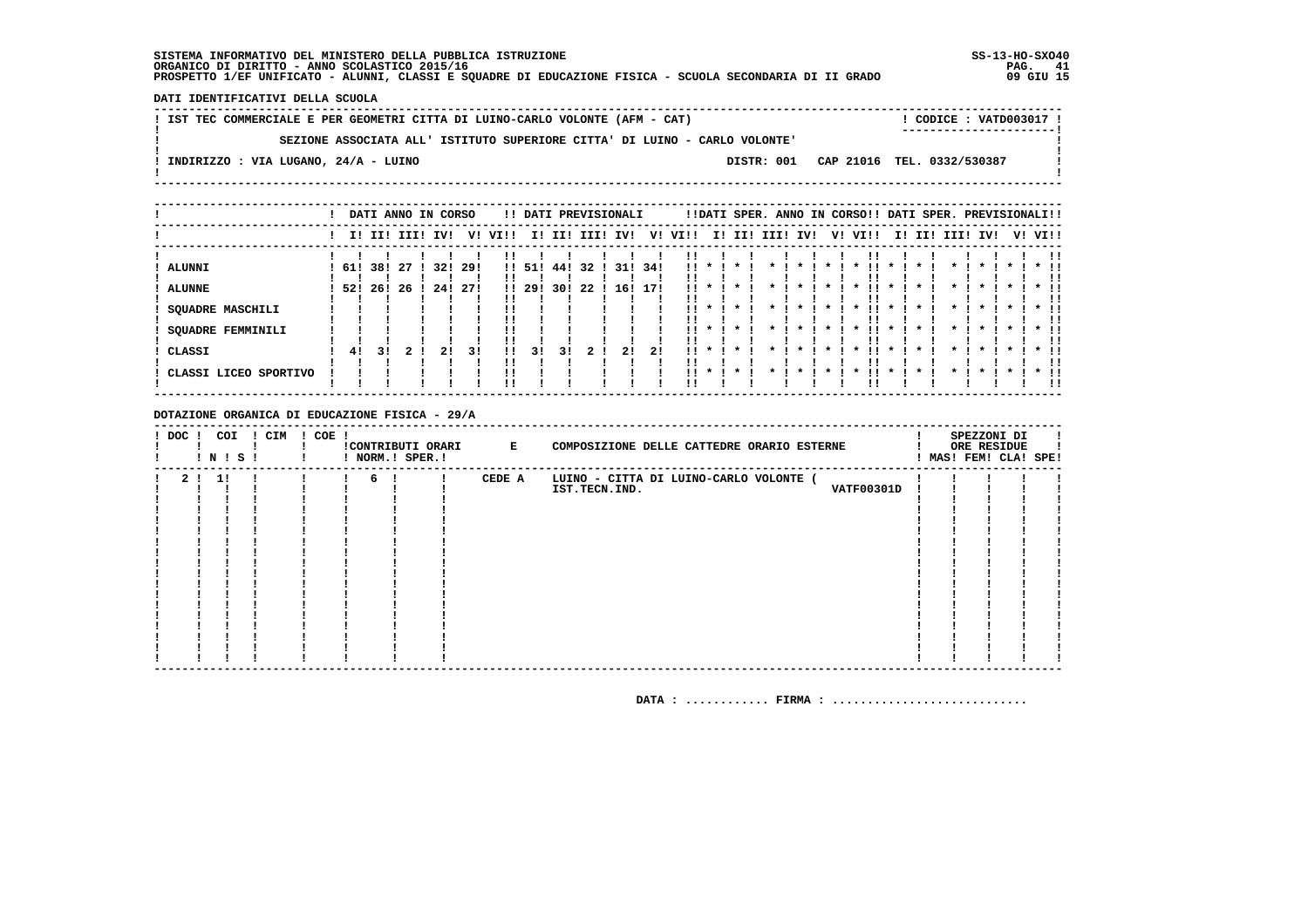DATI IDENTIFICATIVI DELLA SCUOLA

! ISTITUTO TECNICO COMMERCIALE I.T.C. P. AZ. "VALCERESIO" - BISUSCHIO ! CODICE : VATD004013 !  $\mathbf{I}$ SEZIONE ASSOCIATA ALL' ISTITUTO SUPERIORE IS VALCERESIO  $\mathbf{I}$  $\overline{\phantom{a}}$  $\mathbf{I}$ -: INDIRIZZO : VIA ROMA - BISUSCHIO DISTR: 004 CAP 21050 TEL. 0332/856760 **Contract Contract**  $\mathbf{I}$  $\mathbf{I}$ 

|                                   |      |       |             | DATI ANNO IN CORSO |     |              |        |     | !! DATI PREVISIONALI |         |      |          |              |         |      |                    |         | !!DATI SPER. ANNO IN CORSO!! DATI SPER. PREVISIONALI!! |              |     |                    |              |              |    |                      |
|-----------------------------------|------|-------|-------------|--------------------|-----|--------------|--------|-----|----------------------|---------|------|----------|--------------|---------|------|--------------------|---------|--------------------------------------------------------|--------------|-----|--------------------|--------------|--------------|----|----------------------|
|                                   |      |       | I! II! III! | IVI                | V!  | VI!!         | I!     | II! | III!                 | IV!     | V!   | VI!!     |              | I! II!  | III! | IV!                | V!      | VI!!                                                   | II.          | II! | III!               | IV!          |              | V! | VI!!                 |
| <b>ALUNNI</b>                     | -201 | -29 ! | 26          | 21!                | 21! | $\mathbf{1}$ | 31!    | 23! | 35                   | 26!     | -23! | !!       |              |         |      |                    |         |                                                        |              |     |                    |              |              |    |                      |
| <b>ALUNNE</b><br>SQUADRE MASCHILI | 34!  | 22!   | 26          | 41!                | 31! |              | !! 28! | 44! | 19                   | 27! 41! |      | !!<br>!! |              |         |      |                    |         |                                                        |              |     |                    |              |              |    |                      |
| SQUADRE FEMMINILI                 |      |       |             |                    |     |              |        |     |                      |         |      | !!       | $\cdot$      | $\star$ |      | $\boldsymbol{\pi}$ | $\star$ | $\star$<br>!!                                          | $\mathbf{x}$ |     | $\boldsymbol{\pi}$ | $\mathbf{r}$ | $\mathbf{x}$ |    | $*$ 11               |
| CLASSI                            | 21   | 21    |             | 31                 | 21  |              | 2!     | 31  |                      | 2!      | 31   | !!       | $\mathbf{x}$ |         |      |                    |         |                                                        |              |     |                    |              |              |    | $*$ !!               |
| CLASSI LICEO SPORTIVO             |      |       |             |                    |     |              |        |     |                      |         |      | $11 *$   |              |         |      |                    |         |                                                        |              |     |                    |              |              |    | -11<br>$*$ 11<br>-11 |

DOTAZIONE ORGANICA DI EDUCAZIONE FISICA - 29/A

| $. \, \, \mathrm{DOC}$ | COI<br>! N ! S ! | ! CIM | ! COE | ! NORM.! SPER.! | !CONTRIBUTI ORARI E |        | COMPOSIZIONE DELLE CATTEDRE ORARIO ESTERNE |  | SPEZZONI DI<br>ORE RESIDUE | ! MAS! FEM! CLA! SPE! |
|------------------------|------------------|-------|-------|-----------------|---------------------|--------|--------------------------------------------|--|----------------------------|-----------------------|
|                        | 1!               |       |       | 6               |                     | CEDE A | BISUSCHIO - LIC.SCIENTIFICO - BISUSCHIO    |  |                            |                       |
|                        |                  |       |       |                 |                     |        | VAPS004017<br>LIC. SCIENT.                 |  |                            |                       |
|                        |                  |       |       |                 |                     |        |                                            |  |                            |                       |
|                        |                  |       |       |                 |                     |        |                                            |  |                            |                       |
|                        |                  |       |       |                 |                     |        |                                            |  |                            |                       |
|                        |                  |       |       |                 |                     |        |                                            |  |                            |                       |
|                        |                  |       |       |                 |                     |        |                                            |  |                            |                       |
|                        |                  |       |       |                 |                     |        |                                            |  |                            |                       |
|                        |                  |       |       |                 |                     |        |                                            |  |                            |                       |
|                        |                  |       |       |                 |                     |        |                                            |  |                            |                       |
|                        |                  |       |       |                 |                     |        |                                            |  |                            |                       |
|                        |                  |       |       |                 |                     |        |                                            |  |                            |                       |
|                        |                  |       |       |                 |                     |        |                                            |  |                            |                       |
|                        |                  |       |       |                 |                     |        |                                            |  |                            |                       |
|                        |                  |       |       |                 |                     |        |                                            |  |                            |                       |
|                        |                  |       |       |                 |                     |        |                                            |  |                            |                       |
|                        |                  |       |       |                 |                     |        |                                            |  |                            |                       |
|                        |                  |       |       |                 |                     |        |                                            |  |                            |                       |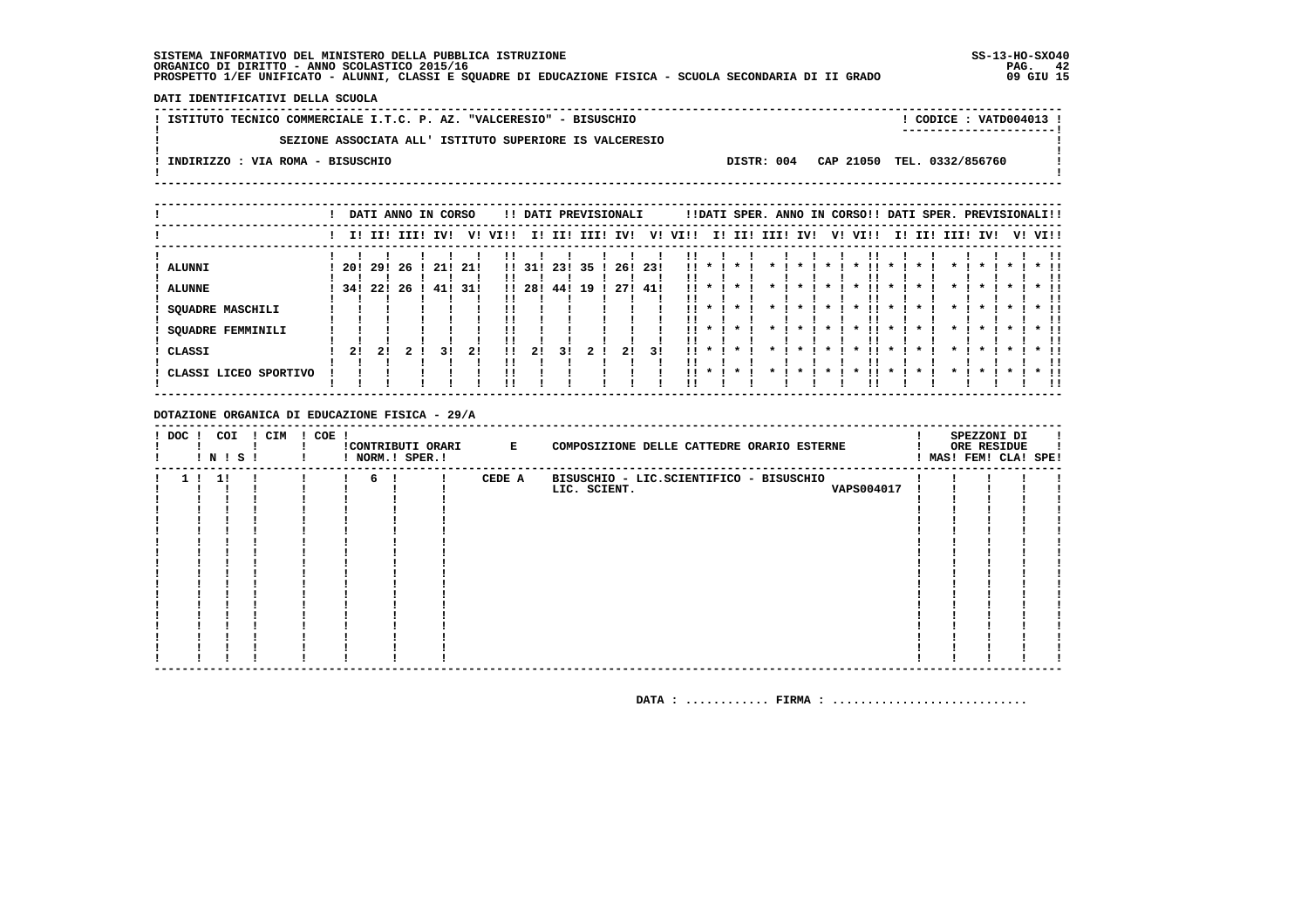DATI IDENTIFICATIVI DELLA SCUOLA

| ! IST TEC COMMERCIALE E PER GEOMETRI ITG - SOMMA L. SEZ. STACC.- ISIS PONTI |  | $!$ CODICE : VATD00801A $!$           |  |
|-----------------------------------------------------------------------------|--|---------------------------------------|--|
|                                                                             |  | -----------------------               |  |
| SEZIONE ASSOCIATA ALL' ISTITUTO SUPERIORE ISIS ANDREA PONTI                 |  |                                       |  |
|                                                                             |  |                                       |  |
| INDIRIZZO : VIA XXV APRILE 17 - SOMMA LOMBARDO                              |  | DISTR: 006 CAP 21019 TEL. 0331/779831 |  |
|                                                                             |  |                                       |  |

|                                                                                   |                 | DATI ANNO IN CORSO |  |           |                 |              |              |           |     | !! DATI PREVISIONALI |           |                                |                                                   | !!DATI SPER. ANNO IN CORSO!! DATI SPER. PREVISIONALI!! |  |    |                                                                       |                                     |  |                 |                                                                                 |  |                  |
|-----------------------------------------------------------------------------------|-----------------|--------------------|--|-----------|-----------------|--------------|--------------|-----------|-----|----------------------|-----------|--------------------------------|---------------------------------------------------|--------------------------------------------------------|--|----|-----------------------------------------------------------------------|-------------------------------------|--|-----------------|---------------------------------------------------------------------------------|--|------------------|
|                                                                                   |                 | I! II! III! IV!    |  |           | V!              | VI!!         |              |           |     | I! II! III! IV!      | V!        | VI!!                           |                                                   | I! II! III! IV!                                        |  | V! | VI!!                                                                  |                                     |  | I! II! III! IV! |                                                                                 |  | V! VI!!          |
| <b>ALUNNI</b><br><b>ALUNNE</b><br>SQUADRE MASCHILI<br>SQUADRE FEMMINILI<br>CLASSI | 231<br>21<br>11 | 26! 17<br>41       |  | 12!<br>41 | 271<br>51<br>21 | <br>!!<br>!! | !! 19!<br>41 | 25!<br>21 | -21 | 20!<br>51            | 191<br>41 | 11.<br>. .<br>!!<br>. .<br>. . | $\mathbf x$<br>$\mathbf{x}$<br>$\boldsymbol{\pi}$ | $\cdot$<br>$\star$<br>$\star$                          |  |    | $\overline{\phantom{m}}$<br>$\boldsymbol{\pi}$<br>$\boldsymbol{\ast}$ | $\mathbf{x}$<br>$\boldsymbol{\ast}$ |  |                 | $\boldsymbol{\pi}$<br>$\boldsymbol{\pi}$<br>$\mathbf{x}$<br>$\boldsymbol{\ast}$ |  | $*$ !!<br>$*$ !! |
| CLASSI LICEO SPORTIVO                                                             |                 |                    |  |           |                 | !!           |              |           |     |                      |           | . .                            | $\mathbf{x}$                                      | $\cdot$                                                |  |    |                                                                       |                                     |  |                 |                                                                                 |  | $*$ 11<br>!!     |

DOTAZIONE ORGANICA DI EDUCAZIONE FISICA - 29/A

| $!$ DOC $ $ | ! N ! S ! | COI | ! CIM | $! COE$ ! |          |      | ! NORM.! SPER.! | !CONTRIBUTI ORARI E | COMPOSIZIONE DELLE CATTEDRE ORARIO ESTERNE              |                   |  | SPEZZONI DI<br>ORE RESIDUE<br>MAS! FEM! CLA! SPE! |  |
|-------------|-----------|-----|-------|-----------|----------|------|-----------------|---------------------|---------------------------------------------------------|-------------------|--|---------------------------------------------------|--|
|             |           |     |       |           | $1 \; 1$ | 10 ! |                 |                     | COMPLETA CON GALLARATE - ITIS "PONTI"GALLARATE (DIURNO) |                   |  |                                                   |  |
|             |           |     |       |           |          |      |                 |                     | IST.TECN.IND.                                           | <b>VATF00801L</b> |  |                                                   |  |
|             |           |     |       |           |          |      |                 |                     |                                                         |                   |  |                                                   |  |
|             |           |     |       |           |          |      |                 |                     |                                                         |                   |  |                                                   |  |
|             |           |     |       |           |          |      |                 |                     |                                                         |                   |  |                                                   |  |
|             |           |     |       |           |          |      |                 |                     |                                                         |                   |  |                                                   |  |
|             |           |     |       |           |          |      |                 |                     |                                                         |                   |  |                                                   |  |
|             |           |     |       |           |          |      |                 |                     |                                                         |                   |  |                                                   |  |
|             |           |     |       |           |          |      |                 |                     |                                                         |                   |  |                                                   |  |
|             |           |     |       |           |          |      |                 |                     |                                                         |                   |  |                                                   |  |
|             |           |     |       |           |          |      |                 |                     |                                                         |                   |  |                                                   |  |
|             |           |     |       |           |          |      |                 |                     |                                                         |                   |  |                                                   |  |
|             |           |     |       |           |          |      |                 |                     |                                                         |                   |  |                                                   |  |
|             |           |     |       |           |          |      |                 |                     |                                                         |                   |  |                                                   |  |
|             |           |     |       |           |          |      |                 |                     |                                                         |                   |  |                                                   |  |
|             |           |     |       |           |          |      |                 |                     |                                                         |                   |  |                                                   |  |
|             |           |     |       |           |          |      |                 |                     |                                                         |                   |  |                                                   |  |
|             |           |     |       |           |          |      |                 |                     |                                                         |                   |  |                                                   |  |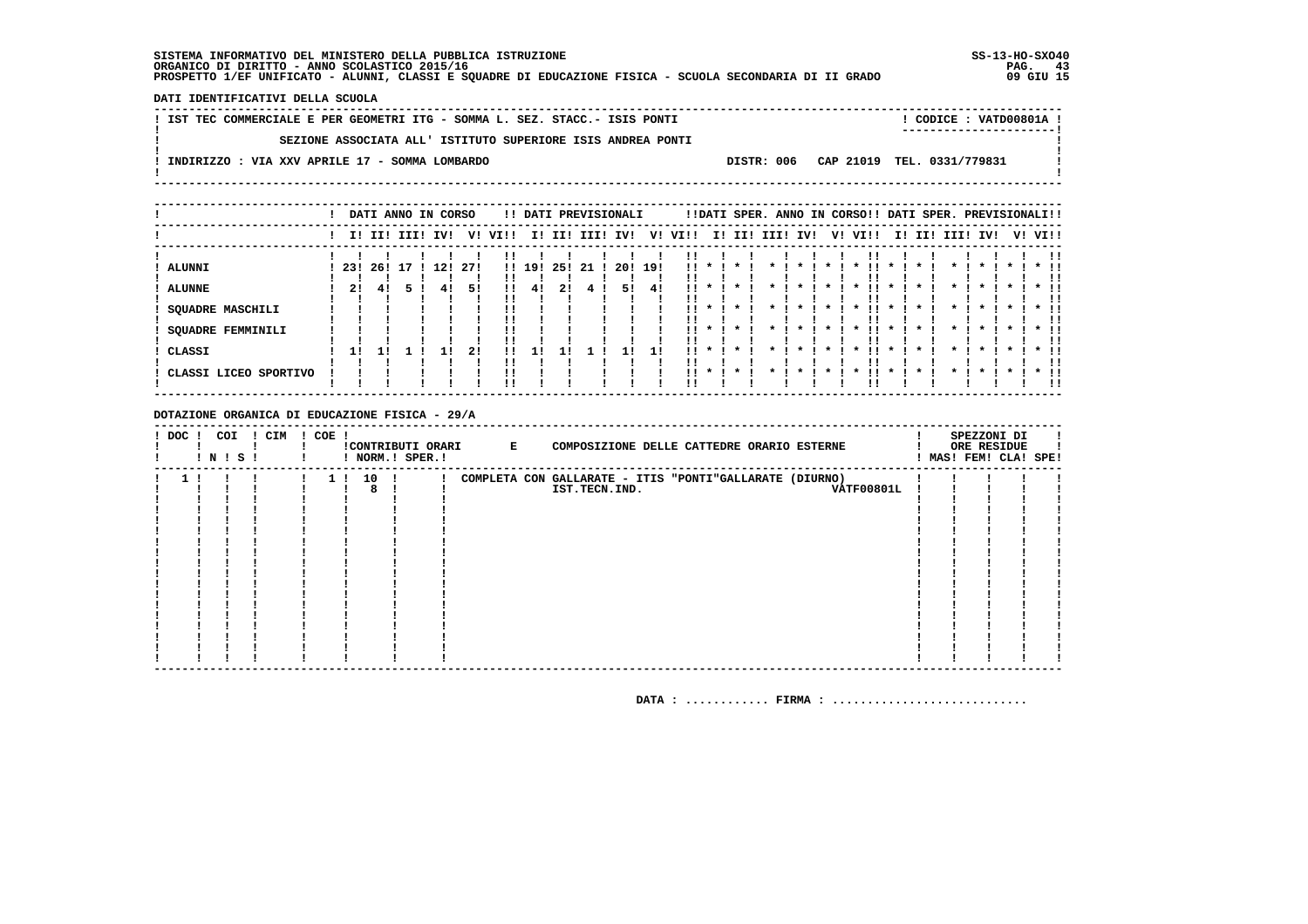DATI IDENTIFICATIVI DELLA SCUOLA

| ISTITUTO TECNICO COMMERCIALE IST.TECN.ECONOMICO "DALLA CHIESA" |                                                                        |  |  |  |            |  |                            | CODICE: VATD009016 !<br>----------------------- |  |
|----------------------------------------------------------------|------------------------------------------------------------------------|--|--|--|------------|--|----------------------------|-------------------------------------------------|--|
|                                                                | SEZIONE ASSOCIATA ALL' ISTITUTO SUPERIORE "CARLO ALBERTO DALLA CHIESA" |  |  |  |            |  |                            |                                                 |  |
| INDIRIZZO : VIA SAN DONATO - SESTO CALENDE                     |                                                                        |  |  |  | DISTR: 005 |  | CAP 21018 TEL. 0331/921114 |                                                 |  |
|                                                                |                                                                        |  |  |  |            |  |                            |                                                 |  |

|                                                                                                 |           | DATI ANNO IN CORSO   |           |               |           |                    |                    |                  | !! DATI PREVISIONALI |                  |                   |                 |                                        |         | !!DATI SPER. ANNO IN CORSO!! DATI SPER. PREVISIONALI!! |                    |              |        |              |              |              |         |                                    |
|-------------------------------------------------------------------------------------------------|-----------|----------------------|-----------|---------------|-----------|--------------------|--------------------|------------------|----------------------|------------------|-------------------|-----------------|----------------------------------------|---------|--------------------------------------------------------|--------------------|--------------|--------|--------------|--------------|--------------|---------|------------------------------------|
|                                                                                                 |           | I! II! III!          |           | IV!           | V!        | VI!!               | II.                | II!              | III!                 | IVI              | V!                | VI!!            |                                        |         | I! II! III! IV!                                        | V! VI!!            |              | I! II! | IIII         | IV!          |              | V! VI!! |                                    |
| <b>ALUNNI</b><br><b>ALUNNE</b><br><b>SQUADRE MASCHILI</b><br><b>SQUADRE FEMMINILI</b><br>CLASSI | 34!<br>21 | 19!<br>33! 33!<br>31 | 16<br>-26 | 71<br>29! 33! | 11!<br>21 | $\mathbf{H}$<br>11 | 30!<br>1!24!<br>21 | 23!<br>25!<br>21 | 22<br>32             | 16!<br>25!<br>21 | -61<br>-28!<br>21 | 11<br>!!<br>. . | $\mathbf{x}$<br>$11 * 1$<br>$\cdot$    |         |                                                        | !!<br>$\mathbf{x}$ | $\mathbf{x}$ |        | $\mathbf{r}$ | $\mathbf{r}$ | $\mathbf{x}$ |         | $\star$ 11<br>. .<br>$*$ !!<br>. . |
| CLASSI LICEO SPORTIVO                                                                           |           |                      |           |               |           |                    |                    |                  |                      |                  |                   |                 | $\mathbf{1}$ $\mathbf{1}$ $\mathbf{1}$ | $\cdot$ | $\cdot$                                                | $\mathbf{x}$       | $\star$      |        |              |              |              |         | $*$ 11<br>!!                       |

DOTAZIONE ORGANICA DI EDUCAZIONE FISICA - 29/A

| ! DOC ! COI | ! N ! S ! | ! CIM | $! COE$ ! | ! NORM.! SPER.! | !CONTRIBUTI ORARI E | COMPOSIZIONE DELLE CATTEDRE ORARIO ESTERNE |  |  |  | SPEZZONI DI<br>ORE RESIDUE<br>! MAS! FEM! CLA! SPE! |  |
|-------------|-----------|-------|-----------|-----------------|---------------------|--------------------------------------------|--|--|--|-----------------------------------------------------|--|
|             | 1!1!      |       |           |                 |                     |                                            |  |  |  | 2 <sub>1</sub>                                      |  |
|             |           |       |           |                 |                     |                                            |  |  |  |                                                     |  |
|             |           |       |           |                 |                     |                                            |  |  |  |                                                     |  |
|             |           |       |           |                 |                     |                                            |  |  |  |                                                     |  |
|             |           |       |           |                 |                     |                                            |  |  |  |                                                     |  |
|             |           |       |           |                 |                     |                                            |  |  |  |                                                     |  |
|             |           |       |           |                 |                     |                                            |  |  |  |                                                     |  |
|             |           |       |           |                 |                     |                                            |  |  |  |                                                     |  |
|             |           |       |           |                 |                     |                                            |  |  |  |                                                     |  |
|             |           |       |           |                 |                     |                                            |  |  |  |                                                     |  |
|             |           |       |           |                 |                     |                                            |  |  |  |                                                     |  |
|             |           |       |           |                 |                     |                                            |  |  |  |                                                     |  |
|             |           |       |           |                 |                     |                                            |  |  |  |                                                     |  |
|             |           |       |           |                 |                     |                                            |  |  |  |                                                     |  |
|             |           |       |           |                 |                     |                                            |  |  |  |                                                     |  |
|             |           |       |           |                 |                     |                                            |  |  |  |                                                     |  |
|             |           |       |           |                 |                     |                                            |  |  |  |                                                     |  |
|             |           |       |           |                 |                     |                                            |  |  |  |                                                     |  |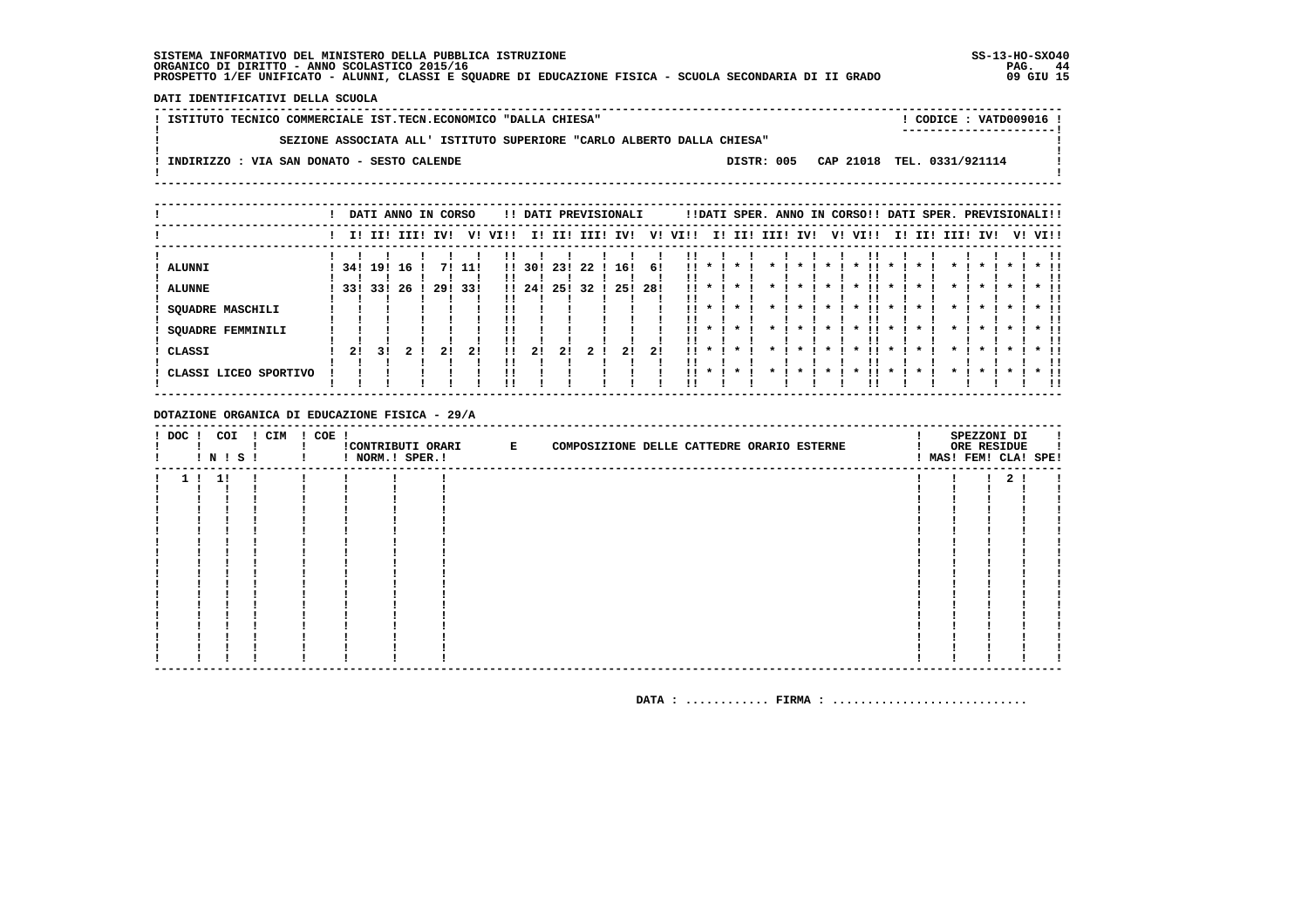DATI IDENTIFICATIVI DELLA SCUOLA

| IST TEC COMMERCIALE E PER GEOMETRI I.T.C.G. ISIS "DON MILANI" -TRADATE |                                       | CODICE: VATD011016 ! |  |
|------------------------------------------------------------------------|---------------------------------------|----------------------|--|
| SEZIONE ASSOCIATA ALL' ISTITUTO SUPERIORE "DON MILANI"                 |                                       |                      |  |
| INDIRIZZO : VIA GRAMSCI, 1 - TRADATE                                   | DISTR: 007 CAP 21049 TEL. 0331/843345 |                      |  |

|                                 |                |     |             | DATI ANNO IN CORSO |            |          |                  |            |           | !! DATI PREVISIONALI |            |           |              |                         | !!DATI SPER. ANNO IN CORSO!! DATI SPER. PREVISIONALI!! |     |    |                                            |                     |     |          |                     |  |                              |
|---------------------------------|----------------|-----|-------------|--------------------|------------|----------|------------------|------------|-----------|----------------------|------------|-----------|--------------|-------------------------|--------------------------------------------------------|-----|----|--------------------------------------------|---------------------|-----|----------|---------------------|--|------------------------------|
|                                 |                |     | I! II! III! | IV!                | V!         | VIII     | II.              | III        | III!      | IV!                  | V!         | VI!!      | I!           | II!                     | III!                                                   | IV! | V! | VI!!                                       | II.                 | II! | III! IV! |                     |  | V! VI!!                      |
| ALUNNI<br><b>ALUNNE</b>         | 81!<br>39! 46! | 71! | -75<br>-29  | 67!<br>351         | 70!<br>33! |          | !! 63!<br>!! 47! | 70!<br>28! | 59<br>50. | 48!<br>-221          | 54!<br>29! | <br>11.   |              |                         |                                                        |     |    |                                            |                     |     |          |                     |  |                              |
| SQUADRE MASCHILI                |                |     |             |                    |            |          |                  |            |           |                      |            | 11        |              |                         |                                                        |     |    | $\boldsymbol{\ast}$                        | $\boldsymbol{\ast}$ |     |          |                     |  |                              |
| <b>SQUADRE FEMMINILI</b>        |                |     |             |                    |            |          |                  |            |           |                      |            | . .<br>!! |              |                         |                                                        |     |    | $\boldsymbol{\ast}$                        | $\boldsymbol{\ast}$ |     |          | $\boldsymbol{\ast}$ |  | $\star$ $\pm$<br>!!          |
| CLASSI<br>CLASSI LICEO SPORTIVO | 41             | 41  |             | 31                 | 51         | 11<br>!! | 41               | 41         |           | 21                   | 31         | 11<br>. . | $\mathbf{x}$ | $\mathbf{x}$<br>$\star$ |                                                        |     |    | $\boldsymbol{\ast}$<br>$\boldsymbol{\ast}$ |                     |     |          |                     |  | $*$ 11<br>!!<br>$*$ 11<br>ΙI |

DOTAZIONE ORGANICA DI EDUCAZIONE FISICA - 29/A

| $!$ DOC $ $ | ! N ! S ! | COI | ! CIM | $! COE$ ! |          | ! NORM.! SPER.! | !CONTRIBUTI ORARI E | COMPOSIZIONE DELLE CATTEDRE ORARIO ESTERNE            |  | SPEZZONI DI<br>ORE RESIDUE<br>MAS! FEM! CLA! SPE! |  |
|-------------|-----------|-----|-------|-----------|----------|-----------------|---------------------|-------------------------------------------------------|--|---------------------------------------------------|--|
|             | 2 ! 1 !   |     |       |           | 1 ! 16 ! |                 |                     | COMPLETA CON TRADATE - L. ART. "DON MILANI" - TRADATE |  |                                                   |  |
|             |           |     |       |           |          |                 |                     | LIC. ART.<br><b>VASL011017</b>                        |  |                                                   |  |
|             |           |     |       |           |          |                 |                     |                                                       |  |                                                   |  |
|             |           |     |       |           |          |                 |                     |                                                       |  |                                                   |  |
|             |           |     |       |           |          |                 |                     |                                                       |  |                                                   |  |
|             |           |     |       |           |          |                 |                     |                                                       |  |                                                   |  |
|             |           |     |       |           |          |                 |                     |                                                       |  |                                                   |  |
|             |           |     |       |           |          |                 |                     |                                                       |  |                                                   |  |
|             |           |     |       |           |          |                 |                     |                                                       |  |                                                   |  |
|             |           |     |       |           |          |                 |                     |                                                       |  |                                                   |  |
|             |           |     |       |           |          |                 |                     |                                                       |  |                                                   |  |
|             |           |     |       |           |          |                 |                     |                                                       |  |                                                   |  |
|             |           |     |       |           |          |                 |                     |                                                       |  |                                                   |  |
|             |           |     |       |           |          |                 |                     |                                                       |  |                                                   |  |
|             |           |     |       |           |          |                 |                     |                                                       |  |                                                   |  |
|             |           |     |       |           |          |                 |                     |                                                       |  |                                                   |  |
|             |           |     |       |           |          |                 |                     |                                                       |  |                                                   |  |
|             |           |     |       |           |          |                 |                     |                                                       |  |                                                   |  |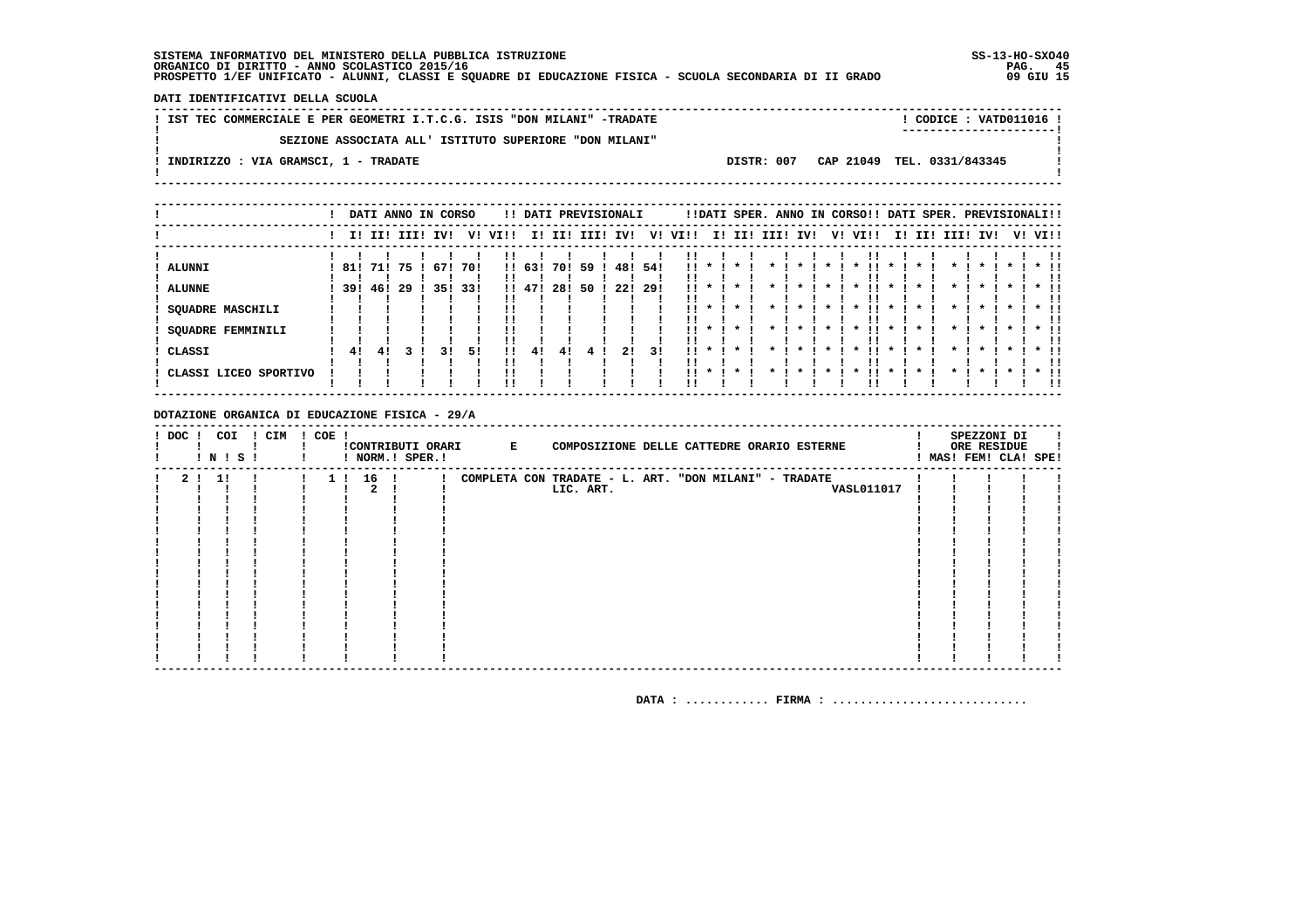DATI IDENTIFICATIVI DELLA SCUOLA

! IST TEC COMMERCIALE E PER GEOMETRI I.T. C.E G. I.S.I.S. "STEIN"- GAVIRATE ! CODICE : VATD012012 !  $\mathbf{L}$ SEZIONE ASSOCIATA ALL' ISTITUTO SUPERIORE "E. STEIN"  $\mathbf{I}$  $\blacksquare$  $\mathbf{I}$ -.<br>! INDIRIZZO : VIA GELSOMINI, 14 - GAVIRATE DISTR: 002 CAP 21026 TEL. 0332/745525 **Contract Contract**  $\mathbf{I}$  $\mathbf{I}$ 

|                         |     |     |             | DATI ANNO IN CORSO |      |      |        |      |      | !! DATI PREVISIONALI |      |      |              |         |      |     |    | !!DATI SPER. ANNO IN CORSO!! DATI SPER. PREVISIONALI!! |                     |     |  |              |    |              |
|-------------------------|-----|-----|-------------|--------------------|------|------|--------|------|------|----------------------|------|------|--------------|---------|------|-----|----|--------------------------------------------------------|---------------------|-----|--|--------------|----|--------------|
|                         |     |     | I! II! III! | IV!                | v!   | VIII | ΙI     | II!  | III! | IV!                  | V!   | VI!! | II.          | II!     | III! | IV! | V! | VI!!                                                   | II.                 | II! |  | III! IV!     | V! | VI!!         |
| <b>ALUNNI</b>           | 65! |     | 41! 35      | 38!                | 171  |      | !! 80! | 68!  | 37   | 471                  | -351 | . .  |              |         |      |     |    |                                                        |                     |     |  |              |    |              |
| <b>ALUNNE</b>           | 781 | 501 | -50         | 431                | -34! |      | !! 45! | 70 ! | -51  | 35!                  | 39!  | . .  |              |         |      |     |    |                                                        |                     |     |  |              |    |              |
| <b>SQUADRE MASCHILI</b> |     |     |             |                    |      |      |        |      |      |                      |      | !!   |              | $\cdot$ |      |     |    | $\boldsymbol{\pi}$                                     | $\mathbf{x}$        |     |  | $\mathbf{x}$ |    |              |
| SQUADRE FEMMINILI       |     |     |             |                    |      |      |        |      |      |                      |      | . .  |              |         |      |     |    | $\boldsymbol{\ast}$                                    | $\boldsymbol{\ast}$ |     |  |              |    | $*$ !!<br>!! |
| CLASSI                  | 51  | 41  |             |                    | 31   | !!   | 51     | 51   |      | 41                   | 41   | . .  | $\mathbf{x}$ | $\star$ |      |     |    |                                                        |                     |     |  |              |    | * !!<br>!!   |
| CLASSI LICEO SPORTIVO   |     |     |             |                    |      | !!   |        |      |      |                      |      | . .  | $\mathbf{x}$ | $\cdot$ |      |     |    |                                                        |                     |     |  |              |    | $*$ 11<br>!! |

DOTAZIONE ORGANICA DI EDUCAZIONE FISICA - 29/A

| ! DOC ! COI |         |              | ! CIM<br><b>INISI</b> | ! COE ! |  | !CONTRIBUTI ORARI E | COMPOSIZIONE DELLE CATTEDRE ORARIO ESTERNE |  | SPEZZONI DI<br>ORE RESIDUE<br>! MAS! FEM! CLA! SPE! |  |
|-------------|---------|--------------|-----------------------|---------|--|---------------------|--------------------------------------------|--|-----------------------------------------------------|--|
|             | 2 1 2 1 | $\mathbf{r}$ |                       |         |  |                     |                                            |  | 8                                                   |  |
|             |         |              |                       |         |  |                     |                                            |  |                                                     |  |
|             |         |              |                       |         |  |                     |                                            |  |                                                     |  |
|             |         |              |                       |         |  |                     |                                            |  |                                                     |  |
|             |         |              |                       |         |  |                     |                                            |  |                                                     |  |
|             |         |              |                       |         |  |                     |                                            |  |                                                     |  |
|             |         |              |                       |         |  |                     |                                            |  |                                                     |  |
|             |         |              |                       |         |  |                     |                                            |  |                                                     |  |
|             |         |              |                       |         |  |                     |                                            |  |                                                     |  |
|             |         |              |                       |         |  |                     |                                            |  |                                                     |  |
|             |         |              |                       |         |  |                     |                                            |  |                                                     |  |
|             |         |              |                       |         |  |                     |                                            |  |                                                     |  |
|             |         |              |                       |         |  |                     |                                            |  |                                                     |  |
|             |         |              |                       |         |  |                     |                                            |  |                                                     |  |
|             |         |              |                       |         |  |                     |                                            |  |                                                     |  |
|             |         |              |                       |         |  |                     |                                            |  |                                                     |  |
|             |         |              |                       |         |  |                     |                                            |  |                                                     |  |
|             |         |              |                       |         |  |                     |                                            |  |                                                     |  |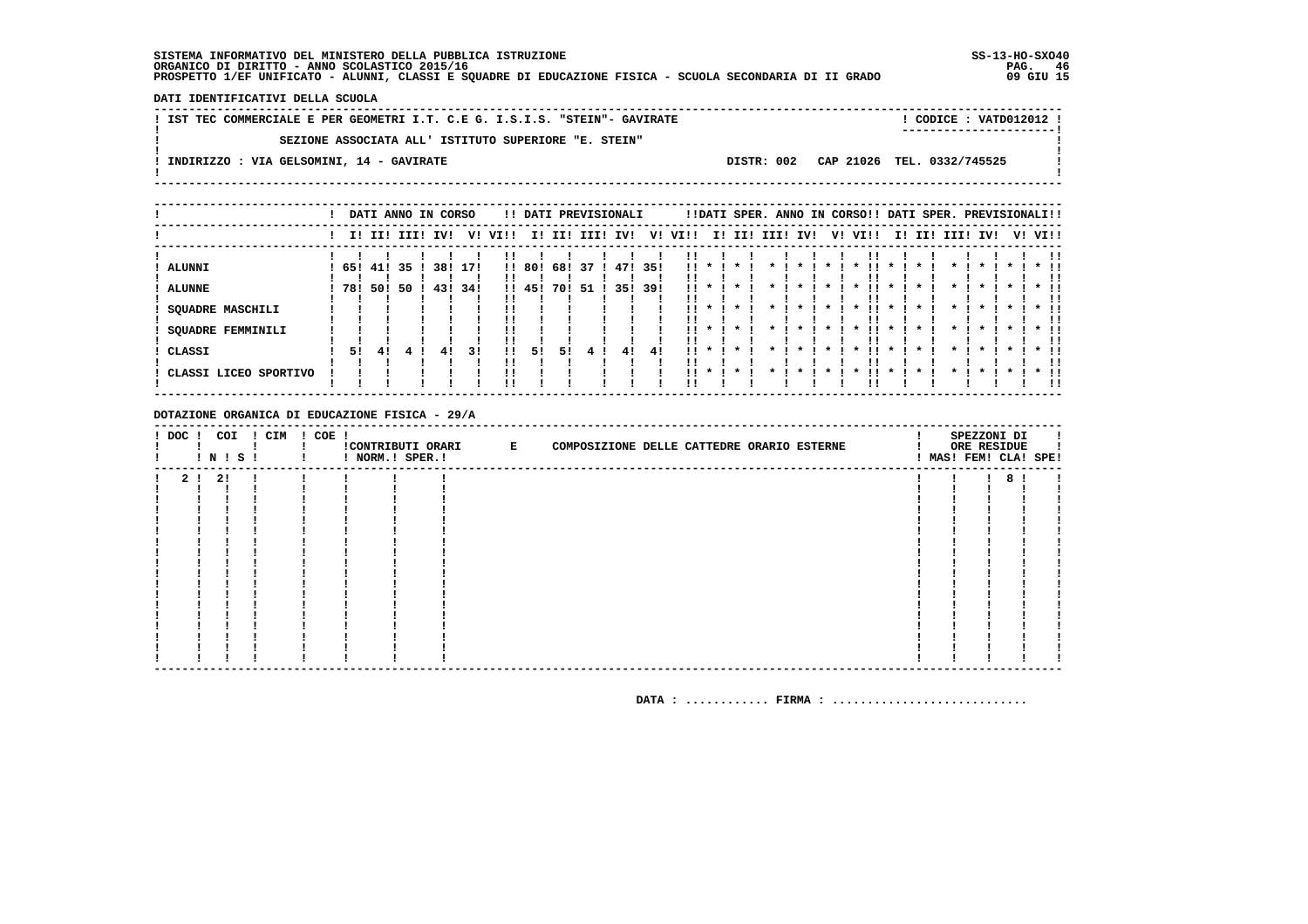DATI IDENTIFICATIVI DELLA SCUOLA

| ! ISTITUTO TECNICO COMMERCIALE I.T.C. ISIS " DAVERIO- CASULA "VARESE |            | CODICE: VATD01301T !<br>----------------------- |  |
|----------------------------------------------------------------------|------------|-------------------------------------------------|--|
| SEZIONE ASSOCIATA ALL' ISTITUTO SUPERIORE "F. DAVERIO - N. CASULA"   |            |                                                 |  |
| INDIRIZZO : VIA BERTOLONE, 13 - VARESE                               | DISTR: 003 | CAP 21100 TEL. 0332/283200                      |  |

|                             |     |     | DATI ANNO IN CORSO     |                  |     |                |                         |     |      | !! DATI PREVISIONALI |     |            |                               |                    |      |                              |         |    | !!DATI SPER. ANNO IN CORSO!! DATI SPER. PREVISIONALI!! |                         |     |                   |                         |                    |         |                         |
|-----------------------------|-----|-----|------------------------|------------------|-----|----------------|-------------------------|-----|------|----------------------|-----|------------|-------------------------------|--------------------|------|------------------------------|---------|----|--------------------------------------------------------|-------------------------|-----|-------------------|-------------------------|--------------------|---------|-------------------------|
|                             |     |     | I! II! III!            | IV!              | V!  | VI!!           | ΙI.                     | II! | III! | IV!                  | V!  | VI!!       | II.                           | II!                | III! | IV!                          |         | V! | VI!!                                                   | II.                     | II! | III!              | IV!                     |                    | V! VI!! |                         |
| ALUNNI<br><b>ALUNNE</b>     | 60! | 71! | -67<br>! 140! 159! 125 | 60!<br>!121!109! | 50! |                | !! 85!<br>!! 99!121!149 | 731 | 66   | 60!<br>!116!110!     | 571 | !!<br>. .  |                               |                    |      |                              |         |    | $\cdot$<br>!!                                          | $\boldsymbol{\pi}$      |     |                   |                         |                    |         |                         |
| <b>SQUADRE MASCHILI</b>     |     |     |                        |                  |     |                |                         |     |      |                      |     | !!         |                               |                    |      | $\mathbf{x}$                 | $\star$ |    | !!<br>$\cdot$                                          | $\cdot$                 |     | $\mathbf{r}$      | $\star$                 | $\boldsymbol{\pi}$ |         |                         |
| SQUADRE FEMMINILI<br>CLASSI | 81  | 101 |                        | 81               | 81  | !!<br>!!<br>11 | 71                      | 81  | 8    | 81                   | 81  | . .<br>. . | $\cdot$<br>$\boldsymbol{\pi}$ | $\cdot$<br>$\cdot$ |      | $\mathbf{x}$<br>$\mathbf{x}$ |         |    | $\cdot$<br>. .<br>$\boldsymbol{\ast}$                  | $\cdot$<br>$\mathbf{x}$ |     | *<br>$\mathbf{r}$ | $\mathbf{x}$<br>$\star$ |                    |         | $*$ !!<br>. .<br>$*$ !! |
| CLASSI LICEO SPORTIVO       |     |     |                        |                  |     | !!             |                         |     |      |                      |     | . .        | $\cdot$                       | $\cdot$            |      | $\star$                      |         |    | $\boldsymbol{\ast}$                                    | $\cdot$                 |     | $\star$           | $\boldsymbol{\pi}$      |                    |         | $*$ 11                  |

DOTAZIONE ORGANICA DI EDUCAZIONE FISICA - 29/A

| $!$ DOC $!$    | ! N ! S ! | COI | ! CIM | $! COE$ ! |    | ! NORM.! SPER.! | !CONTRIBUTI ORARI E | COMPOSIZIONE DELLE CATTEDRE ORARIO ESTERNE |  | SPEZZONI DI<br>ORE RESIDUE<br>MAS! FEM! CLA! SPE! |  |
|----------------|-----------|-----|-------|-----------|----|-----------------|---------------------|--------------------------------------------|--|---------------------------------------------------|--|
| 2 <sub>1</sub> | 4!        |     |       |           | 6! |                 | CEDE A              | VARESE - I.P.S.S.C.T. "L.EINAUDI" - VA     |  |                                                   |  |
|                |           |     |       |           |    |                 |                     | VARC02000L<br>IS.PR.SERV.COM.TUR           |  |                                                   |  |
|                |           |     |       |           |    |                 |                     |                                            |  |                                                   |  |
|                |           |     |       |           |    |                 |                     |                                            |  |                                                   |  |
|                |           |     |       |           |    |                 |                     |                                            |  |                                                   |  |
|                |           |     |       |           |    |                 |                     |                                            |  |                                                   |  |
|                |           |     |       |           |    |                 |                     |                                            |  |                                                   |  |
|                |           |     |       |           |    |                 |                     |                                            |  |                                                   |  |
|                |           |     |       |           |    |                 |                     |                                            |  |                                                   |  |
|                |           |     |       |           |    |                 |                     |                                            |  |                                                   |  |
|                |           |     |       |           |    |                 |                     |                                            |  |                                                   |  |
|                |           |     |       |           |    |                 |                     |                                            |  |                                                   |  |
|                |           |     |       |           |    |                 |                     |                                            |  |                                                   |  |
|                |           |     |       |           |    |                 |                     |                                            |  |                                                   |  |
|                |           |     |       |           |    |                 |                     |                                            |  |                                                   |  |
|                |           |     |       |           |    |                 |                     |                                            |  |                                                   |  |
|                |           |     |       |           |    |                 |                     |                                            |  |                                                   |  |
|                |           |     |       |           |    |                 |                     |                                            |  |                                                   |  |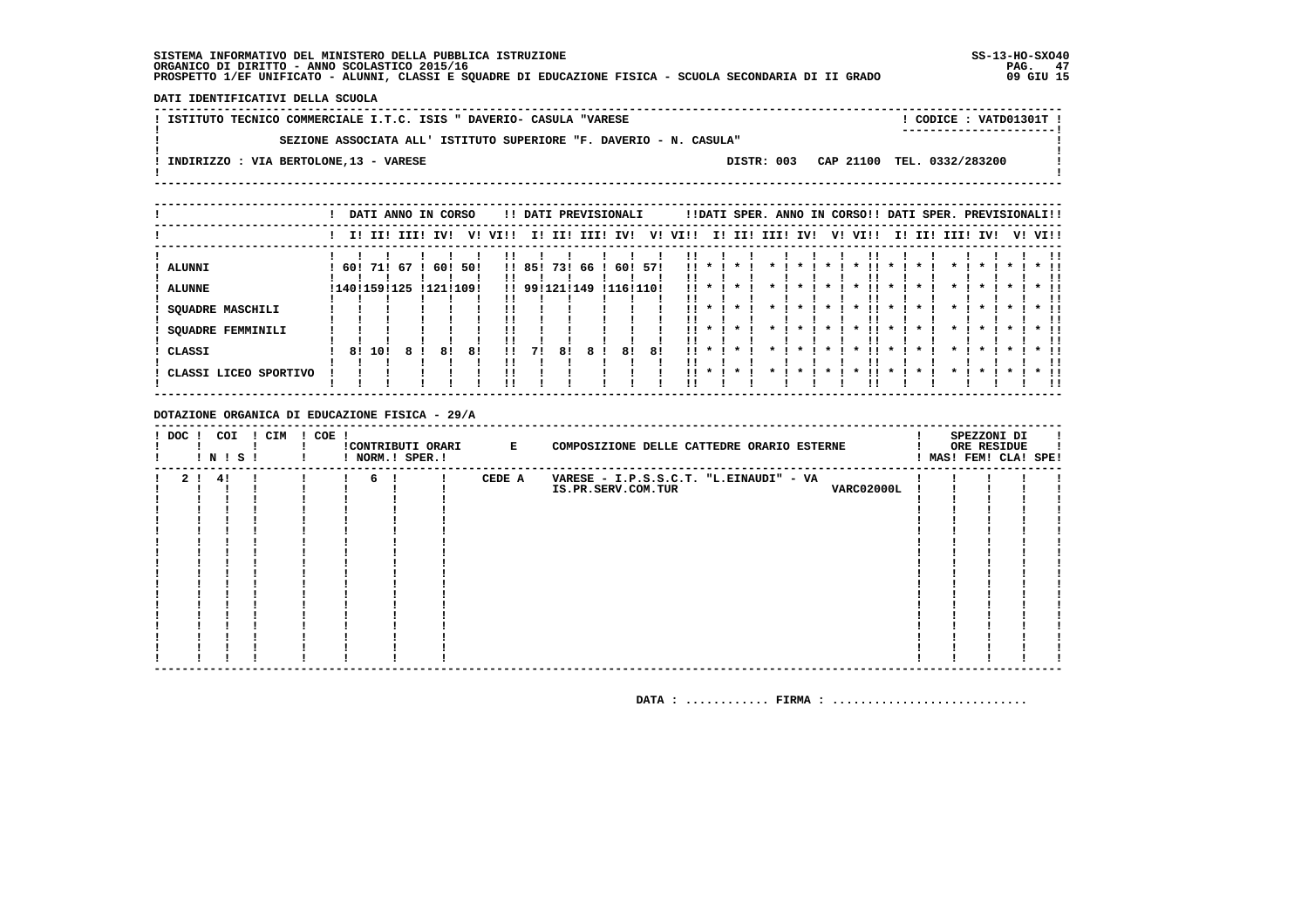DATI IDENTIFICATIVI DELLA SCUOLA

! ISTITUTO TECNICO COMMERCIALE I.T.C. ISIS "F.DAVERIO" (CORSO SERALE) ! CODICE : VATD013517 !  $\mathbf{L}$ CORSO SERALE DELL' ISTITUTO TECNICO COMMERCIALE I.T.C. ISIS " DAVERIO- CASULA "VARESE  $\mathbf{I}$  $\overline{\phantom{a}}$  $\mathbf{I}$ -: INDIRIZZO : VIA BERTOLONE, 11 - VARESE DISTR: 003 CAP 21100 TEL. 0332/283200 **Contract Contract**  $\mathbf{I}$  $\mathbf{I}$ 

|                         |  | DATI ANNO IN CORSO |     |    |      |        | !! DATI PREVISIONALI |    |      |              |                    |              |                     |    |                     |                    | !!DATI SPER. ANNO IN CORSO!! DATI SPER. PREVISIONALI!! |                     |                    |         |        |
|-------------------------|--|--------------------|-----|----|------|--------|----------------------|----|------|--------------|--------------------|--------------|---------------------|----|---------------------|--------------------|--------------------------------------------------------|---------------------|--------------------|---------|--------|
|                         |  | I! II! III!        | IV! | V! | VIII | I! II! | III! IV!             | V! | VI!! |              | I! II! III! IV!    |              |                     | V! | VI!!                |                    | I! II! III! IV!                                        |                     |                    | V! VI!! |        |
| ALUNNI                  |  |                    |     |    |      |        |                      |    | !!   | $\mathbf x$  | $\star$            |              | $\boldsymbol{\ast}$ |    | $\boldsymbol{\pi}$  |                    |                                                        | $\boldsymbol{\pi}$  | $\boldsymbol{\pi}$ |         |        |
|                         |  |                    |     |    |      |        |                      |    |      |              |                    |              |                     |    |                     |                    |                                                        |                     |                    |         |        |
| <b>ALUNNE</b>           |  |                    |     |    |      |        |                      |    | !!   |              |                    |              |                     |    | $\boldsymbol{\ast}$ |                    |                                                        |                     |                    |         | $*$ !! |
| <b>SQUADRE MASCHILI</b> |  |                    |     |    |      |        |                      |    | !!   | $\mathbf{x}$ | $\boldsymbol{\pi}$ |              |                     |    | $\boldsymbol{\pi}$  | $\boldsymbol{\pi}$ |                                                        | $\boldsymbol{\pi}$  |                    |         | $*$ !! |
| SQUADRE FEMMINILI       |  |                    |     |    | !!   |        |                      |    |      | $11 * 1$     | $\mathbf{x}$       | $\mathbf{x}$ | $\boldsymbol{\pi}$  |    | $\boldsymbol{\pi}$  | $\mathbf{x}$       | $\mathbf{r}$                                           | $\boldsymbol{\ast}$ |                    |         | $*$ 11 |
| CLASSI                  |  |                    |     |    |      |        |                      |    | . .  | $\cdot$      | $\cdot$            |              | $\boldsymbol{\pi}$  |    | $\boldsymbol{\pi}$  | $\boldsymbol{\pi}$ | $\mathbf{r}$                                           | $\boldsymbol{\ast}$ |                    |         | $*$ !! |
| CLASSI LICEO SPORTIVO   |  |                    |     |    |      |        |                      |    | 11.  | $\mathbf{x}$ |                    |              |                     |    | $\boldsymbol{\ast}$ | $\boldsymbol{\pi}$ | $\mathbf{r}$                                           | $\boldsymbol{\ast}$ |                    |         | $*$ 11 |
|                         |  |                    |     |    |      |        |                      |    |      |              |                    |              |                     |    |                     |                    |                                                        |                     |                    |         | !!     |
|                         |  |                    |     |    |      |        |                      |    |      |              |                    |              |                     |    |                     |                    |                                                        |                     |                    |         |        |

DOTAZIONE ORGANICA DI EDUCAZIONE FISICA - 29/A

|  | ! DOC ! COI ! CIM ! COE !<br><b>! N ! S !</b> | ! ! NORM.! SPER.! | !CONTRIBUTI ORARI E | COMPOSIZIONE DELLE CATTEDRE ORARIO ESTERNE |  | SPEZZONI DI<br>ORE RESIDUE<br>! MAS! FEM! CLA! SPE! |  |
|--|-----------------------------------------------|-------------------|---------------------|--------------------------------------------|--|-----------------------------------------------------|--|
|  |                                               |                   |                     |                                            |  |                                                     |  |
|  |                                               |                   |                     |                                            |  |                                                     |  |
|  |                                               |                   |                     |                                            |  |                                                     |  |
|  |                                               |                   |                     |                                            |  |                                                     |  |
|  |                                               |                   |                     |                                            |  |                                                     |  |
|  |                                               |                   |                     |                                            |  |                                                     |  |
|  |                                               |                   |                     |                                            |  |                                                     |  |
|  |                                               |                   |                     |                                            |  |                                                     |  |
|  |                                               |                   |                     |                                            |  |                                                     |  |
|  |                                               |                   |                     |                                            |  |                                                     |  |
|  |                                               |                   |                     |                                            |  |                                                     |  |
|  |                                               |                   |                     |                                            |  |                                                     |  |
|  |                                               |                   |                     |                                            |  |                                                     |  |
|  |                                               |                   |                     |                                            |  |                                                     |  |
|  |                                               |                   |                     |                                            |  |                                                     |  |
|  |                                               |                   |                     |                                            |  |                                                     |  |
|  |                                               |                   |                     |                                            |  |                                                     |  |
|  |                                               |                   |                     |                                            |  |                                                     |  |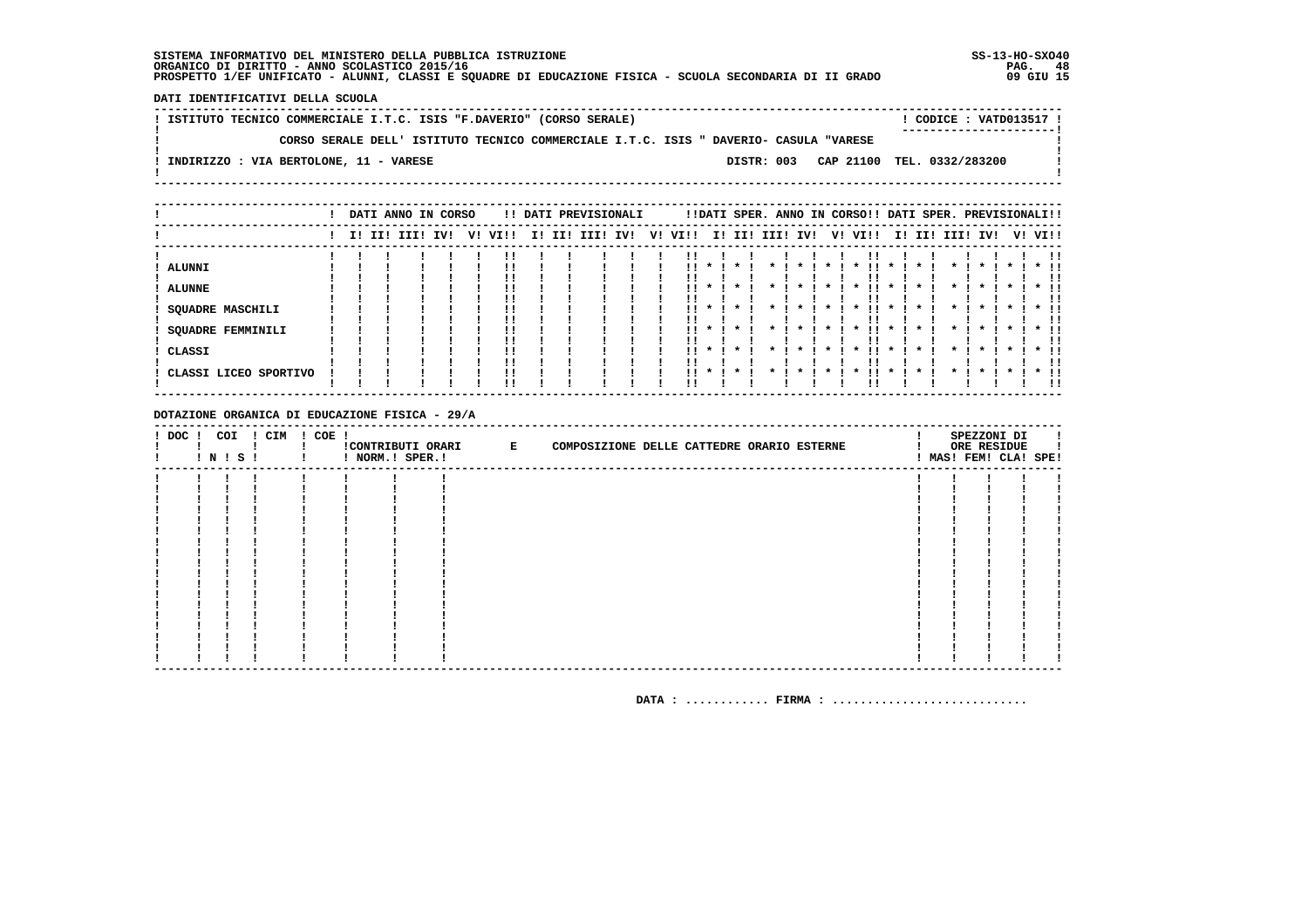DATI IDENTIFICATIVI DELLA SCUOLA

| ! ISTITUTO TECNICO COMMERCIALE ITC-ITPA "KEYNES" - GAZZADA SCHIANNO                         | ! CODICE : VATD018011 ! |
|---------------------------------------------------------------------------------------------|-------------------------|
|                                                                                             | ----------------------- |
| SEZIONE ASSOCIATA ALL' ISTITUTO SUPERIORE "JOHN M. KEYNES"                                  |                         |
|                                                                                             |                         |
| DISTR: 003 CAP 21045 TEL. 0332/463213<br>! INDIRIZZO : VIA MORAZZONE, 37 - GAZZADA SCHIANNO |                         |
|                                                                                             |                         |

|                                                                                                            |           | DATI ANNO IN CORSO |     |            |                   |              |                       |                  |          | !! DATI PREVISIONALI |              |                                           |                                              | !!DATI SPER. ANNO IN CORSO!! DATI SPER. PREVISIONALI!!   |                    |    |                                                                                                        |                                                                                      |  |                    |                                                                                                                        |  |                                   |
|------------------------------------------------------------------------------------------------------------|-----------|--------------------|-----|------------|-------------------|--------------|-----------------------|------------------|----------|----------------------|--------------|-------------------------------------------|----------------------------------------------|----------------------------------------------------------|--------------------|----|--------------------------------------------------------------------------------------------------------|--------------------------------------------------------------------------------------|--|--------------------|------------------------------------------------------------------------------------------------------------------------|--|-----------------------------------|
|                                                                                                            |           | I! II! III! IV!    |     |            | V!                | VI!!         |                       |                  |          | I! II! III! IV!      | V!           | VI!!                                      |                                              | I! II! III! IV!                                          |                    | V! | VI!!                                                                                                   |                                                                                      |  | I! II! III! IV!    |                                                                                                                        |  | V! VI!!                           |
| <b>ALUNNI</b><br><b>ALUNNE</b><br>SQUADRE MASCHILI<br>SQUADRE FEMMINILI<br>CLASSI<br>CLASSI LICEO SPORTIVO | 16!<br>21 | 171<br>34! 16!     | -20 | 22!<br>32! | 15!<br>-241<br>21 | !!<br><br>!! | 11221<br>!! 45!<br>2! | 20!<br>20!<br>21 | 12<br>16 | 23! 33!              | 5! 23!<br>21 | . .<br><br>. .<br><br><br>$\mathbf{11}$ * | $\mathbf{x}$<br>$\mathbf{r}$<br>$\mathbf{x}$ | $\star$<br>$\cdot$<br>$\mathbf{r}$<br>$\cdot$<br>$\cdot$ | $\boldsymbol{\pi}$ |    | $\boldsymbol{\ast}$<br>$\boldsymbol{\pi}$<br>$\mathbf{x}$<br>$\boldsymbol{\pi}$<br>$\boldsymbol{\ast}$ | $\boldsymbol{\pi}$<br>$\boldsymbol{\pi}$<br>$\boldsymbol{\pi}$<br>''<br>$\mathbf{x}$ |  | $\boldsymbol{\pi}$ | $\boldsymbol{\pi}$<br>$\boldsymbol{\ast}$<br>$\cdot$<br>$\boldsymbol{\pi}$<br>$\boldsymbol{\pi}$<br>$\boldsymbol{\pi}$ |  | $*$ !!<br>$\star$ $\pm$<br>$*$ !! |
|                                                                                                            |           |                    |     |            |                   |              |                       |                  |          |                      |              |                                           |                                              |                                                          |                    |    |                                                                                                        |                                                                                      |  |                    |                                                                                                                        |  |                                   |

### DOTAZIONE ORGANICA DI EDUCAZIONE FISICA - 29/A

| ! DOC ! | COI<br>! N ! S ! | ! CIM | $! COE$ !      |      | ! NORM.! SPER.! | !CONTRIBUTI ORARI E | COMPOSIZIONE DELLE CATTEDRE ORARIO ESTERNE                     |  |                   |  | SPEZZONI DI<br>ORE RESIDUE<br>! MAS! FEM! CLA! SPE! |  |
|---------|------------------|-------|----------------|------|-----------------|---------------------|----------------------------------------------------------------|--|-------------------|--|-----------------------------------------------------|--|
|         |                  |       | 1 <sub>1</sub> | 16 ! |                 |                     | COMPLETA CON GAZZADA SCHIANNO - ITIS - ISIS "KEYNES" - GAZZADA |  |                   |  |                                                     |  |
|         |                  |       |                |      |                 |                     | IST.TECN.IND.                                                  |  | <b>VATF018017</b> |  |                                                     |  |
|         |                  |       |                |      |                 |                     |                                                                |  |                   |  |                                                     |  |
|         |                  |       |                |      |                 |                     |                                                                |  |                   |  |                                                     |  |
|         |                  |       |                |      |                 |                     |                                                                |  |                   |  |                                                     |  |
|         |                  |       |                |      |                 |                     |                                                                |  |                   |  |                                                     |  |
|         |                  |       |                |      |                 |                     |                                                                |  |                   |  |                                                     |  |
|         |                  |       |                |      |                 |                     |                                                                |  |                   |  |                                                     |  |
|         |                  |       |                |      |                 |                     |                                                                |  |                   |  |                                                     |  |
|         |                  |       |                |      |                 |                     |                                                                |  |                   |  |                                                     |  |
|         |                  |       |                |      |                 |                     |                                                                |  |                   |  |                                                     |  |
|         |                  |       |                |      |                 |                     |                                                                |  |                   |  |                                                     |  |
|         |                  |       |                |      |                 |                     |                                                                |  |                   |  |                                                     |  |
|         |                  |       |                |      |                 |                     |                                                                |  |                   |  |                                                     |  |
|         |                  |       |                |      |                 |                     |                                                                |  |                   |  |                                                     |  |
|         |                  |       |                |      |                 |                     |                                                                |  |                   |  |                                                     |  |
|         |                  |       |                |      |                 |                     |                                                                |  |                   |  |                                                     |  |
|         |                  |       |                |      |                 |                     |                                                                |  |                   |  |                                                     |  |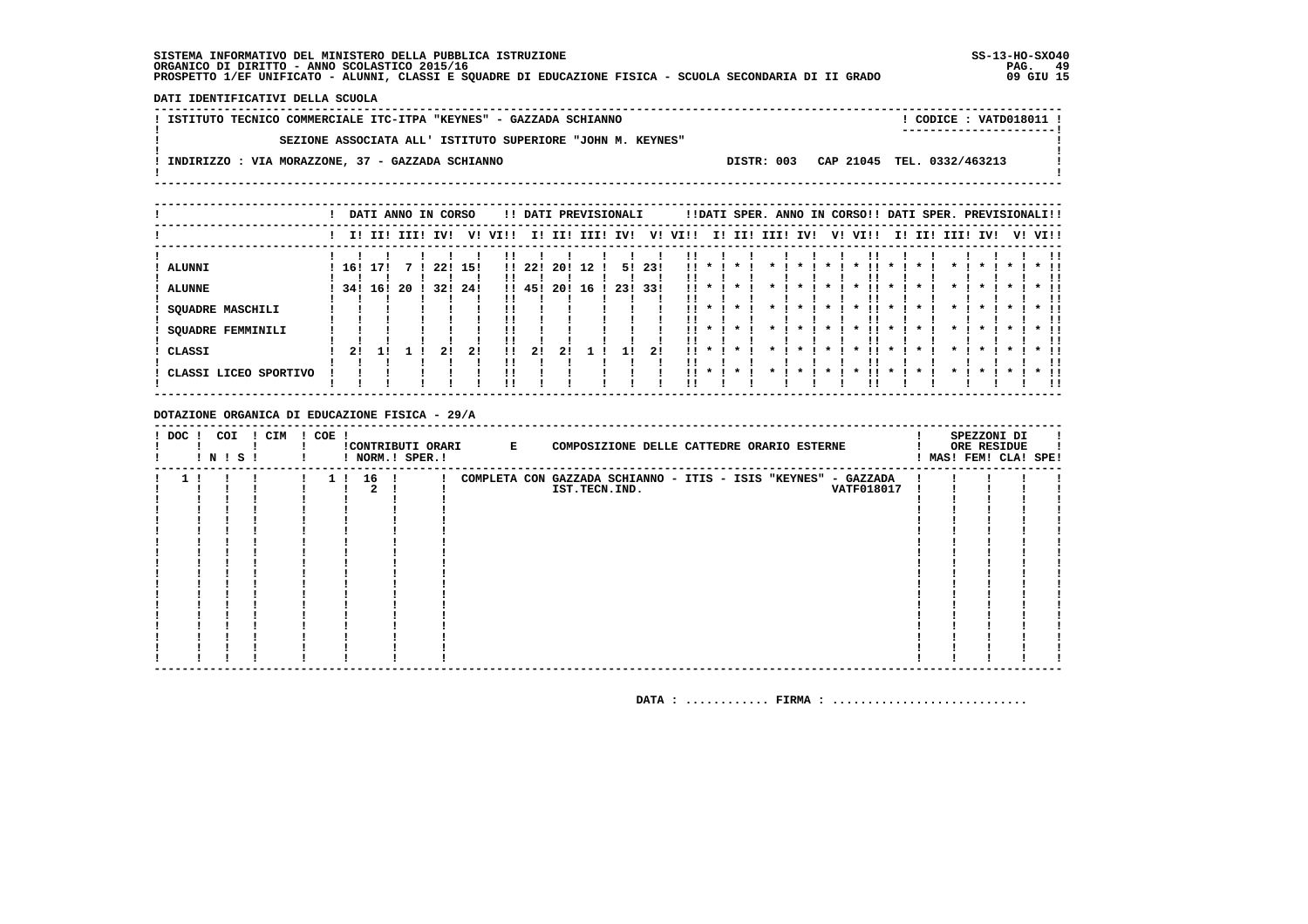DATI IDENTIFICATIVI DELLA SCUOLA

|                                             |            | CODICE: VATD02000X !       |  |
|---------------------------------------------|------------|----------------------------|--|
| ISTITUTO TECNICO COMMERCIALE "E.TOSI"       |            |                            |  |
| INDIRIZZO : VIA STELVIO 173 - BUSTO ARSIZIO | DISTR: 008 | CAP 21052 TEL. 0331/372011 |  |

|                                                                                                     |  | DATI ANNO IN CORSO                                     |     |                  |      |        |     | !! DATI PREVISIONALI                 |  |                                   |         |  | !!DATI SPER. ANNO IN CORSO!! DATI SPER. PREVISIONALI!! |  |         |        |      |     |         |
|-----------------------------------------------------------------------------------------------------|--|--------------------------------------------------------|-----|------------------|------|--------|-----|--------------------------------------|--|-----------------------------------|---------|--|--------------------------------------------------------|--|---------|--------|------|-----|---------|
|                                                                                                     |  | I! II! III! IV!                                        |     | V!               | VI!! |        |     | I! II! III! IV!                      |  |                                   | V! VI!! |  | I! II! III! IV!                                        |  | V! VI!! | I! II! | III! | IV! | V! VI!! |
| ALUNNI<br><b>ALUNNE</b><br>SQUADRE MASCHILI<br>SQUADRE FEMMINILI<br>CLASSI<br>CLASSI LICEO SPORTIVO |  | !176!167!166 !172!157!<br>! 216! 217! 225<br>141151141 | 141 | !186!204!<br>14! |      | !! 15! | 141 | !!201!168!161<br>!!219!210!209<br>14 |  | !147!163!<br>!214!178!<br>14! 14! | . .     |  |                                                        |  |         |        |      |     |         |
|                                                                                                     |  |                                                        |     |                  |      |        |     |                                      |  |                                   |         |  |                                                        |  |         |        |      |     |         |

### DOTAZIONE ORGANICA DI EDUCAZIONE FISICA - 29/A

| ! DOC ! | COI<br>! N ! S ! | ! CIM | ! COE ! |          | ! NORM.! SPER.! |  | !CONTRIBUTI ORARI B E COMPOSIZIONE DELLE CATTEDRE ORARIO ESTERNE         |  |                   |  | SPEZZONI DI<br>ORE RESIDUE<br>! MAS! FEM! CLA! SPE! |  |
|---------|------------------|-------|---------|----------|-----------------|--|--------------------------------------------------------------------------|--|-------------------|--|-----------------------------------------------------|--|
| 71      | 71               |       |         | 1 ! 16 ! |                 |  | COMPLETA CON BUSTO ARSIZIO - L. ART. "CANDIANI" - BUSTO ARS<br>LIC. ART. |  | <b>VASL01000A</b> |  |                                                     |  |
|         |                  |       |         |          |                 |  |                                                                          |  |                   |  |                                                     |  |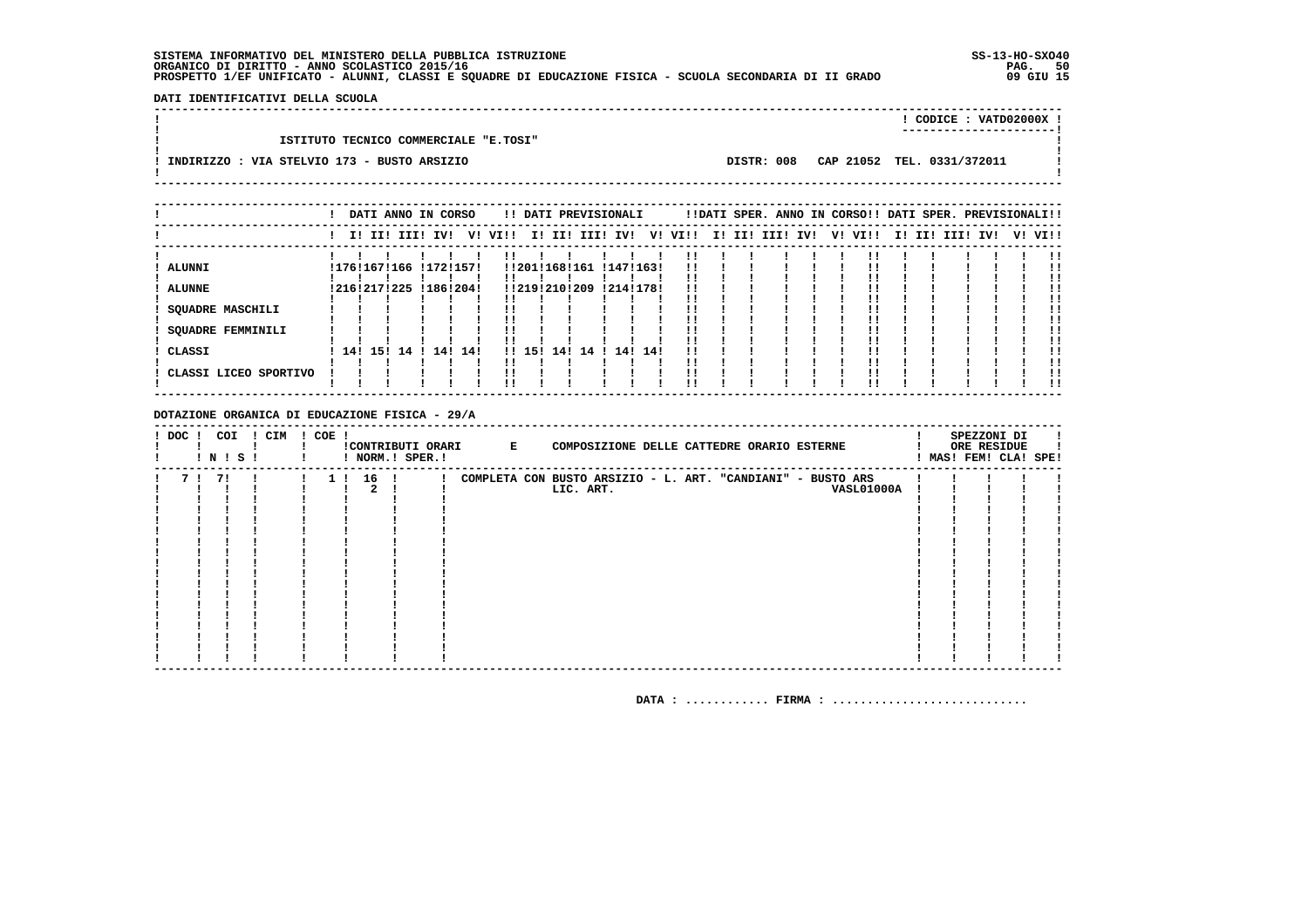DATI IDENTIFICATIVI DELLA SCUOLA

! ISTITUTO TECNICO COMMERCIALE I.T.C. "TOSI" BUSTO ARSIZIO (C. SERALE) ! CODICE : VATD020509 !  $\mathbf{I}$ CORSO SERALE DELL' ISTITUTO TECNICO COMMERCIALE "E.TOSI"  $\mathbf{I}$ - 1  $\mathbf{I}$ -: INDIRIZZO : VIA STELVIO 173 - BUSTO ARSIZIO DISTR: 008 CAP 21052 TEL. 0331/372011 **Contract Contract**  $\mathbf{I}$  $\mathbf{I}$ 

|                                                                         |  | DATI ANNO IN CORSO |     |    |          |     |     | !! DATI PREVISIONALI |     |    |                        |                    |                    |      |                     |    | !!DATI SPER. ANNO IN CORSO!! DATI SPER. PREVISIONALI!!           |                                           |     |                                                      |         |                              |
|-------------------------------------------------------------------------|--|--------------------|-----|----|----------|-----|-----|----------------------|-----|----|------------------------|--------------------|--------------------|------|---------------------|----|------------------------------------------------------------------|-------------------------------------------|-----|------------------------------------------------------|---------|------------------------------|
|                                                                         |  | I! II! III!        | IV! | v! | VIII     | II. | II! | III!                 | IV! | V! | VI!!                   | ΙI                 | II!                | III! | IV!                 | V! | VI!!                                                             | II.                                       | II! | III! IV!                                             | V! VI!! |                              |
| <b>ALUNNI</b><br><b>ALUNNE</b><br>SQUADRE MASCHILI<br>SQUADRE FEMMINILI |  |                    |     |    | !!<br>!! |     |     |                      |     |    | !!<br>!!<br>. .        | $\boldsymbol{\pi}$ | $\cdot$            |      | $\boldsymbol{\ast}$ |    | $\boldsymbol{\ast}$<br>$\boldsymbol{\pi}$<br>$\boldsymbol{\ast}$ | $\mathbf{x}$<br>$\mathbf{x}$              |     | $\cdot$<br>$\boldsymbol{\pi}$<br>$\boldsymbol{\ast}$ |         | $*$ !!<br>!!                 |
| CLASSI<br>CLASSI LICEO SPORTIVO                                         |  |                    |     |    | !!<br>!! |     |     |                      |     |    | . .<br>$\mathbf{11}$ * | $\mathbf{x}$       | $\cdot$<br>$\cdot$ |      |                     |    | $\boldsymbol{\ast}$<br>$\mathbf x$                               | $\boldsymbol{\pi}$<br>$\boldsymbol{\ast}$ |     | $\boldsymbol{\ast}$<br>$\mathbf x$                   |         | $*$ !!<br>!!<br>$*$ 11<br>ΙI |

DOTAZIONE ORGANICA DI EDUCAZIONE FISICA - 29/A

| ! DOC ! COI | I N I S I | ! CIM | ! COE ! | ! NORM.! SPER.! | !CONTRIBUTI ORARI E | COMPOSIZIONE DELLE CATTEDRE ORARIO ESTERNE |  |  |  | SPEZZONI DI<br>ORE RESIDUE<br>! MAS! FEM! CLA! SPE! |  |
|-------------|-----------|-------|---------|-----------------|---------------------|--------------------------------------------|--|--|--|-----------------------------------------------------|--|
|             |           |       |         |                 |                     |                                            |  |  |  |                                                     |  |
|             |           |       |         |                 |                     |                                            |  |  |  |                                                     |  |
|             |           |       |         |                 |                     |                                            |  |  |  |                                                     |  |
|             |           |       |         |                 |                     |                                            |  |  |  |                                                     |  |
|             |           |       |         |                 |                     |                                            |  |  |  |                                                     |  |
|             |           |       |         |                 |                     |                                            |  |  |  |                                                     |  |
|             |           |       |         |                 |                     |                                            |  |  |  |                                                     |  |
|             |           |       |         |                 |                     |                                            |  |  |  |                                                     |  |
|             |           |       |         |                 |                     |                                            |  |  |  |                                                     |  |
|             |           |       |         |                 |                     |                                            |  |  |  |                                                     |  |
|             |           |       |         |                 |                     |                                            |  |  |  |                                                     |  |
|             |           |       |         |                 |                     |                                            |  |  |  |                                                     |  |
|             |           |       |         |                 |                     |                                            |  |  |  |                                                     |  |
|             |           |       |         |                 |                     |                                            |  |  |  |                                                     |  |
|             |           |       |         |                 |                     |                                            |  |  |  |                                                     |  |
|             |           |       |         |                 |                     |                                            |  |  |  |                                                     |  |
|             |           |       |         |                 |                     |                                            |  |  |  |                                                     |  |
|             |           |       |         |                 |                     |                                            |  |  |  |                                                     |  |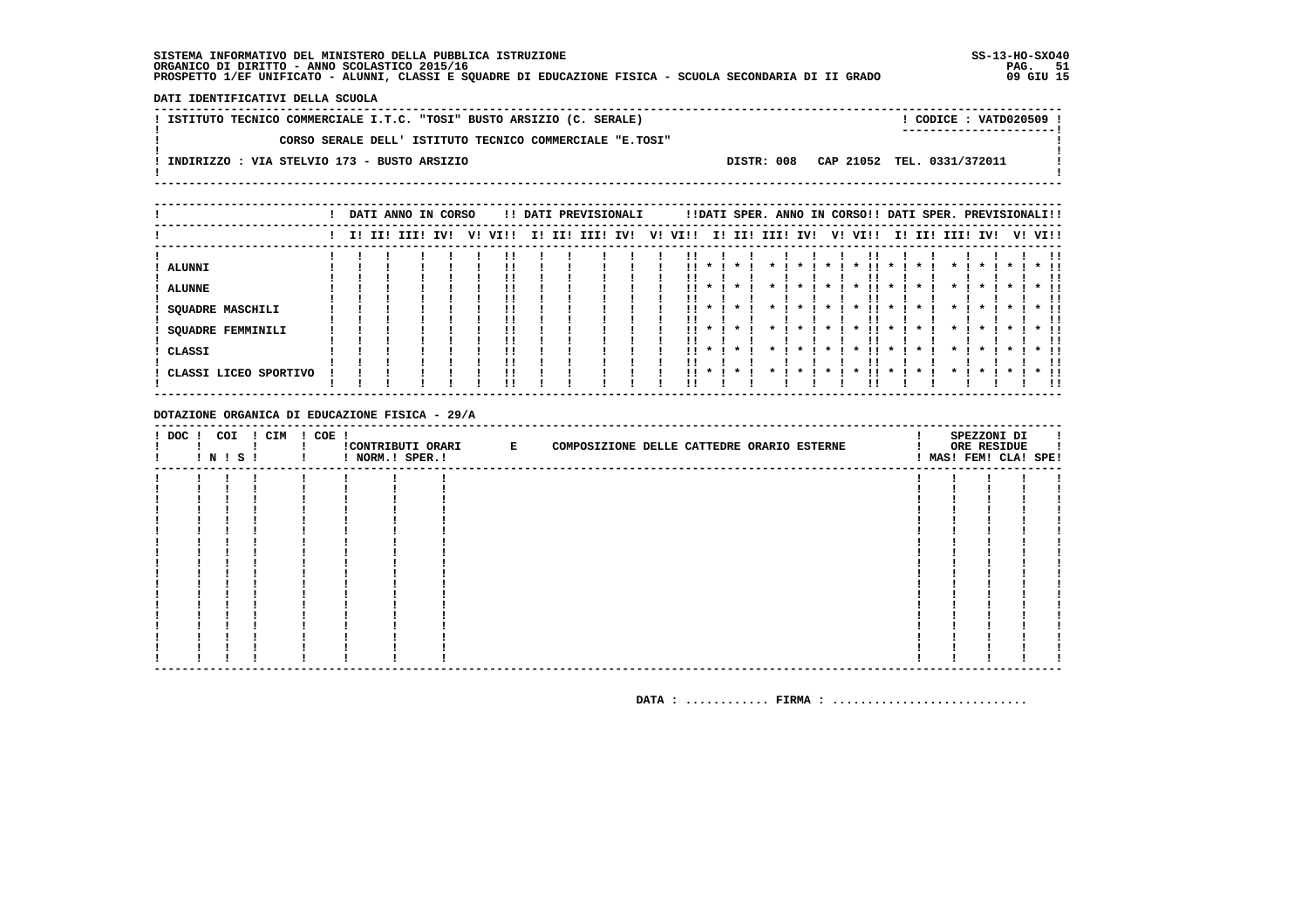DATI IDENTIFICATIVI DELLA SCUOLA

| ! ISTITUTO TECNICO COMMERCIALE ITC-ITPA "GADDA-ROSSELLI" - GALLARATE |  | CODICE: VATD02101R !<br>----------------------- |  |
|----------------------------------------------------------------------|--|-------------------------------------------------|--|
| SEZIONE ASSOCIATA ALL' ISTITUTO SUPERIORE I.I.S. GADDA ROSSELLI      |  |                                                 |  |
| INDIRIZZO : VIA DE ALBERTIS, 3 - GALLARATE                           |  | DISTR: 006 CAP 21013 TEL. 0331/779592           |  |
|                                                                      |  |                                                 |  |

|                          |           |     |             | DATI ANNO IN CORSO                  |    |      |        |                         |      | !! DATI PREVISIONALI |        |                                 |     |              |      |   |     |           | !!DATI SPER. ANNO IN CORSO!! DATI SPER. PREVISIONALI!! |         |     |              |                    |         |                    |
|--------------------------|-----------|-----|-------------|-------------------------------------|----|------|--------|-------------------------|------|----------------------|--------|---------------------------------|-----|--------------|------|---|-----|-----------|--------------------------------------------------------|---------|-----|--------------|--------------------|---------|--------------------|
|                          |           |     | I! II! III! | IVI                                 | v! | VI!! | II.    | III                     | IIII | IV!                  | V!     | VI!!                            | II. | II!          | IIII |   | IV! | V!        | VI!!                                                   | II.     | II! | III! IV!     |                    |         | V! VI!!            |
| ALUNNI<br><b>ALUNNE</b>  | !110!127! |     | 90          | !100! 58!<br>!237!175!136 !112!100! |    |      | !!110! | 90!100<br>!!219!242!182 |      | 71! 60!<br>!150!161! |        | <br>. .                         |     |              |      |   |     |           | *                                                      |         |     |              | $\boldsymbol{\pi}$ |         |                    |
| <b>SQUADRE MASCHILI</b>  |           |     |             |                                     |    |      |        |                         |      |                      |        | . .                             |     | $\cdot$      |      | * |     | $\star$ 1 | . .<br>$\cdot$                                         | $\star$ |     | $\star$      | $\cdot$            | $\cdot$ | $*$ !!             |
| <b>SQUADRE FEMMINILI</b> |           |     |             |                                     |    | !!   |        |                         |      |                      |        | $\mathbf{1}$ $\mathbf{1}$<br>!! |     | $\cdot$      |      |   |     | $\cdot$   | . .<br>$\cdot$                                         | $\cdot$ |     | $\mathbf{x}$ | $\boldsymbol{\pi}$ |         | !!<br>$*$ 11<br>ΙI |
| CLASSI                   | 13!       | 12! |             | 11 I                                | 81 |      | 12.1   | 1.31                    | 1 O  |                      | 91 111 | $\mathbf{1}$ $\mathbf{1}$       |     | $\cdot$      |      |   |     |           | $\boldsymbol{\ast}$                                    | $\star$ |     | $\cdot$      | $\cdot$            |         | $*$ !!<br>!!       |
| CLASSI LICEO SPORTIVO    |           |     |             |                                     |    |      |        |                         |      |                      |        | . .                             |     | $\mathbf{x}$ |      |   |     |           |                                                        | *       |     |              | $\cdot$            |         | $*$ 11             |

DOTAZIONE ORGANICA DI EDUCAZIONE FISICA - 29/A

| $!$ DOC $!$ | COI<br>1 N 1 S 1 | ! CIM | $! COE$ ! | ! NORM.! SPER.! | !CONTRIBUTI ORARI E | COMPOSIZIONE DELLE CATTEDRE ORARIO ESTERNE |  | SPEZZONI DI<br>ORE RESIDUE | ! MAS! FEM! CLA! SPE! |
|-------------|------------------|-------|-----------|-----------------|---------------------|--------------------------------------------|--|----------------------------|-----------------------|
|             | 4! 6!            |       |           |                 |                     |                                            |  | 2 <sub>1</sub>             |                       |
|             |                  |       |           |                 |                     |                                            |  |                            |                       |
|             |                  |       |           |                 |                     |                                            |  |                            |                       |
|             |                  |       |           |                 |                     |                                            |  |                            |                       |
|             |                  |       |           |                 |                     |                                            |  |                            |                       |
|             |                  |       |           |                 |                     |                                            |  |                            |                       |
|             |                  |       |           |                 |                     |                                            |  |                            |                       |
|             |                  |       |           |                 |                     |                                            |  |                            |                       |
|             |                  |       |           |                 |                     |                                            |  |                            |                       |
|             |                  |       |           |                 |                     |                                            |  |                            |                       |
|             |                  |       |           |                 |                     |                                            |  |                            |                       |
|             |                  |       |           |                 |                     |                                            |  |                            |                       |
|             |                  |       |           |                 |                     |                                            |  |                            |                       |
|             |                  |       |           |                 |                     |                                            |  |                            |                       |
|             |                  |       |           |                 |                     |                                            |  |                            |                       |
|             |                  |       |           |                 |                     |                                            |  |                            |                       |
|             |                  |       |           |                 |                     |                                            |  |                            |                       |
|             |                  |       |           |                 |                     |                                            |  |                            |                       |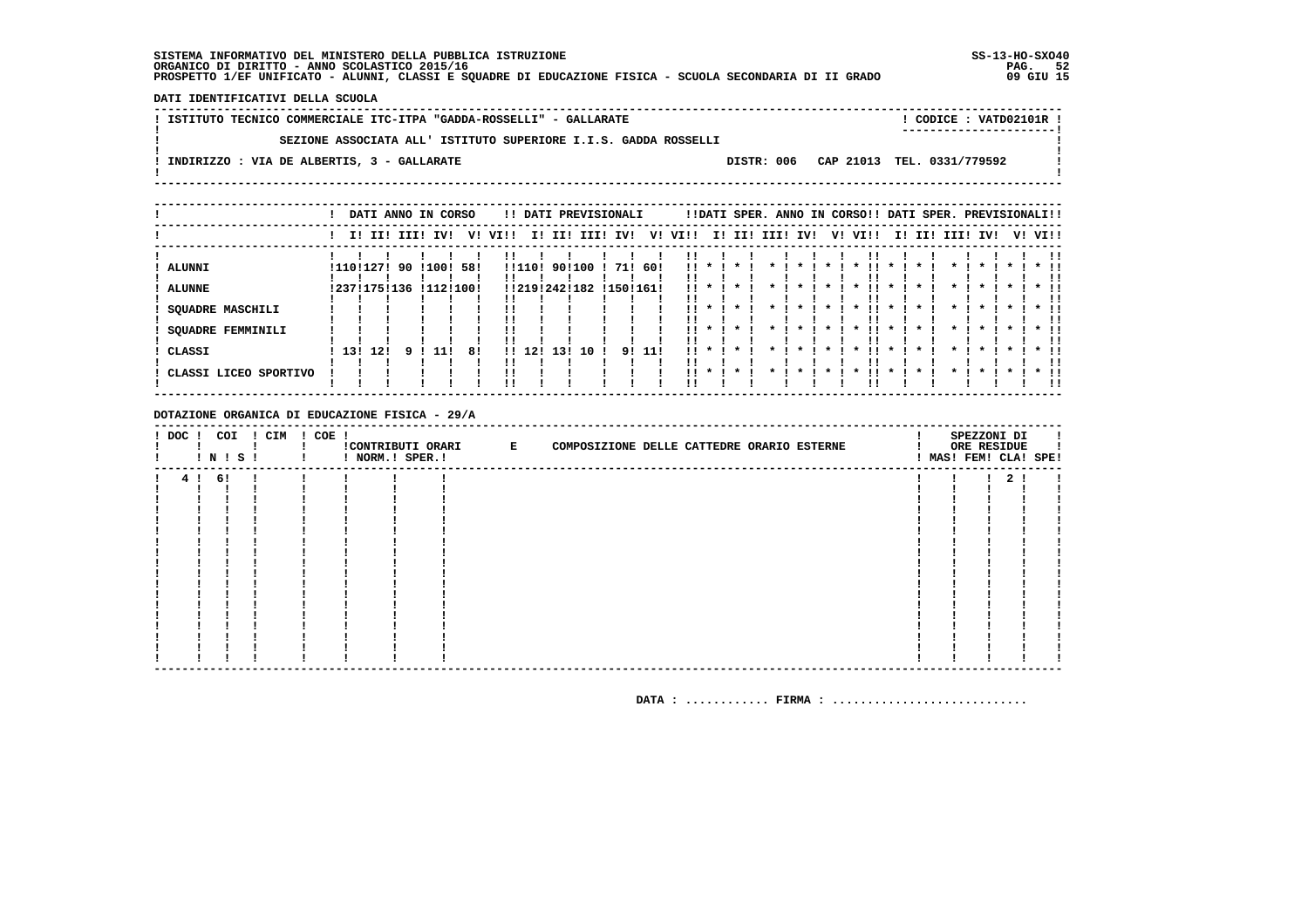DATI IDENTIFICATIVI DELLA SCUOLA

| ! ISTITUTO TECNICO COMMERCIALE I.T.PER.AZ.LI E CORR.L.ESTERE - TRADATE | ! CODICE : VATD024018 !<br>----------------------- |  |
|------------------------------------------------------------------------|----------------------------------------------------|--|
| SEZIONE ASSOCIATA ALL' ISTITUTO SUPERIORE I.I.S. "E. MONTALE"          |                                                    |  |
| ! INDIRIZZO : VIA GRAMSCI, 1 - TRADATE                                 | DISTR: 007 CAP 21049 TEL, 0331/810329              |  |
|                                                                        |                                                    |  |

|                       |               |     | DATI ANNO IN CORSO |         |      |      |             |     |      | !! DATI PREVISIONALI |    |           |                         |         |             |              |     |         | !!DATI SPER. ANNO IN CORSO!! DATI SPER. PREVISIONALI!! |                    |     |         |              |              |         |           |                   |
|-----------------------|---------------|-----|--------------------|---------|------|------|-------------|-----|------|----------------------|----|-----------|-------------------------|---------|-------------|--------------|-----|---------|--------------------------------------------------------|--------------------|-----|---------|--------------|--------------|---------|-----------|-------------------|
|                       |               |     | I! II! III!        | IV!     | V!   | VI!! | II.         | II! | III! | IV!                  | V! | VI!!      | II.                     | II!     | <b>III!</b> |              | IV! | V!      | VI!!                                                   |                    | ΙI. | II!     | IIII         | IV!          |         |           | V! VI!!           |
| <b>ALUNNI</b>         | 431           | 441 | 36                 | 32!     | -20! |      | !!172!173!1 |     | .73  | !120!117!            |    | !!        |                         |         |             |              |     |         |                                                        |                    |     |         |              |              |         |           |                   |
| <b>ALUNNE</b>         | ! 141 ! 134 ! |     | 94                 | 87!117! |      |      |             |     |      |                      |    | !!        |                         |         |             |              |     |         | *                                                      | $\cdot$            |     |         |              |              |         |           |                   |
| SQUADRE MASCHILI      |               |     |                    |         |      |      |             |     |      |                      |    | !!        | $\star$                 |         |             | $\mathbf{x}$ |     | $\star$ | $\star$<br>!!                                          | $\star$            |     | $\cdot$ | $\star$      | $\star$      |         | $\star$ 1 | $\star$ 11<br>. . |
| SQUADRE FEMMINILI     |               |     |                    |         |      |      |             |     |      |                      |    |           | $11 * 1$                | $\cdot$ | $\star$     | $\cdot$      |     | $\cdot$ | $\cdot$<br>. .                                         | $\cdot$            |     | $\cdot$ | $\mathbf{r}$ | $\mathbf{r}$ | $\star$ |           | $*$ 11<br>. .     |
| CLASSI                | 71            | 71  |                    | 51      | -61  | !!   | 61          |     | 6    | 51                   | 51 | . .<br>!! | $\mathbf{x}$<br>$\cdot$ |         |             | $\star$      |     | $\star$ | $\star$<br>$\cdot$                                     | $\star$<br>$\star$ |     |         |              | $\mathbf{x}$ |         |           | $*$ 11            |
| CLASSI LICEO SPORTIVO |               |     |                    |         |      |      |             |     |      |                      |    |           |                         |         |             |              |     |         |                                                        |                    |     |         |              |              |         |           | $*$ 11            |

DOTAZIONE ORGANICA DI EDUCAZIONE FISICA - 29/A

| $!$ DOC $!$ | ! N ! S ! | COI | ! CIM | ! COE ! | ! NORM.! SPER.! | CONTRIBUTI ORARI E | COMPOSIZIONE DELLE CATTEDRE ORARIO ESTERNE |  |  |  | SPEZZONI DI<br>ORE RESIDUE | ! MAS! FEM! CLA! SPE! |
|-------------|-----------|-----|-------|---------|-----------------|--------------------|--------------------------------------------|--|--|--|----------------------------|-----------------------|
| 3 I         | 3!        |     |       |         |                 |                    |                                            |  |  |  |                            |                       |
|             |           |     |       |         |                 |                    |                                            |  |  |  |                            |                       |
|             |           |     |       |         |                 |                    |                                            |  |  |  |                            |                       |
|             |           |     |       |         |                 |                    |                                            |  |  |  |                            |                       |
|             |           |     |       |         |                 |                    |                                            |  |  |  |                            |                       |
|             |           |     |       |         |                 |                    |                                            |  |  |  |                            |                       |
|             |           |     |       |         |                 |                    |                                            |  |  |  |                            |                       |
|             |           |     |       |         |                 |                    |                                            |  |  |  |                            |                       |
|             |           |     |       |         |                 |                    |                                            |  |  |  |                            |                       |
|             |           |     |       |         |                 |                    |                                            |  |  |  |                            |                       |
|             |           |     |       |         |                 |                    |                                            |  |  |  |                            |                       |
|             |           |     |       |         |                 |                    |                                            |  |  |  |                            |                       |
|             |           |     |       |         |                 |                    |                                            |  |  |  |                            |                       |
|             |           |     |       |         |                 |                    |                                            |  |  |  |                            |                       |
|             |           |     |       |         |                 |                    |                                            |  |  |  |                            |                       |
|             |           |     |       |         |                 |                    |                                            |  |  |  |                            |                       |
|             |           |     |       |         |                 |                    |                                            |  |  |  |                            |                       |
|             |           |     |       |         |                 |                    |                                            |  |  |  |                            |                       |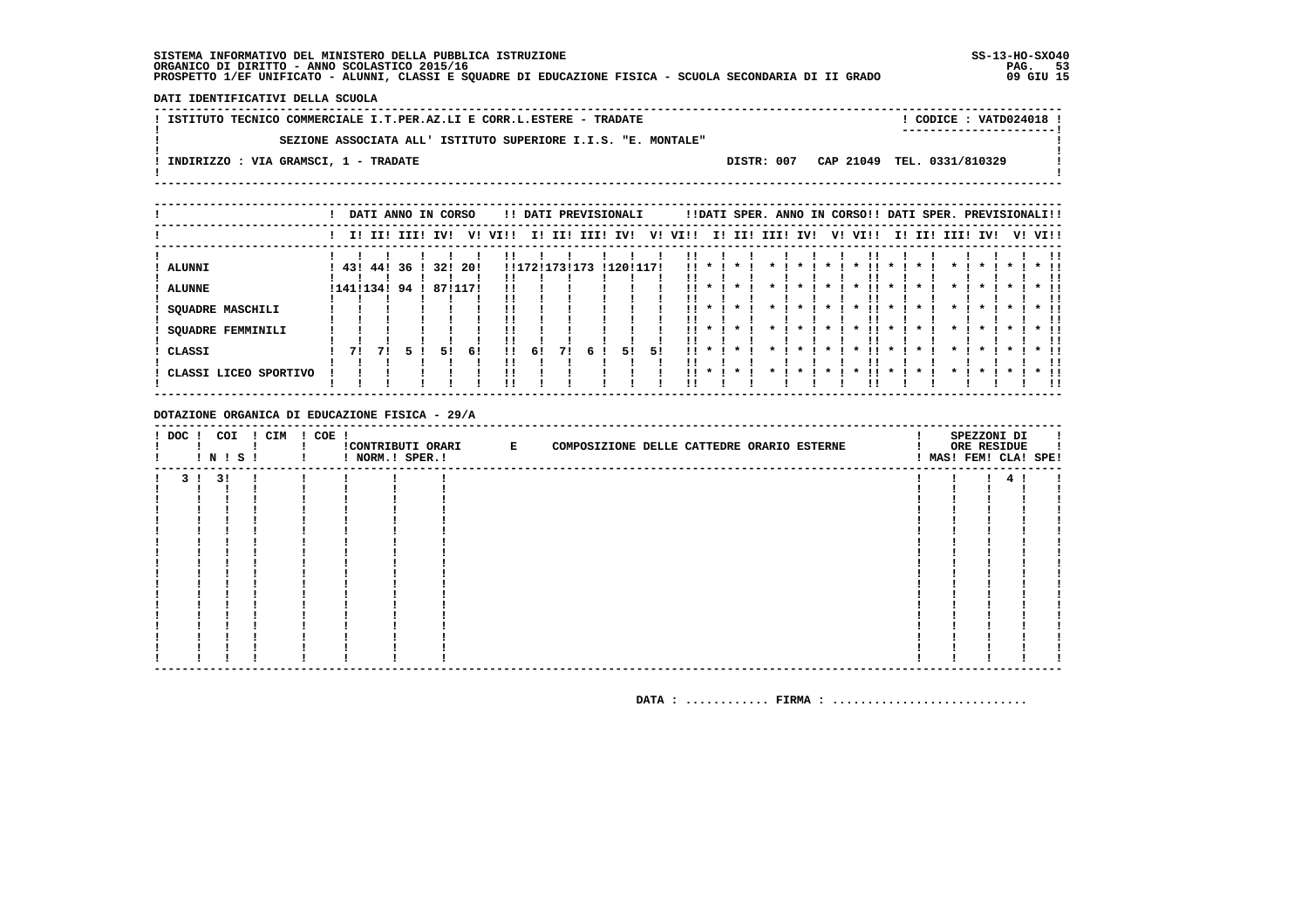DATI IDENTIFICATIVI DELLA SCUOLA

|                                                            |            | ! CODICE : VATD08000G !   |  |
|------------------------------------------------------------|------------|---------------------------|--|
|                                                            |            |                           |  |
| ISTITUTO TECNICO COMMERCIALE I.T.C. "GINO ZAPPA" - SARONNO |            |                           |  |
|                                                            |            |                           |  |
| ! INDIRIZZO : VIA ACHILLE GRANDI, N.4 - SARONNO            | DISTR: 009 | CAP 21047 TEL. 02/9603166 |  |
|                                                            |            |                           |  |
|                                                            |            |                           |  |

|                                    |                        |    | DATI ANNO IN CORSO |            |             |      |                      |     | !! DATI PREVISIONALI |            |             |                        |              |         |      |                    |    | !!DATI SPER. ANNO IN CORSO!! DATI SPER. PREVISIONALI!! |              |     |                    |              |              |    |                      |
|------------------------------------|------------------------|----|--------------------|------------|-------------|------|----------------------|-----|----------------------|------------|-------------|------------------------|--------------|---------|------|--------------------|----|--------------------------------------------------------|--------------|-----|--------------------|--------------|--------------|----|----------------------|
|                                    |                        |    | I! II! III!        | IV!        | V!          | VIII | II.                  | II! | III!                 | IV!        | V!          | VI!!                   |              | I! II!  | IIII | IV!                | V! | VI!!                                                   | II.          | III | IIII               | IV!          |              | V! | VI!!                 |
| ALUNNI<br><b>ALUNNE</b>            | !113! 97!<br>!132!107! |    | 84!<br>98          | 701<br>791 | 90!<br>-83! |      | !!110!<br>!!126!133! | 98! | 88<br>13             | 69!<br>98! | -82!<br>65! | !!<br>!!               |              |         |      |                    |    |                                                        |              |     |                    |              |              |    |                      |
| <b>SQUADRE MASCHILI</b>            |                        |    |                    |            |             |      |                      |     |                      |            |             | !!                     |              |         |      |                    |    |                                                        |              |     |                    |              |              |    |                      |
| <b>SQUADRE FEMMINILI</b><br>CLASSI | 91                     | 91 |                    | 6!         | 81          | -11  | 91                   | 91  | 8                    | 71         | 61          | . .<br>$\mathbf{11}$ * | $\mathbf{x}$ | $\star$ |      | $\boldsymbol{\pi}$ |    | $\mathbf{x}$                                           | $\mathbf{x}$ |     | $\boldsymbol{\pi}$ | $\mathbf{r}$ | $\mathbf{x}$ |    | $*$ !!               |
| ! CLASSI LICEO SPORTIVO            |                        |    |                    |            |             |      |                      |     |                      |            |             | . .                    | $\cdot$      |         |      |                    |    |                                                        |              |     |                    |              |              |    | . .<br>$*$ 11<br>. . |

DOTAZIONE ORGANICA DI EDUCAZIONE FISICA - 29/A

| $!$ DOC $ $ | ! N ! S ! | COI | ! CIM | ! COE ! |             | ! NORM.! SPER.! | !CONTRIBUTI ORARI E | COMPOSIZIONE DELLE CATTEDRE ORARIO ESTERNE |  | SPEZZONI DI<br>ORE RESIDUE | MAS! FEM! CLA! SPE! |
|-------------|-----------|-----|-------|---------|-------------|-----------------|---------------------|--------------------------------------------|--|----------------------------|---------------------|
|             | 4!        |     |       |         | $2 \quad 1$ |                 | CEDE A              | TRADATE - L. SCIENT. "MARIE CURIE" - TRA   |  | 4                          |                     |
|             |           |     |       |         |             |                 |                     | VAPS120001<br>LIC. SCIENT.                 |  |                            |                     |
|             |           |     |       |         |             |                 |                     |                                            |  |                            |                     |
|             |           |     |       |         |             |                 |                     |                                            |  |                            |                     |
|             |           |     |       |         |             |                 |                     |                                            |  |                            |                     |
|             |           |     |       |         |             |                 |                     |                                            |  |                            |                     |
|             |           |     |       |         |             |                 |                     |                                            |  |                            |                     |
|             |           |     |       |         |             |                 |                     |                                            |  |                            |                     |
|             |           |     |       |         |             |                 |                     |                                            |  |                            |                     |
|             |           |     |       |         |             |                 |                     |                                            |  |                            |                     |
|             |           |     |       |         |             |                 |                     |                                            |  |                            |                     |
|             |           |     |       |         |             |                 |                     |                                            |  |                            |                     |
|             |           |     |       |         |             |                 |                     |                                            |  |                            |                     |
|             |           |     |       |         |             |                 |                     |                                            |  |                            |                     |
|             |           |     |       |         |             |                 |                     |                                            |  |                            |                     |
|             |           |     |       |         |             |                 |                     |                                            |  |                            |                     |
|             |           |     |       |         |             |                 |                     |                                            |  |                            |                     |
|             |           |     |       |         |             |                 |                     |                                            |  |                            |                     |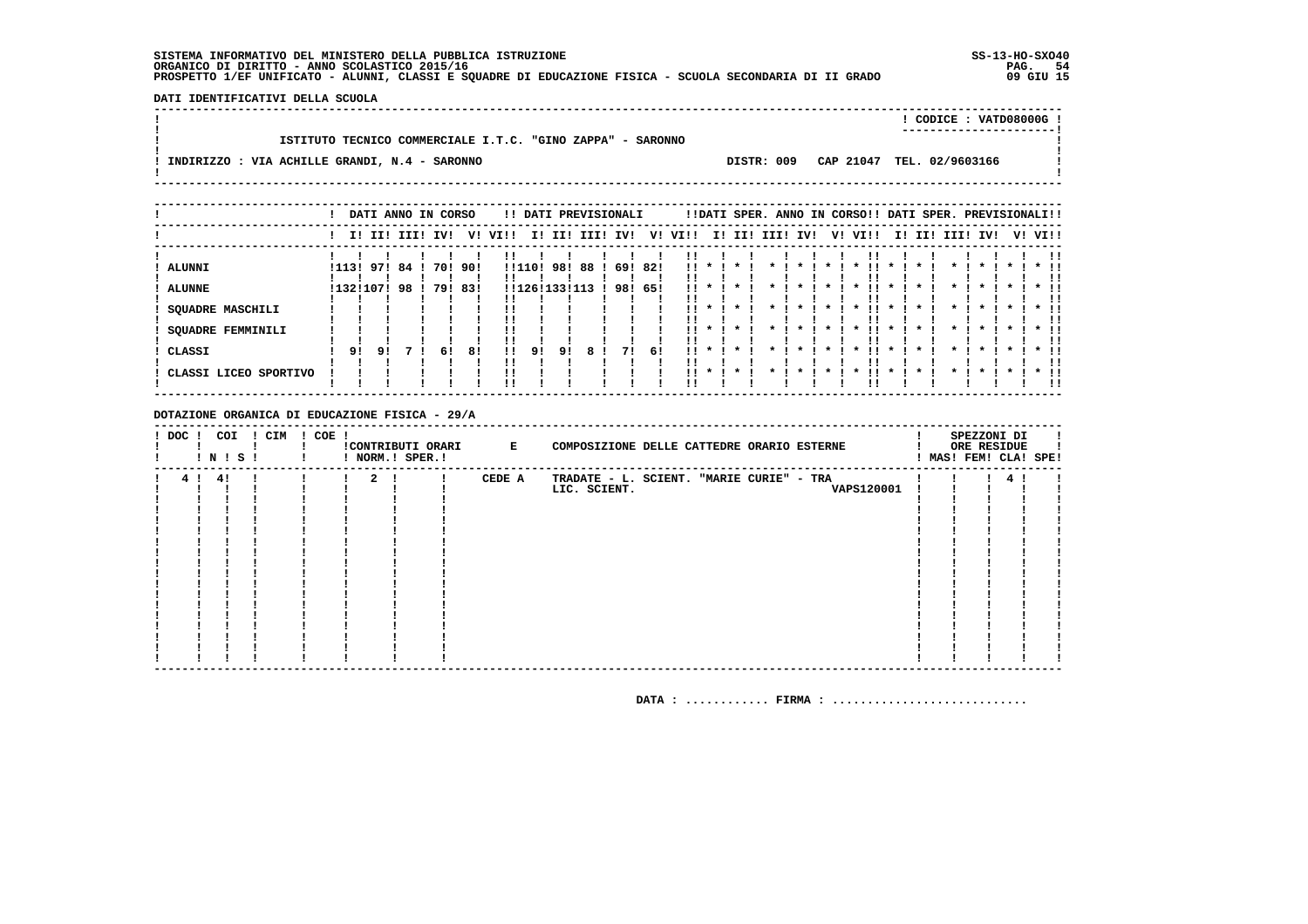**DATI IDENTIFICATIVI DELLA SCUOLA**

| ISTITUTO TECNICO INDUSTRIALE CITTA DI LUINO-CARLO VOLONTE (ELE-INF) |                                                                            |            | ! CODICE : VATF00301D !    |
|---------------------------------------------------------------------|----------------------------------------------------------------------------|------------|----------------------------|
|                                                                     | SEZIONE ASSOCIATA ALL' ISTITUTO SUPERIORE CITTA' DI LUINO - CARLO VOLONTE' |            |                            |
| INDIRIZZO : VIA CERVINIA 54 - LUINO                                 |                                                                            | DISTR: 001 | CAP 21016 TEL. 0332/511643 |

|                       |      |     | DATI ANNO IN CORSO |     |     |              |        |        |     | !! DATI PREVISIONALI |     |      |         |             |     |    | !!DATI SPER. ANNO IN CORSO!! DATI SPER. PREVISIONALI!! |  |                 |  |         |
|-----------------------|------|-----|--------------------|-----|-----|--------------|--------|--------|-----|----------------------|-----|------|---------|-------------|-----|----|--------------------------------------------------------|--|-----------------|--|---------|
|                       |      |     | I! II! III! IV!    |     | V!  | VI!!         |        | I! II! |     | III! IV!             | V!  | VI!! |         | I! II! III! | IV! | V! | VIII                                                   |  | I! II! III! IV! |  | V! VI!! |
| ALUNNI                | 84 ! | 591 | 33                 | 36! | 24! |              | !!105! | 66!    | -47 | 35!                  | 31! |      |         |             |     |    |                                                        |  |                 |  |         |
| <b>ALUNNE</b>         | 71   | 21  |                    | 21  |     |              | 61     | 21     |     | 21                   |     |      |         |             |     |    |                                                        |  |                 |  |         |
| SQUADRE MASCHILI      |      |     |                    |     |     |              |        |        |     |                      |     |      |         |             |     |    |                                                        |  |                 |  |         |
| SQUADRE FEMMINILI     |      |     |                    |     |     |              |        |        |     |                      |     |      | $\cdot$ | $\cdot$     |     |    |                                                        |  |                 |  |         |
| CLASSI                | 31   | 31  |                    | 21  | 11  | $\mathbf{H}$ | 41     | 31     |     | -21                  | 2!  | . .  | $\cdot$ | $\star$     |     |    |                                                        |  |                 |  |         |
| CLASSI LICEO SPORTIVO |      |     |                    |     |     |              |        |        |     |                      |     |      | $\star$ | $\cdot$     |     |    |                                                        |  |                 |  |         |

 **DOTAZIONE ORGANICA DI EDUCAZIONE FISICA - 29/A**

| ! DOC ! | COI<br>! N ! S ! | ! CIM | $!$ COE $ $ |   | ! NORM.! SPER.! | !CONTRIBUTI ORARI | $\mathbf{E}$ | COMPOSIZIONE DELLE CATTEDRE ORARIO ESTERNE          |  | SPEZZONI DI<br>ORE RESIDUE<br>! MAS! FEM! CLA! SPE! |  |
|---------|------------------|-------|-------------|---|-----------------|-------------------|--------------|-----------------------------------------------------|--|-----------------------------------------------------|--|
|         | -11              |       |             | 8 |                 |                   |              | COMPLETA CON LUINO - CITTA DI LUINO-CARLO VOLONTE ( |  |                                                     |  |
|         |                  |       |             |   |                 |                   |              | VATD003017<br>I.T.COMM E GEOM.                      |  |                                                     |  |
|         |                  |       |             |   |                 |                   |              |                                                     |  |                                                     |  |
|         |                  |       |             |   |                 |                   |              | E CON GAVIRATE - LICEO CLASSICO I.S.I.S "STEIN"     |  |                                                     |  |
|         |                  |       |             |   |                 |                   |              | LIC. CLAS.<br>VAPC012013                            |  |                                                     |  |
|         |                  |       |             |   |                 |                   |              |                                                     |  |                                                     |  |
|         |                  |       |             |   |                 |                   |              |                                                     |  |                                                     |  |
|         |                  |       |             |   |                 |                   |              |                                                     |  |                                                     |  |
|         |                  |       |             |   |                 |                   |              |                                                     |  |                                                     |  |
|         |                  |       |             |   |                 |                   |              |                                                     |  |                                                     |  |
|         |                  |       |             |   |                 |                   |              |                                                     |  |                                                     |  |
|         |                  |       |             |   |                 |                   |              |                                                     |  |                                                     |  |
|         |                  |       |             |   |                 |                   |              |                                                     |  |                                                     |  |
|         |                  |       |             |   |                 |                   |              |                                                     |  |                                                     |  |
|         |                  |       |             |   |                 |                   |              |                                                     |  |                                                     |  |
|         |                  |       |             |   |                 |                   |              |                                                     |  |                                                     |  |
|         |                  |       |             |   |                 |                   |              |                                                     |  |                                                     |  |
|         |                  |       |             |   |                 |                   |              |                                                     |  |                                                     |  |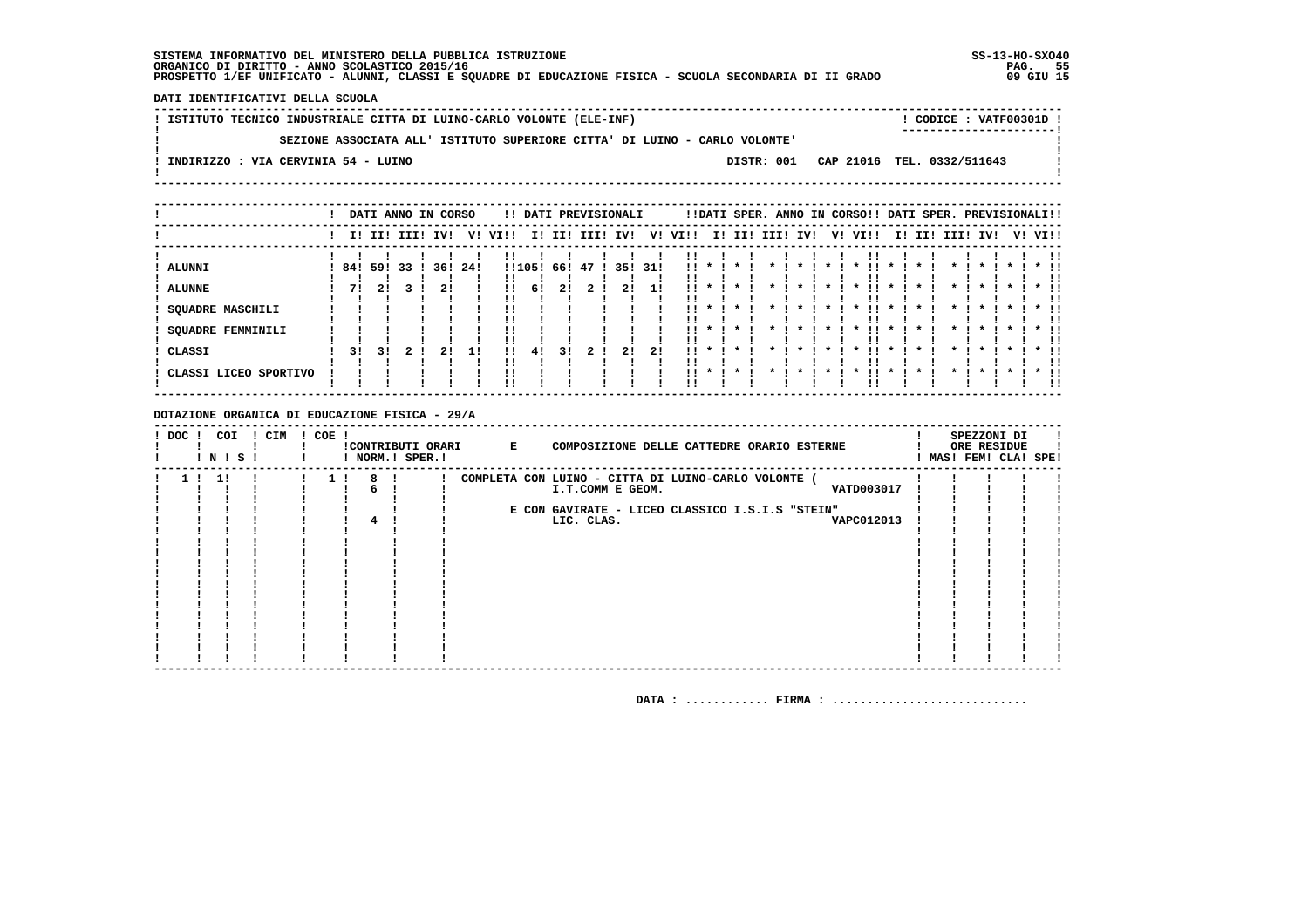DATI IDENTIFICATIVI DELLA SCUOLA

| ! ISTITUTO TECNICO INDUSTRIALE ITIS "PONTI"GALLARATE (DIURNO) |  | ! CODICE : VATF00801L !<br>----------------------- |  |
|---------------------------------------------------------------|--|----------------------------------------------------|--|
| SEZIONE ASSOCIATA ALL' ISTITUTO SUPERIORE ISIS ANDREA PONTI   |  |                                                    |  |
| INDIRIZZO : VIA STELVIO 35 - GALLARATE                        |  | DISTR: 006 CAP 21013 TEL. 0331/779831              |  |
|                                                               |  |                                                    |  |

|                                                                                |    |                     |     |                 | DATI ANNO IN CORSO |              |                   |    |    | !! DATI PREVISIONALI |    |                              |              |                         |                 |         |                    | !!DATI SPER. ANNO IN CORSO!! DATI SPER. PREVISIONALI!! |                    |                 |                    |         |                         |          |
|--------------------------------------------------------------------------------|----|---------------------|-----|-----------------|--------------------|--------------|-------------------|----|----|----------------------|----|------------------------------|--------------|-------------------------|-----------------|---------|--------------------|--------------------------------------------------------|--------------------|-----------------|--------------------|---------|-------------------------|----------|
|                                                                                |    |                     |     | I! II! III! IV! |                    | V! VI!!      |                   |    |    | I! II! III! IV!      |    | V! VI!!                      |              |                         | I! II! III! IV! |         |                    | V! VI!!                                                |                    | I! II! III! IV! |                    |         | V! VI!!                 |          |
| ALUNNI<br><b>ALUNNE</b><br><b>SQUADRE MASCHILI</b><br><b>SQUADRE FEMMINILI</b> | 91 | !226!168!169<br>171 | -13 |                 | !127! 99!<br>31    | $\mathbf{H}$ | !!187!191!<br>13! |    | 16 | !148!137!<br>13!     | 31 | !!<br>. .<br>''<br>!!<br>    | $\mathbf{r}$ | $\star$<br>$\star$      |                 | $\star$ | $\cdot$<br>$\star$ | $\star$<br>$\cdot$<br>.                                | $\star$<br>$\star$ | $\star$         | $\star$<br>$\cdot$ | $\star$ | $*$ !!<br>$*$ !!        | . .      |
| ! CLASSI<br>! CLASSI LICEO SPORTIVO                                            | 91 | 81                  |     |                 | 51<br>6!           |              | 71                | 91 |    | 71                   | 61 | !!<br>$\mathbf{11}$ *<br>11. | $\cdot$      | $\mathbf{x}$<br>$\star$ |                 |         |                    | $\boldsymbol{\ast}$                                    |                    |                 | $\mathbf{x}$       |         | $\star$ $\pm$<br>$*$ 11 | !!<br>!! |

### DOTAZIONE ORGANICA DI EDUCAZIONE FISICA - 29/A

| ! DOC ! | COI<br>! N ! S ! | ! CIM | $! COE$ ! |   | ! NORM.! SPER.! | !CONTRIBUTI ORARI E | SPEZZONI DI<br>COMPOSIZIONE DELLE CATTEDRE ORARIO ESTERNE<br>ORE RESIDUE<br>! MAS! FEM! CLA! SPE! |  |
|---------|------------------|-------|-----------|---|-----------------|---------------------|---------------------------------------------------------------------------------------------------|--|
| 3 L     | 31               |       |           | 8 |                 | CEDE A              | 1101<br>SOMMA LOMBARDO - ITG - SOMMA L. SEZ. STACC.- IS                                           |  |
|         |                  |       |           |   |                 |                     | VATD00801A<br>I.T.COMM E GEOM.                                                                    |  |
|         |                  |       |           |   |                 |                     |                                                                                                   |  |
|         |                  |       |           |   |                 |                     |                                                                                                   |  |
|         |                  |       |           |   |                 |                     |                                                                                                   |  |
|         |                  |       |           |   |                 |                     |                                                                                                   |  |
|         |                  |       |           |   |                 |                     |                                                                                                   |  |
|         |                  |       |           |   |                 |                     |                                                                                                   |  |
|         |                  |       |           |   |                 |                     |                                                                                                   |  |
|         |                  |       |           |   |                 |                     |                                                                                                   |  |
|         |                  |       |           |   |                 |                     |                                                                                                   |  |
|         |                  |       |           |   |                 |                     |                                                                                                   |  |
|         |                  |       |           |   |                 |                     |                                                                                                   |  |
|         |                  |       |           |   |                 |                     |                                                                                                   |  |
|         |                  |       |           |   |                 |                     |                                                                                                   |  |
|         |                  |       |           |   |                 |                     |                                                                                                   |  |
|         |                  |       |           |   |                 |                     |                                                                                                   |  |
|         |                  |       |           |   |                 |                     |                                                                                                   |  |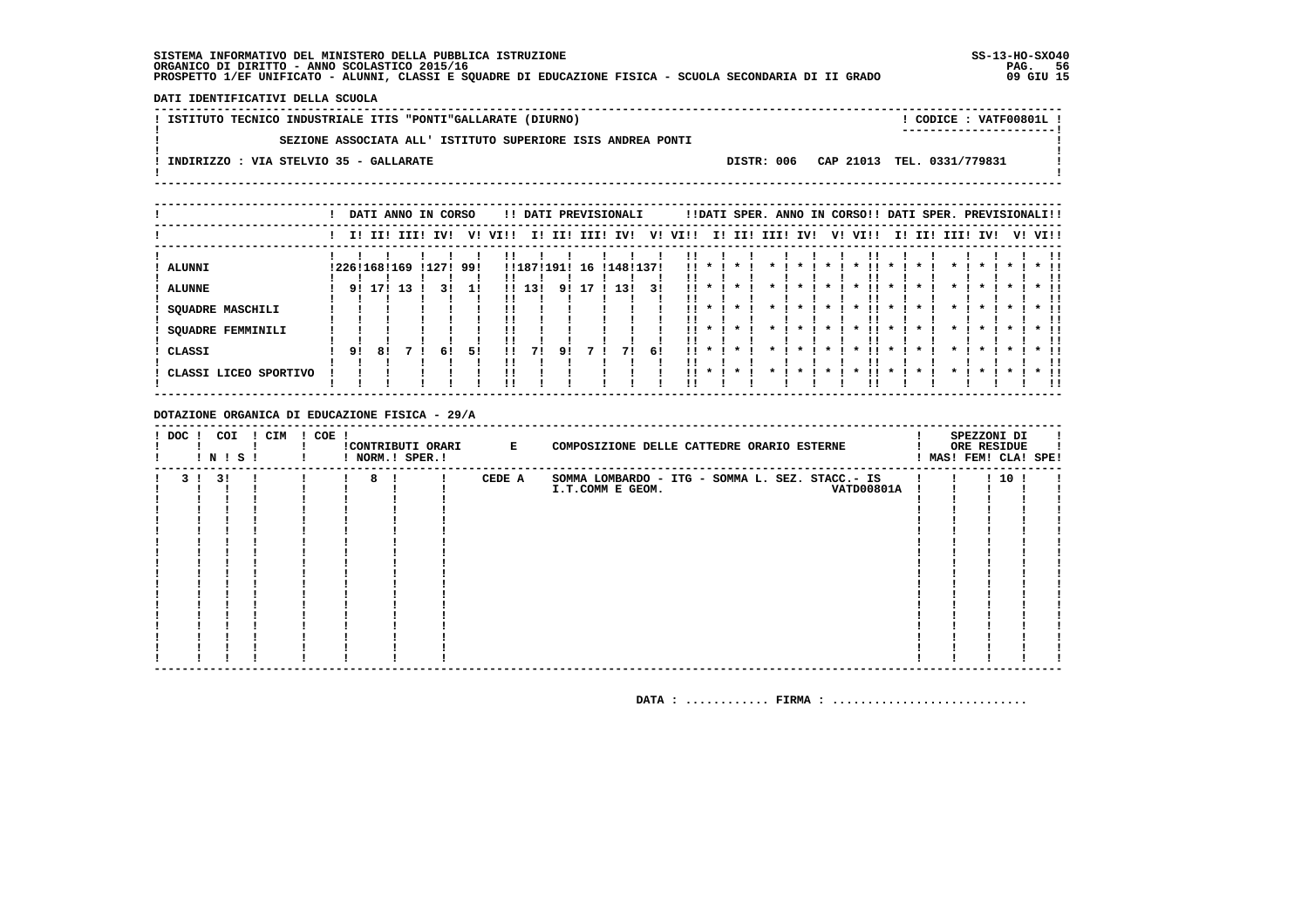DATI IDENTIFICATIVI DELLA SCUOLA

! ISTITUTO TECNICO INDUSTRIALE ITIS "PONTI" GALLARATE (SERALE) ! CODICE : VATF008512 !  $\mathbf{I}$ CORSO SERALE DELL' ISTITUTO TECNICO INDUSTRIALE ITIS "PONTI"GALLARATE (DIURNO)  $\mathbf{I}$ - 1  $\mathbf{I}$ -: INDIRIZZO : VIA STELVIO 35 - GALLARATE DISTR: 006 CAP 21013 TEL. 0331/779831 **Contract Contract**  $\mathbf{I}$  $\mathbf{I}$ 

|                                                                                                 |  | DATI ANNO IN CORSO |     |    |                      |     |     | !! DATI PREVISIONALI |     |    |           |                         |         |      |                    |                    | !!DATI SPER. ANNO IN CORSO!! DATI SPER. PREVISIONALI!!      |                                    |     |                    |              |              |         |                      |
|-------------------------------------------------------------------------------------------------|--|--------------------|-----|----|----------------------|-----|-----|----------------------|-----|----|-----------|-------------------------|---------|------|--------------------|--------------------|-------------------------------------------------------------|------------------------------------|-----|--------------------|--------------|--------------|---------|----------------------|
|                                                                                                 |  | I! II! III!        | IV! | V! | VI!!                 | II. | II! | III!                 | IV! | V! | VI!!      |                         | I! II!  | III! | IV!                |                    | V! VI!!                                                     | II.                                | II! | III!               | IV!          |              | V! VI!! |                      |
| <b>ALUNNI</b><br><b>ALUNNE</b><br><b>SQUADRE MASCHILI</b><br><b>SQUADRE FEMMINILI</b><br>CLASSI |  |                    |     |    | !!<br>!!<br>!!<br>!! |     |     |                      |     |    | . .<br>11 | $\mathbf{x}$<br>$\cdot$ | $\cdot$ |      | $\boldsymbol{\pi}$ | $\boldsymbol{\pi}$ | $\cdot$<br>ΙI<br>$\boldsymbol{\ast}$<br>$\boldsymbol{\ast}$ | $\mathbf x$<br>$\boldsymbol{\ast}$ |     | $\boldsymbol{\pi}$ | $\mathbf{x}$ | $\mathbf{x}$ |         | $*$ !!<br>$*$ !!     |
| CLASSI LICEO SPORTIVO                                                                           |  |                    |     |    | !!<br>!!             |     |     |                      |     |    |           | $\cdot$                 | $\cdot$ |      |                    |                    |                                                             |                                    |     |                    |              |              |         | -11<br>$*$ 11<br>-11 |

DOTAZIONE ORGANICA DI EDUCAZIONE FISICA - 29/A

| ! DOC ! COI |  | I N I S I | ! CIM | ! COE ! | ! NORM.! SPER.! | ! CONTRIBUTI ORARI E | COMPOSIZIONE DELLE CATTEDRE ORARIO ESTERNE |  |  |  | SPEZZONI DI<br>ORE RESIDUE<br>! MAS! FEM! CLA! SPE! |  |
|-------------|--|-----------|-------|---------|-----------------|----------------------|--------------------------------------------|--|--|--|-----------------------------------------------------|--|
|             |  |           |       |         |                 |                      |                                            |  |  |  |                                                     |  |
|             |  |           |       |         |                 |                      |                                            |  |  |  |                                                     |  |
|             |  |           |       |         |                 |                      |                                            |  |  |  |                                                     |  |
|             |  |           |       |         |                 |                      |                                            |  |  |  |                                                     |  |
|             |  |           |       |         |                 |                      |                                            |  |  |  |                                                     |  |
|             |  |           |       |         |                 |                      |                                            |  |  |  |                                                     |  |
|             |  |           |       |         |                 |                      |                                            |  |  |  |                                                     |  |
|             |  |           |       |         |                 |                      |                                            |  |  |  |                                                     |  |
|             |  |           |       |         |                 |                      |                                            |  |  |  |                                                     |  |
|             |  |           |       |         |                 |                      |                                            |  |  |  |                                                     |  |
|             |  |           |       |         |                 |                      |                                            |  |  |  |                                                     |  |
|             |  |           |       |         |                 |                      |                                            |  |  |  |                                                     |  |
|             |  |           |       |         |                 |                      |                                            |  |  |  |                                                     |  |
|             |  |           |       |         |                 |                      |                                            |  |  |  |                                                     |  |
|             |  |           |       |         |                 |                      |                                            |  |  |  |                                                     |  |
|             |  |           |       |         |                 |                      |                                            |  |  |  |                                                     |  |
|             |  |           |       |         |                 |                      |                                            |  |  |  |                                                     |  |
|             |  |           |       |         |                 |                      |                                            |  |  |  |                                                     |  |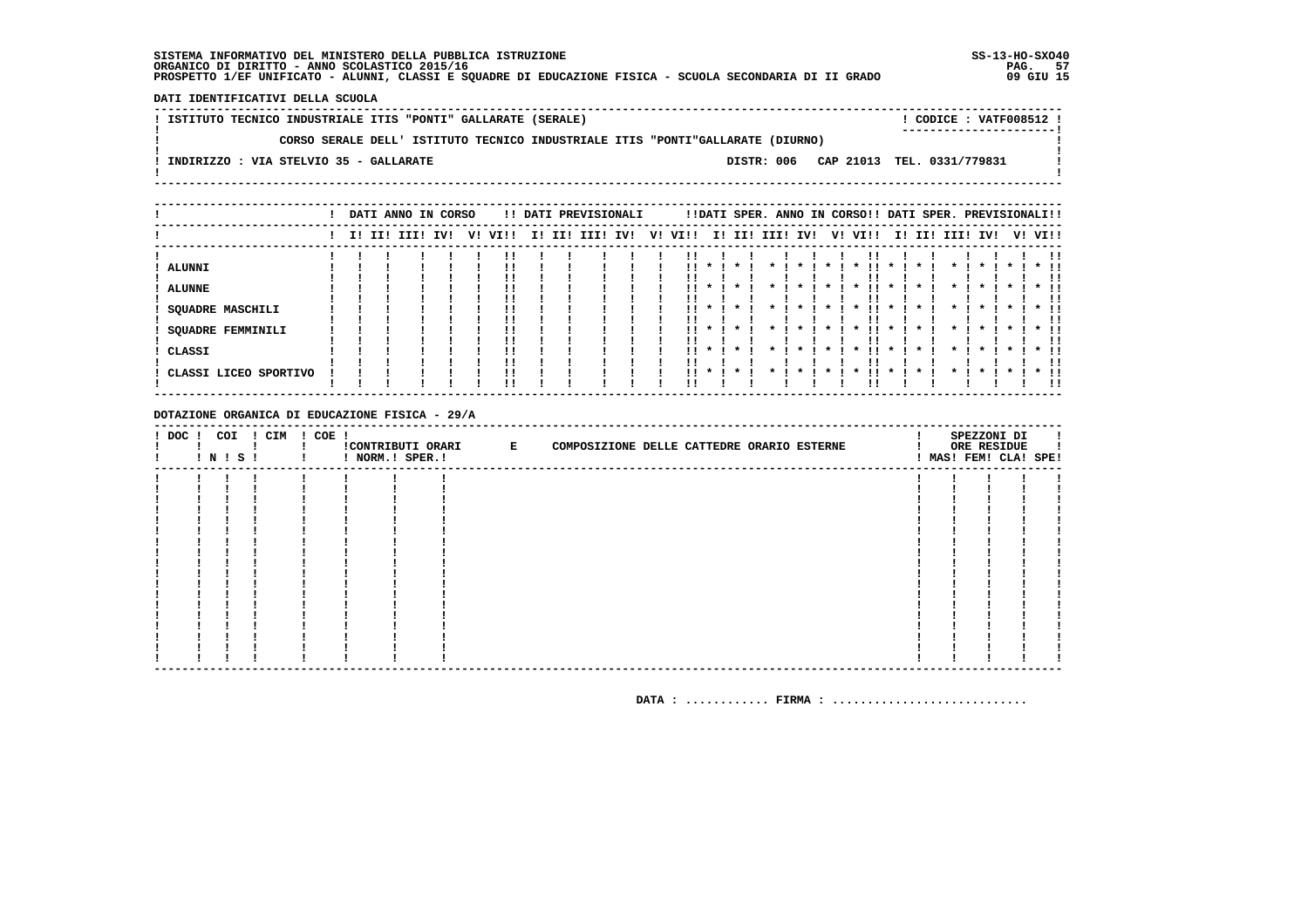DATI IDENTIFICATIVI DELLA SCUOLA

| ! ISTITUTO TECNICO INDUSTRIALE IST.TECNICO TECNOLOGICO "DALLA CHIESA"                 | $:$ CODICE : VATF00901C ! |
|---------------------------------------------------------------------------------------|---------------------------|
| SEZIONE ASSOCIATA ALL' ISTITUTO SUPERIORE "CARLO ALBERTO DALLA CHIESA"                | -----------------------   |
| DISTR: 005 CAP 21018 TEL. 0331/921063<br>INDIRIZZO : VIA SAN DONATO 1 - SESTO CALENDE |                           |
|                                                                                       |                           |
|                                                                                       |                           |

|                       |     |     | DATI ANNO IN CORSO |     |      |      |        |      |      | !! DATI PREVISIONALI |     |              |                                    |                    |      | !!DATI SPER. ANNO IN CORSO!! DATI SPER. PREVISIONALI!! |    |                     |                     |     |          |                     |         |              |
|-----------------------|-----|-----|--------------------|-----|------|------|--------|------|------|----------------------|-----|--------------|------------------------------------|--------------------|------|--------------------------------------------------------|----|---------------------|---------------------|-----|----------|---------------------|---------|--------------|
|                       |     |     | I! II! III!        | IV! | v!   | VIII | ΙI     | II!  | III! | IV!                  | V!  | VI!!         | I!                                 | II!                | III! | IV!                                                    | V! | VI!!                | II.                 | II! | III! IV! |                     | V! VI!! |              |
| <b>ALUNNI</b>         | 80! | 67! | 47                 | 33! | -33! |      | !! 75! | 64 ! | 68   | 431                  | 34! | . .          |                                    |                    |      |                                                        |    |                     |                     |     |          |                     |         |              |
| <b>ALUNNE</b>         | 3!  | 31  |                    |     |      | !!   | 31     | 41   |      |                      |     |              |                                    |                    |      |                                                        |    |                     |                     |     |          |                     |         |              |
| SQUADRE MASCHILI      |     |     |                    |     |      |      |        |      |      |                      |     | !!           |                                    |                    |      |                                                        |    | $\boldsymbol{\ast}$ | $\boldsymbol{\pi}$  |     |          |                     |         |              |
| SQUADRE FEMMINILI     |     |     |                    |     |      |      |        |      |      |                      |     |              | $\boldsymbol{\pi}$                 |                    |      |                                                        |    | $\boldsymbol{\ast}$ | $\boldsymbol{\ast}$ |     |          | $\boldsymbol{\ast}$ |         | $*$ !!<br>!! |
| CLASSI                | 31  | 31  |                    | 21  | 21   | 11   | 31     | 31   |      | 21                   | 21  | <br><b>H</b> | $\boldsymbol{\pi}$<br>$\mathbf{x}$ | $\star$<br>$\cdot$ |      |                                                        |    |                     |                     |     |          |                     |         | $*$ 11<br>!! |
| CLASSI LICEO SPORTIVO |     |     |                    |     |      | !!   |        |      |      |                      |     |              |                                    |                    |      |                                                        |    |                     |                     |     |          |                     |         | $*$ 11<br>!! |

DOTAZIONE ORGANICA DI EDUCAZIONE FISICA - 29/A

| $!$ DOC $!$    | ! N ! S ! | COI | ! CIM | $! COE$ ! |   | ! NORM.! SPER.! | !CONTRIBUTI ORARI E | COMPOSIZIONE DELLE CATTEDRE ORARIO ESTERNE |  | SPEZZONI DI<br>ORE RESIDUE<br>MAS! FEM! CLA! SPE! |  |
|----------------|-----------|-----|-------|-----------|---|-----------------|---------------------|--------------------------------------------|--|---------------------------------------------------|--|
| 1 <sub>1</sub> | 1!        |     |       |           | 8 |                 | CEDE A              | SESTO CALENDE - LICEO DELLE SCIENZE UMANE  |  |                                                   |  |
|                |           |     |       |           |   |                 |                     | IST. MAG.<br><b>VAPM00901B</b>             |  |                                                   |  |
|                |           |     |       |           |   |                 |                     |                                            |  |                                                   |  |
|                |           |     |       |           |   |                 |                     |                                            |  |                                                   |  |
|                |           |     |       |           |   |                 |                     |                                            |  |                                                   |  |
|                |           |     |       |           |   |                 |                     |                                            |  |                                                   |  |
|                |           |     |       |           |   |                 |                     |                                            |  |                                                   |  |
|                |           |     |       |           |   |                 |                     |                                            |  |                                                   |  |
|                |           |     |       |           |   |                 |                     |                                            |  |                                                   |  |
|                |           |     |       |           |   |                 |                     |                                            |  |                                                   |  |
|                |           |     |       |           |   |                 |                     |                                            |  |                                                   |  |
|                |           |     |       |           |   |                 |                     |                                            |  |                                                   |  |
|                |           |     |       |           |   |                 |                     |                                            |  |                                                   |  |
|                |           |     |       |           |   |                 |                     |                                            |  |                                                   |  |
|                |           |     |       |           |   |                 |                     |                                            |  |                                                   |  |
|                |           |     |       |           |   |                 |                     |                                            |  |                                                   |  |
|                |           |     |       |           |   |                 |                     |                                            |  |                                                   |  |
|                |           |     |       |           |   |                 |                     |                                            |  |                                                   |  |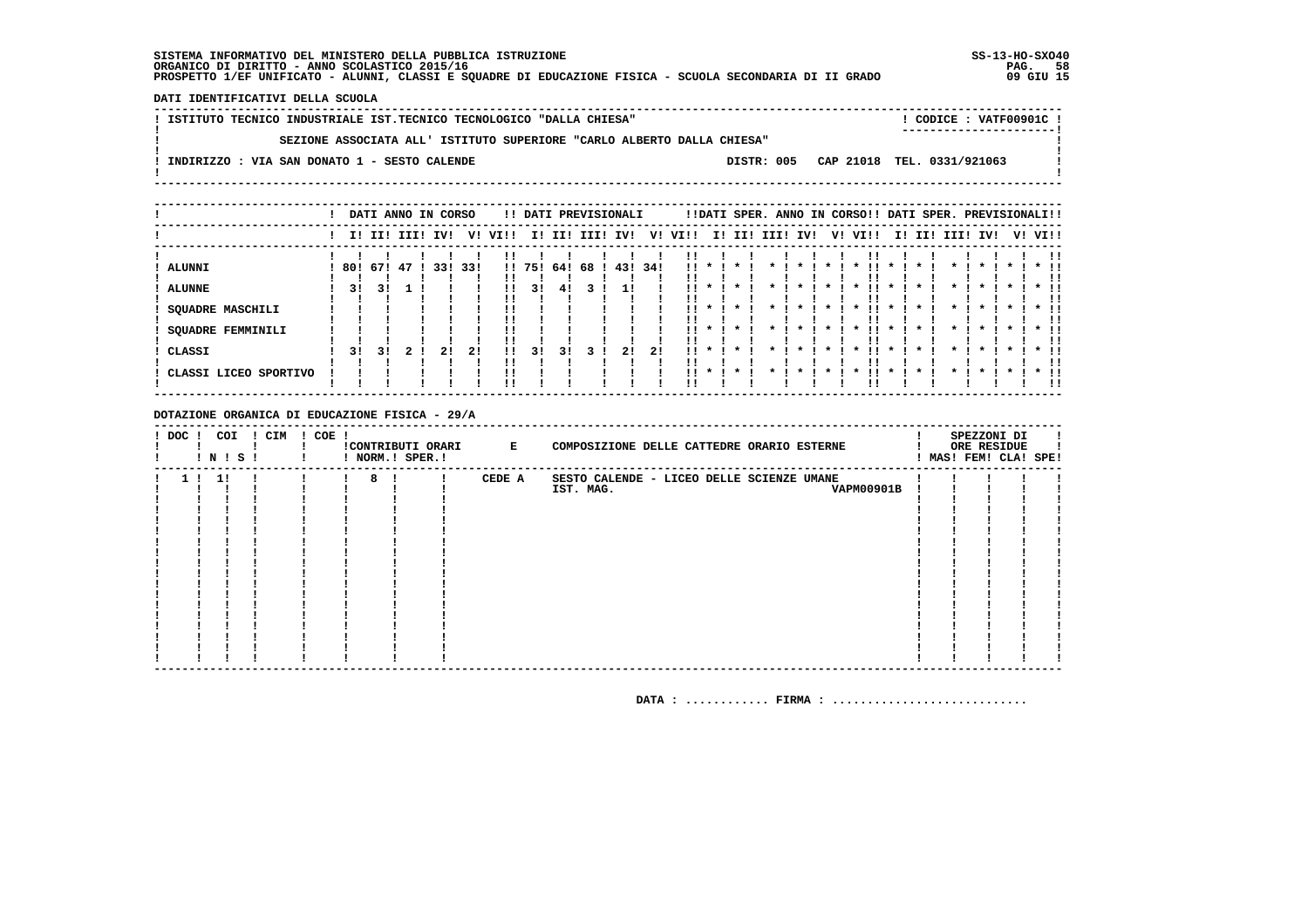DATI IDENTIFICATIVI DELLA SCUOLA

| ! ISTITUTO TECNICO INDUSTRIALE I.T.I.S. ISIS "DON MILANI" - TRADATE |            | ! CODICE : VATF01101C !    |  |
|---------------------------------------------------------------------|------------|----------------------------|--|
| SEZIONE ASSOCIATA ALL' ISTITUTO SUPERIORE "DON MILANI"              |            | -----------------------    |  |
| INDIRIZZO : VIA GRAMSCI,1 - TRADATE                                 | DISTR: 007 | CAP 21049 TEL. 0331/843345 |  |
|                                                                     |            |                            |  |

|                          |      |             |    | DATI ANNO IN CORSO |     |          |        |     |      | !! DATI PREVISIONALI |     |      |                    |         |      |              |         | !!DATI SPER. ANNO IN CORSO!! DATI SPER. PREVISIONALI!! |         |     |              |              |              |              |
|--------------------------|------|-------------|----|--------------------|-----|----------|--------|-----|------|----------------------|-----|------|--------------------|---------|------|--------------|---------|--------------------------------------------------------|---------|-----|--------------|--------------|--------------|--------------|
|                          |      | I! II! III! |    | IV!                | V!  | VI!!     | II.    | II! | III! | IV!                  | V!  | VI!! | II.                | II!     | IIII | IV!          | V!      | VIII                                                   | II.     | II! | IIII         |              | IV!          | V! VI!!      |
| ALUNNI                   | 32!  | 81          |    | 13!                | 8!  |          | !! 18! | 24! | 8    | 12!                  | 14! | !!   |                    |         |      |              |         |                                                        |         |     |              |              |              |              |
| <b>ALUNNE</b>            | -28! | -221        | 19 | 15!                | 15! | !! 1     | L 2 I  | 301 | 22   | 15!                  | 13! |      |                    |         |      |              |         |                                                        |         |     |              |              |              |              |
| <b>SQUADRE MASCHILI</b>  |      |             |    |                    |     |          |        |     |      |                      |     | !!   |                    |         |      |              |         | $\boldsymbol{\ast}$                                    |         |     |              |              |              |              |
| <b>SQUADRE FEMMINILI</b> |      |             |    |                    |     | !!       |        |     |      |                      |     | 11.  | $\star$            | $\star$ |      | $\mathbf{x}$ | $\star$ | ΙI<br>$\cdot$                                          | $\cdot$ |     | $\mathbf{r}$ | $\mathbf{x}$ | $\mathbf{x}$ | $*$ !!       |
| CLASSI                   | 21   |             |    |                    |     | !!<br>!! |        | 21  |      |                      |     | . .  |                    |         |      |              |         | $\boldsymbol{\ast}$                                    |         |     |              | $\mathbf{x}$ |              | $*$ !!       |
| ! CLASSI LICEO SPORTIVO  |      |             |    |                    |     | !!<br>'' |        |     |      |                      |     | . .  | $\boldsymbol{\pi}$ |         |      |              |         |                                                        |         |     |              |              |              | $*$ !!<br>!! |

DOTAZIONE ORGANICA DI EDUCAZIONE FISICA - 29/A

| $!$ DOC $!$ | COI<br>! N ! S ! | ! CIM | ! COE ! |        | ! NORM.! SPER.! | !CONTRIBUTI ORARI E | COMPOSIZIONE DELLE CATTEDRE ORARIO ESTERNE           |  | SPEZZONI DI<br>ORE RESIDUE<br>! MAS! FEM! CLA! SPE! |  |
|-------------|------------------|-------|---------|--------|-----------------|---------------------|------------------------------------------------------|--|-----------------------------------------------------|--|
|             |                  |       |         | 1! 12! |                 |                     | COMPLETA CON TRADATE - I.P.S.S.C.T. "MONTALE" - TRAD |  |                                                     |  |
|             |                  |       |         |        |                 |                     | VARC024011<br>IST.PROF.SERV.COM.                     |  |                                                     |  |
|             |                  |       |         |        |                 |                     |                                                      |  |                                                     |  |
|             |                  |       |         |        |                 |                     |                                                      |  |                                                     |  |
|             |                  |       |         |        |                 |                     |                                                      |  |                                                     |  |
|             |                  |       |         |        |                 |                     |                                                      |  |                                                     |  |
|             |                  |       |         |        |                 |                     |                                                      |  |                                                     |  |
|             |                  |       |         |        |                 |                     |                                                      |  |                                                     |  |
|             |                  |       |         |        |                 |                     |                                                      |  |                                                     |  |
|             |                  |       |         |        |                 |                     |                                                      |  |                                                     |  |
|             |                  |       |         |        |                 |                     |                                                      |  |                                                     |  |
|             |                  |       |         |        |                 |                     |                                                      |  |                                                     |  |
|             |                  |       |         |        |                 |                     |                                                      |  |                                                     |  |
|             |                  |       |         |        |                 |                     |                                                      |  |                                                     |  |
|             |                  |       |         |        |                 |                     |                                                      |  |                                                     |  |
|             |                  |       |         |        |                 |                     |                                                      |  |                                                     |  |
|             |                  |       |         |        |                 |                     |                                                      |  |                                                     |  |
|             |                  |       |         |        |                 |                     |                                                      |  |                                                     |  |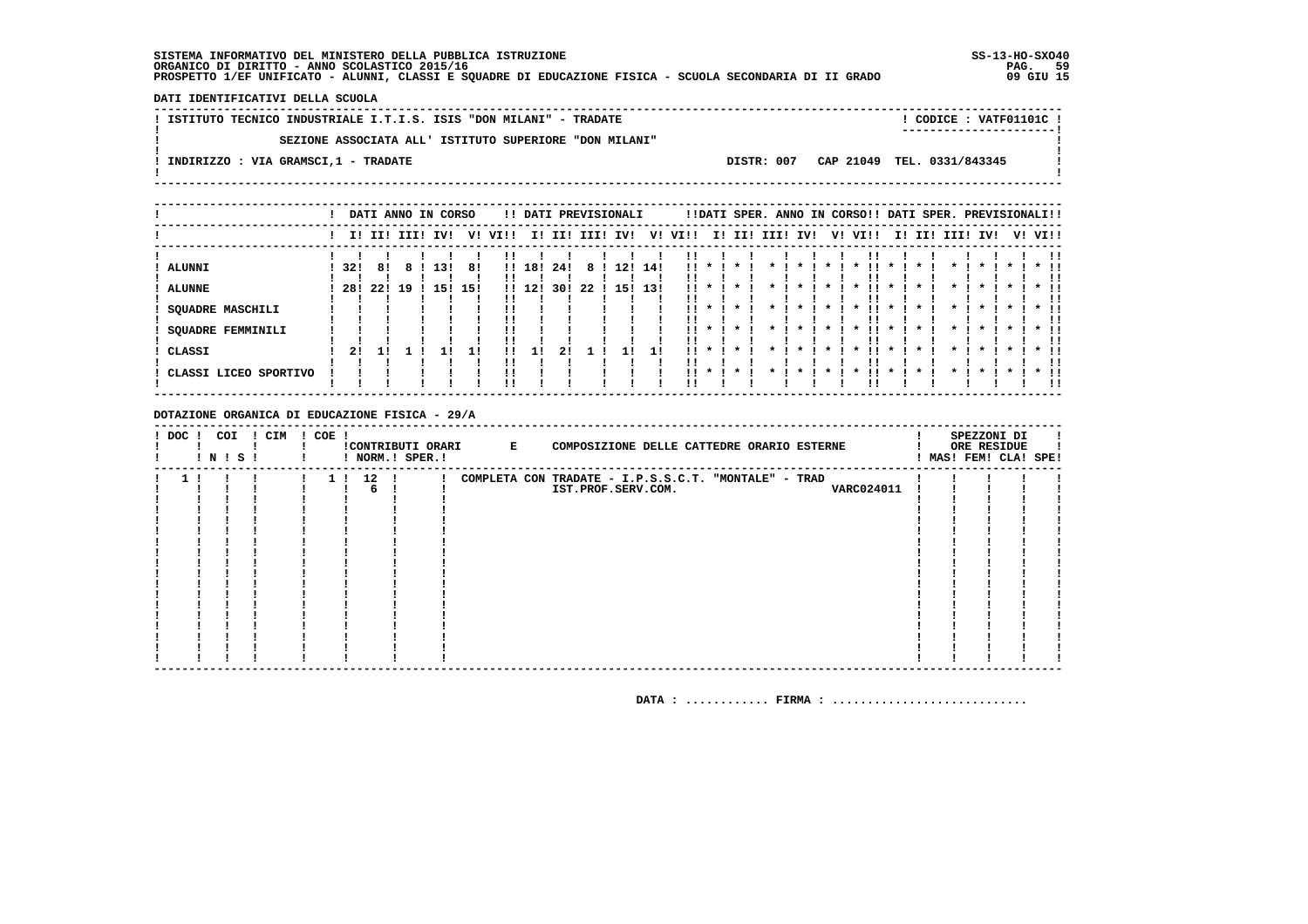DATI IDENTIFICATIVI DELLA SCUOLA

! ISTITUTO TECNICO INDUSTRIALE I.T.I.S ISIS "NEWTON" - VARESE ! CODICE: VATF01701B !  $\mathbf{I}$ SEZIONE ASSOCIATA ALL' ISTITUTO SUPERIORE ISAAC NEWTON  $\mathbf{I}$  $\blacksquare$  $\mathbf{I}$ -.<br>! INDIRIZZO : VIA ZUCCHI 3 - VARESE DISTR: 003 CAP 21100 TEL. 0332/312009 **Contract Contract**  $\mathbf{I}$  $\mathbf{I}$ 

|                       |           |    | DATI ANNO IN CORSO |     |     |      |            |     | !! DATI PREVISIONALI |         |    |                 |              |     |      |     |                    | !!DATI SPER. ANNO IN CORSO!! DATI SPER. PREVISIONALI!! |              |     |                    |              |              |         |               |
|-----------------------|-----------|----|--------------------|-----|-----|------|------------|-----|----------------------|---------|----|-----------------|--------------|-----|------|-----|--------------------|--------------------------------------------------------|--------------|-----|--------------------|--------------|--------------|---------|---------------|
|                       |           |    | I! II! III!        | IV! | V!  | VI!! | II.        | II! | III!                 | IV!     | V! | VI!!            | II.          | II! | III! | IV! | V!                 | VI!!                                                   | II.          | II! | III!               | IV!          |              | V! VI!! |               |
| <b>ALUNNI</b>         | !158!116! |    | 83                 | 58! | 39! |      | !!147!109! |     | -61                  | 49! 53! |    | !!              |              |     |      |     |                    |                                                        |              |     |                    |              |              |         |               |
| <b>ALUNNE</b>         |           |    |                    |     |     |      | -231       | 41. | 13                   | -12!    |    |                 |              |     |      |     |                    |                                                        |              |     |                    |              |              |         |               |
| SQUADRE MASCHILI      |           |    |                    |     |     |      |            |     |                      |         |    | !!              |              |     |      |     |                    | $\boldsymbol{\ast}$                                    |              |     |                    |              |              |         |               |
| SQUADRE FEMMINILI     |           |    |                    |     |     |      |            |     |                      |         |    | . .             | $\mathbf{x}$ |     |      |     | $\boldsymbol{\pi}$ | $\mathbf{x}$                                           | $\mathbf{x}$ |     | $\boldsymbol{\pi}$ | $\mathbf{r}$ | $\mathbf{x}$ |         | $*$ !!<br>. . |
| CLASSI                | -61       | 51 |                    | 31  | 21  |      | 61         | 61  |                      | 21      | 31 | . .             | $\cdot$      |     |      |     |                    |                                                        |              |     |                    |              |              |         | $*$ !!<br>. . |
| CLASSI LICEO SPORTIVO |           |    |                    |     |     |      |            |     |                      |         |    | $\mathbf{11}$ * |              |     |      |     |                    |                                                        |              |     |                    |              |              |         | $*$ 11<br>-11 |

DOTAZIONE ORGANICA DI EDUCAZIONE FISICA - 29/A

| 2 ! 2 !<br>6!<br>CEDE A<br>VARESE - ERNESTO CAIROLI - VARESE<br>$\mathbf{I}$<br>VAPC020001<br>LIC. CLAS. | ! DOC ! | COI<br>! N ! S ! | ! CIM | ! COE ! | ! NORM.! SPER.! | !CONTRIBUTI ORARI E | COMPOSIZIONE DELLE CATTEDRE ORARIO ESTERNE |  | SPEZZONI DI<br>ORE RESIDUE<br>! MAS! FEM! CLA! SPE! |  |
|----------------------------------------------------------------------------------------------------------|---------|------------------|-------|---------|-----------------|---------------------|--------------------------------------------|--|-----------------------------------------------------|--|
|                                                                                                          |         |                  |       |         |                 |                     |                                            |  |                                                     |  |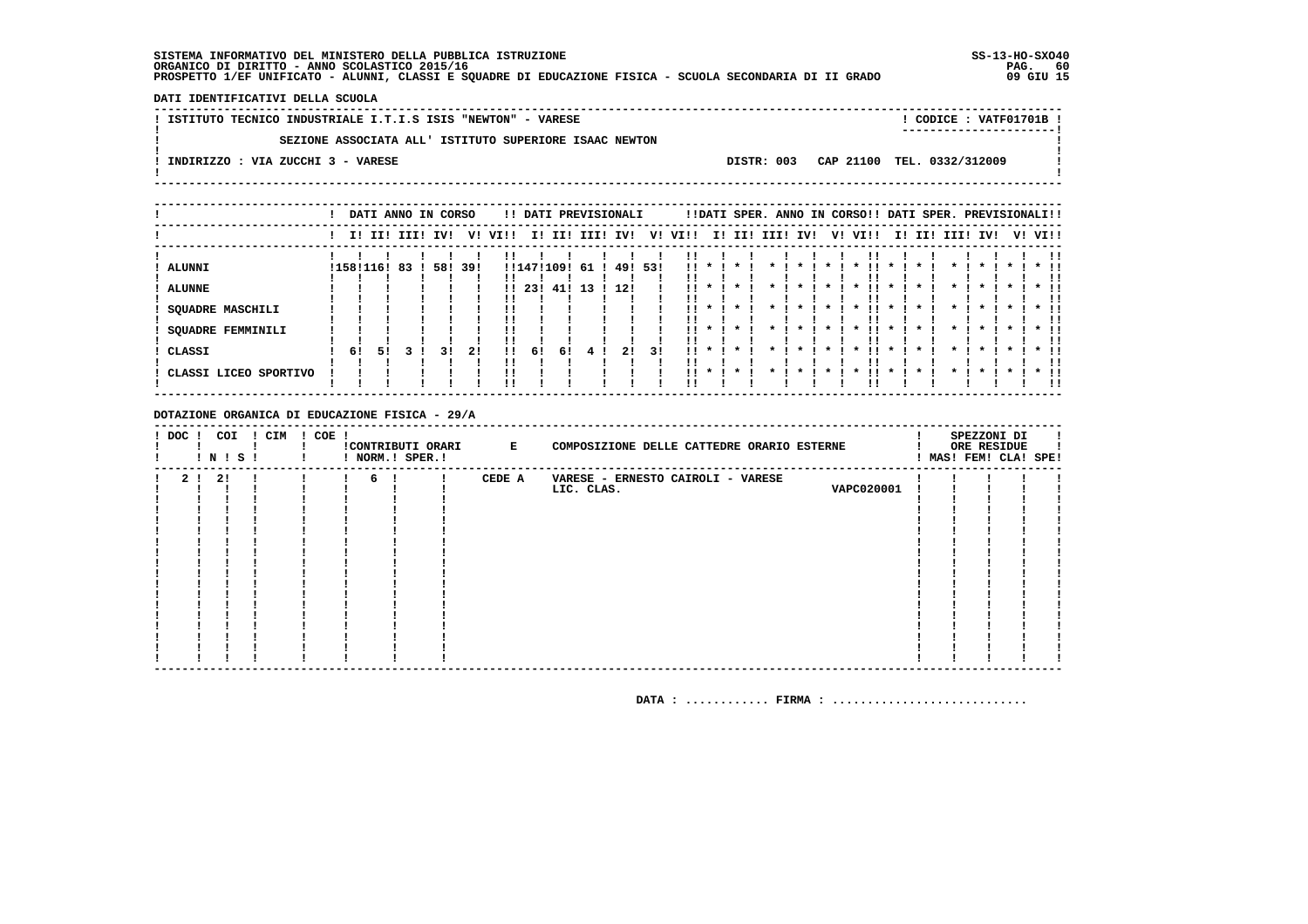DATI IDENTIFICATIVI DELLA SCUOLA

! ISTITUTO TECNICO INDUSTRIALE I.T.I.S. ISIS "NEWTON" VARESE (C SERALE) ! CODICE: VATF01751R !  $\mathbf{L}$ CORSO SERALE DELL' ISTITUTO TECNICO INDUSTRIALE I.T.I.S ISIS "NEWTON" - VARESE  $\mathbf{I}$ - 1  $\mathbf{I}$ -.<br>! INDIRIZZO : VIA ZUCCHI 3 - VARESE DISTR: 003 CAP 21100 TEL. 0332/312009  $\sim$  1.  $\mathbf{I}$  $\mathbf{I}$ 

|                                |  |           | DATI ANNO IN CORSO |           |           |          |    |     | !! DATI PREVISIONALI |     |    |      |                                    |         |      |     |    | !!DATI SPER. ANNO IN CORSO!! DATI SPER. PREVISIONALI!! |                                     |     |          |                     |  |                              |
|--------------------------------|--|-----------|--------------------|-----------|-----------|----------|----|-----|----------------------|-----|----|------|------------------------------------|---------|------|-----|----|--------------------------------------------------------|-------------------------------------|-----|----------|---------------------|--|------------------------------|
|                                |  |           | I! II! III!        | IV!       | v!        | VIII     | I! | II! | III!                 | IV! | V! | VI!! | II.                                | II!     | III! | IV! | V! | VI!!                                                   | II.                                 | II! | III! IV! |                     |  | V! VI!!                      |
| <b>ALUNNI</b><br><b>ALUNNE</b> |  | 40!<br>2! |                    | 551<br>21 | 38!<br>2! | !!       |    |     |                      |     |    |      |                                    |         |      |     |    |                                                        |                                     |     |          |                     |  |                              |
| SQUADRE MASCHILI               |  |           |                    |           |           |          |    |     |                      |     |    | !!   |                                    |         |      |     |    | $\boldsymbol{\ast}$                                    | $\boldsymbol{\pi}$                  |     |          | $\boldsymbol{\ast}$ |  |                              |
| SQUADRE FEMMINILI<br>CLASSI    |  |           |                    |           |           | !!<br>!! |    |     |                      |     |    | <br> | $\boldsymbol{\pi}$<br>$\mathbf{x}$ | $\cdot$ |      |     |    | $\boldsymbol{\ast}$<br>$\boldsymbol{\ast}$             | $\mathbf{x}$<br>$\boldsymbol{\ast}$ |     |          | $\boldsymbol{\ast}$ |  | $*$ !!<br>!!<br>$*$ 11<br>11 |
| CLASSI LICEO SPORTIVO          |  |           |                    |           |           | !!       |    |     |                      |     |    | 11.  | $\cdot$                            | $\cdot$ |      |     |    | $\boldsymbol{\ast}$                                    | $\boldsymbol{\ast}$                 |     |          |                     |  | $*$ 11<br>!!                 |

DOTAZIONE ORGANICA DI EDUCAZIONE FISICA - 29/A

|  | ! DOC ! COI ! CIM ! COE !<br><b>! N ! S !</b> | ! ! NORM.! SPER.! | !CONTRIBUTI ORARI E | COMPOSIZIONE DELLE CATTEDRE ORARIO ESTERNE |  | SPEZZONI DI<br>ORE RESIDUE<br>! MAS! FEM! CLA! SPE! |  |
|--|-----------------------------------------------|-------------------|---------------------|--------------------------------------------|--|-----------------------------------------------------|--|
|  |                                               |                   |                     |                                            |  |                                                     |  |
|  |                                               |                   |                     |                                            |  |                                                     |  |
|  |                                               |                   |                     |                                            |  |                                                     |  |
|  |                                               |                   |                     |                                            |  |                                                     |  |
|  |                                               |                   |                     |                                            |  |                                                     |  |
|  |                                               |                   |                     |                                            |  |                                                     |  |
|  |                                               |                   |                     |                                            |  |                                                     |  |
|  |                                               |                   |                     |                                            |  |                                                     |  |
|  |                                               |                   |                     |                                            |  |                                                     |  |
|  |                                               |                   |                     |                                            |  |                                                     |  |
|  |                                               |                   |                     |                                            |  |                                                     |  |
|  |                                               |                   |                     |                                            |  |                                                     |  |
|  |                                               |                   |                     |                                            |  |                                                     |  |
|  |                                               |                   |                     |                                            |  |                                                     |  |
|  |                                               |                   |                     |                                            |  |                                                     |  |
|  |                                               |                   |                     |                                            |  |                                                     |  |
|  |                                               |                   |                     |                                            |  |                                                     |  |
|  |                                               |                   |                     |                                            |  |                                                     |  |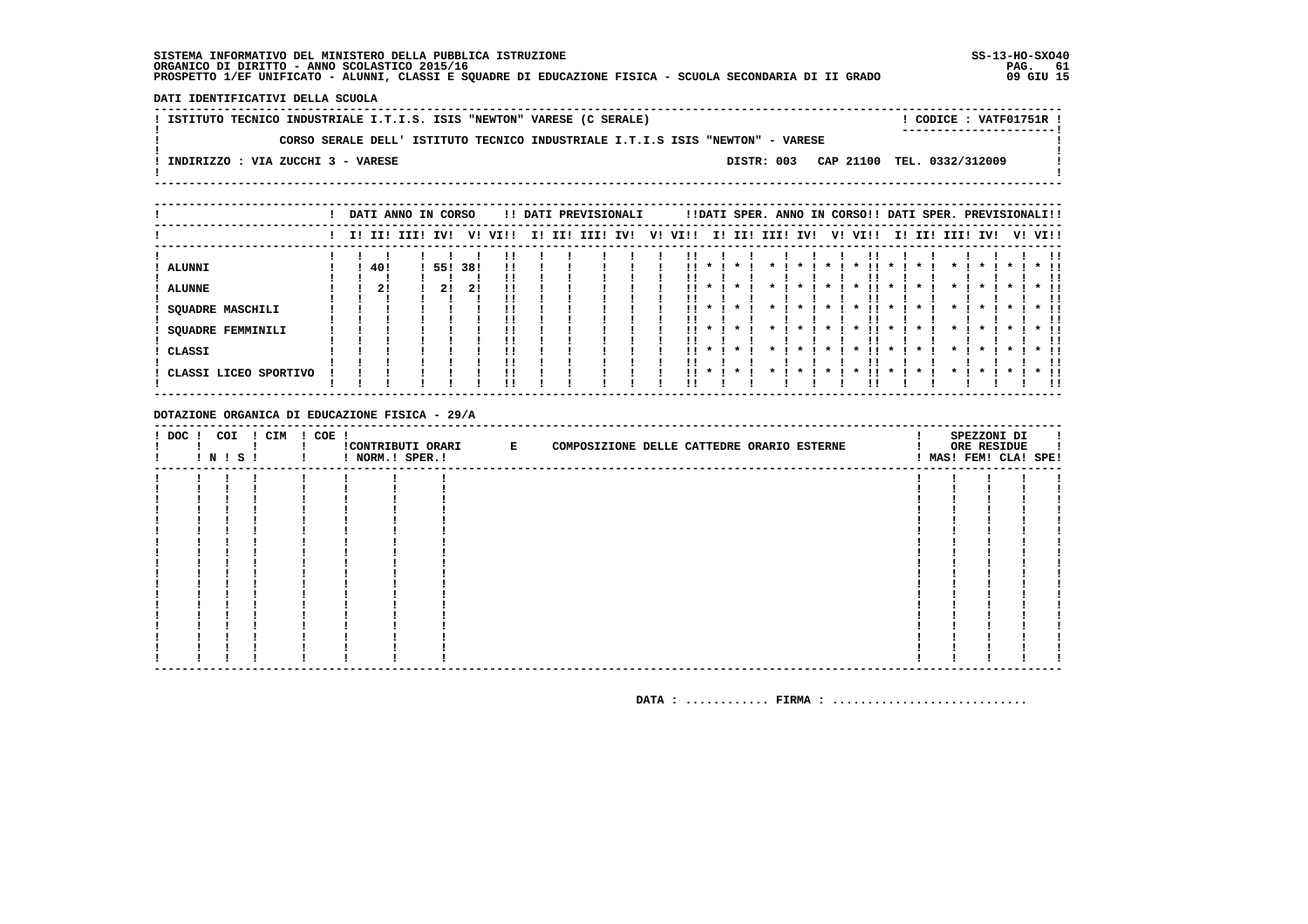DATI IDENTIFICATIVI DELLA SCUOLA

| ISTITUTO TECNICO INDUSTRIALE ITIS - ISIS "KEYNES" - GAZZADA SCHIANNO | ! CODICE : VATF018017 !                  |  |
|----------------------------------------------------------------------|------------------------------------------|--|
|                                                                      | ------------------------                 |  |
| SEZIONE ASSOCIATA ALL' ISTITUTO SUPERIORE "JOHN M. KEYNES"           |                                          |  |
|                                                                      |                                          |  |
| INDIRIZZO : VIA MORAZZONE, 35 - GAZZADA SCHIANNO                     | CAP 21045 TEL. 0332/463213<br>DISTR: 003 |  |
|                                                                      |                                          |  |
|                                                                      |                                          |  |

|                                                                                   |          | DATI ANNO IN CORSO          |  |              |                 |              |          |                           |    | !! DATI PREVISIONALI  |          |                       |                                             | !!DATI SPER. ANNO IN CORSO!! DATI SPER. PREVISIONALI!! |                    |    |                                                                                         |                                              |                 |              |                                                                           |         |                         |
|-----------------------------------------------------------------------------------|----------|-----------------------------|--|--------------|-----------------|--------------|----------|---------------------------|----|-----------------------|----------|-----------------------|---------------------------------------------|--------------------------------------------------------|--------------------|----|-----------------------------------------------------------------------------------------|----------------------------------------------|-----------------|--------------|---------------------------------------------------------------------------|---------|-------------------------|
|                                                                                   |          | I! II! III!                 |  | IV!          | V!              | VI!!         |          |                           |    | I! II! III! IV!       | V!       | VI!!                  |                                             | I! II! III! IV!                                        |                    | V! | VI!!                                                                                    |                                              | I! II! III! IV! |              |                                                                           | V! VI!! |                         |
| <b>ALUNNI</b><br><b>ALUNNE</b><br>SQUADRE MASCHILI<br>SQUADRE FEMMINILI<br>CLASSI | 81<br>91 | ! 232! 177! 133<br>61<br>81 |  | ! 114!<br>51 | 701<br>21<br>31 | !!<br>!!<br> | 51<br>81 | !!234!178!147<br>61<br>81 | 6. | !127! 94!<br>41<br>51 | 21<br>41 | <br>!!<br>. .<br><br> | $\mathbf x$<br>$\mathbf{x}$<br>$\mathbf{x}$ | $\star$<br>$\star$<br>$\cdot$<br>$\star$               | $\boldsymbol{\pi}$ |    | $\boldsymbol{\ast}$<br>$\boldsymbol{\pi}$<br>' '<br>$\mathbf{x}$<br>$\boldsymbol{\ast}$ | $\mathbf{x}$<br>$\mathbf{x}$<br>$\mathbf{x}$ |                 | $\mathbf{x}$ | $\boldsymbol{\pi}$<br>$\cdot$<br>$\boldsymbol{\pi}$<br>$\boldsymbol{\pi}$ |         | $*$ !!<br>$\star$ $\pm$ |
| CLASSI LICEO SPORTIVO                                                             |          |                             |  |              |                 | !!           |          |                           |    |                       |          | $\mathbf{11}$ *       |                                             | $\cdot$                                                |                    |    | $\boldsymbol{\ast}$                                                                     |                                              |                 |              | $\mathbf{x}$                                                              |         | $*$ !!                  |

DOTAZIONE ORGANICA DI EDUCAZIONE FISICA - 29/A

| $!$ DOC $!$ | COI<br>! N ! S ! | ! CIM | $! COE$ ! |              | ! NORM.! SPER.! | !CONTRIBUTI ORARI E | SPEZZONI DI<br>COMPOSIZIONE DELLE CATTEDRE ORARIO ESTERNE<br>ORE RESIDUE<br>MAS! FEM! CLA! SPE! |
|-------------|------------------|-------|-----------|--------------|-----------------|---------------------|-------------------------------------------------------------------------------------------------|
|             | 3!               |       |           | $\mathbf{2}$ |                 | CEDE A              | GAZZADA SCHIANNO - ITC-ITPA "KEYNES" - GAZZADA SC<br>61                                         |
|             |                  |       |           |              |                 |                     | VATD018011<br>IST.TECN.COMM.                                                                    |
|             |                  |       |           |              |                 |                     |                                                                                                 |
|             |                  |       |           |              |                 |                     |                                                                                                 |
|             |                  |       |           |              |                 |                     |                                                                                                 |
|             |                  |       |           |              |                 |                     |                                                                                                 |
|             |                  |       |           |              |                 |                     |                                                                                                 |
|             |                  |       |           |              |                 |                     |                                                                                                 |
|             |                  |       |           |              |                 |                     |                                                                                                 |
|             |                  |       |           |              |                 |                     |                                                                                                 |
|             |                  |       |           |              |                 |                     |                                                                                                 |
|             |                  |       |           |              |                 |                     |                                                                                                 |
|             |                  |       |           |              |                 |                     |                                                                                                 |
|             |                  |       |           |              |                 |                     |                                                                                                 |
|             |                  |       |           |              |                 |                     |                                                                                                 |
|             |                  |       |           |              |                 |                     |                                                                                                 |
|             |                  |       |           |              |                 |                     |                                                                                                 |
|             |                  |       |           |              |                 |                     |                                                                                                 |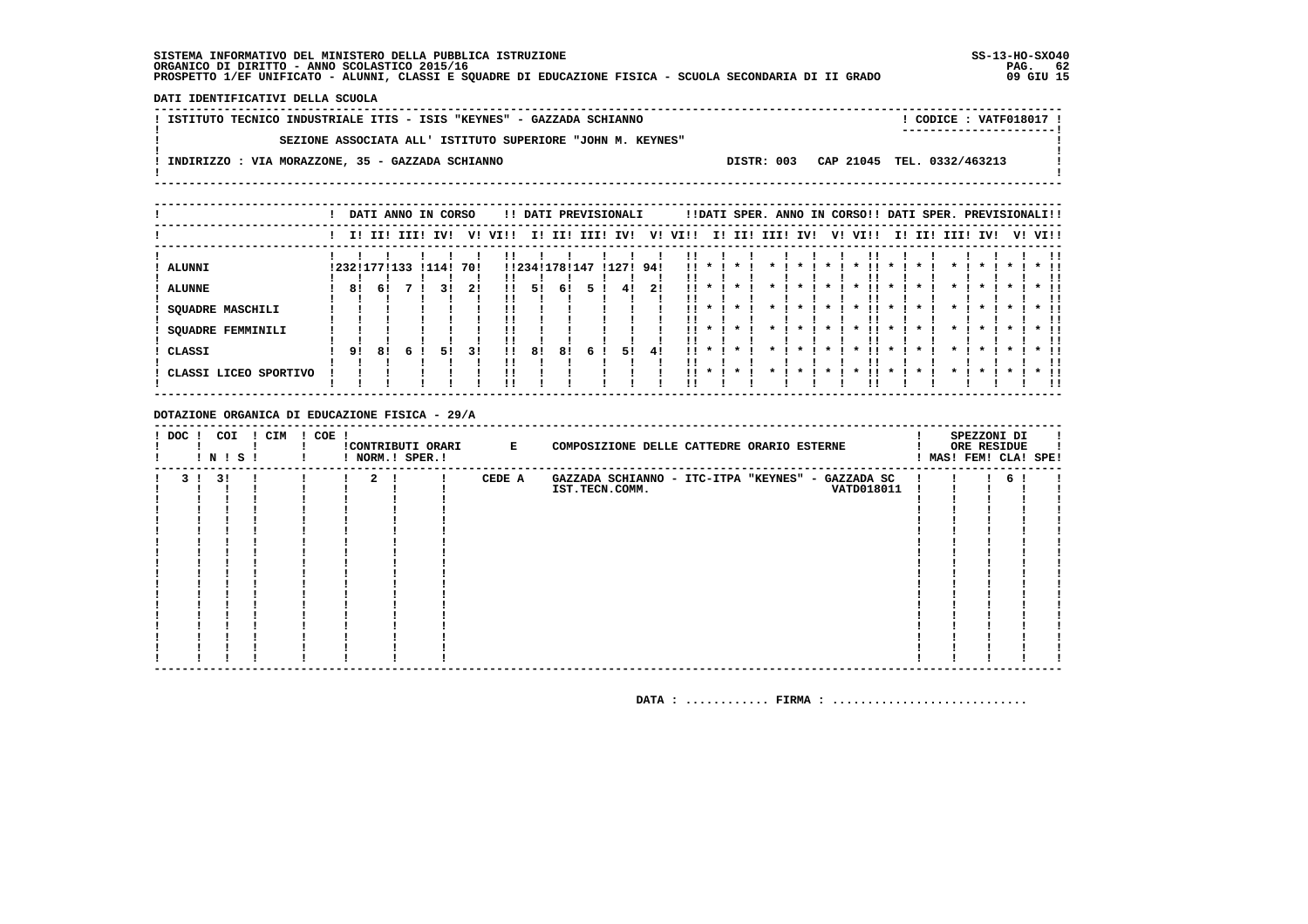DATI IDENTIFICATIVI DELLA SCUOLA

| ! ISTITUTO TECNICO INDUSTRIALE I.T.I.S. "FACCHINETTI" - CASTELLANZA |  | ! CODICE : VATF019013 !               |  |
|---------------------------------------------------------------------|--|---------------------------------------|--|
| SEZIONE ASSOCIATA ALL' ISTITUTO SUPERIORE C. FACCHINETTI            |  | ----------------------                |  |
| ! INDIRIZZO : VIA AZIMONTI, 5 - CASTELLANZA                         |  | DISTR: 008 CAP 21053 TEL. 0331/635718 |  |
|                                                                     |  |                                       |  |

|                                 |       |              | DATI ANNO IN CORSO |     |     |              |     |               |      | !! DATI PREVISIONALI |        |            |                                    | !!DATI SPER. ANNO IN CORSO!! DATI SPER. PREVISIONALI!! |      |     |                     |                    |                     |     |          |              |    |        |              |
|---------------------------------|-------|--------------|--------------------|-----|-----|--------------|-----|---------------|------|----------------------|--------|------------|------------------------------------|--------------------------------------------------------|------|-----|---------------------|--------------------|---------------------|-----|----------|--------------|----|--------|--------------|
|                                 |       |              | I! II! III!        | IV! | v!  | VIII         | ΙI  | II!           | III! | IV!                  | V!     | VI!!       | II.                                | II!                                                    | III! | IV! | V!                  | VI!!               | II.                 | II! | III! IV! |              | V! | VI!!   |              |
| <b>ALUNNI</b>                   |       | !173!115!101 |                    | 90! | 521 |              |     | !!190!184!130 |      | !103! 88!            |        | . .        |                                    |                                                        |      |     |                     |                    |                     |     |          |              |    |        |              |
| <b>ALUNNE</b>                   | -29 ! | 51           | -11                | 51  | 9!  | $\mathbf{H}$ | 301 | 28!           | 12   |                      | 7! 10! | !!         |                                    |                                                        |      |     |                     |                    |                     |     |          |              |    |        |              |
| <b>SQUADRE MASCHILI</b>         |       |              |                    |     |     |              |     |               |      |                      |        | !!         |                                    | $\cdot$                                                |      |     |                     | $\boldsymbol{\pi}$ | $\mathbf{x}$        |     |          | $\mathbf{x}$ |    |        |              |
| SQUADRE FEMMINILI               |       |              |                    |     |     |              |     |               |      |                      |        | . .        |                                    |                                                        |      |     | $\boldsymbol{\ast}$ |                    | $\mathbf{x}$        |     |          |              |    |        | $*$ !!<br>!! |
| CLASSI<br>CLASSI LICEO SPORTIVO | 81    | 61           |                    | 51  | 31  | 11           | 81  | 81            | ъ.   | 41                   | 51     | . .<br>. . | $\boldsymbol{\pi}$<br>$\mathbf{x}$ | $\star$<br>$\cdot$                                     |      |     |                     |                    | $\boldsymbol{\ast}$ |     |          |              |    | $*$ 11 | * !!<br>!!   |
|                                 |       |              |                    |     |     |              |     |               |      |                      |        |            |                                    |                                                        |      |     |                     |                    |                     |     |          |              |    |        | !!           |

DOTAZIONE ORGANICA DI EDUCAZIONE FISICA - 29/A

| ! DOC ! COI | ! N ! S ! | ! CIM | I COE I |  | !CONTRIBUTI ORARI E | COMPOSIZIONE DELLE CATTEDRE ORARIO ESTERNE |  | SPEZZONI DI<br>ORE RESIDUE<br>! MAS! FEM! CLA! SPE! |  |
|-------------|-----------|-------|---------|--|---------------------|--------------------------------------------|--|-----------------------------------------------------|--|
|             | 2 ! 3 !   |       |         |  |                     |                                            |  | 6                                                   |  |
|             |           |       |         |  |                     |                                            |  |                                                     |  |
|             |           |       |         |  |                     |                                            |  |                                                     |  |
|             |           |       |         |  |                     |                                            |  |                                                     |  |
|             |           |       |         |  |                     |                                            |  |                                                     |  |
|             |           |       |         |  |                     |                                            |  |                                                     |  |
|             |           |       |         |  |                     |                                            |  |                                                     |  |
|             |           |       |         |  |                     |                                            |  |                                                     |  |
|             |           |       |         |  |                     |                                            |  |                                                     |  |
|             |           |       |         |  |                     |                                            |  |                                                     |  |
|             |           |       |         |  |                     |                                            |  |                                                     |  |
|             |           |       |         |  |                     |                                            |  |                                                     |  |
|             |           |       |         |  |                     |                                            |  |                                                     |  |
|             |           |       |         |  |                     |                                            |  |                                                     |  |
|             |           |       |         |  |                     |                                            |  |                                                     |  |
|             |           |       |         |  |                     |                                            |  |                                                     |  |
|             |           |       |         |  |                     |                                            |  |                                                     |  |
|             |           |       |         |  |                     |                                            |  |                                                     |  |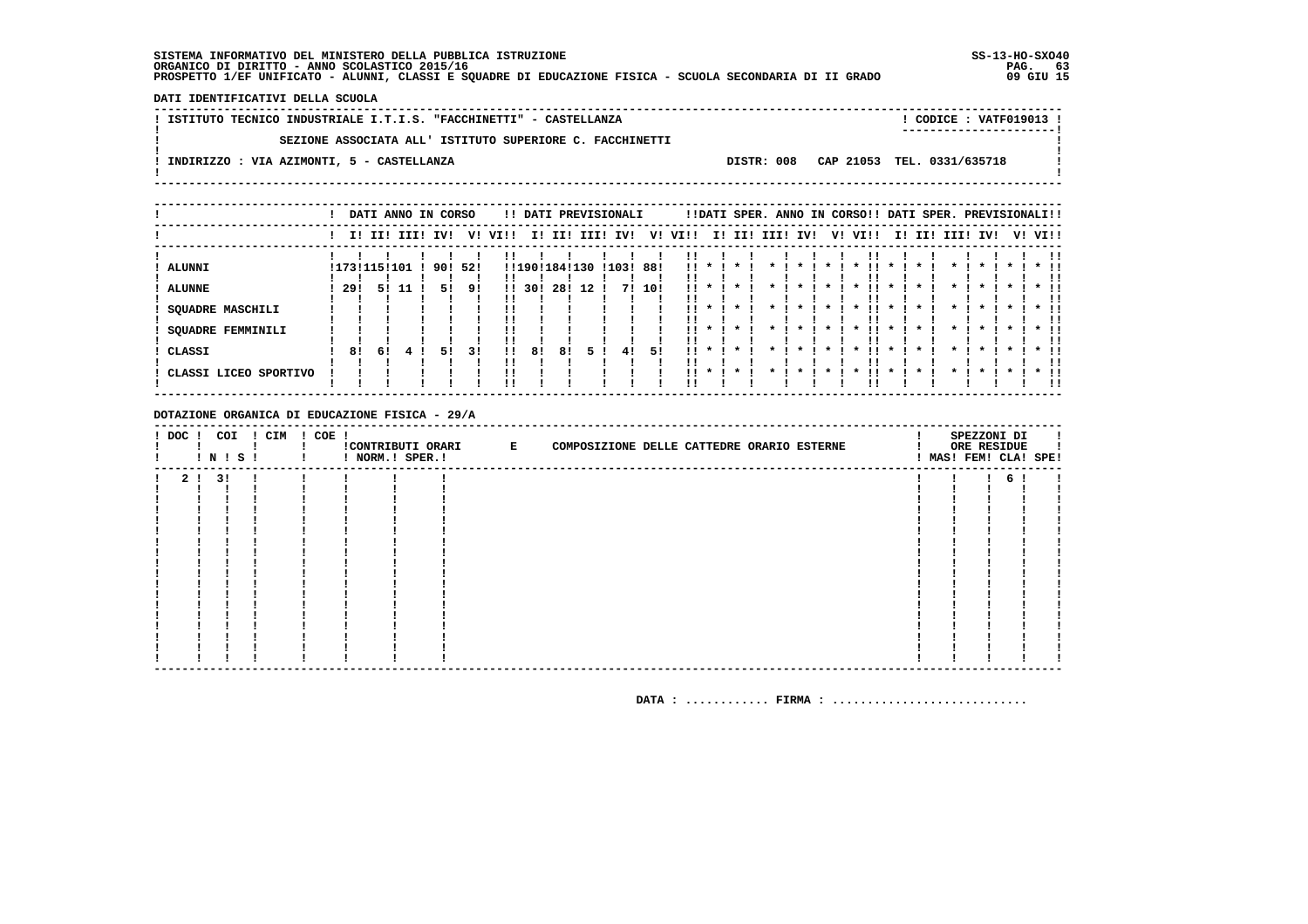DATI IDENTIFICATIVI DELLA SCUOLA

! ISTITUTO TECNICO INDUSTRIALE I.T.I.S "FACCHINETTI" (CORSO SERALE) ! CODICE: VATF01951C !  $\mathbf{I}$ CORSO SERALE DELL' ISTITUTO TECNICO INDUSTRIALE I.T.I.S. "FACCHINETTI" - CASTELLANZA  $\mathbf{I}$  $\blacksquare$  $\mathbf{I}$ -: INDIRIZZO : VIA AZIMONTI, 5 - CASTELLANZA DISTR: 008 CAP 21053 TEL. 0331/635718 **Contract Contract**  $\mathbf{I}$  $\mathbf{I}$ 

|                                                                         |  | DATI ANNO IN CORSO |     |    |                |    |     | !! DATI PREVISIONALI |     |    |         |                         |                    |      |                     |    | !!DATI SPER. ANNO IN CORSO!! DATI SPER. PREVISIONALI!! |                                            |     |          |                                            |  |                                    |
|-------------------------------------------------------------------------|--|--------------------|-----|----|----------------|----|-----|----------------------|-----|----|---------|-------------------------|--------------------|------|---------------------|----|--------------------------------------------------------|--------------------------------------------|-----|----------|--------------------------------------------|--|------------------------------------|
|                                                                         |  | I! II! III!        | IV! | v! | VIII           | I! | II! | III!                 | IV! | V! | VI!!    | I!                      | II!                | III! | IV!                 | V! | VI!!                                                   | II.                                        | II! | III! IV! |                                            |  | V! VI!!                            |
| <b>ALUNNI</b><br><b>ALUNNE</b><br>SQUADRE MASCHILI<br>SQUADRE FEMMINILI |  |                    |     |    |                |    |     |                      |     |    | !!<br>  | $\boldsymbol{\pi}$      | $\star$            |      | $\boldsymbol{\ast}$ |    | $\boldsymbol{\ast}$<br>$\boldsymbol{\ast}$             | $\boldsymbol{\pi}$<br>$\boldsymbol{\pi}$   |     |          | $\boldsymbol{\ast}$<br>$\boldsymbol{\ast}$ |  | $*$ !!                             |
| CLASSI<br>CLASSI LICEO SPORTIVO                                         |  |                    |     |    | !!<br>!!<br>!! |    |     |                      |     |    | <br>11. | $\mathbf{x}$<br>$\cdot$ | $\cdot$<br>$\cdot$ |      |                     |    | $\boldsymbol{\ast}$<br>$\boldsymbol{\ast}$             | $\boldsymbol{\ast}$<br>$\boldsymbol{\ast}$ |     |          | $\boldsymbol{\ast}$                        |  | !!<br>$*$ 11<br>11<br>$*$ 11<br>!! |

DOTAZIONE ORGANICA DI EDUCAZIONE FISICA - 29/A

| $!$ DOC $!$ | ! N ! S ! | COI | ! CIM | $! COE$ ! | ! NORM.! SPER.! | CONTRIBUTI ORARI E<br>COMPOSIZIONE DELLE CATTEDRE ORARIO ESTERNE |  | SPEZZONI DI<br>ORE RESIDUE<br>! MAS! FEM! CLA! SPE! |  |
|-------------|-----------|-----|-------|-----------|-----------------|------------------------------------------------------------------|--|-----------------------------------------------------|--|
|             |           |     |       |           |                 |                                                                  |  |                                                     |  |
|             |           |     |       |           |                 |                                                                  |  |                                                     |  |
|             |           |     |       |           |                 |                                                                  |  |                                                     |  |
|             |           |     |       |           |                 |                                                                  |  |                                                     |  |
|             |           |     |       |           |                 |                                                                  |  |                                                     |  |
|             |           |     |       |           |                 |                                                                  |  |                                                     |  |
|             |           |     |       |           |                 |                                                                  |  |                                                     |  |
|             |           |     |       |           |                 |                                                                  |  |                                                     |  |
|             |           |     |       |           |                 |                                                                  |  |                                                     |  |
|             |           |     |       |           |                 |                                                                  |  |                                                     |  |
|             |           |     |       |           |                 |                                                                  |  |                                                     |  |
|             |           |     |       |           |                 |                                                                  |  |                                                     |  |
|             |           |     |       |           |                 |                                                                  |  |                                                     |  |
|             |           |     |       |           |                 |                                                                  |  |                                                     |  |
|             |           |     |       |           |                 |                                                                  |  |                                                     |  |
|             |           |     |       |           |                 |                                                                  |  |                                                     |  |
|             |           |     |       |           |                 |                                                                  |  |                                                     |  |
|             |           |     |       |           |                 |                                                                  |  |                                                     |  |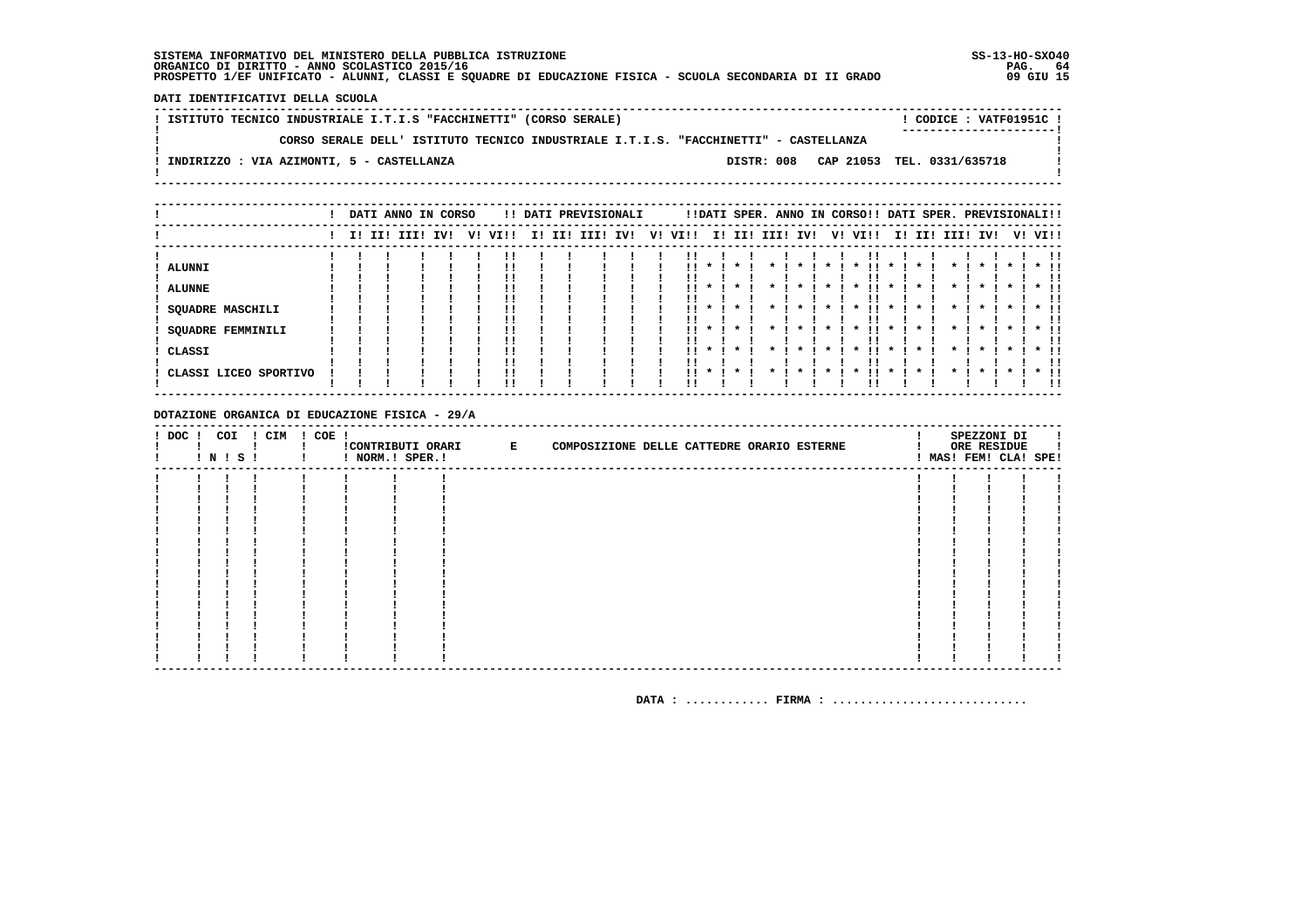DATI IDENTIFICATIVI DELLA SCUOLA 

|                                                       |            | CODICE : $VATF020006$ !    |  |
|-------------------------------------------------------|------------|----------------------------|--|
| ISTITUTO TECNICO INDUSTRIALE I.T.I.S "RIVA" - SARONNO |            |                            |  |
|                                                       |            |                            |  |
| INDIRIZZO : VIA CARSO 10 - SARONNO                    | DISTR: 009 | CAP 21047 TEL. 02/96703088 |  |
|                                                       |            |                            |  |

|                          |     |      | DATI ANNO IN CORSO |     |           |              |     |               |      | !! DATI PREVISIONALI |      |                           |              |              |      | !!DATI SPER. ANNO IN CORSO!! DATI SPER. PREVISIONALI!! |           |                     |      |              |                    |              |                    |         |        |    |
|--------------------------|-----|------|--------------------|-----|-----------|--------------|-----|---------------|------|----------------------|------|---------------------------|--------------|--------------|------|--------------------------------------------------------|-----------|---------------------|------|--------------|--------------------|--------------|--------------------|---------|--------|----|
|                          |     |      | I! II! III!        | IVI | v!        | VI!!         | II. | III           | IIII | IV!                  | V!   | VI!!                      | II.          | II!          | III! | IV!                                                    |           | V!                  | VI!! |              | I! II!             | III! IV!     |                    | V! VI!! |        |    |
| ALUNNI                   |     |      | 127812101165       |     | 112311091 |              |     | !!206!239!187 |      | !163!115!            |      | !!                        |              |              |      |                                                        |           |                     |      |              |                    |              |                    |         |        |    |
| <b>ALUNNE</b>            | 10! | -11! |                    | 81  | 10!       | $\mathbf{H}$ | 10! |               | 13   | 51                   | -11! | . .                       |              |              |      |                                                        |           | $\boldsymbol{\ast}$ |      |              |                    |              |                    |         |        |    |
| <b>SQUADRE MASCHILI</b>  |     |      |                    |     |           |              |     |               |      |                      |      | . .                       |              | $\star$      |      | *                                                      | $\star$ 1 | $\star$             | . .  | $\star$      |                    | $\mathbf{x}$ | $\cdot$            | $\star$ | $*$ !! | !! |
| <b>SQUADRE FEMMINILI</b> |     |      |                    |     |           | !!           |     |               |      |                      |      | $\mathbf{1}$ $\mathbf{1}$ |              | $\mathbf{x}$ |      |                                                        | $\cdot$   | $\cdot$             | . .  | $\cdot$      | $\boldsymbol{\pi}$ | $\mathbf{x}$ | $\boldsymbol{\pi}$ |         | $*$ 11 | ΙI |
| CLASSI                   | 10! | 91   |                    | 51  | 51        | !!           | 81  | 91            |      | 71                   | 51   | . .                       | $\mathbf{x}$ | $\cdot$      |      |                                                        |           | $\boldsymbol{\ast}$ |      | $\mathbf{x}$ |                    | $\star$      | $\cdot$            |         | $*$ !! | !! |
| CLASSI LICEO SPORTIVO    |     |      |                    |     |           |              |     |               |      |                      |      | . .                       |              | $\mathbf{x}$ |      |                                                        |           |                     |      | *            |                    |              | $\cdot$            |         | $*$ !! |    |

DOTAZIONE ORGANICA DI EDUCAZIONE FISICA - 29/A

| $!$ DOC $!$ | COI<br>$'$ N $'$ S $'$ | ! CIM | $! COE$ ! | ! NORM.! SPER.! | !CONTRIBUTI ORARI E | COMPOSIZIONE DELLE CATTEDRE ORARIO ESTERNE |  | SPEZZONI DI<br>ORE RESIDUE | ! MAS! FEM! CLA! SPE! |
|-------------|------------------------|-------|-----------|-----------------|---------------------|--------------------------------------------|--|----------------------------|-----------------------|
|             | 3! 4!                  |       |           |                 |                     |                                            |  | 2 <sub>1</sub>             |                       |
|             |                        |       |           |                 |                     |                                            |  |                            |                       |
|             |                        |       |           |                 |                     |                                            |  |                            |                       |
|             |                        |       |           |                 |                     |                                            |  |                            |                       |
|             |                        |       |           |                 |                     |                                            |  |                            |                       |
|             |                        |       |           |                 |                     |                                            |  |                            |                       |
|             |                        |       |           |                 |                     |                                            |  |                            |                       |
|             |                        |       |           |                 |                     |                                            |  |                            |                       |
|             |                        |       |           |                 |                     |                                            |  |                            |                       |
|             |                        |       |           |                 |                     |                                            |  |                            |                       |
|             |                        |       |           |                 |                     |                                            |  |                            |                       |
|             |                        |       |           |                 |                     |                                            |  |                            |                       |
|             |                        |       |           |                 |                     |                                            |  |                            |                       |
|             |                        |       |           |                 |                     |                                            |  |                            |                       |
|             |                        |       |           |                 |                     |                                            |  |                            |                       |
|             |                        |       |           |                 |                     |                                            |  |                            |                       |
|             |                        |       |           |                 |                     |                                            |  |                            |                       |
|             |                        |       |           |                 |                     |                                            |  |                            |                       |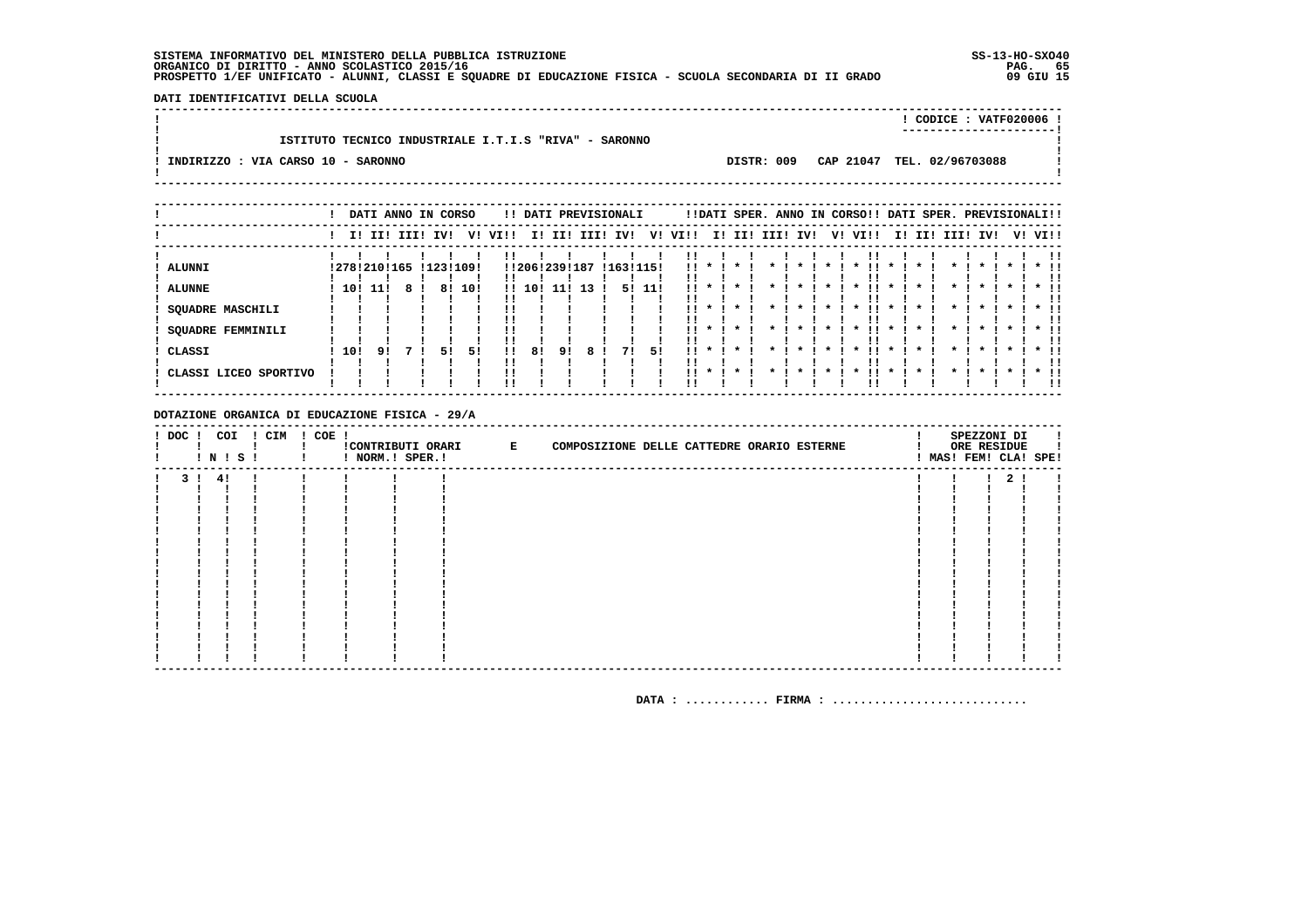DATI IDENTIFICATIVI DELLA SCUOLA

| ! ISTITUTO TECNICO INDUSTRIALE I.T.I.S. "RIVA" SARONNO (CORSO SERALE) |                                                                          |  |  |  |  | $!$ CODICE : VATF02050G $!$           |  |
|-----------------------------------------------------------------------|--------------------------------------------------------------------------|--|--|--|--|---------------------------------------|--|
|                                                                       |                                                                          |  |  |  |  |                                       |  |
|                                                                       | CORSO SERALE DELL' ISTITUTO TECNICO INDUSTRIALE I.T.I.S "RIVA" - SARONNO |  |  |  |  |                                       |  |
|                                                                       |                                                                          |  |  |  |  |                                       |  |
| INDIRIZZO : VIA CARSO 10 - SARONNO                                    |                                                                          |  |  |  |  | DISTR: 009 CAP 21047 TEL. 02/96703088 |  |
|                                                                       |                                                                          |  |  |  |  |                                       |  |
|                                                                       |                                                                          |  |  |  |  |                                       |  |

|                                                                                                 |  | DATI ANNO IN CORSO |     |    |      |     |     | !! DATI PREVISIONALI |     |    |                 |                         |         |      |     |    | !!DATI SPER. ANNO IN CORSO!! DATI SPER. PREVISIONALI!! |              |     |                    |              |              |         |                                |
|-------------------------------------------------------------------------------------------------|--|--------------------|-----|----|------|-----|-----|----------------------|-----|----|-----------------|-------------------------|---------|------|-----|----|--------------------------------------------------------|--------------|-----|--------------------|--------------|--------------|---------|--------------------------------|
|                                                                                                 |  | I! II! III!        | IV! | V! | VI!! | II. | II! | III!                 | IV! | V! | VI!!            |                         | I! II!  | III! | IV! | V! | VI!!                                                   | II.          | II! | III!               | IV!          |              | V! VI!! |                                |
| <b>ALUNNI</b><br><b>ALUNNE</b><br><b>SQUADRE MASCHILI</b><br><b>SQUADRE FEMMINILI</b><br>CLASSI |  |                    |     |    |      |     |     |                      |     |    | !!<br>. .<br>   | $\mathbf{x}$<br>$\cdot$ |         |      |     |    | !!<br>$\boldsymbol{\pi}$                               | $\mathbf{x}$ |     | $\boldsymbol{\pi}$ | $\mathbf{r}$ | $\mathbf{x}$ |         | $*$ 11<br>. .<br>$*$ 11<br>. . |
| CLASSI LICEO SPORTIVO                                                                           |  |                    |     |    |      |     |     |                      |     |    | $\mathbf{11}$ * |                         | $\star$ |      |     |    |                                                        | $\star$      |     |                    |              |              |         | $*$ 11<br>-11                  |

DOTAZIONE ORGANICA DI EDUCAZIONE FISICA - 29/A

| $!$ DOC $!$ | COI | ! N ! S ! | ! CIM | ! COE ! | ! NORM.! SPER.! | CONTRIBUTI ORARI E | COMPOSIZIONE DELLE CATTEDRE ORARIO ESTERNE |  |  |  | SPEZZONI DI<br>ORE RESIDUE<br>! MAS! FEM! CLA! SPE! |  |
|-------------|-----|-----------|-------|---------|-----------------|--------------------|--------------------------------------------|--|--|--|-----------------------------------------------------|--|
|             |     |           |       |         |                 |                    |                                            |  |  |  |                                                     |  |
|             |     |           |       |         |                 |                    |                                            |  |  |  |                                                     |  |
|             |     |           |       |         |                 |                    |                                            |  |  |  |                                                     |  |
|             |     |           |       |         |                 |                    |                                            |  |  |  |                                                     |  |
|             |     |           |       |         |                 |                    |                                            |  |  |  |                                                     |  |
|             |     |           |       |         |                 |                    |                                            |  |  |  |                                                     |  |
|             |     |           |       |         |                 |                    |                                            |  |  |  |                                                     |  |
|             |     |           |       |         |                 |                    |                                            |  |  |  |                                                     |  |
|             |     |           |       |         |                 |                    |                                            |  |  |  |                                                     |  |
|             |     |           |       |         |                 |                    |                                            |  |  |  |                                                     |  |
|             |     |           |       |         |                 |                    |                                            |  |  |  |                                                     |  |
|             |     |           |       |         |                 |                    |                                            |  |  |  |                                                     |  |
|             |     |           |       |         |                 |                    |                                            |  |  |  |                                                     |  |
|             |     |           |       |         |                 |                    |                                            |  |  |  |                                                     |  |
|             |     |           |       |         |                 |                    |                                            |  |  |  |                                                     |  |
|             |     |           |       |         |                 |                    |                                            |  |  |  |                                                     |  |
|             |     |           |       |         |                 |                    |                                            |  |  |  |                                                     |  |
|             |     |           |       |         |                 |                    |                                            |  |  |  |                                                     |  |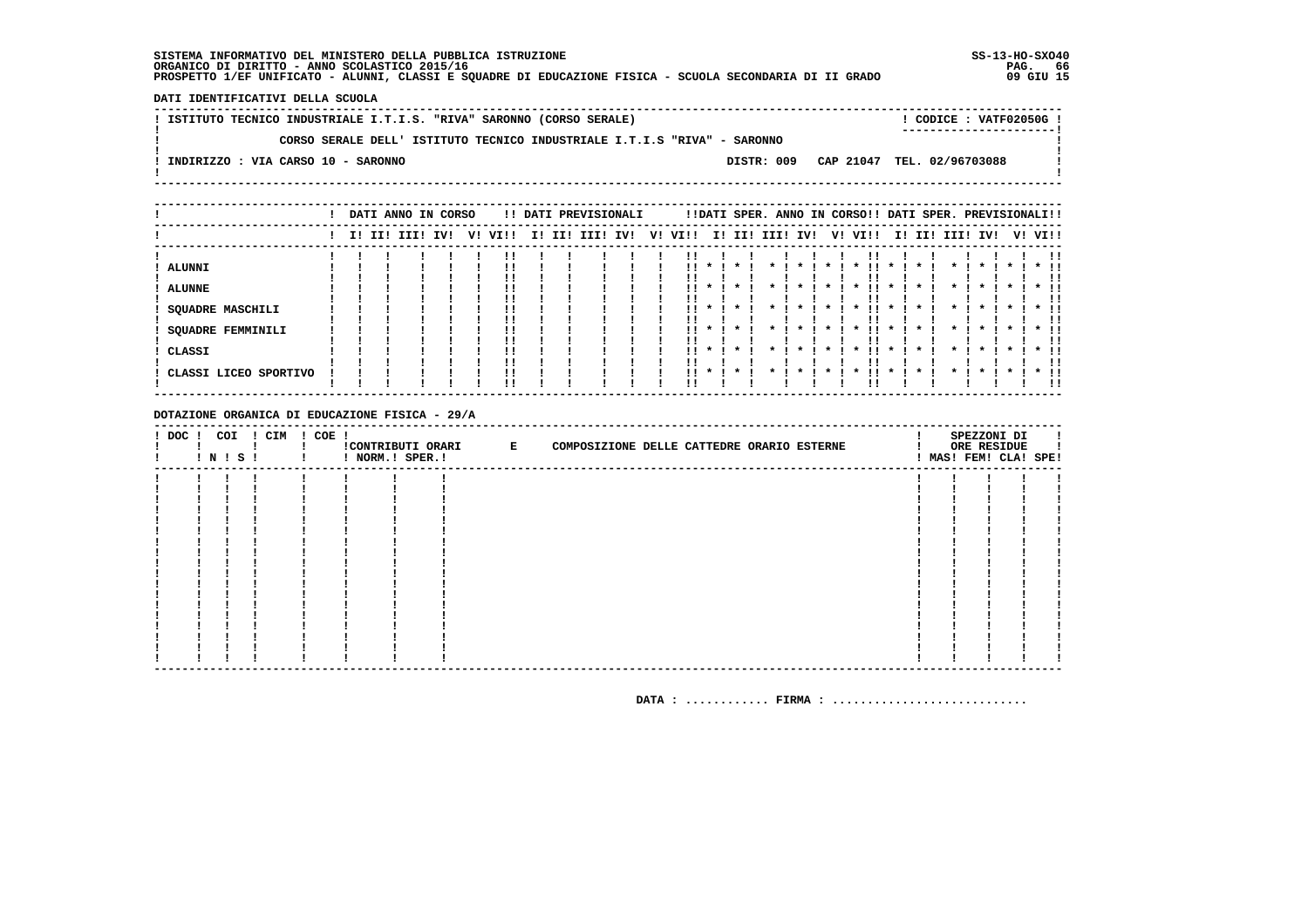DATI IDENTIFICATIVI DELLA SCUOLA

| SEZIONE ASSOCIATA ALL' ISTITUTO SUPERIORE "GIOVANNI FALCONE"<br>DISTR: 006 CAP 21013 TEL. 0331/774605<br>INDIRIZZO : VIA G. MATTEOTTI 4 - GALLARATE | ! ISTITUTO TECNICO INDUSTRIALE I.T.I.S " GIOVANNI FALCONE" |  | CODICE: VATF02301P !<br>------------------- |  |
|-----------------------------------------------------------------------------------------------------------------------------------------------------|------------------------------------------------------------|--|---------------------------------------------|--|
|                                                                                                                                                     |                                                            |  |                                             |  |
|                                                                                                                                                     |                                                            |  |                                             |  |

|                                 |     |                |          | DATI ANNO IN CORSO |            |                              |            |            | !! DATI PREVISIONALI |            |            |            |                    |         |         |                    |         | !!DATI SPER. ANNO IN CORSO!! DATI SPER. PREVISIONALI!! |                    |              |              |              |         |                        |
|---------------------------------|-----|----------------|----------|--------------------|------------|------------------------------|------------|------------|----------------------|------------|------------|------------|--------------------|---------|---------|--------------------|---------|--------------------------------------------------------|--------------------|--------------|--------------|--------------|---------|------------------------|
|                                 |     |                |          | I! II! III! IV!    |            | V! VI!!                      |            |            | I! II! III! IV!      |            | V!         | VI!!       |                    |         |         | I! II! III! IV!    |         | V! VI!!                                                |                    | I! II! III!  | IV!          |              | V! VI!! |                        |
| <b>ALUNNI</b><br><b>ALUNNE</b>  | 321 | 34! 36!<br>321 | 22<br>36 | 23!<br>33!         | 29!<br>43! | $\mathbf{1}$<br>$\mathbf{1}$ | 38!<br>34! | 35!<br>38! | 33<br>35             | 23!<br>371 | 20!<br>40! | . .        | $\mathbf{r}$       | $\cdot$ | $\star$ | $\star$            | $\star$ | . .<br>$\cdot$                                         | $\cdot$            | $\star$      | $\star$      | $\cdot$      |         | $*$ !!                 |
| SQUADRE MASCHILI                |     |                |          |                    |            | !!                           |            |            |                      |            |            |            |                    |         |         |                    |         |                                                        |                    |              |              |              |         |                        |
| SQUADRE FEMMINILI               |     |                |          |                    |            |                              |            |            |                      |            |            | . .        |                    | $\cdot$ |         | $\boldsymbol{\pi}$ | $\star$ | <br>$\cdot$                                            | $\cdot$            | $\star$      | $\star$      | $\mathbf x$  |         | $*$ !!                 |
| CLASSI<br>CLASSI LICEO SPORTIVO | 31  | 3 I            |          | 21                 | 31         | 11<br>!!                     | 31         | 31         |                      | 21         | 21         | . .<br>. . | $\boldsymbol{\pi}$ |         |         |                    |         | . .<br>$\boldsymbol{\ast}$                             | $\boldsymbol{\pi}$ | $\mathbf{r}$ | $\mathbf{x}$ | $\mathbf{x}$ |         | $*$ !!<br>$*$ 11<br>!! |
|                                 |     |                |          |                    |            |                              |            |            |                      |            |            |            |                    |         |         |                    |         |                                                        |                    |              |              |              |         |                        |

### DOTAZIONE ORGANICA DI EDUCAZIONE FISICA - 29/A

| $!$ DOC $!$ | COI<br>! N ! S ! | ! CIM | $! COE$ ! |                    | ! NORM.! SPER.! | !CONTRIBUTI ORARI E | COMPOSIZIONE DELLE CATTEDRE ORARIO ESTERNE     |  | SPEZZONI DI<br>ORE RESIDUE<br>MAS! FEM! CLA! SPE! |  |
|-------------|------------------|-------|-----------|--------------------|-----------------|---------------------|------------------------------------------------|--|---------------------------------------------------|--|
|             | -11              |       |           | 8!<br>$\mathbf{I}$ |                 | CEDE A              | BUSTO ARSIZIO - LICEO CLASSICO - LICEO LINGUIS |  |                                                   |  |
|             |                  |       |           |                    |                 |                     | LIC. CLAS.<br><b>VAPC02701R</b>                |  |                                                   |  |
|             |                  |       |           |                    |                 |                     |                                                |  |                                                   |  |
|             |                  |       |           |                    |                 |                     |                                                |  |                                                   |  |
|             |                  |       |           |                    |                 |                     |                                                |  |                                                   |  |
|             |                  |       |           |                    |                 |                     |                                                |  |                                                   |  |
|             |                  |       |           |                    |                 |                     |                                                |  |                                                   |  |
|             |                  |       |           |                    |                 |                     |                                                |  |                                                   |  |
|             |                  |       |           |                    |                 |                     |                                                |  |                                                   |  |
|             |                  |       |           |                    |                 |                     |                                                |  |                                                   |  |
|             |                  |       |           |                    |                 |                     |                                                |  |                                                   |  |
|             |                  |       |           |                    |                 |                     |                                                |  |                                                   |  |
|             |                  |       |           |                    |                 |                     |                                                |  |                                                   |  |
|             |                  |       |           |                    |                 |                     |                                                |  |                                                   |  |
|             |                  |       |           |                    |                 |                     |                                                |  |                                                   |  |
|             |                  |       |           |                    |                 |                     |                                                |  |                                                   |  |
|             |                  |       |           |                    |                 |                     |                                                |  |                                                   |  |
|             |                  |       |           |                    |                 |                     |                                                |  |                                                   |  |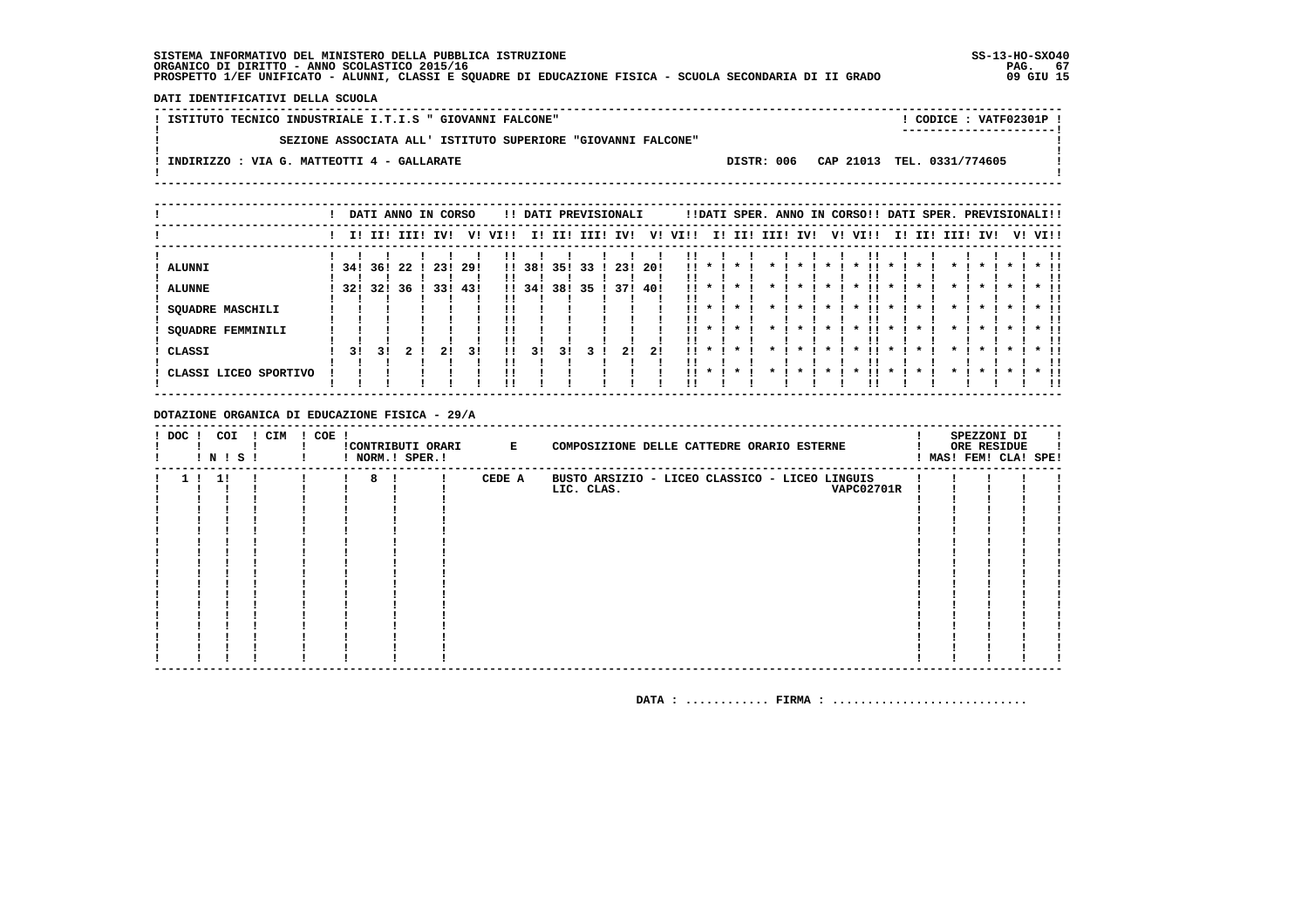DATI IDENTIFICATIVI DELLA SCUOLA

! ISTITUTO TECNICO INDUSTRIALE I.T.I.S. ISIS "L.GEYMONAT" - TRADATE ! CODICE : VATF026016 !  $\mathbf{I}$ SEZIONE ASSOCIATA ALL' ISTITUTO SUPERIORE IST. TECN. IND. STAT. LIC. SC. "L. GEYMONAT"  $\mathbf{I}$ - 1  $\mathbf{I}$ -: INDIRIZZO : VIA GRAMSCI, 1 - TRADATE DISTR: 007 CAP 21049 TEL. 0331/842371  $\sim$  1.  $\mathbf{I}$  $\mathbf{I}$ 

|                       |       | DATI ANNO IN CORSO |     |     |      |            |     | !! DATI PREVISIONALI |     |      |                 |              |     |      |     |                    | !!DATI SPER. ANNO IN CORSO!! DATI SPER. PREVISIONALI!! |         |     |      |              |         |         |               |
|-----------------------|-------|--------------------|-----|-----|------|------------|-----|----------------------|-----|------|-----------------|--------------|-----|------|-----|--------------------|--------------------------------------------------------|---------|-----|------|--------------|---------|---------|---------------|
|                       |       | I! II! III!        | IV! | V!  | VI!! | I!         | II! | III!                 | IV! | V!   | VI!!            | II.          | II! | III! | IV! | V!                 | VI!!                                                   | II.     | II! | III! | IV!          |         | V! VI!! |               |
| <b>ALUNNI</b>         | !137! | 96!100             | 72! | 38! |      | !!144!136! |     | 81                   | 88! | -66! | !! *            |              |     |      |     |                    |                                                        |         |     |      |              |         |         |               |
| <b>ALUNNE</b>         | 10!   |                    | 21  |     |      | 1116!      | 10! |                      |     | 2!   | !!              |              |     |      |     |                    |                                                        |         |     |      |              |         |         |               |
| SQUADRE MASCHILI      |       |                    |     |     |      |            |     |                      |     |      | !!              |              |     |      |     | $\boldsymbol{\pi}$ | $\star$                                                | $\star$ |     |      | $\star$      | $\star$ |         |               |
| SQUADRE FEMMINILI     |       |                    |     |     |      |            |     |                      |     |      | $\mathbf{11}$ * |              |     |      |     | $\star$            | $\star$                                                | $\star$ |     |      |              |         |         | $*$ !!<br>. . |
| CLASSI                | 51    | 41                 | 31  | 21  | 11   | 6!         | 51  |                      | 41  | 31   | . .             | $\mathbf{x}$ |     |      |     | $\boldsymbol{\pi}$ |                                                        | $\star$ |     |      | $\mathbf{r}$ |         |         | $*$ !!        |
| CLASSI LICEO SPORTIVO |       |                    |     |     |      |            |     |                      |     |      | !! *            |              |     |      |     |                    | $\star$                                                | $\star$ |     |      |              |         |         | $*$ 11<br>!!  |

DOTAZIONE ORGANICA DI EDUCAZIONE FISICA - 29/A

| $!$ DOC $!$    | COI<br>! N ! S ! | ! CIM | $! COE$ ! | !CONTRIBUTI ORARI E<br>! NORM.! SPER.! |        | COMPOSIZIONE DELLE CATTEDRE ORARIO ESTERNE |  | SPEZZONI DI<br>ORE RESIDUE | ! MAS! FEM! CLA! SPE! |
|----------------|------------------|-------|-----------|----------------------------------------|--------|--------------------------------------------|--|----------------------------|-----------------------|
| 2 <sub>1</sub> | 21               |       |           | $4 \quad 1$                            | CEDE A | TRADATE - L. SCIENT. TEC. "GEYMONAT" - T   |  | 2 <sub>1</sub>             |                       |
|                |                  |       |           |                                        |        | <b>VAPS026014</b><br>LIC. SCIENT.          |  |                            |                       |
|                |                  |       |           |                                        |        |                                            |  |                            |                       |
|                |                  |       |           |                                        |        |                                            |  |                            |                       |
|                |                  |       |           |                                        |        |                                            |  |                            |                       |
|                |                  |       |           |                                        |        |                                            |  |                            |                       |
|                |                  |       |           |                                        |        |                                            |  |                            |                       |
|                |                  |       |           |                                        |        |                                            |  |                            |                       |
|                |                  |       |           |                                        |        |                                            |  |                            |                       |
|                |                  |       |           |                                        |        |                                            |  |                            |                       |
|                |                  |       |           |                                        |        |                                            |  |                            |                       |
|                |                  |       |           |                                        |        |                                            |  |                            |                       |
|                |                  |       |           |                                        |        |                                            |  |                            |                       |
|                |                  |       |           |                                        |        |                                            |  |                            |                       |
|                |                  |       |           |                                        |        |                                            |  |                            |                       |
|                |                  |       |           |                                        |        |                                            |  |                            |                       |
|                |                  |       |           |                                        |        |                                            |  |                            |                       |
|                |                  |       |           |                                        |        |                                            |  |                            |                       |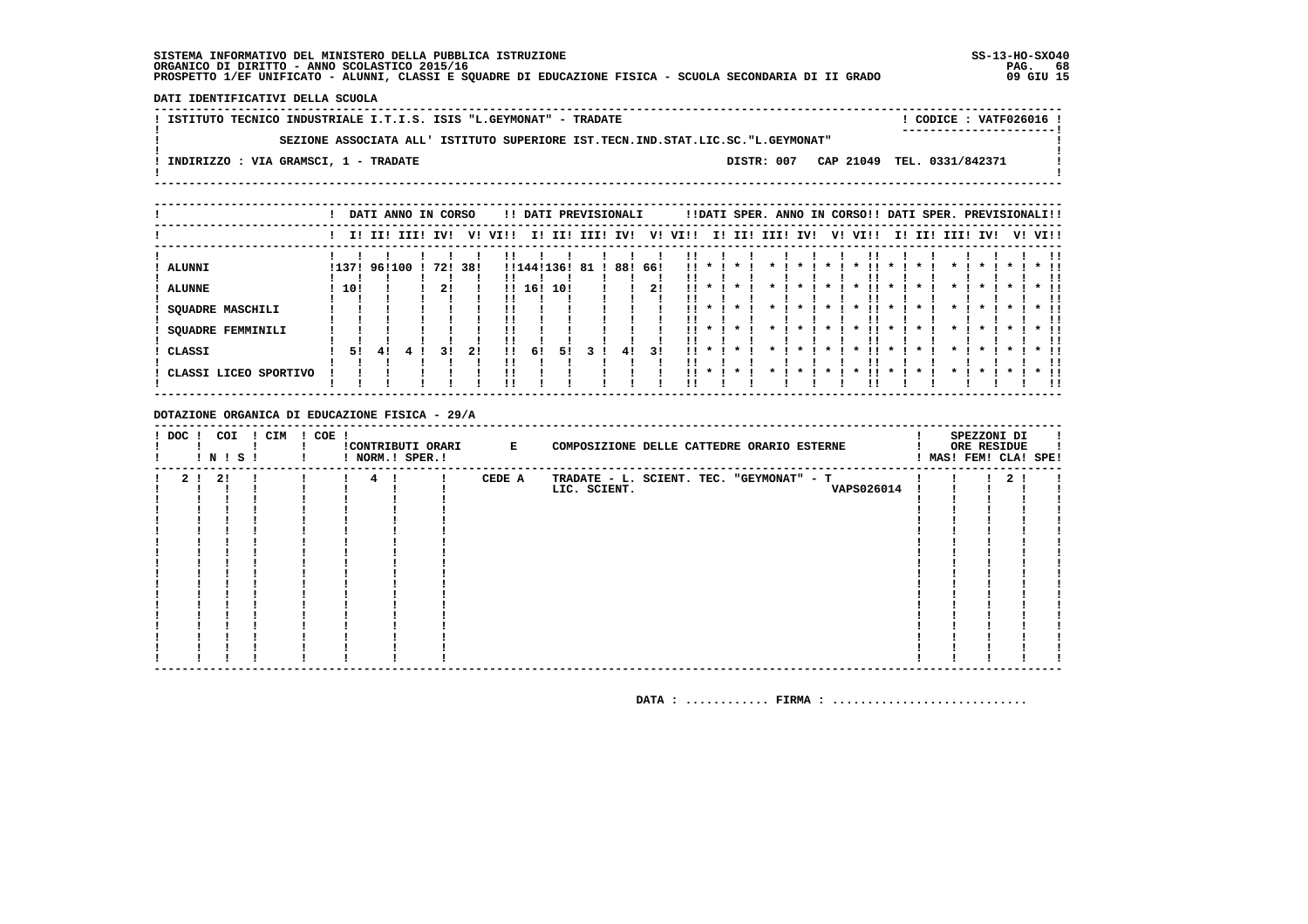DATI IDENTIFICATIVI DELLA SCUOLA

| SEZIONE ASSOCIATA ALL' ISTITUTO SUPERIORE "F. DAVERIO - N. CASULA"<br>DISTR: 003 CAP 21100 TEL. 0332/282258<br>INDIRIZZO : VIA BERTOLONE, 7 - VARESE | ISTITUTO TECNICO PER GEOMETRI I.T.G. ISIS "NERVI" -VARESE |  | CODICE: VATL013018 !<br>----------------------- |  |
|------------------------------------------------------------------------------------------------------------------------------------------------------|-----------------------------------------------------------|--|-------------------------------------------------|--|
|                                                                                                                                                      |                                                           |  |                                                 |  |
|                                                                                                                                                      |                                                           |  |                                                 |  |

|                       |             |     |     | DATI ANNO IN CORSO |     |      |       |     | !! DATI PREVISIONALI |         |     |                 |         |         |      | !!DATI SPER. ANNO IN CORSO!! DATI SPER. PREVISIONALI!! |         |                     |         |     |                    |                    |              |    |               |
|-----------------------|-------------|-----|-----|--------------------|-----|------|-------|-----|----------------------|---------|-----|-----------------|---------|---------|------|--------------------------------------------------------|---------|---------------------|---------|-----|--------------------|--------------------|--------------|----|---------------|
|                       | I! II! III! |     |     | IV!                | V!  | VI!! | II.   | II! | III!                 | IV!     | V!  | VI!!            | II.     | II!     | IIII | IV!                                                    | V!      | VI!!                | II.     | III | IIII               | IV!                |              | V! | VI!!          |
| <b>ALUNNI</b>         | 43!         | 44! | -63 | 66!                | 34! |      | 11331 | 37! | 35                   | 65! 63! |     | !! *            |         |         |      |                                                        |         |                     |         |     |                    |                    |              |    |               |
| <b>ALUNNE</b>         | 51          | 12! | 14  | 15!                | 14! | !!   |       |     | 12                   | 16!     | 81  | !!              |         |         |      |                                                        |         |                     |         |     |                    |                    |              |    |               |
| SQUADRE MASCHILI      |             |     |     |                    |     |      |       |     |                      |         |     | !!              |         |         |      |                                                        |         | $\boldsymbol{\ast}$ |         |     |                    |                    |              |    |               |
| SQUADRE FEMMINILI     |             |     |     |                    |     |      |       |     |                      |         |     | . .             | $\cdot$ | $\star$ |      | $\boldsymbol{\pi}$                                     | $\star$ | $\star$             | $\star$ |     | $\boldsymbol{\pi}$ | $\mathbf{r}$       | $\mathbf{x}$ |    | $*$ !!        |
| CLASSI                | 2!          | 3 I |     | 31                 | 31  |      | 21    | 21  | 2!                   | 31      | 3 I | $\mathbf{11}$ * |         |         |      |                                                        |         | $\boldsymbol{\pi}$  |         |     |                    | $\boldsymbol{\pi}$ | $\mathbf{x}$ |    | $*$ !!<br>. . |
| CLASSI LICEO SPORTIVO |             |     |     |                    |     |      |       |     |                      |         |     | $11 *$          |         |         |      |                                                        |         |                     |         |     |                    |                    |              |    | $*$ !!<br>-11 |

DOTAZIONE ORGANICA DI EDUCAZIONE FISICA - 29/A

| $!$ DOC $!$    | COI<br>! N ! S ! | ! CIM | $! COE$ ! | ! NORM.! SPER.! | !CONTRIBUTI ORARI E |        | COMPOSIZIONE DELLE CATTEDRE ORARIO ESTERNE                                        |  | SPEZZONI DI<br>ORE RESIDUE<br>! MAS! FEM! CLA! SPE! |  |
|----------------|------------------|-------|-----------|-----------------|---------------------|--------|-----------------------------------------------------------------------------------|--|-----------------------------------------------------|--|
| 2 <sub>1</sub> | 11               |       |           | 2 <sub>1</sub>  |                     | CEDE A | VARESE - I.P.S.S.C.T. "L.EINAUDI" - VA<br><b>VARC02000L</b><br>IS.PR.SERV.COM.TUR |  |                                                     |  |
|                |                  |       |           |                 |                     |        |                                                                                   |  |                                                     |  |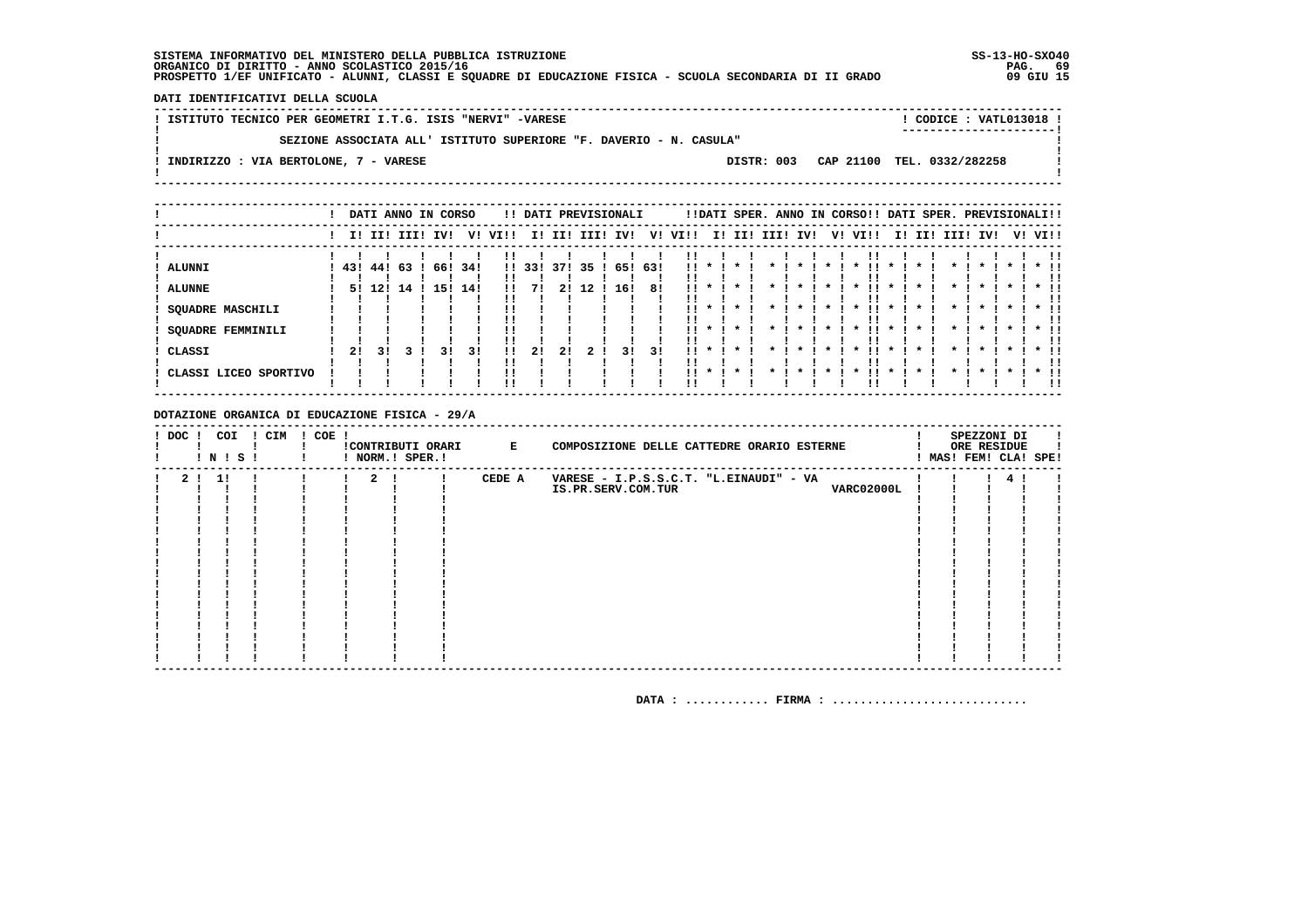DATI IDENTIFICATIVI DELLA SCUOLA

! ISTITUTO TECNICO PER GEOMETRI I.T.G. ISIS "NERVI" VARESE (C SERALE) ! CODICE : VATL01351N !  $\mathbf{I}$ CORSO SERALE DELL' ISTITUTO TECNICO PER GEOMETRI I.T.G. ISIS "NERVI" -VARESE  $\mathbf{I}$ - 1  $\mathbf{I}$ -: INDIRIZZO : VIA BERTOLONE, 7 - VARESE DISTR: 003 CAP 21100 TEL. 0332/282258  $\sim$  1.  $\mathbf{I}$  $\mathbf{I}$ 

|                                                                         |  | DATI ANNO IN CORSO |     |    |          |     |     | !! DATI PREVISIONALI |     |    |                        |                    |                    |      |                     |    | !!DATI SPER. ANNO IN CORSO!! DATI SPER. PREVISIONALI!!           |                                           |     |                                                      |         |                              |
|-------------------------------------------------------------------------|--|--------------------|-----|----|----------|-----|-----|----------------------|-----|----|------------------------|--------------------|--------------------|------|---------------------|----|------------------------------------------------------------------|-------------------------------------------|-----|------------------------------------------------------|---------|------------------------------|
|                                                                         |  | I! II! III!        | IV! | v! | VI!!     | II. | II! | III!                 | IV! | V! | VI!!                   | ΙI                 | II!                | III! | IV!                 | V! | VI!!                                                             | II.                                       | II! | III! IV!                                             | V! VI!! |                              |
| <b>ALUNNI</b><br><b>ALUNNE</b><br>SQUADRE MASCHILI<br>SQUADRE FEMMINILI |  |                    |     |    | !!<br>!! |     |     |                      |     |    | !!<br>!!<br>. .        | $\boldsymbol{\pi}$ | $\cdot$            |      | $\boldsymbol{\ast}$ |    | $\boldsymbol{\ast}$<br>$\boldsymbol{\pi}$<br>$\boldsymbol{\ast}$ | $\boldsymbol{\pi}$<br>$\boldsymbol{\pi}$  |     | $\cdot$<br>$\boldsymbol{\pi}$<br>$\boldsymbol{\ast}$ |         | $*$ !!<br>!!                 |
| CLASSI<br>CLASSI LICEO SPORTIVO                                         |  |                    |     |    | !!<br>!! |     |     |                      |     |    | . .<br>$\mathbf{11}$ * | $\mathbf{x}$       | $\cdot$<br>$\cdot$ |      |                     |    | $\boldsymbol{\ast}$<br>$\mathbf x$                               | $\boldsymbol{\pi}$<br>$\boldsymbol{\ast}$ |     | $\boldsymbol{\ast}$<br>$\mathbf x$                   |         | $*$ !!<br>!!<br>$*$ 11<br>ΙI |

DOTAZIONE ORGANICA DI EDUCAZIONE FISICA - 29/A

| $!$ DOC $!$ | COI | ! N ! S ! | ! CIM | ! COE ! | ! NORM.! SPER.! | CONTRIBUTI ORARI E | COMPOSIZIONE DELLE CATTEDRE ORARIO ESTERNE |  |  |  | SPEZZONI DI<br>ORE RESIDUE<br>! MAS! FEM! CLA! SPE! |  |
|-------------|-----|-----------|-------|---------|-----------------|--------------------|--------------------------------------------|--|--|--|-----------------------------------------------------|--|
|             |     |           |       |         |                 |                    |                                            |  |  |  |                                                     |  |
|             |     |           |       |         |                 |                    |                                            |  |  |  |                                                     |  |
|             |     |           |       |         |                 |                    |                                            |  |  |  |                                                     |  |
|             |     |           |       |         |                 |                    |                                            |  |  |  |                                                     |  |
|             |     |           |       |         |                 |                    |                                            |  |  |  |                                                     |  |
|             |     |           |       |         |                 |                    |                                            |  |  |  |                                                     |  |
|             |     |           |       |         |                 |                    |                                            |  |  |  |                                                     |  |
|             |     |           |       |         |                 |                    |                                            |  |  |  |                                                     |  |
|             |     |           |       |         |                 |                    |                                            |  |  |  |                                                     |  |
|             |     |           |       |         |                 |                    |                                            |  |  |  |                                                     |  |
|             |     |           |       |         |                 |                    |                                            |  |  |  |                                                     |  |
|             |     |           |       |         |                 |                    |                                            |  |  |  |                                                     |  |
|             |     |           |       |         |                 |                    |                                            |  |  |  |                                                     |  |
|             |     |           |       |         |                 |                    |                                            |  |  |  |                                                     |  |
|             |     |           |       |         |                 |                    |                                            |  |  |  |                                                     |  |
|             |     |           |       |         |                 |                    |                                            |  |  |  |                                                     |  |
|             |     |           |       |         |                 |                    |                                            |  |  |  |                                                     |  |
|             |     |           |       |         |                 |                    |                                            |  |  |  |                                                     |  |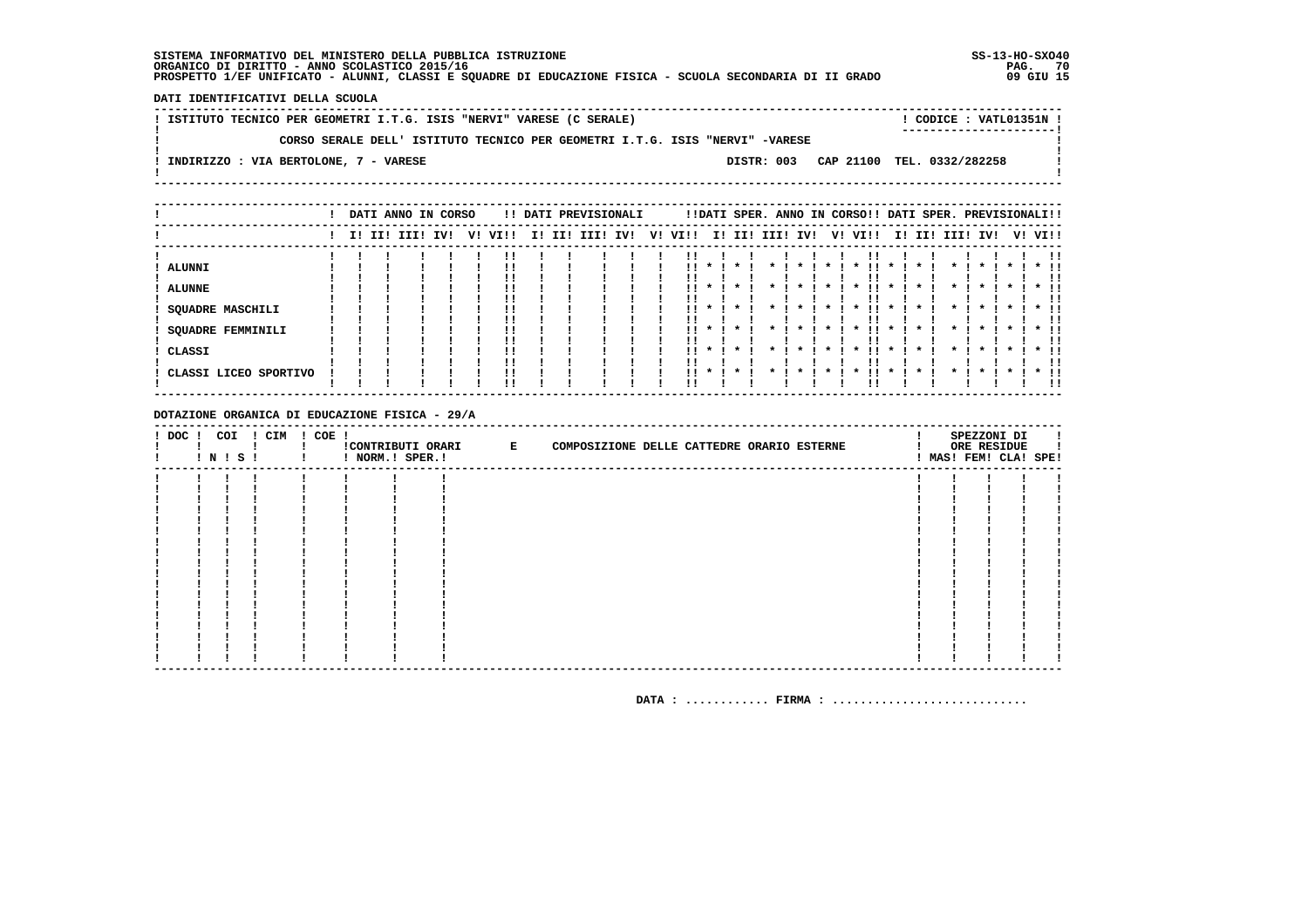DATI IDENTIFICATIVI DELLA SCUOLA

| ! ISTITUTO TECNICO PER GEOMETRI I.T.G. ISIS "FACCHINETTI" CASTELLANZA<br>CODICE: VATL019017 !<br>------------------------ |  |
|---------------------------------------------------------------------------------------------------------------------------|--|
| SEZIONE ASSOCIATA ALL' ISTITUTO SUPERIORE C. FACCHINETTI                                                                  |  |
| DISTR: 008 CAP 21053 TEL. 0331/635718<br>INDIRIZZO : VIA AZIMONTI, 5 - CASTELLANZA                                        |  |
|                                                                                                                           |  |

|                       |     |     |             | DATI ANNO IN CORSO |    |      |        |     |      | !! DATI PREVISIONALI |     |      |                    |         |      | !!DATI SPER. ANNO IN CORSO!! DATI SPER. PREVISIONALI!! |    |                     |      |                     |     |          |                     |         |        |    |
|-----------------------|-----|-----|-------------|--------------------|----|------|--------|-----|------|----------------------|-----|------|--------------------|---------|------|--------------------------------------------------------|----|---------------------|------|---------------------|-----|----------|---------------------|---------|--------|----|
|                       |     |     | I! II! III! | IV!                | v! | VIII | I!     | II! | III! | IV!                  | V!  | VI!! | I!                 | II!     | III! | IV!                                                    | V! |                     | VI!! | II.                 | II! | III! IV! |                     | V! VI!! |        |    |
| <b>ALUNNI</b>         | 22! | 151 | 11          | 12!                | 8! |      | !! 20! | 23! | 12   | 9!                   | 13! | !!   |                    |         |      |                                                        |    |                     |      |                     |     |          |                     |         |        |    |
| <b>ALUNNE</b>         | 21  | 51  |             |                    | 31 | !!   | 21     |     |      | 51                   |     |      |                    |         |      |                                                        |    |                     |      |                     |     |          |                     |         |        |    |
| SQUADRE MASCHILI      |     |     |             |                    |    |      |        |     |      |                      |     | !!   |                    |         |      |                                                        |    | $\boldsymbol{\ast}$ |      |                     |     |          |                     |         |        |    |
| SQUADRE FEMMINILI     |     |     |             |                    |    | !!   |        |     |      |                      |     |      | $\boldsymbol{\pi}$ | $\cdot$ |      |                                                        |    | $\boldsymbol{\ast}$ |      | $\boldsymbol{\ast}$ |     |          | $\boldsymbol{\ast}$ |         | $*$ !! | !! |
| CLASSI                | 11  |     |             |                    | 1! | !!   |        |     |      |                      |     | . .  |                    | $\star$ |      |                                                        |    |                     |      |                     |     |          |                     |         | $*$ 11 | !! |
| CLASSI LICEO SPORTIVO |     |     |             |                    |    | !!   |        |     |      |                      |     | 11.  | $\mathbf{x}$       | $\cdot$ |      |                                                        |    |                     |      |                     |     |          |                     |         | $*$ 11 | !! |

DOTAZIONE ORGANICA DI EDUCAZIONE FISICA - 29/A

| $!$ DOC $!$ | COI<br>! N ! S ! | ! CIM | $! COE$ ! |          | ! NORM.! SPER.! | !CONTRIBUTI ORARI E | COMPOSIZIONE DELLE CATTEDRE ORARIO ESTERNE                |  | SPEZZONI DI<br>ORE RESIDUE<br>! MAS! FEM! CLA! SPE! |  |
|-------------|------------------|-------|-----------|----------|-----------------|---------------------|-----------------------------------------------------------|--|-----------------------------------------------------|--|
|             |                  |       |           | 1 ! 10 ! |                 |                     | COMPLETA CON CASTELLANZA - I.P.S.I.A ISIS "FACCHINETTI" C |  |                                                     |  |
|             |                  |       |           | 8        |                 |                     | <b>VARI019016</b><br>I.P.IND. E ART.                      |  |                                                     |  |
|             |                  |       |           |          |                 |                     |                                                           |  |                                                     |  |
|             |                  |       |           |          |                 |                     |                                                           |  |                                                     |  |
|             |                  |       |           |          |                 |                     |                                                           |  |                                                     |  |
|             |                  |       |           |          |                 |                     |                                                           |  |                                                     |  |
|             |                  |       |           |          |                 |                     |                                                           |  |                                                     |  |
|             |                  |       |           |          |                 |                     |                                                           |  |                                                     |  |
|             |                  |       |           |          |                 |                     |                                                           |  |                                                     |  |
|             |                  |       |           |          |                 |                     |                                                           |  |                                                     |  |
|             |                  |       |           |          |                 |                     |                                                           |  |                                                     |  |
|             |                  |       |           |          |                 |                     |                                                           |  |                                                     |  |
|             |                  |       |           |          |                 |                     |                                                           |  |                                                     |  |
|             |                  |       |           |          |                 |                     |                                                           |  |                                                     |  |
|             |                  |       |           |          |                 |                     |                                                           |  |                                                     |  |
|             |                  |       |           |          |                 |                     |                                                           |  |                                                     |  |
|             |                  |       |           |          |                 |                     |                                                           |  |                                                     |  |
|             |                  |       |           |          |                 |                     |                                                           |  |                                                     |  |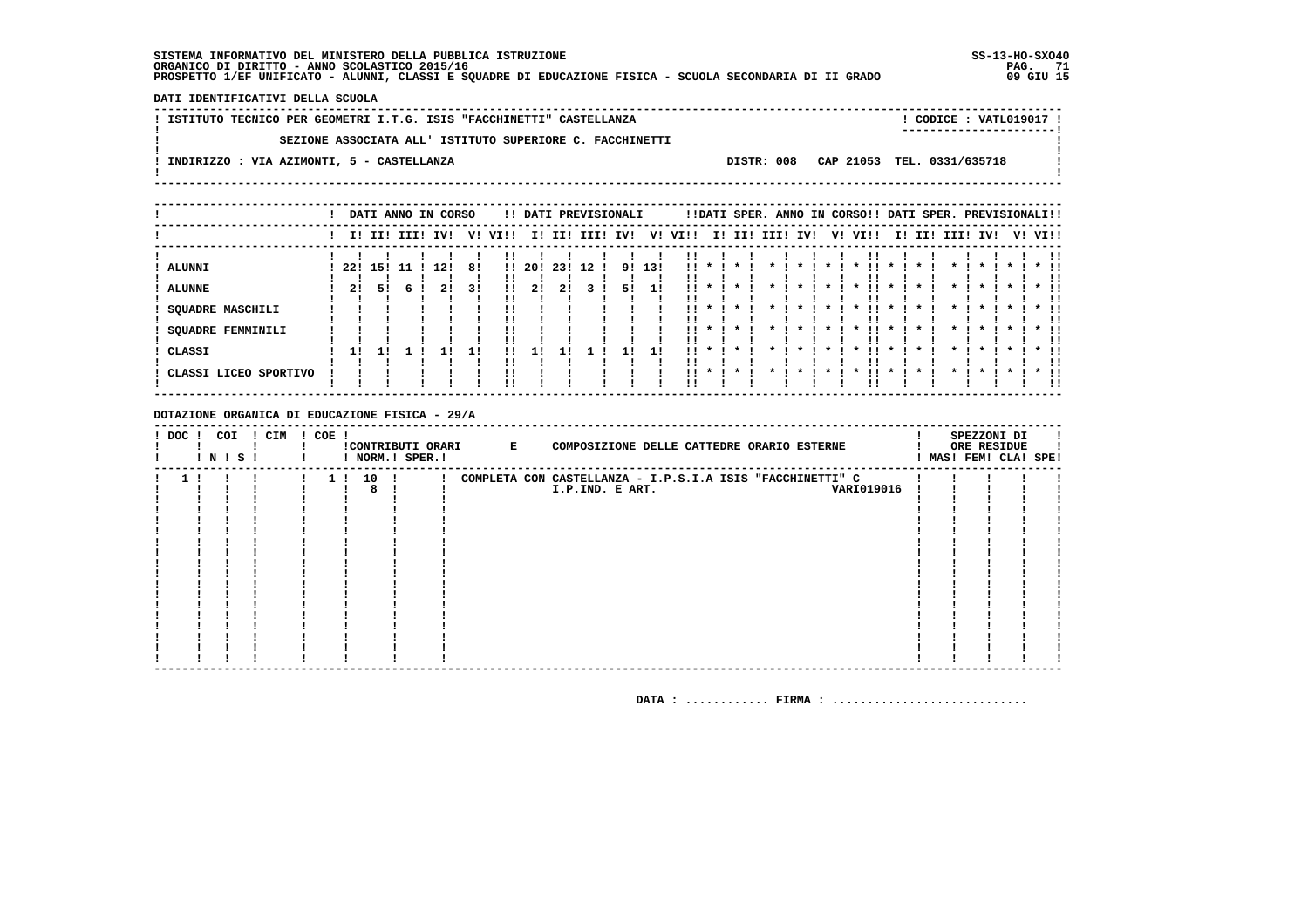DATI IDENTIFICATIVI DELLA SCUOLA

| ! ISTITUTO TECNICO PER IL TURISMO CITTA DI LUINO-CARLO VOLONTE (TURISMO) |  |  |  |                                                                            | CODICE: VATN003015 !                  |  |
|--------------------------------------------------------------------------|--|--|--|----------------------------------------------------------------------------|---------------------------------------|--|
|                                                                          |  |  |  |                                                                            | ----------------------                |  |
|                                                                          |  |  |  | SEZIONE ASSOCIATA ALL' ISTITUTO SUPERIORE CITTA' DI LUINO - CARLO VOLONTE' |                                       |  |
| ! INDIRIZZO : VIA LUGANO, 24/A - LUINO                                   |  |  |  |                                                                            | DISTR: 001 CAP 21016 TEL. 0332/530387 |  |
|                                                                          |  |  |  |                                                                            |                                       |  |
|                                                                          |  |  |  |                                                                            |                                       |  |

|                          |           |             |     | DATI ANNO IN CORSO |           |      |              |           |      | !! DATI PREVISIONALI |          |      |                    |         |      |                    |         | !!DATI SPER. ANNO IN CORSO!! DATI SPER. PREVISIONALI!! |              |     |              |              |              |         |               |
|--------------------------|-----------|-------------|-----|--------------------|-----------|------|--------------|-----------|------|----------------------|----------|------|--------------------|---------|------|--------------------|---------|--------------------------------------------------------|--------------|-----|--------------|--------------|--------------|---------|---------------|
|                          |           | I! II! III! |     | IVI                | V!        | VI!! |              | I! II!    | III! | IV!                  | V!       | VI!! |                    | I! II!  | III! | IV!                |         | V! VI!!                                                | II.          | II! | III!         | IV!          |              | V! VI!! |               |
| ALUNNI<br>! ALUNNE       | 71<br>48! | 51<br>37!   | -32 | 15!                | 21<br>15! | !!   | 8!<br>!! 40! | 61<br>35! | 36   | 51<br>28!            | 21<br>9! |      |                    |         |      |                    |         |                                                        |              |     |              |              |              |         |               |
| <b>SQUADRE MASCHILI</b>  |           |             |     |                    |           |      |              |           |      |                      |          |      |                    |         |      |                    |         |                                                        |              |     |              |              |              |         |               |
| <b>SQUADRE FEMMINILI</b> |           |             |     |                    |           |      |              |           |      |                      |          | . .  | $\mathbf{x}$       | $\star$ |      | $\boldsymbol{\pi}$ | $\star$ | . .<br>$\cdot$                                         | $\mathbf{x}$ |     | $\mathbf{r}$ | $\mathbf{x}$ | $\mathbf{x}$ |         | $*$ !!        |
| ! CLASSI                 | 2!        | 21          |     |                    |           | !!   | 21           | 21        |      | 21                   | 11       |      |                    |         |      |                    |         |                                                        |              |     |              |              |              |         | $*$ !!<br>-11 |
| ! CLASSI LICEO SPORTIVO  |           |             |     |                    |           | !!   |              |           |      |                      |          | 11.  | $\boldsymbol{\pi}$ | $\star$ |      |                    |         |                                                        |              |     |              |              |              |         | $*$ 11<br>-11 |

DOTAZIONE ORGANICA DI EDUCAZIONE FISICA - 29/A

|  |      | ! DOC ! COI ! CIM ! COE !<br><b>INISI</b> | ! ! NORM.! SPER.! | !CONTRIBUTI ORARI E | COMPOSIZIONE DELLE CATTEDRE ORARIO ESTERNE |  | SPEZZONI DI<br>ORE RESIDUE<br>! MAS! FEM! CLA! SPE! |  |
|--|------|-------------------------------------------|-------------------|---------------------|--------------------------------------------|--|-----------------------------------------------------|--|
|  | 1!1! |                                           |                   |                     |                                            |  |                                                     |  |
|  |      |                                           |                   |                     |                                            |  |                                                     |  |
|  |      |                                           |                   |                     |                                            |  |                                                     |  |
|  |      |                                           |                   |                     |                                            |  |                                                     |  |
|  |      |                                           |                   |                     |                                            |  |                                                     |  |
|  |      |                                           |                   |                     |                                            |  |                                                     |  |
|  |      |                                           |                   |                     |                                            |  |                                                     |  |
|  |      |                                           |                   |                     |                                            |  |                                                     |  |
|  |      |                                           |                   |                     |                                            |  |                                                     |  |
|  |      |                                           |                   |                     |                                            |  |                                                     |  |
|  |      |                                           |                   |                     |                                            |  |                                                     |  |
|  |      |                                           |                   |                     |                                            |  |                                                     |  |
|  |      |                                           |                   |                     |                                            |  |                                                     |  |
|  |      |                                           |                   |                     |                                            |  |                                                     |  |
|  |      |                                           |                   |                     |                                            |  |                                                     |  |
|  |      |                                           |                   |                     |                                            |  |                                                     |  |
|  |      |                                           |                   |                     |                                            |  |                                                     |  |
|  |      |                                           |                   |                     |                                            |  |                                                     |  |